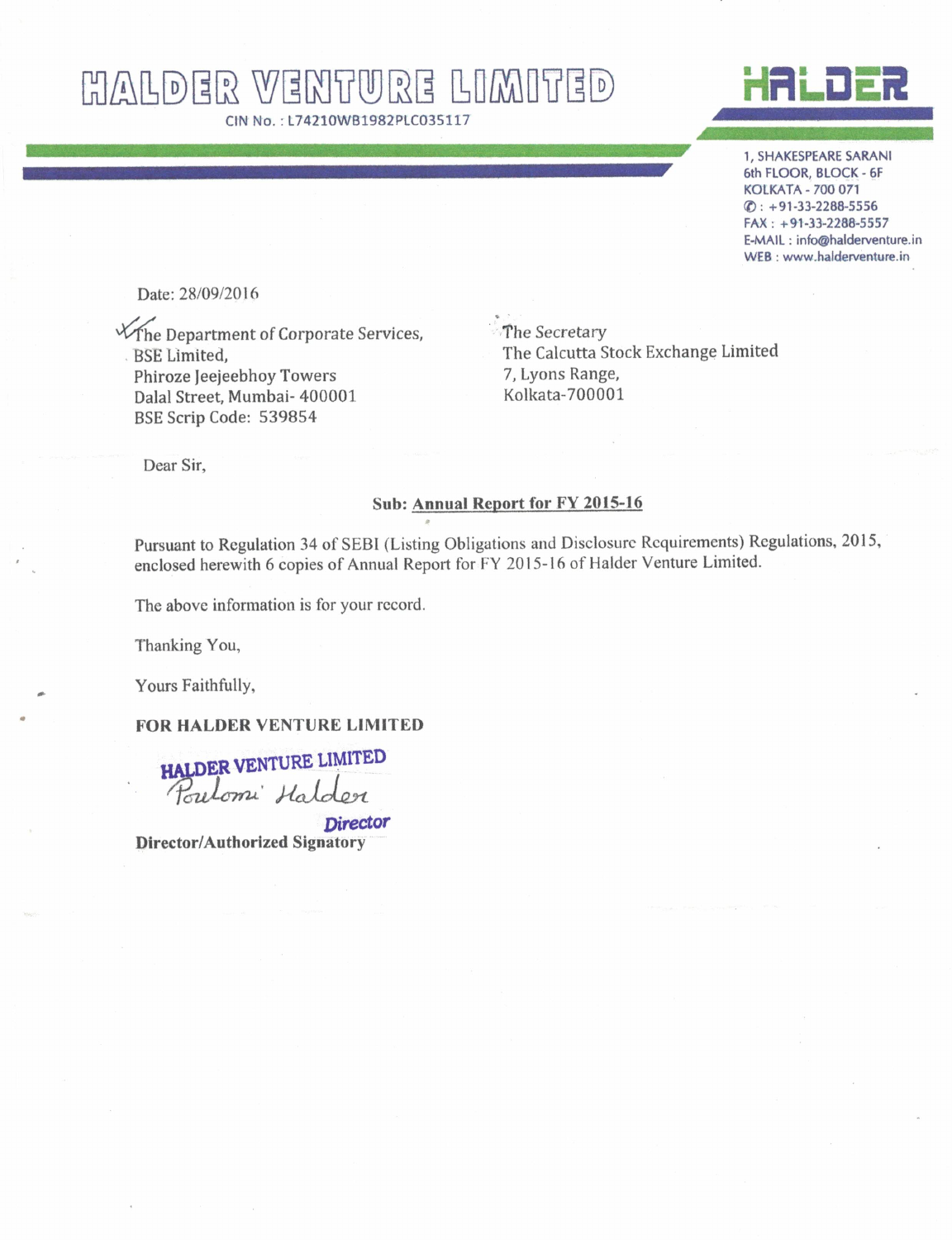# **HALDER VENTURE LIMITED**

# ANNUAL REPORT

# **2015-2016**

Regd. Office: 1, Shakespear Sarani 6th Floor Block-6F, Kolkata- 700071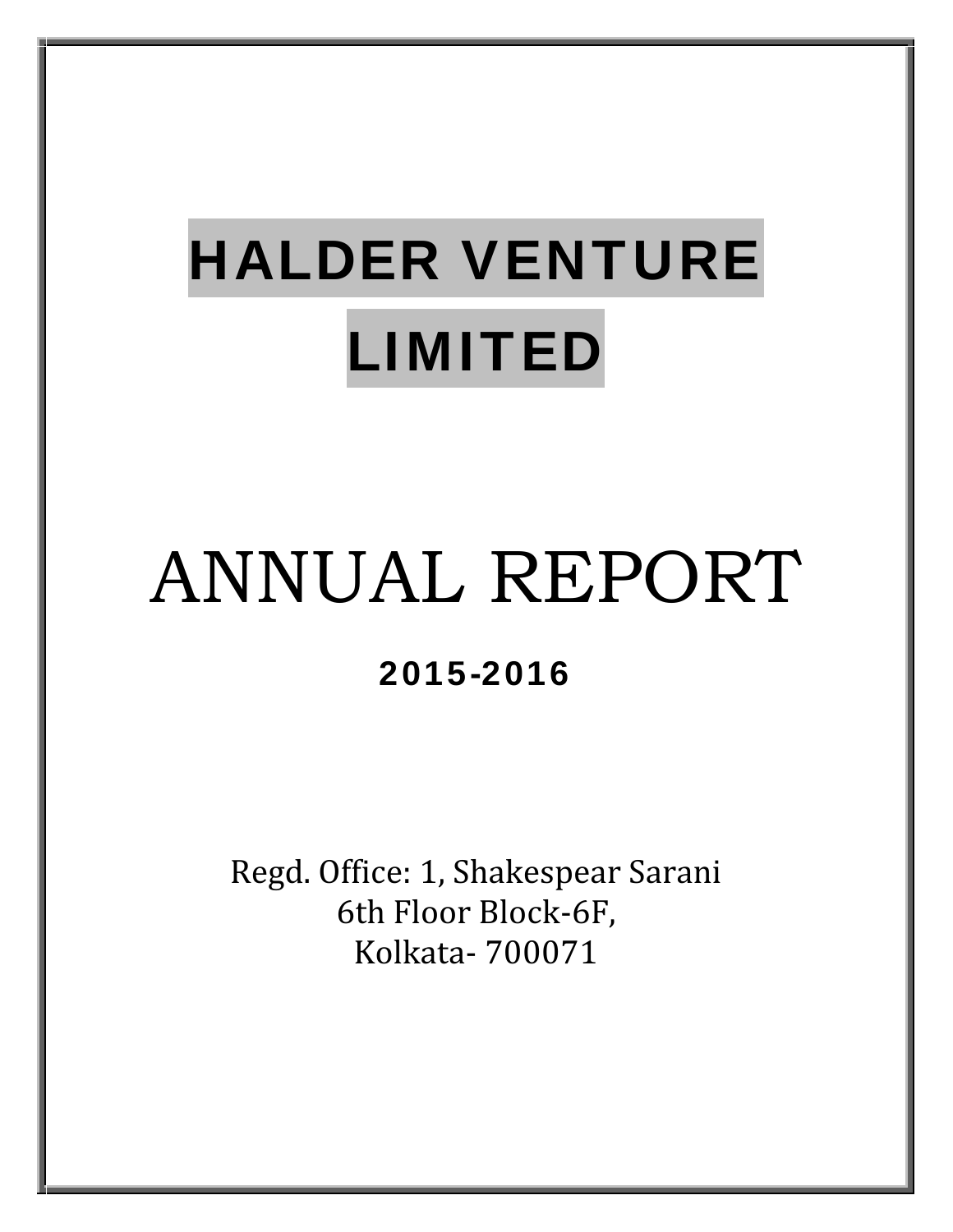# **CONTENTS**

**Page No**

| ✓ | Corporate Information                                                       | $1 - 1$   |
|---|-----------------------------------------------------------------------------|-----------|
| ✓ | Notice                                                                      | $2 - 10$  |
| ✓ | Directors' Report                                                           | $11 - 17$ |
| ✓ | Annexure to Directors' Report                                               | 18-33     |
| ✓ | Management Discussion and Analysis                                          | 34-34     |
| ✓ | MD & CFO Certification                                                      | 35-35     |
| ✓ | Auditors' Report on Corporate Governance                                    | 36-36     |
| ✓ | Corporate Governance Report                                                 | 37-48     |
| ✓ | <b>Standalone Financial Statements</b>                                      |           |
|   | Independent Auditors' Report<br>✓                                           | 49-56     |
|   | <b>Balance Sheet</b><br>✓                                                   | 57-57     |
|   | Statement of Profit and Loss<br>✓                                           | 58-58     |
|   | <b>Cash Flow Statement</b><br>✓                                             | 59-59     |
|   | Notes Forming Part of the Standalone Financial Statements<br>✓              | 60-70     |
| ✓ | <b>Consolidated Financial Statements</b>                                    |           |
|   | Independent Auditors' Report<br>✓                                           | 71-77     |
|   | <b>Consolidated Balance Sheet</b><br>✓                                      | 78-78     |
|   | Consolidated Statement of Profit and Loss                                   | 79-79     |
|   | Consolidated Cash Flow Statement                                            | 80-80     |
|   | Consolidated Notes Forming Part of the Standalone Financial Statements<br>✓ | 81-94     |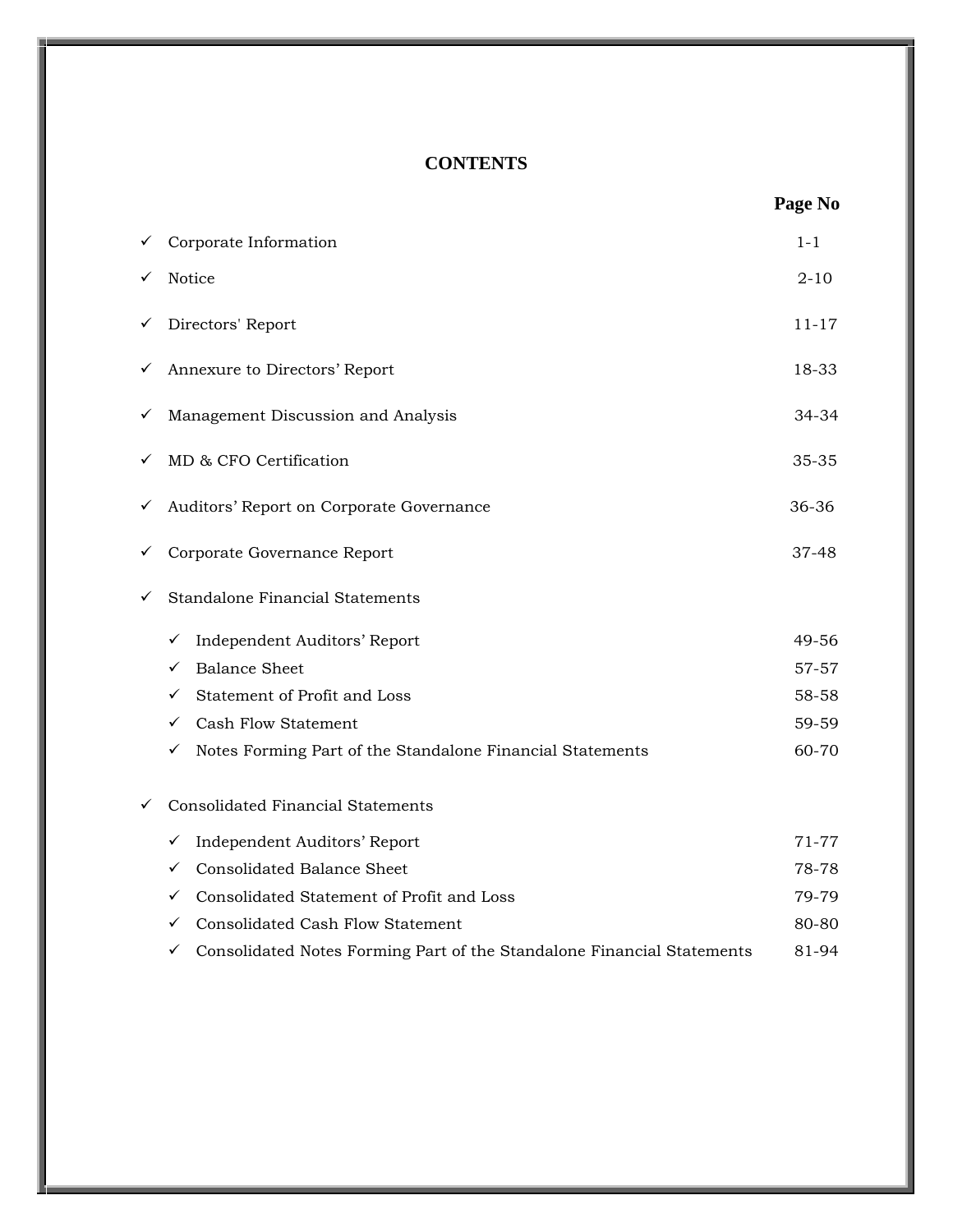# **Corporate Information**

# **Board of Directors:**

Mr. Keshab Kumar Halder Mr. Prabhat Kumar Haldar Ms. Poulomi Halder Mr. Binod Kumar Mahato Mr. Nikhilesh Bhunia

# **Compliance Officer:**

Mr. Keshab Kumar Halder 1, Shakespear Sarani, 6th Floor, Kolkata- 700 071. Tel. No. 033 2288 5556 Email ID: info@halderventure.in

# **Registered Office of the Company:**

1, Shakespear Sarani, 6th Floor, Block-6F, Kolkata- 700071 Tel. No: 033- 2288 5556 Email ID: info@halderventure.in Website: www.halderventure.in

# **Share Transfer Agents:**

M/s Maheshwari Datamatics Private Limited 6, Mangoe Lane, 2nd Floor, Kolkata – 700001, Tel: 033 22435029 / 22482248 Email ID: mdpldc@yahoo.com

# **Statutory Auditors:**

A. Saraogi & Associates. P-1, Hyde Lane,Suite No-7B, 7TH Floor, Kolkata, West Bengal -700073 Firm Registration No: 322993E Email ID: anneelsaraogi@gmail.com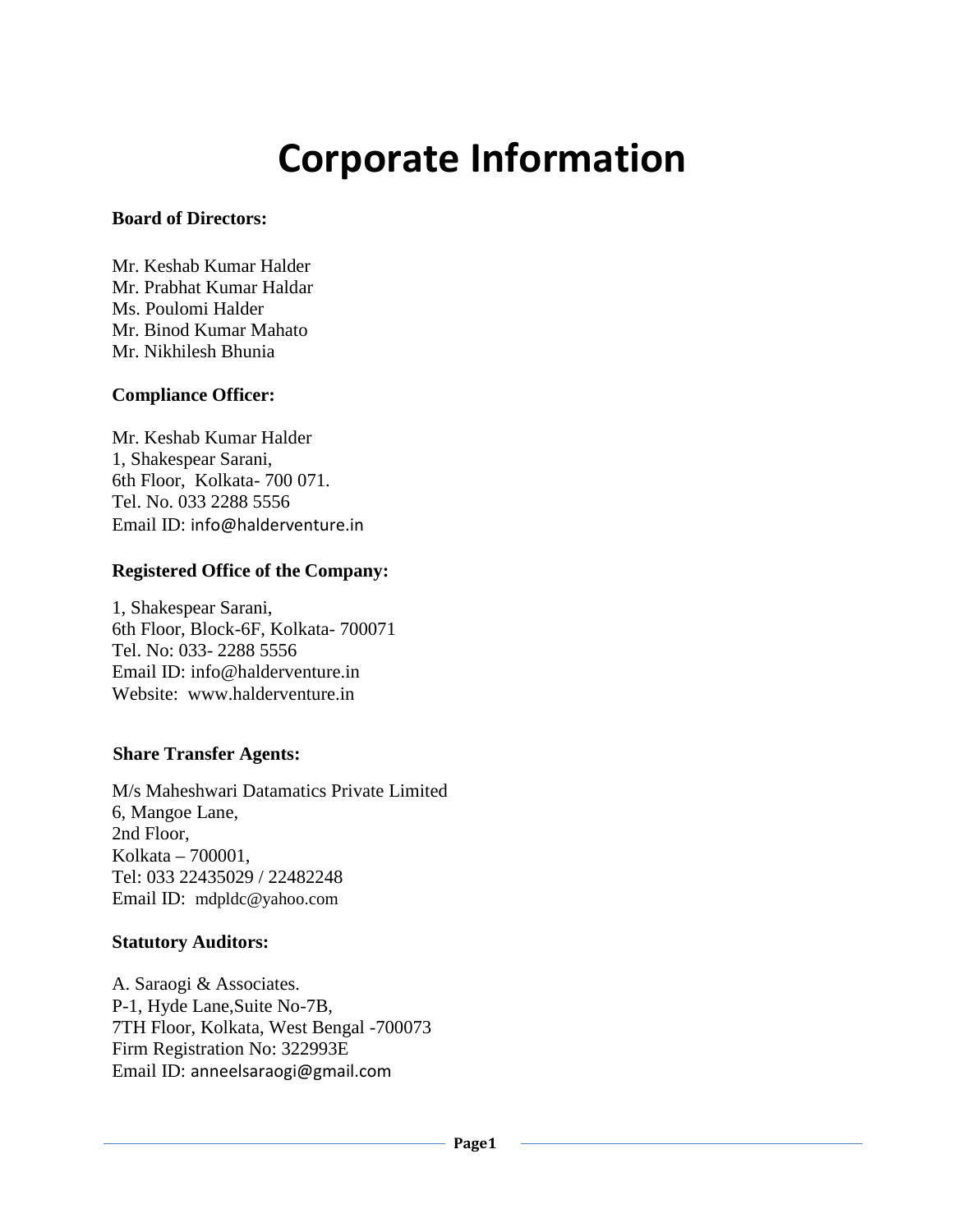#### **HALDER VENTURE LIMITED** Regd. Office: 1, Shakespeare Sarani, 6<sup>th</sup> Floor, Block- 6F KOLKATA- 700071, Ph: 033 2288 5556 Email id: info@halderventure.in, Website: www.halderventure.in CIN: L74210WB1982PLC035117

Notice is hereby given that 34<sup>th</sup> Annual General Meeting of the members of Halder Venture Limited will be held on Wednesday, 28th September, 2016 at 11:00 A.M. at the registered office of the Company at 1, Shakespeare Sarani, 6th Floor, Block- 6F, Kolkata- 700071 to transact the following business:

## **ORDINARY BUSINESS:**

- 1. To receive, consider and adopt a) The Audited Standalone Financial Statements of the Company for the financial year ended March 31, 2016, together with the Report of the Directors and Auditors thereon and b) The Audited Consolidated Financial Statements of the Company for the financial year ended March 31, 2016, together with the Report of the Auditors thereon.
- 2. The Board decided not to declare any dividend for the financial year 15-16.
- 3. To re-appoint the director Mrs. Poulomi Halder who retires by rotation and being eligible to offer herself for re- appointment.
- 4. To appoint auditors of the Company and to fix their remuneration and to pass, with or without modification(s) the following resolution as an Ordinary Resolution:

**"RESOLVED THAT** pursuant to the provisions of section 139 and other applicable provisions, if any, of the Companies Act, 2013 read with Companies (Audit and Auditors) Rules, 2014, and pursuant to the recommendation of audit committee of the Board, the Company hereby approves the appointment of M/s Sen & Ray Chartered Accountant as Auditors of the company to hold Office from the conclusion of this Annual General Meeting (AGM) till the conclusion of the AGM of the Company to be held in the year 2021, subsequent to resignation of M/s A. Saraogi & Associates, Chartered Accountants from the post of Statutory Auditors of the company, at such remuneration plus service tax, out-of-pocket, travelling and living expenses, etc., as may be mutually agreed between the Board of Directors of the Company and the Auditors."

**Date: 8th August, 2016**

**By Order of the Board Place: Kolkata For Halder Venture Limited**

> **Sd/- Keshab Kumar Halder Managing Director**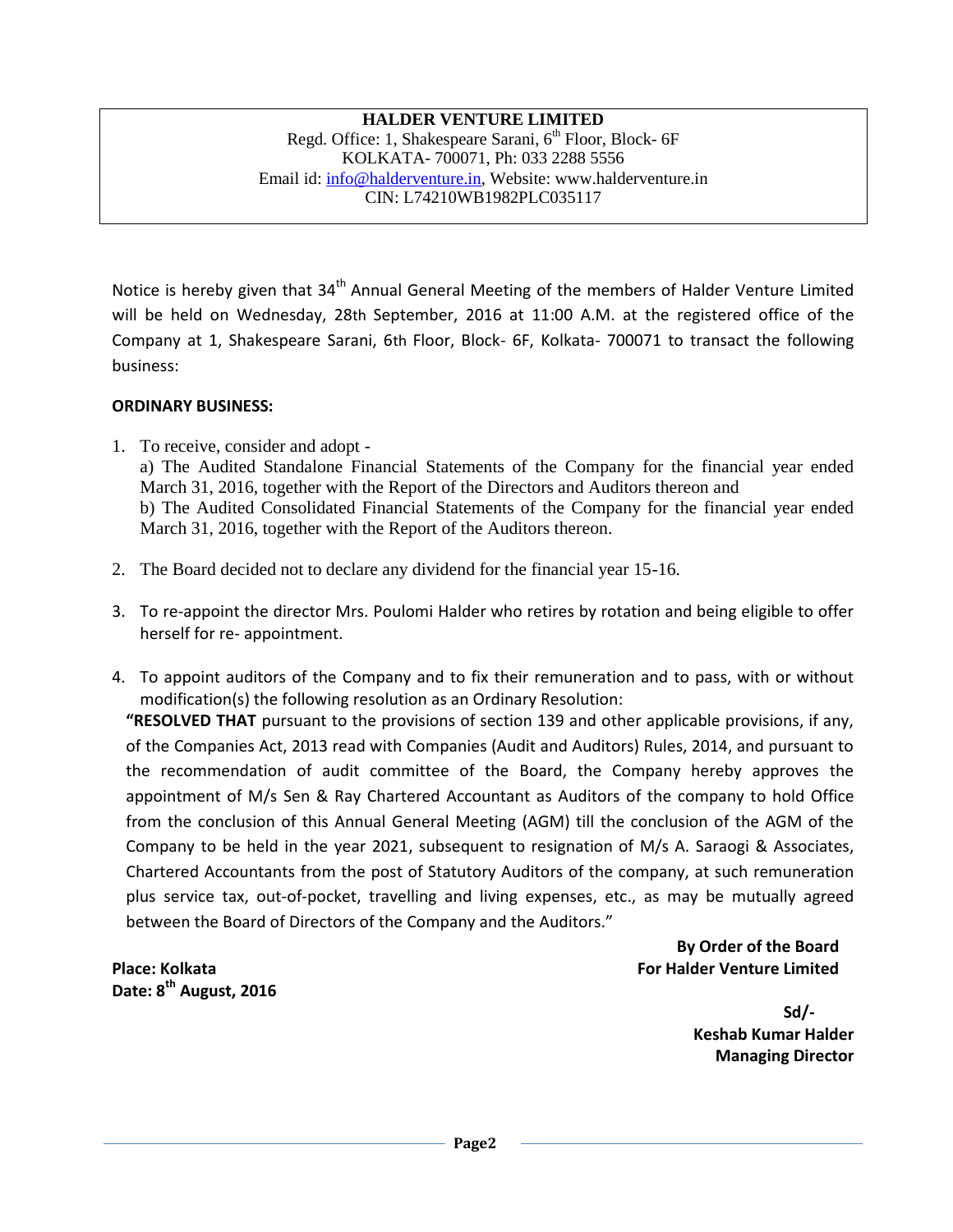#### **Notes:**

**A MEMBER ENTITLED TO ATTEND AND VOTE AT THE MEETING IS ENTITLED TO APPOINT A PROXY TO ATTEND AND ON POLL, TO VOTE INSTEAD OF HIMSELF/HERSELF. TIIE PROXY SO APPOINTED NEED NOT TO BE MEMBER OF THE COMPANY. THE PROXY FORM DULY COMPLETED SHOULD BE DEPOSITED AT THE REGISTERED OFFICE OF THE COMPANY NOT LESS THAN FORTY-EIGHT HOURS BEFORE THE COMMENCEMENT OF THE MEETING.**

Pursuant to the provisions of Section 105 of the Companies Act, 2013 and rules framed there under, a person can act as a proxy on behalf of a member or members not exceeding 50 (Fifty) and holding in aggregate not more than 10% of the total share capital of the company carrying voting rights. Also, a member holding more than 10% of the total share capital of the company carrying voting rights, may appoint a single person as a proxy provided that such a person shall not act as a proxy for any other member or person.

- 1. The Member /Proxies should bring the Attendance Slip Sent herewith duly filled for attending the Meeting.
- 2. An Explanatory Statement as required under section 102 of the Companies Act 2013 in respect of the business specified above is annexed hereto.
- 3. Members holding shares in physical form are requested to inform the following additional information to the Registrar and Transfer Agents viz., Maheshwari Datamatics Pvt Ltd at 6, Mangoe Lane, 2nd Floor, Kolkata – 700001
	- a. Email Id
	- b. PAN No
	- c. Unique Identification No.
	- d. Mother's Name
	- e. Occupation
	- f. In case of a minor (Guardian's Name and date of birth of the Member)
	- g. CIN (In case the member is a body corporate)
- 4. All the registers and relevant documents referred to in the accompanying explanatory statement are open to inspection at the Registered Office of the Company on all working days except holidays between 11.00 A.M – 1.00 P.M up to the date of Annual General Meeting.
- 5. The Register of Directors and Key Managerial Personnel (KMPs) and their shareholding maintained under Section 170 of Companies Act, 2013 and the Register of Contracts or arrangements in which Directors are interested maintained under Section 189 of the Companies Act, 2013 will be available for inspection by the Members at the Annual General Meeting.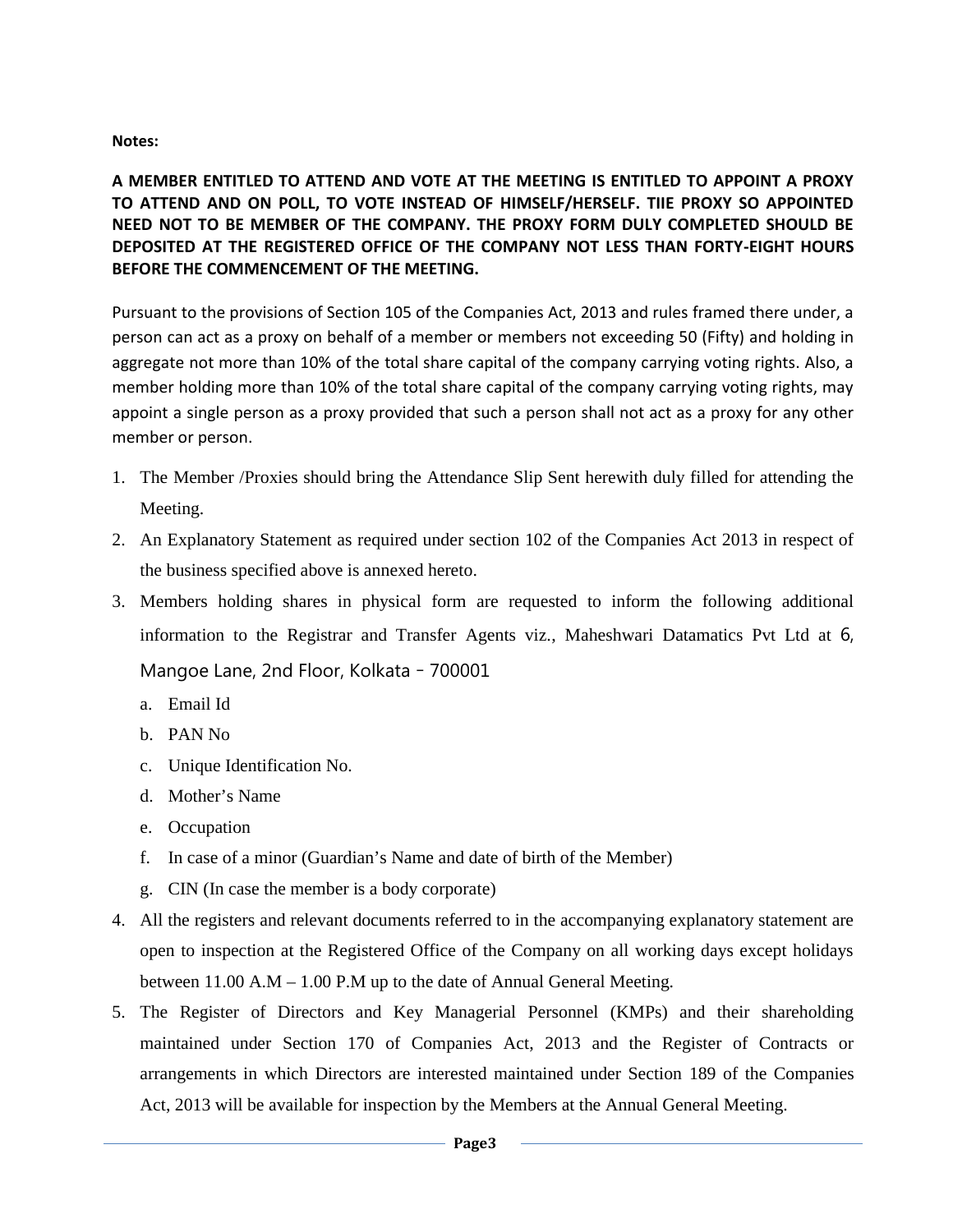- 6. Members desirous of obtaining any relevant information with regard to the accounts of the Company at the Meeting are requested to send their requests to the Company at least 7 (seven) days before the date of the Meeting, so as to enable the Company to keep the information ready.
- 7. Electronic copy of the notice of the 34th Annual General Meeting (AGM) inter alia including the process and manner for e-voting along with proxy form and attendance slip will be send to the members whose email-id is registered with the Company/ Depository Participant for communication purposes. However, the members who have not registered their email address shall be furnished with physical copy of the same in the permitted mode.
- 8. Shareholders are requested to affix their signatures at the space provided on the Attendance Slip and DP ID for easy identification of attendance at the meeting.
- 9. Shareholders who hold shares in dematerialized form are requested to bring their client ID and DP ID for easy identification of attendance at the meeting.
- 10. Corporate shareholders intending to send their authorized representatives are requested to serve a duly certified copy of the Boards Resolution authorizing their representatives to attend and vote at the AGM.
- 11. Shareholders are requested to notify immediately any change in their address to the Company Registrar and Transfer Agents viz Maheshwari Datamatics Private Limited at 6, Mangoe Lane, Kolkata-700001, E-Mail: mdpldc@yahoo.com
- 12. Pursuant to the provisions of Section 91 of the Companies Act, 2013 the Register of Members and Share Transfer Books of the Company shall remain closed from September 22<sup>nd</sup>, 2016 to September 28th, 2016 (both days inclusive).
- 13. A member can opt for only one mode of voting i.e. either in person or through proxy at the meeting or through e-voting. If a member casts votes by both the modes, then voting done through e-voting shall prevail and voting through other means shall be treated as invalid.
- 14. The notice of Annual General Meeting will be sent to the members, whose names appear in the register of members / depositories as at closing hours of business, on 12th August, 2016.

# 15. **Voting through electronic means**

I. In compliance with provisions of Section 108 of the Companies Act, 2013 and Rule 20 of the Companies (Management and Administration) Rules, 2014 as amended by the Companies (Management and Administration) Amendment Rules, 2015 and Regulation 44 of the SEBI (LODR) Regulations, 2015, the Company is pleased to provide members facility to exercise their right to vote on resolutions proposed to be considered at the Annual General Meeting by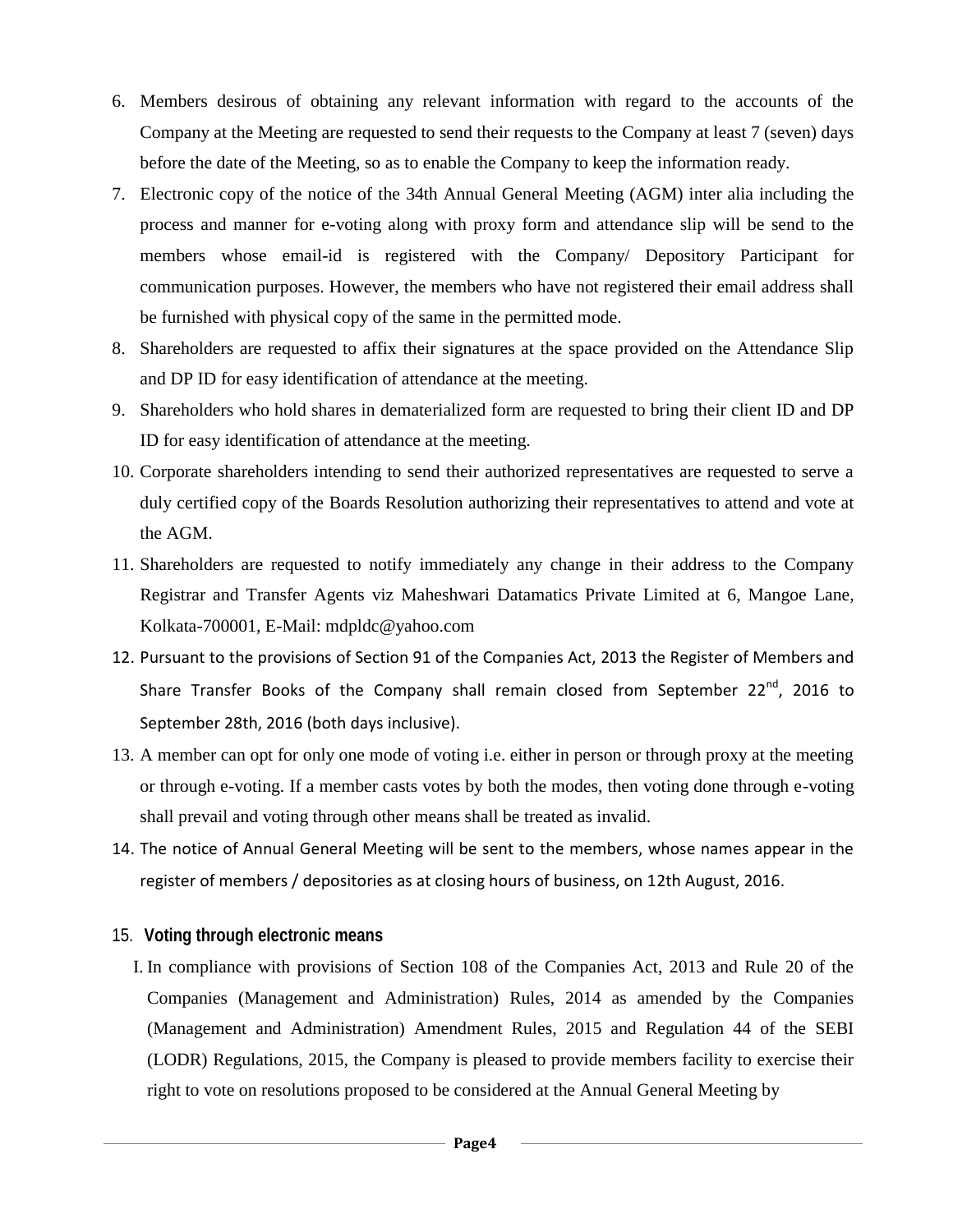electronic means and the business may be transacted through e-Voting Services. The facility of casting the votes by the members using an electronic voting system from a place other than venue of the AGM, remote e-voting") will be provided by National Securities Depository Limited (NSDL).

- II. The facility for voting through ballot paper shall be made available at the AGM and the members attending the meeting who have not cast their vote by remote e-voting shall be able to exercise their right at the meeting through ballot paper.
- III. The members who have cast their vote by remote e-voting prior to the Annual General Meeting may also attend the AGM but shall not be entitled to cast their vote again.
- IV. The remote e-voting period commences on 25th September, 2016 (9:00 am) and ends on 27th September, 2016 (5:00 pm). During this period members' of the Company, holding shares either in physical form or in dematerialized form, as on the cut-off date of  $21<sup>st</sup>$  September, 2016 may cast their vote by remote e-voting. The remote e-voting module shall be disabled by NSDL for voting thereafter. Once the vote on a resolution is cast by the member, the member shall not be allowed to change it subsequently.
- V. The process and manner for remote e-voting are as under:
- A. In case a Member receives an email from NSDL [for members whose email IDs are registered with the Company/Depository Participants(s)] :
- i) Open email and open PDF file viz. **HALDER VENTURE LTD** remote e- voting.pdf with your Client ID or Folio No. as password. The said PDF file contains your user ID and password/PIN for remote e-voting. Please note that the password is an initial password.
- ii) Launch internet browser by typing the following URL: https://www.evoting.nsdl.com.
- iii) Click on Shareholder **–** Login.
- iv) Put user ID and password as initial password noted in step (i) above. Click Login.
- v) Password change menu appears. Change the password with new password of your choice with minimum 8 digits/characters or combination thereof. Note new password. It is strongly recommended not to share your password with any other person and take utmost care to keep your password confidential.
- vi) Home page of remote e-voting opens. Click on remote e-voting: Active Voting Cycles.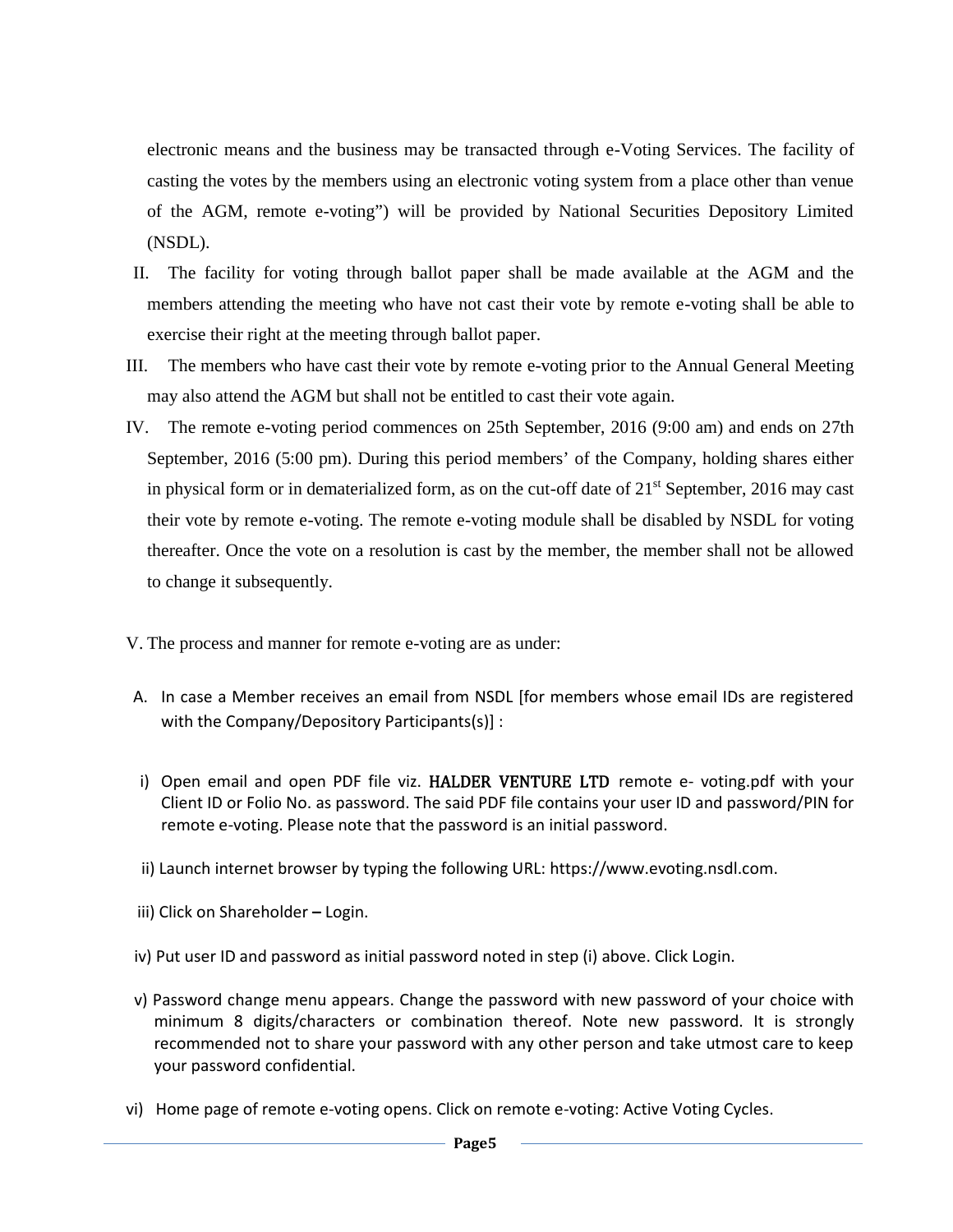- vii) Select "EVEN" (E -Voting Event Number) of HALDER VENTURE LTD
- viii) Now you are ready for remote e-voting as Cast Vote page opens.
- ix) Cast your vote by selecting appropriate option and click on "Submit and also Confirm" when prompted.
- x) Upon confirmation, the message Vote cast successfully will be displayed.
- xi) Once you have voted on the resolution, you will not be allowed to modify your vote.
- xii) Institutional shareholders (i.e. other than individuals, HUF, NRI etc.) are required to send scanned copy (PDF/JPG Format) of the relevant Board Resolution/ Authority letter etc. together with attested specimen signature of the duly authorized signatory(ies) who are authorized to vote, to the Scrutinizer on or before  $27<sup>th</sup>$  September, 2016 through e-mail to rinkujain28@gmail.com with a copy marked to evoting@nsdl.co.in.
- B. For Members holding shares in dematerialized form whose email IDs are not registered with the Company/ Depository Participants, Members holding shares in physical form as well as those Members who have requested for a physical copy of the Notice and Annual Report, the following steps may be noted:
	- i) Initial password is provided as below/at the bottom of the Attendance Slip for the  $AGM$ :

**EVEN** (E Voting Event Number) **USER ID PASSWORD**

- ii) Please follow all steps from Sr. No. (i) to Sr. No. (x) of (A) above, to cast vote.
- VI. In case of any queries, you may refer the Frequently Asked Questions (FAQs) for Members and remote e-voting user manual for Members available at the downloads section of www.evoting.nsdl.com or call on toll free no.: 1800-222-990.
- VII. If you are already registered with NSDL for remote e-voting then you can use your existing user ID and password/PIN for casting your vote.
- VIII. You can also update your mobile number and e-mail id in the user profile details of the folio which may be used for sending future communication(s).
- IX. The voting rights of members shall be in proportion to their shares of the paid up equity share capital of the Company as on the cut-off date of  $21<sup>st</sup>$  September, 2016.
- X. Any person, who acquires shares of the Company and become member of the Company after dispatch of the notice and holding shares as of the cut-off date i.e.  $21^{st}$  September, 2016, may obtain the login ID and password by sending a request at evoting@nsdl.co.in or Issuer/RTA.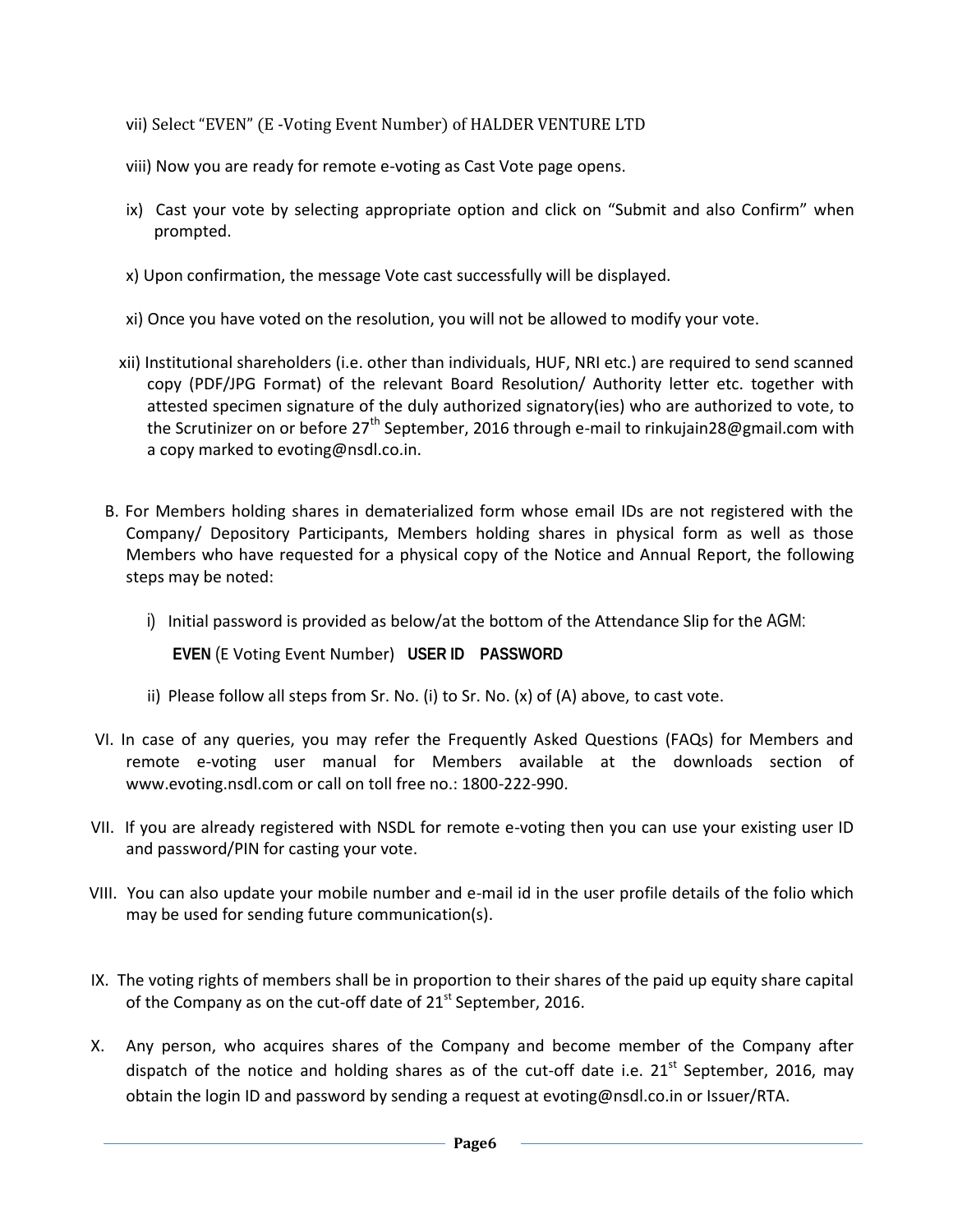However, if you are already registered with NSDL for remote e-voting then you can use your existing user ID and password for casting your vote. If you forgot your password, you can reset your password by using "Forgot User Details/Password" option available on www.evoting.nsdl.com or contact NSDL at the following toll free no.: 1800-222-990.

- XI. A member may participate in the AGM even after exercising his right to vote through remote e voting but shall not be allowed to vote again at the AGM.
- XII. A person, whose name is recorded in the register of members or in the register of beneficial owners maintained by the depositories as on the cut-off date only shall be entitled to avail the facility of remote e-voting as well as voting at the AGM through ballot paper.
- XIII. Mrs. Rinku Jain, Company Secretary has been appointed as the Scrutinizer to scrutinize the remote e-voting process as well as voting through ballot paper at the AGM in a fair and transparent manner.
- XIV. The Chairman shall, at the AGM, at the end of discussion on the resolutions on which voting is to be held, allow voting with the assistance of scrutinizer, by use of **Ballot** Pa**per** for all those members who are present at the AGM but have not cast their votes by availing the remote e-voting facility.
- XV. The Scrutinizer shall after the conclusion of voting at the general meeting, will first count the votes cast at the meeting and thereafter unblock the votes cast through remote e-voting in the presence of at least two witnesses not in the employment of the Company and shall make, not later than three days of the conclusion of the AGM, a consolidated **scrutinizer's report of the total votes cast in favour or against, if any, to the Chairman or** a person authorized by him in writing, who shall countersign the same and declare the result of the voting forthwith.
- XVI. The Results declared along with the report of the Scrutinizer shall be placed on the website of the Company www.halderventure.in and on the website of NSDL immediately after the declaration of result by the Chairman or a person authorized by him in writing.

XVII. The Results shall also be simultaneously forwarded to the Stock Exchanges.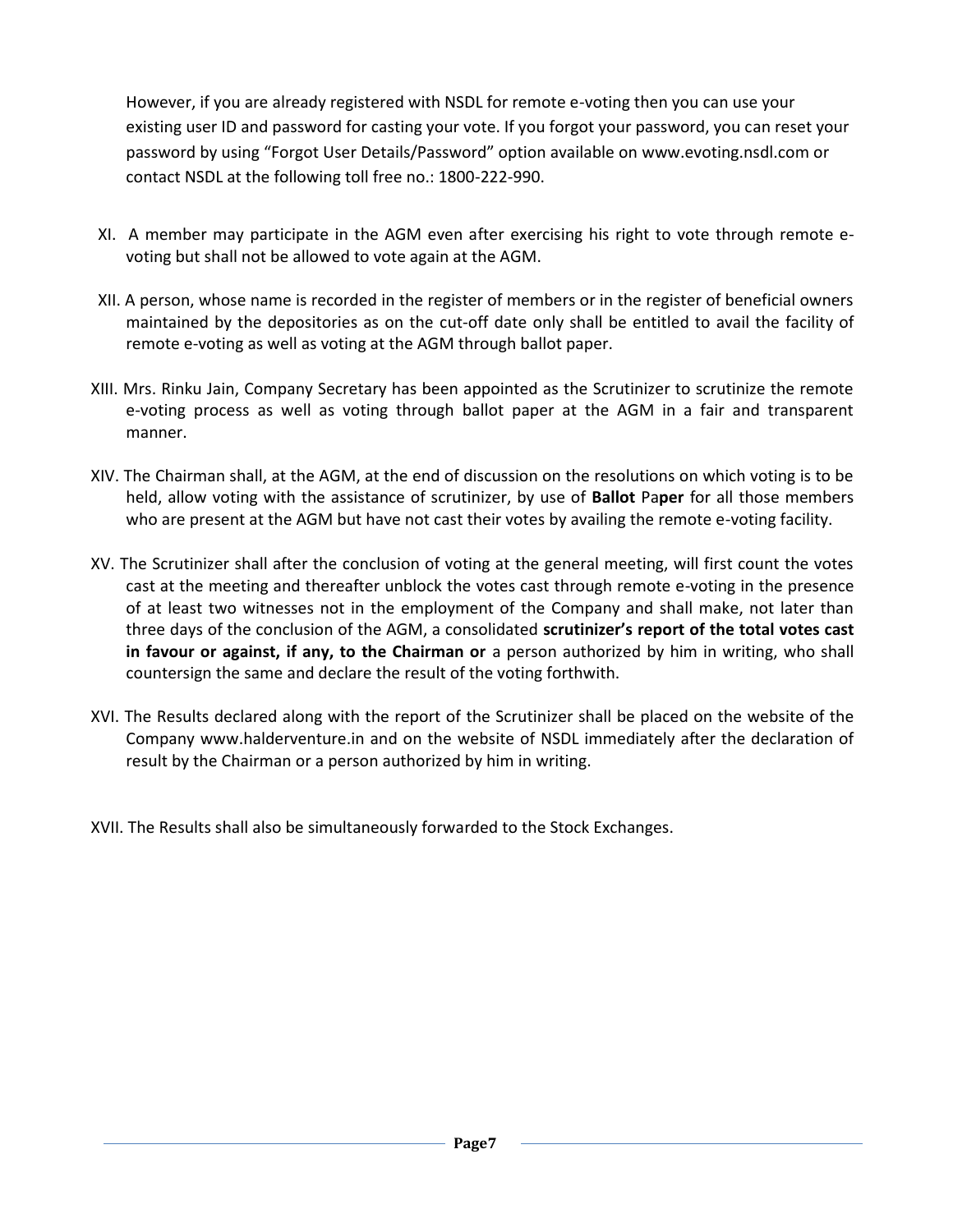| Name of Director                                                                | Poulomi Halder                                                          |
|---------------------------------------------------------------------------------|-------------------------------------------------------------------------|
| Age                                                                             | 37 years                                                                |
| Qualification                                                                   | She is a commerce graduate having<br>experience in the field of finance |
| Date of Appointment on the Board                                                | 27/09/2013                                                              |
| Names of other companies in which he/she                                        | SHRI JATADHARI RICE MILL PRIVATE LIMITED                                |
| hold Directorship                                                               | INTELLECT BUILDCON PRIVATE LIMITED                                      |
| Chairman/Member of the committee(s) of the<br>Board of Directors of the Company | <b>NIL</b>                                                              |
| Chairman/Member of the committee(s) of the                                      | <b>NIL</b>                                                              |
| Board of Directors of the other Companies in                                    |                                                                         |
| which he/she is a directors                                                     |                                                                         |
| Shareholding in the company                                                     | 150,800 Equity shares (4.77 %)                                          |

# **Details of Directors Proposed to be appointed /re-appointed at the Annual General Meeting**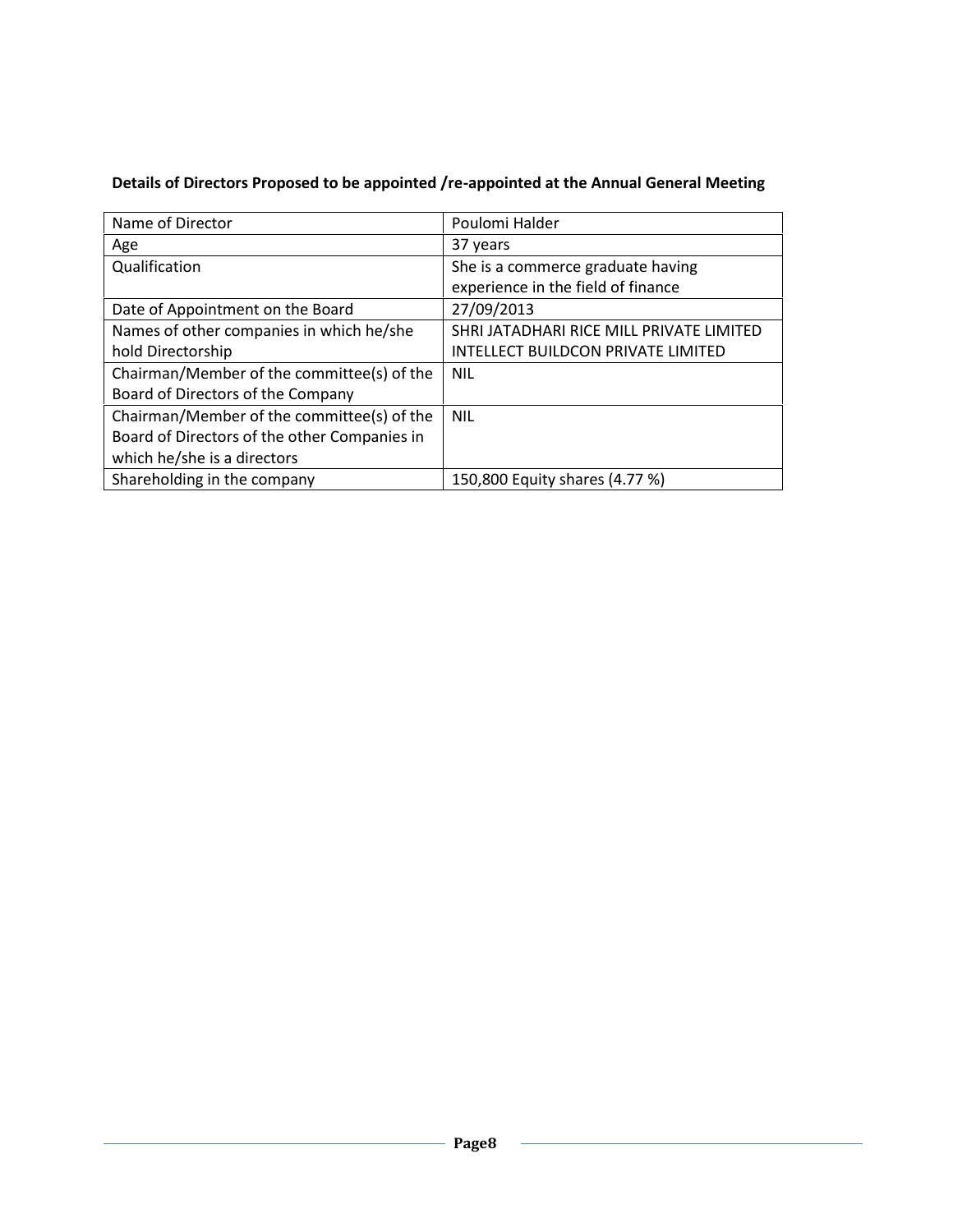# **HALDER VENTURE LIMITED**

Regd. Office: 1, Shakespeare Sarani, 6<sup>th</sup> Floor, Block- 6F KOLKATA- 700071, Ph: 033 2288 5556 Email id: info@halderventure.in, Website: www.halderventure.in CIN: L74210WB1982PLC035117

| <b>ATTENDANCE SLIP</b>                                                          | Folio/DP ID & Client ID No.: |
|---------------------------------------------------------------------------------|------------------------------|
|                                                                                 |                              |
|                                                                                 |                              |
|                                                                                 |                              |
| I/We hereby record my/our presence                                              | Name:                        |
| at the 34 <sup>th</sup> Annual General Meeting                                  |                              |
| of the Company to be held on 28 <sup>th</sup>                                   |                              |
| September, 2016 at 11.00 A.M at its                                             | <b>Address:</b>              |
| registered office at 1, Shakespeare<br>Sarani, 6 <sup>th</sup> Floor, Block- 6F |                              |
| KOLKATA- 700071,<br>WEST                                                        |                              |
| <b>BENGAL</b>                                                                   |                              |
|                                                                                 |                              |
|                                                                                 |                              |
|                                                                                 |                              |
|                                                                                 |                              |
|                                                                                 | <b>Joint holders Name:</b>   |
|                                                                                 |                              |
|                                                                                 |                              |
|                                                                                 | <b>Shares</b>                |
|                                                                                 |                              |
|                                                                                 |                              |

………………………………………………………………………………………………………….…....

Name of Proxy (in BLOCK LETTERS) Signature of Shareholder/Proxy Present

**Notes:** Members/Proxy holders who wish to attend the Annual General Meeting (AGM) must bring their Admission Slips to the AGM and hand over the same duly signed at the entrance. Duplicate Admission Slips will not be issued at the venue.

#### **ELECTRONIC VOTING PARTICULARS**

| <b>EVEN</b>                  | <b>USER ID</b> | PERMANENT ACCOUNT NUMBER |
|------------------------------|----------------|--------------------------|
| <b>E-Voting Event Number</b> |                | (PAN)                    |
| 105166                       |                |                          |

**Please read instructions given in the Notice of the Annual General Meeting carefully before voting electronically.**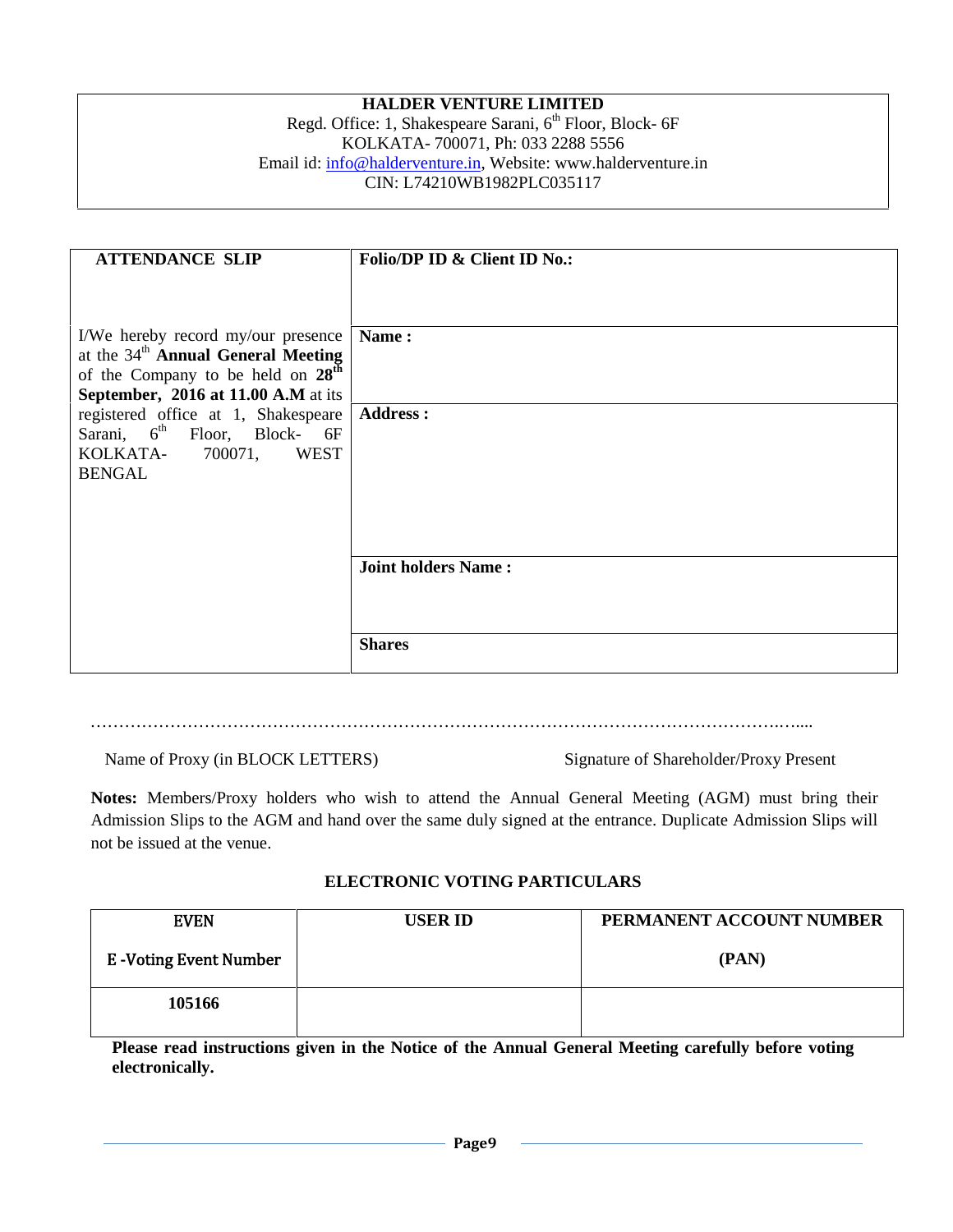#### **HALDER VENTURE LIMITED** Regd. Office: 1, Shakespeare Sarani, 6<sup>th</sup> Floor, Block- 6F KOLKATA- 700071, Ph: 033 2288 5556 Email id: info@halderventure.in, Website: www.halderventure.in CIN: L74210WB1982PLC035117

#### **PROXY FORM MGT-11**

(Pursuant to section 105(6) of the Companies Act, 2013 and rule 19(3) of the Companies (Management and Administration) Rules, 2014)

Name of the shareholder: Registered address: E-mail ID: Folio No. / Client ID: DP ID:

|          | I/we, being the shareholder(s) of  shares of the above named company, hereby appoint |                |
|----------|--------------------------------------------------------------------------------------|----------------|
| Name     | Address                                                                              |                |
| Email Id | Signature                                                                            | or failing him |
| Name     | Address                                                                              |                |
| Email Id | Signature                                                                            | or failing him |
| Name     | Address                                                                              |                |
| Email Id | Signature                                                                            |                |

as my/our proxy to attend and vote (on a poll) for me/us and on my/our behalf at the 34<sup>th</sup> Annual General Meeting of the Company, to be held on Wednesday 28<sup>th</sup> September, 2016 at 11.00 A.M at its registered office at 1, Shakespeare Sarani, 6<sup>th</sup> Floor, Block-6F, KOLKATA- 700071, West Bengal and at any adjournment thereof in respect of such resolutions as are indicated below:

| <b>Resolution</b> | <b>Resolutions</b>                                                                                                                                                                                                                                                                                                                                                        |     | Optional         |  |
|-------------------|---------------------------------------------------------------------------------------------------------------------------------------------------------------------------------------------------------------------------------------------------------------------------------------------------------------------------------------------------------------------------|-----|------------------|--|
| No.               |                                                                                                                                                                                                                                                                                                                                                                           | For | <b>Against</b>   |  |
| 1.                | Adoption of -<br>a) The Audited Standalone Financial Statements of the Company for the financial year<br>ended March 31, 2016, together with the Report of the Directors and Auditors thereon<br>and<br>b) The Audited Consolidated Financial Statements of the Company for the financial<br>year ended March 31, 2016, together with the Report of the Auditors thereon. |     |                  |  |
| 2.                | The Board decided not to declare any dividend for the Financial Year ended 31st<br>March, 2016.                                                                                                                                                                                                                                                                           |     |                  |  |
| 3.                | To appoint a Director in place of Poulomi Halder who retires by rotation and being<br>eligible, offers herself for re-appointment.                                                                                                                                                                                                                                        |     |                  |  |
| $\overline{4}$ .  | To appoint M/s. SEN & RAY, Chartered Accountants as Statutory Auditors of the<br>Company.                                                                                                                                                                                                                                                                                 |     |                  |  |
|                   |                                                                                                                                                                                                                                                                                                                                                                           |     | Affix            |  |
|                   |                                                                                                                                                                                                                                                                                                                                                                           |     | Revenue<br>Stamp |  |

**Note:** This form of proxy in order to be effective should be duly completed and deposited at the Registered Office of the Company, not less than 48 hours before the commencement of the Meeting.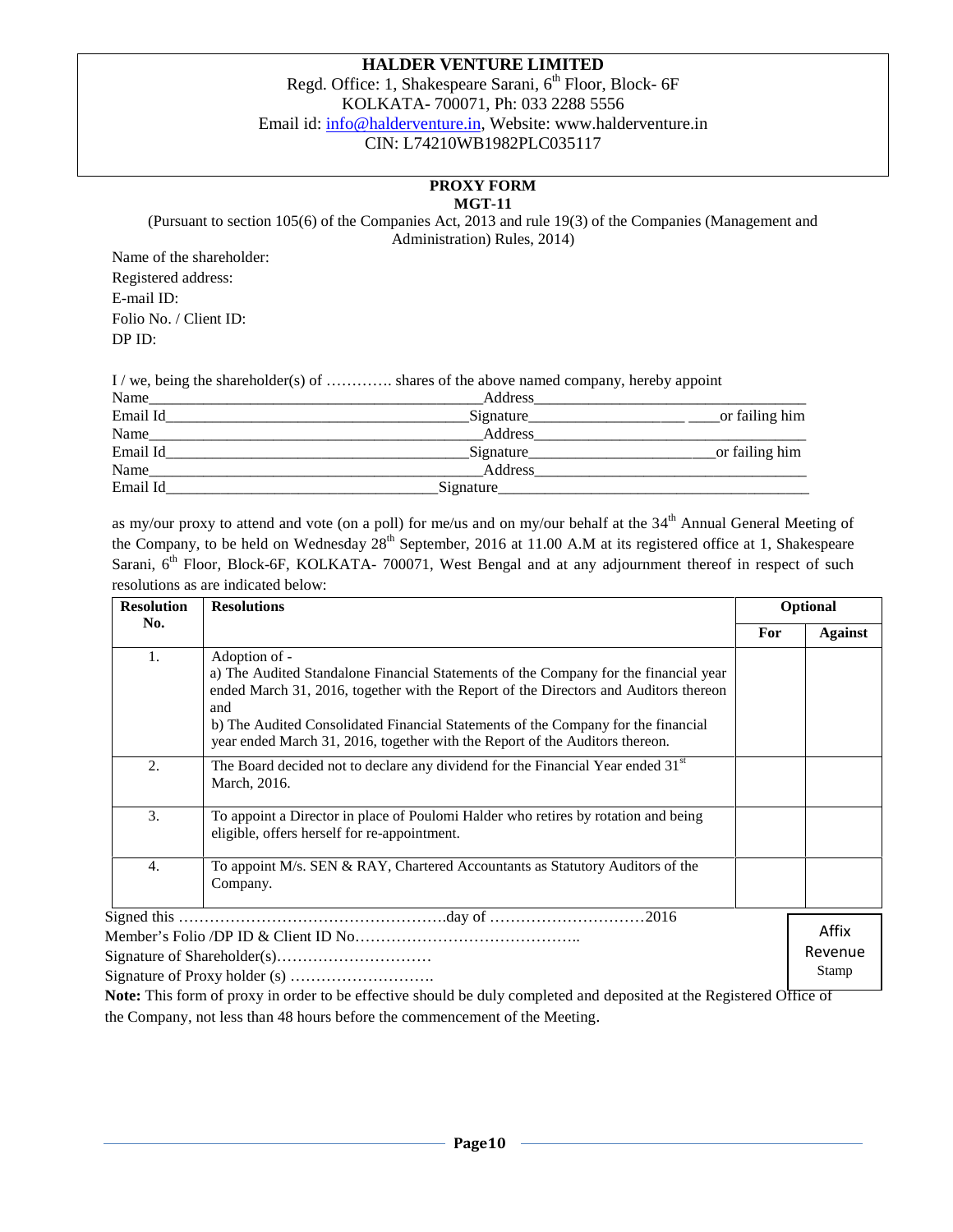# **DIRECTORS' REPORT**

#### **For The Financial Year 2015-16**

Dear Shareholders,

Your Directors have immense pleasure in presenting their 34th Annual Report on the business and operations of the Company together with the audited financial statements for the financial year ended 31st March, 2016.

#### **Financial Results of the Company** *(Amount in Rs.)*

|                                                | <b>STANDALONE</b> |            | <b>CONSOLIDATED</b> |             |
|------------------------------------------------|-------------------|------------|---------------------|-------------|
| <b>Particulars</b>                             | 2015-16           | 2014-15    | 2015-16             | 2014-15     |
| Profit Before Tax & Provision                  | 155,192           | 9.884      | 182,641             | 54,006      |
| Less: Provision For Tax                        | 47,954            | 3.054      | 56,436              | 15,936      |
| Profit After Tax                               | 107,238           | 6.830      | 126,205             | 38,070      |
| Add: Profit Brought Forward From Previous Year | (979, 836)        | (986, 666) | (1,233,934)         | (1,272,004) |
| Profit Available for Appropriation             | 107,238           | 6,830      | 123,944             | 38,070      |
| Profit/loss Carried Forward                    | (872, 598)        | (979, 836) | (1, 109, 990)       | (1,233,934) |
| Basic/Diluted Earnings Per Share               | 0.00              | 0.00       | 0.04                | 0.01        |

#### **Dividend**

The Directors have not recommended any dividend for the financial year 2015-16.

#### **Reserves**

The Directors do not propose to transfer any amount to the general reserves.

#### **Transfer Of Unclaimed Dividend To Investor Education And Protection Fund**

The provisions of Section 125(5) of the Companies Act, 2013 do not apply on the company as no dividend has been declared during the year.

#### **Brief description of the Company's working during the year/State of Company's affair**

Halder Venture Limited is mainly engaged in Trading in rice and rice bran as its principal business. Our company continues enjoy a very healthy management and worker relationships and we pledge to strengthen these ties to improve quality of work culture and productivity.

Our company also enjoys a very good reputation for quality products and sustained quality maintenance with all the major builders and dealers. We are known for creating dependable supply levels and maintaining cordial relationships with all dealers and customers.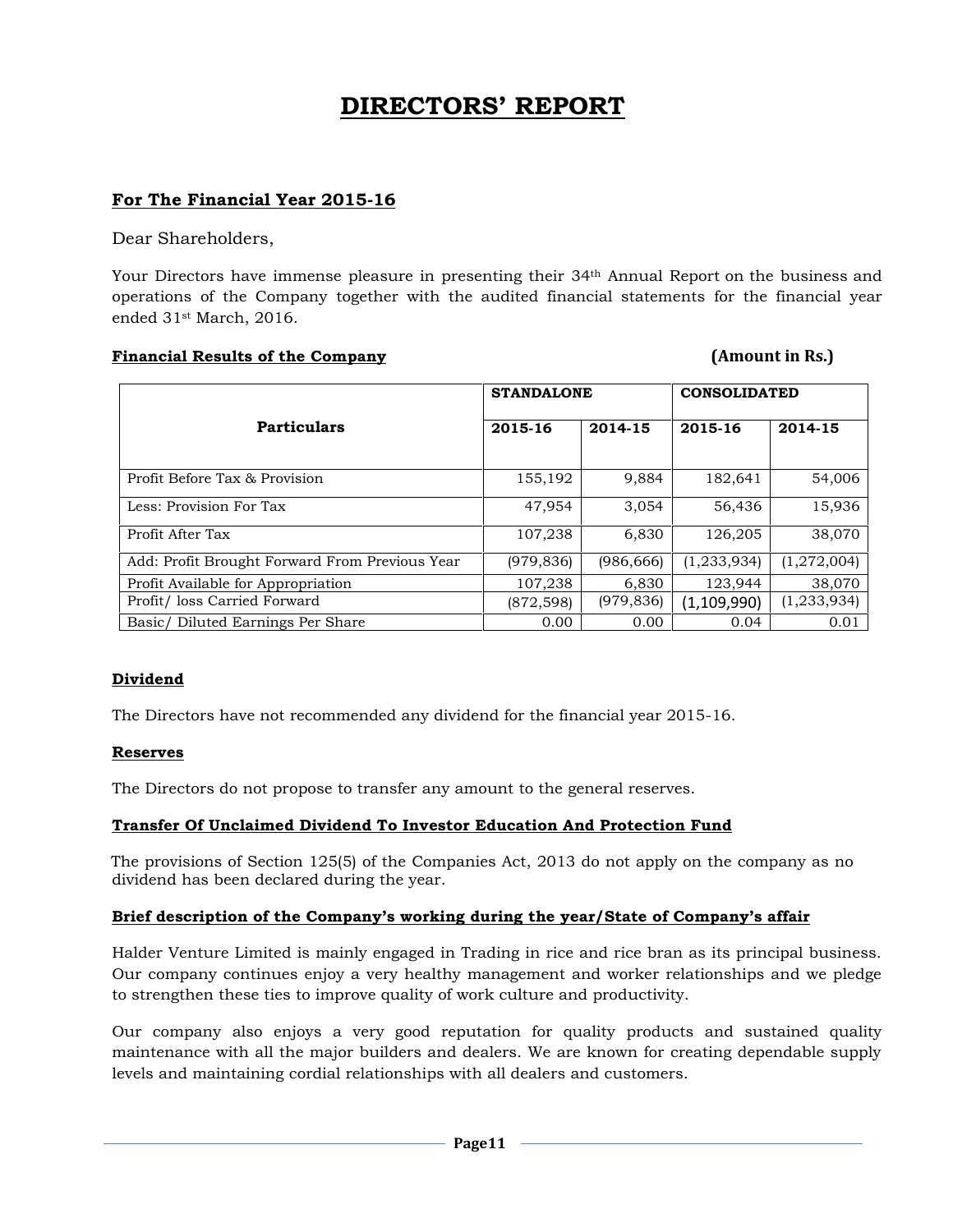## **Change in the nature of business, if any**

There has been no change in the nature of the business of the Company during the year**.**

#### **Post Balance Sheet Events**

Company got listed on BSE Limited with effect from 3rd May, 2016.

Further, the company is planning for voluntary delisting of the securities of the Company from the Calcutta Stock Exchange Limited.

As per Delisting Regulations, Company's securities can be delisted from above mentioned Stock Exchange, as the shares of the Company are listed and will continue to be listed on BSE Limited. The benefits accruing to the investors by keeping the equity shares listed on The Calcutta Stock Exchange Ltd. do not commensurate with the cost incurred by the Company for the continued listing on The Calcutta Stock Exchange Ltd. The shareholders in the region of The Calcutta Stock Exchange Ltd. will not suffer due to this delisting, as the shares will remain listed on BSE Limited which has nationwide trading terminals.

#### **Details in respect of adequacy of internal financial controls with reference to the Financial Statements**

The directors, have laid down internal financial controls to be followed by the company and that such internal financial controls are adequate and were operating effectively.

#### **Details of Subsidiary/Joint Ventures/Associate Companies**

Prakruti Commosales Private Limited, J.D.M Commercial Pvt. Ltd, Intellect Buildcon Pvt. Ltd and Reliable Advertising Pvt. Ltd. continue to be the Subsidiary of Halder Venture Limited. The Statement in Form AOC-I containing the salient feature of the financial statement of the subsidiary companies is attached. The company has adopted Policy on Material Subsidiaries in line with the requirements of the Listing Regulations.

#### **Deposits**

The company has not accepted any deposits covered under Chapter V of the Companies Act, 2013.

#### **Statutory Auditors**

M/s A. SARAOGI & ASSOCIATES, Chartered Accountants, have been re-appointed as Statutory Auditors of the company till the conclusion of the Annual General Meeting of the company to be held in the year 2017 (subject to ratification of their re- appointment at every AGM) with remuneration shall be decided as per the Audit Committee.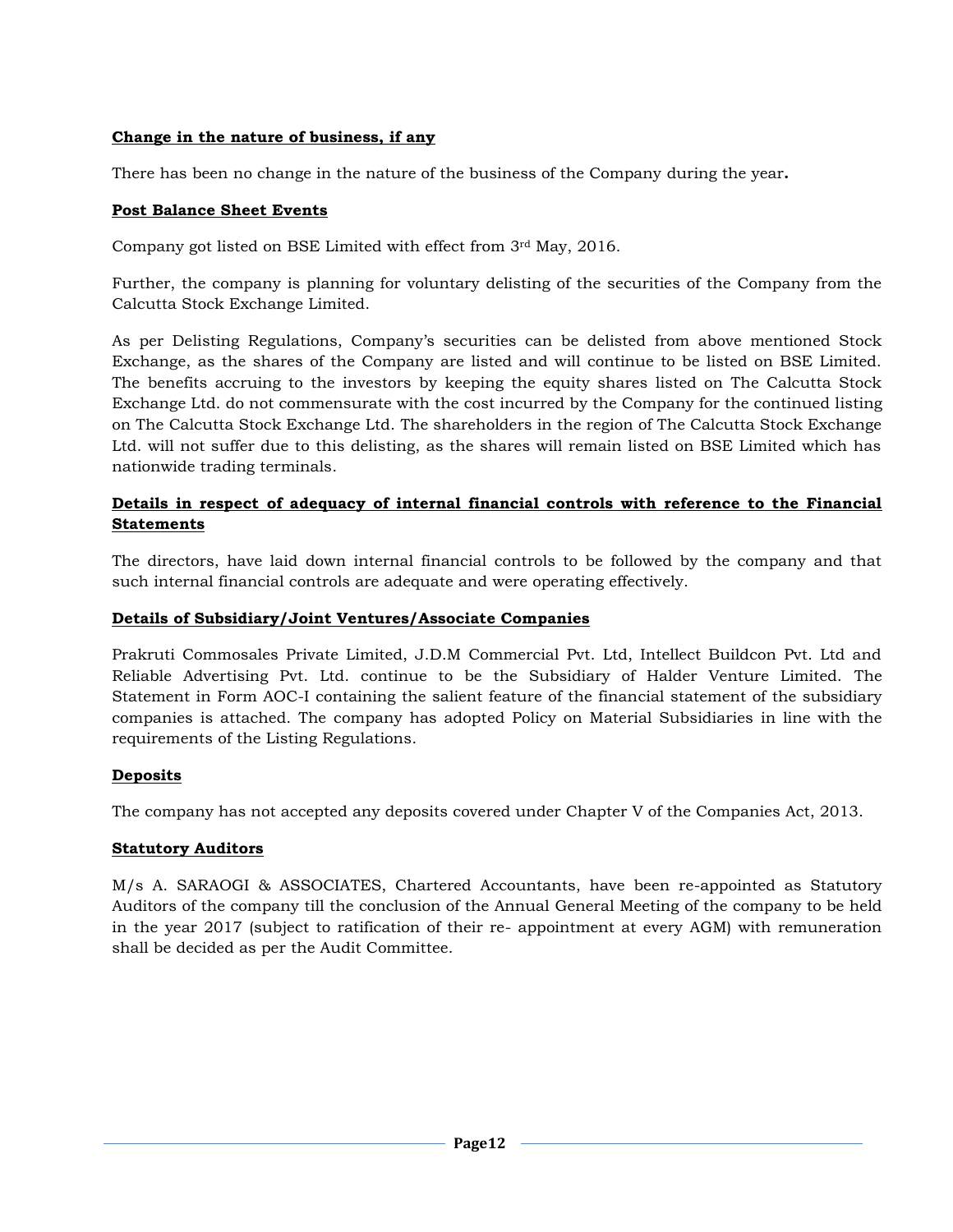#### **Auditors' Report**

The observations made by the Auditors are self- explanatory and do not require any further clarification. Further, the explanations or comments by the Board on every qualification, reservation or adverse remark or disclaimer made by the auditor in his report shall be given.

#### **Secretarial Audit Report**

The Secretarial Audit Report has been given by **Anand Kumar Khandelia**, Company Secretary and there is no qualification, reservation or adverse remark or disclaimer made by the company secretary in the secretarial audit report.

#### **Internal Audit Report**

M/s Jain Sonu & Associates, Chartered Accountants, Internal Auditor has submitted a report for the financial year 2015-16 based on the internal audit conducted during the year under review.

#### **Conservation of energy, Technology absorption and Foreign exchange earnings and Outgo**

#### **A. Conservation of energy:**

The Senior personnel continuously monitor energy consumption.

#### **B. Technology absorption:**

The company has no activities relating to technology absorption.

#### **C. Foreign exchange earnings and Outgo:**

Earnings by way of export- USD 536431.56

Outgo - Nil

#### **Share Capital**

#### **Issue of equity shares with differential rights**

The Company has not issued any of its securities with differential rights during the year under review.

#### **Buy Back of Securities**

The company has not bought back any of its securities during the year under review.

#### **Sweat Equity, Bonus Shares & Employee Stock Option Plan**

The company has neither issued sweat equity or bonus shares nor has provided any stock option scheme to the employees.

#### **Preferential Issue of Capital:**

The Company has not made any preferential issue during the current financial year.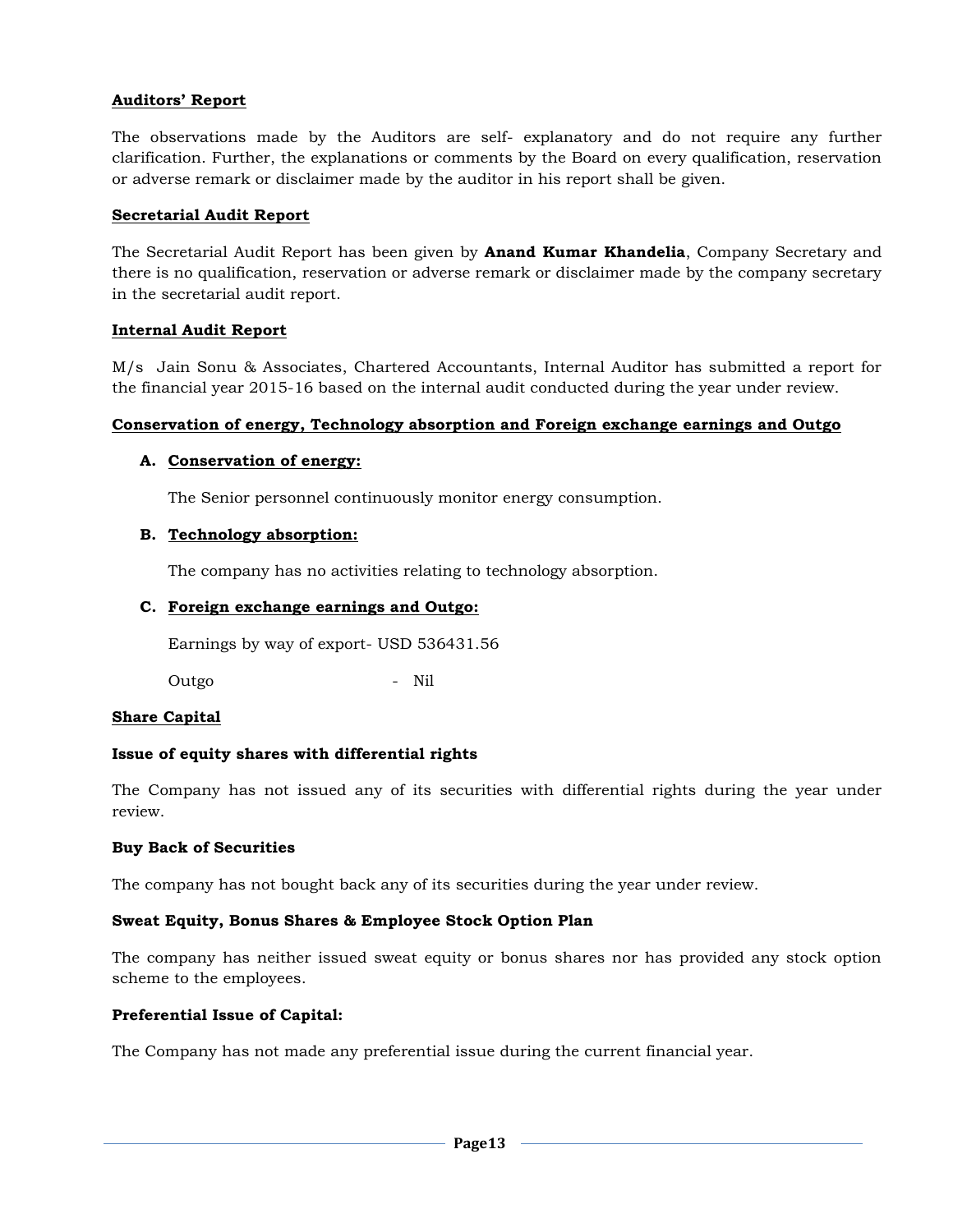## **Extract of the Annual Return**

The extract of the Annual Return pursuant to the provisions of section 92 read with Rule 12 of the Companies (Rules), 2014 is furnished in Annexure A (MGT – 9) and is attached to this Report

#### **Corporate Social Responsibility (CSR)**

As the company does not have net worth of rupees five hundred crore or more, or turnover of rupees one thousand crore or more or a net profit of rupees five crore or more during any financial year, the disclosures as per Rule 9 of Companies (Corporate Social Responsibility Policy) Rules, 2014 is not applicable.

#### **Directors:**

#### **A) Changes in Directors and Key Managerial Personnel**

Pursuant to the Resolution of the Board of Directors passed at its meeting,

- 1. 28/05/2015- Mr. Prabhat Kumar Haldar has been appointed as CFO of the Company.
- 2. 09/07/2015- Mr. Manish Dalmia and Mrs. Rekha Halder, ceased to be directors of the company.
- 3. 12/02/2016- Debopriya Bal ceased to be the Company Secretary of the Company.

#### **B) Declaration by an Independent Director(s) and re- appointment**

Mr. Binod Kumar Mahato and Mr. Nikhilesh Bhunia, Independent Directors of the Company have confirmed that they fulfilled all the conditions of the Independent Directorship as laid down in sub section (*6*) of Section 149 of the Companies Act, 2013 and the rules made there under and the same have been noted by the Board.

#### **C) Formal Annual Evaluation**

In compliance with the Schedule IV of the Companies Act 2013, a meeting of the Independent Directors of the company was held to review and evaluate the performance of the Non- Independent Directors and the chairman of the company taking into account the views of the Executive Directors and Non- Executive Directors, assessing the quality, quantity and timeliness of flow of information between the company management and the Board and also to review the overall performance of the Board.

#### **Familiarization Programme for Independent Directors**

In terms of Reg. 25(7) of the SEBI (LODR) Regulations, 2015, your Company is required to conduct the Familiarization Programme for Independent Directors (IDs) to familiarise them about their roles, rights, responsibilities in your Company, nature of the industry in which your Company operates, business model of your Company, etc., through various initiatives. The details of such familiarization programmes are available on your Company's website www.halderventure.in

#### **Number of meetings of the Board of Directors**

The Board of Directors held five meetings during the year on:

i)  $28/05/2015$ , ii)  $09/07/2015$ , iii)  $12/08/2015$ , iv)  $06/11/2015$  and v)  $12/02/2016$ .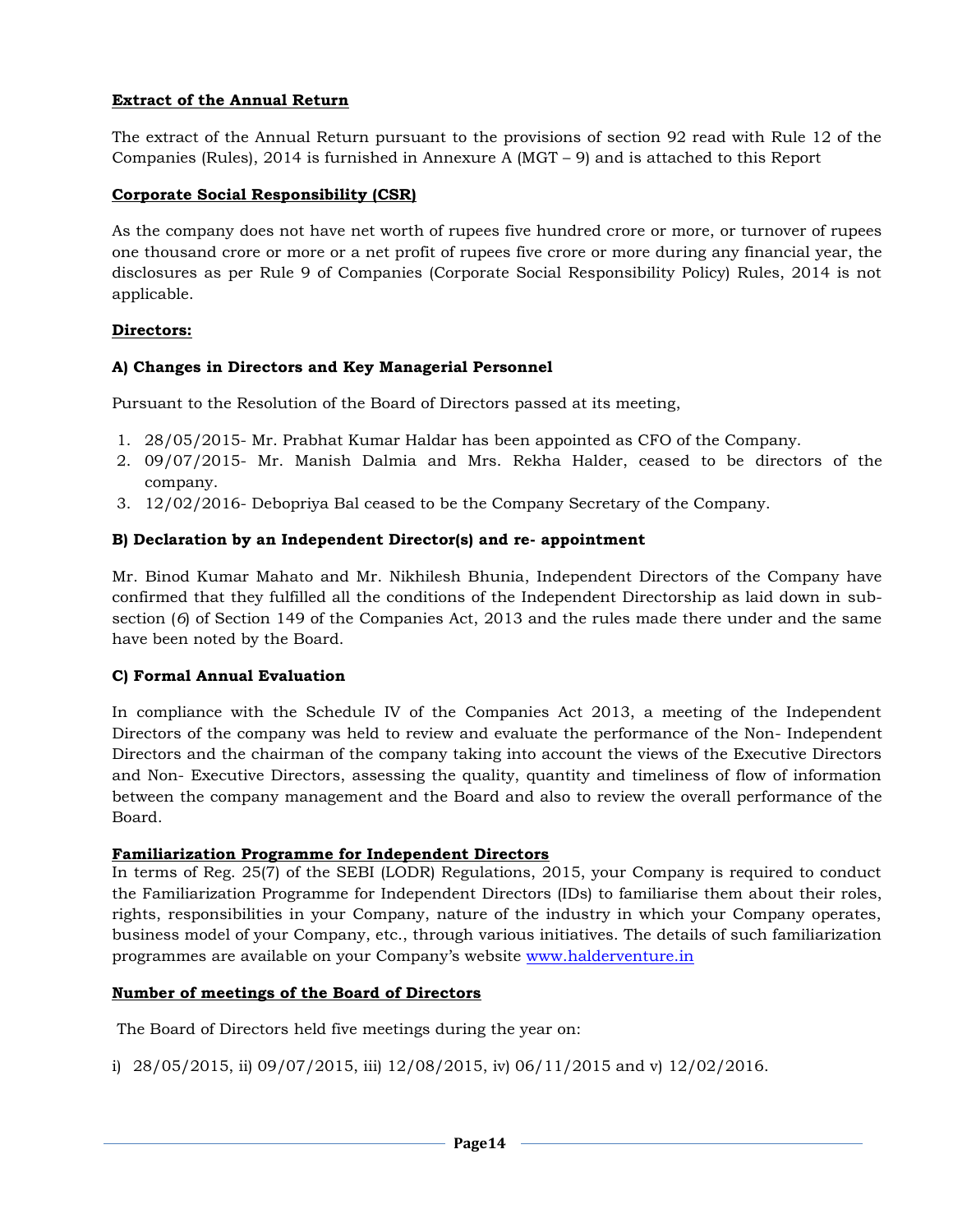The maximum time gap between any two meetings was less than 120 days as stipulated under the applicable provisions. The details of Board Meetings held and attendance of Directors are provided in the Report on Corporate Governance forming part of this report.

#### **Audit Committee**

Composition of the Audit committee is in accordance with the requirements of section 177 of the Companies Act 2013 which is stated below:

| Name                | Designation |
|---------------------|-------------|
| Nikhilesh Bhunia    | Chairman    |
| Keshab Kumar Halder | Member      |
| Binod Kumar Mahato  | Member      |

#### **Stakeholders Relationship Committee**

Composition of the Audit committee is in accordance with the requirements of section 178 of the Companies Act 2013 which is stated below:

| Name                 | Designation |
|----------------------|-------------|
| Binod Kumar Mahato   | Chairman    |
| Prabhat Kumar Haldar | Member      |
| Nikhilesh Bhunia     | Member      |

#### **Nomination and Remuneration Committee**

Composition of the Nomination & Remuneration Committee is in accordance with the requirements of section 178(1) of the Companies Act 2013. The composition is as under:

| Name                 | Designation |
|----------------------|-------------|
| Binod Kumar Mahato   | Chairman    |
| Prabhat Kumar Haldar | Member      |
| Nikhilesh Bhunia     | Member      |

#### **Order of Court**

The company is not subject to any legal proceedings and claims which will have a material or adverse effect on the going concern status or company's operations or financial conditions.

#### **Sexual Harassment of Women At Work Place**

The Company has in place a policy in line with the requirements of The Sexual Harassment of Women at Workplace (Prevention, Prohibition & Redressal) Act, 2013. Internal Complaints Committee (ICC) has been set up to redress complaints received regarding sexual harassment. All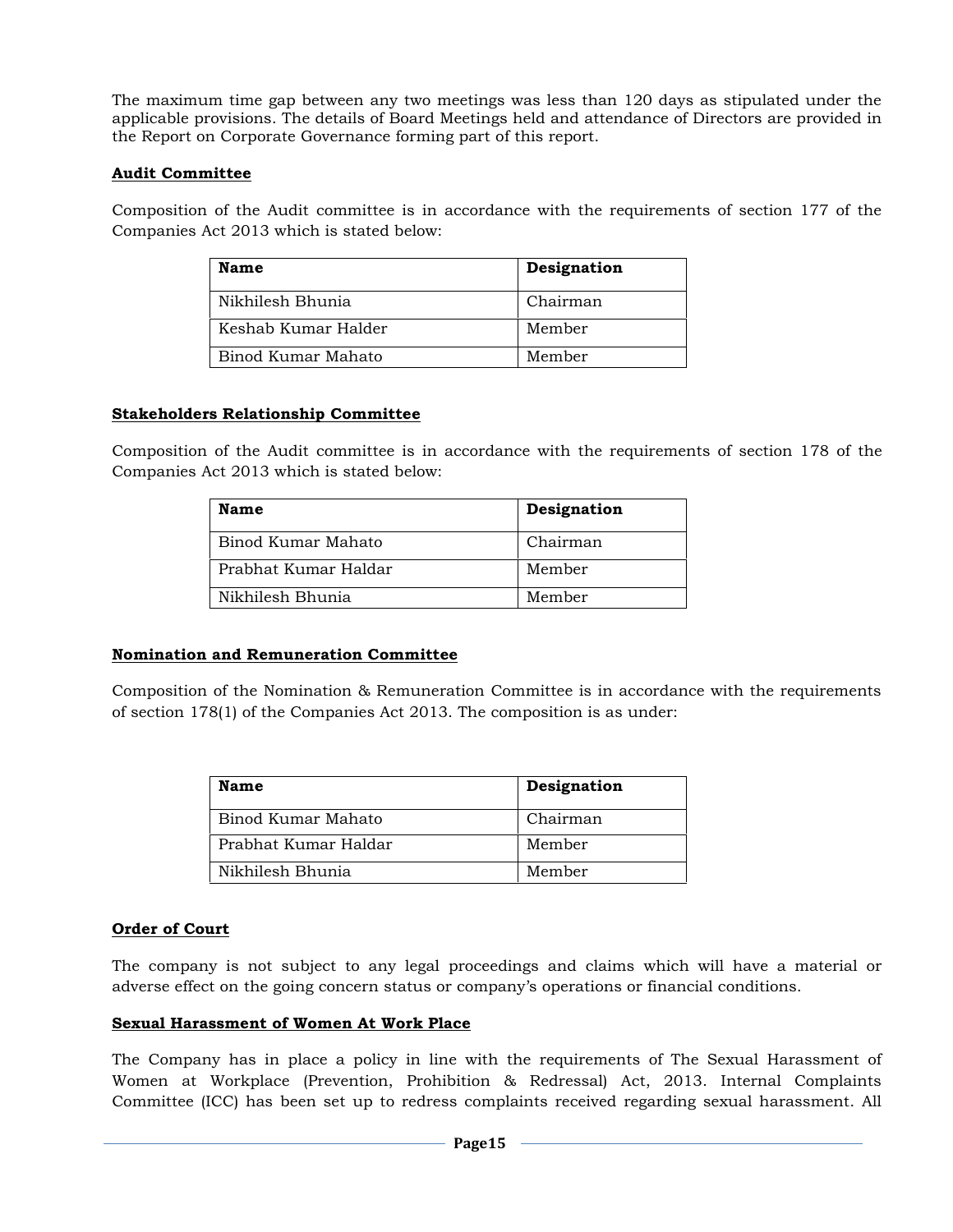employees (permanent, contractual, temporary, trainees) are covered under this Policy. There were nil complaints received during the year under review.

#### **Details of establishment of vigil mechanism for directors and employees**

The Company has established an effective whistle blower policy (Vigil Mechanism) and procedures for its Directors and employees; details of which are provided in the Report on Corporate Governance which forms part of this report. The Policy on Vigil Mechanism may be accessed on the company's website at: www.halderventure.in

#### **Particulars of Loans, Guarantees or Investments**

The provisions of section 186 in respect to Loans, Guarantees or Investments of the Companies Act, 2013 have been complied with.

#### **Particulars of Contracts or Arrangements with Related Parties:**

Your company has no material individual transactions with its related parties which are covered under section 188 of the Companies Act, 2013, which are not in the ordinary course of business and not undertaken on an arm's length basis during the financial year 2015-16.

#### **Managerial Remuneration:**

The Company earned minimal profit during the year so the Company has not provided any Managerial Remuneration to the Directors.

#### **Corporate Governance and Management Discussion & Analysis Reports**

The Corporate Governance Report and Management Discussion & Analysis Report have been annexed with the report.

#### **Corporate Governance Certificate**

The Corporate Governance certificate from the auditors regarding compliance of conditions of corporate governance as stipulated by SEBI (LODR) Regulations, 2015 has been annexed with the report.

#### **Risk management policy**

The company does not have any Risk Management Policy as the elements of risk threatening the Company's existence are very minimal.

#### **Directors' Responsibility Statement**

Pursuant to Section 134(5) of the Companies Act, 2013, your Directors confirm that—

(*a*) in the preparation of the annual accounts, the applicable accounting standards had been followed along with proper explanation relating to material departures;

(*b*) the directors have selected such accounting policies and applied them consistently and made judgments and estimates that are reasonable and prudent so as to give a true and fair view of the state of affairs of the company at the end of the financial year and of the profit and loss of the company for that period;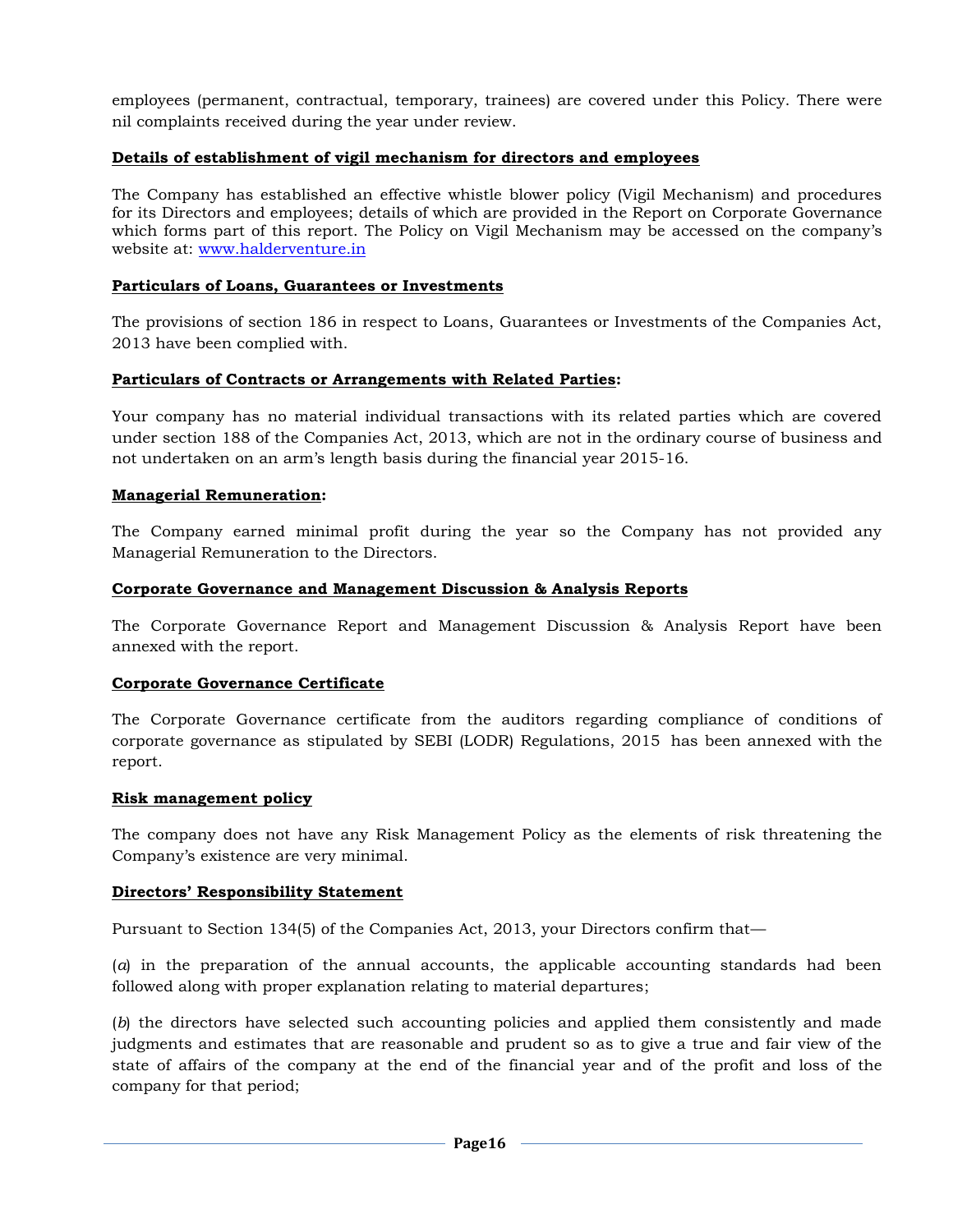(*c*) the directors have taken proper and sufficient care for the maintenance of adequate accounting records in accordance with the provisions of this Act for safeguarding the assets of the company and for preventing and detecting fraud and other irregularities;

(*d*) the directors have prepared the annual accounts on a going concern basis;

(*e*) the directors, have laid down internal financial controls to be followed by the company and that such internal financial controls are adequate and were operating effectively, and

(*f*) the directors have devised proper systems to ensure compliance with the provisions of all applicable laws and that such systems were adequate and operating effectively.

#### **Acknowledgements**

Your Directors would like to express their appreciation of the co-operation and assistance received from the shareholders, bankers and other business constituents during the year under review.

#### **For and on behalf of the Board of Directors**

**Sd/- Sd/-**

**(Keshab Kumar Halder) (Prabhat Kumar Haldar) Managing Director** 

**Place: Kolkata Date: 27/05/2016**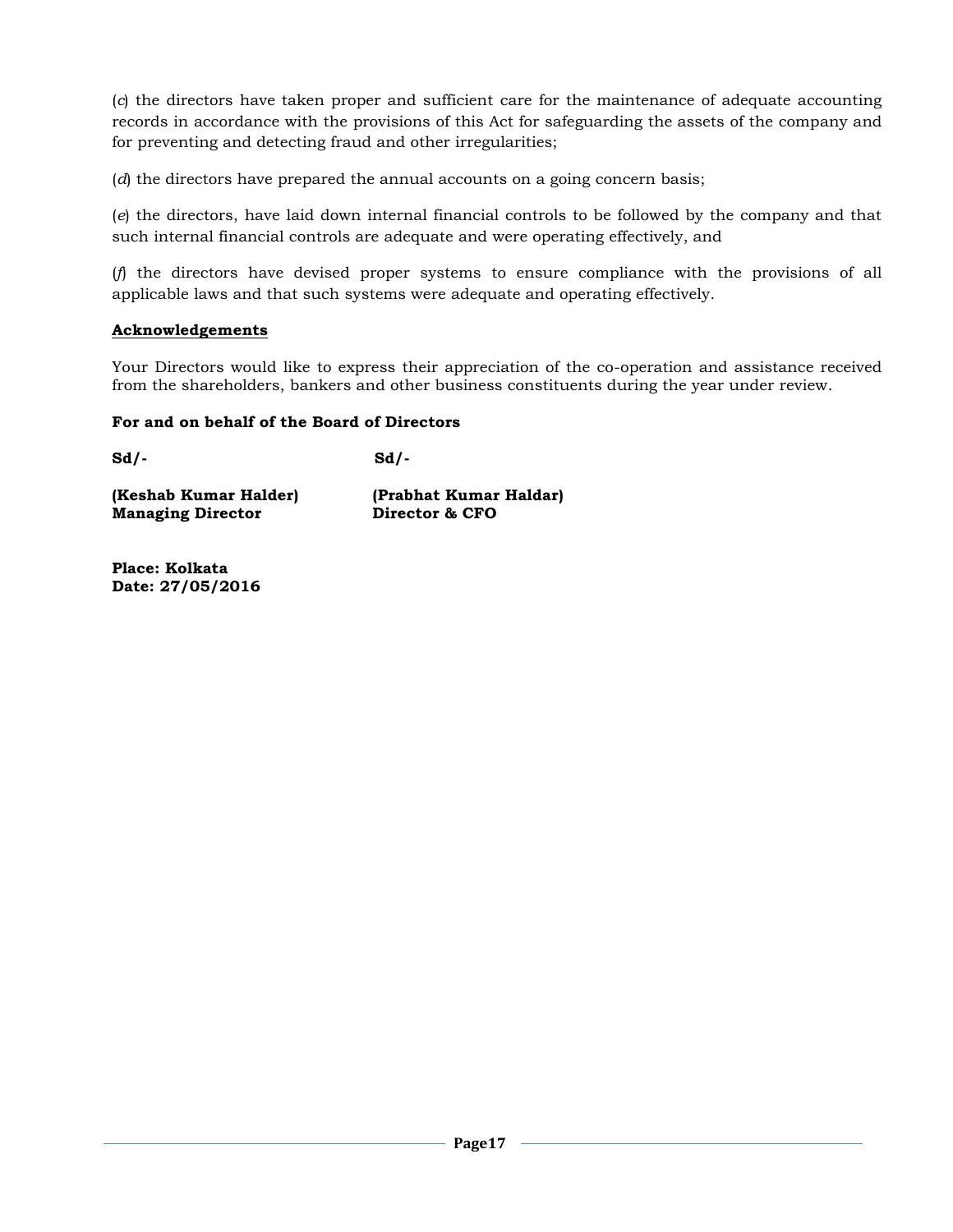#### **FORM NO. MGT 9 EXTRACT OF ANNUAL RETURN As on financial year ended on 31.03.2016**

| Pursuant to Section 92 (3) of the Companies Act, 2013 and rule 12(1) of the Company (Management & Administration) Rules, 2014. |                                                                               |                                                                                                                                         |  |  |  |
|--------------------------------------------------------------------------------------------------------------------------------|-------------------------------------------------------------------------------|-----------------------------------------------------------------------------------------------------------------------------------------|--|--|--|
|                                                                                                                                | I. REGISTRATION & OTHER DETAILS:                                              |                                                                                                                                         |  |  |  |
|                                                                                                                                | <b>CIN</b>                                                                    | L74210WB1982PLC035117                                                                                                                   |  |  |  |
| 2                                                                                                                              | <b>Registration Date</b>                                                      | 24/07/1982                                                                                                                              |  |  |  |
| 3                                                                                                                              | Name of the Company                                                           | <b>Halder Venture Limited</b>                                                                                                           |  |  |  |
| 4                                                                                                                              | Category/ Sub-category of the Company                                         | Company Limited by shares/ Indian Non Government Company                                                                                |  |  |  |
| 5                                                                                                                              | Address of the Registered office & contact<br>details                         | 1, Shakespear Sarani, 6th Floor, Block -6F, Kolkata-700071<br>Phone No:033-2288 5556                                                    |  |  |  |
| 6                                                                                                                              | Whether listed company                                                        | Yes                                                                                                                                     |  |  |  |
|                                                                                                                                | Name, Address & contact details of the<br>Registrar & Transfer Agent, if any. | M/s Maheshwari Datamatics Pvt. Ltd.<br>6, Mangoe Lane, 2nd Floor, Kolkata- 700001<br>Tel: 033-2248 2248<br>E Mail Id: mdpldc@yahool.com |  |  |  |

| <b>III. PRINCIPAL BUSINESS ACTIVITIES OF THE COMPANY</b>                                                     |                                                  |                                    |                                       |  |  |
|--------------------------------------------------------------------------------------------------------------|--------------------------------------------------|------------------------------------|---------------------------------------|--|--|
| (All the business activities contributing 10 % or more of the total turnover of the company shall be stated) |                                                  |                                    |                                       |  |  |
| S. No.                                                                                                       | Name and Description of main products / services | NIC Code of the<br>Product/service | % to total turnover of<br>the company |  |  |
|                                                                                                              | Wholesale and retailing of Rice                  | 4620                               | 100.00%                               |  |  |

| III.      | PARTICULARS OF HOLDING, SUBSIDIARY AND ASSOCIATE COMPANIES |                       |                                   |                        |                       |  |  |  |  |  |
|-----------|------------------------------------------------------------|-----------------------|-----------------------------------|------------------------|-----------------------|--|--|--|--|--|
| <b>SN</b> | Name and address of the Company                            | CIN/GLN               | Holding/ Subsidiary/<br>Associate | % of<br>shares<br>held | Applicable<br>Section |  |  |  |  |  |
|           | <b>IPrakruti Commosales Private Limited</b>                | U52190WB2011PTC164186 | Subsidiary                        | 100                    | 2(87)                 |  |  |  |  |  |
|           | J.D.M Commercial Private Limited                           | U52100WB2010PTC146772 | Subsidiary                        | 100                    | 2(87)                 |  |  |  |  |  |
|           | Intellect Buildcon Private Limited                         | U45400WB2009PTC133975 | Subsidiary                        | 77.53                  | 2(87)                 |  |  |  |  |  |
|           | Reliable Advertising Private Limited                       | U22130WB1997PTC086067 | Subsidiary                        | 87.59                  | 2(87)                 |  |  |  |  |  |

\* Intellect Buildcon Pvt Ltd holds 55.23% of shares in Reliable Advertising Pvt Ltd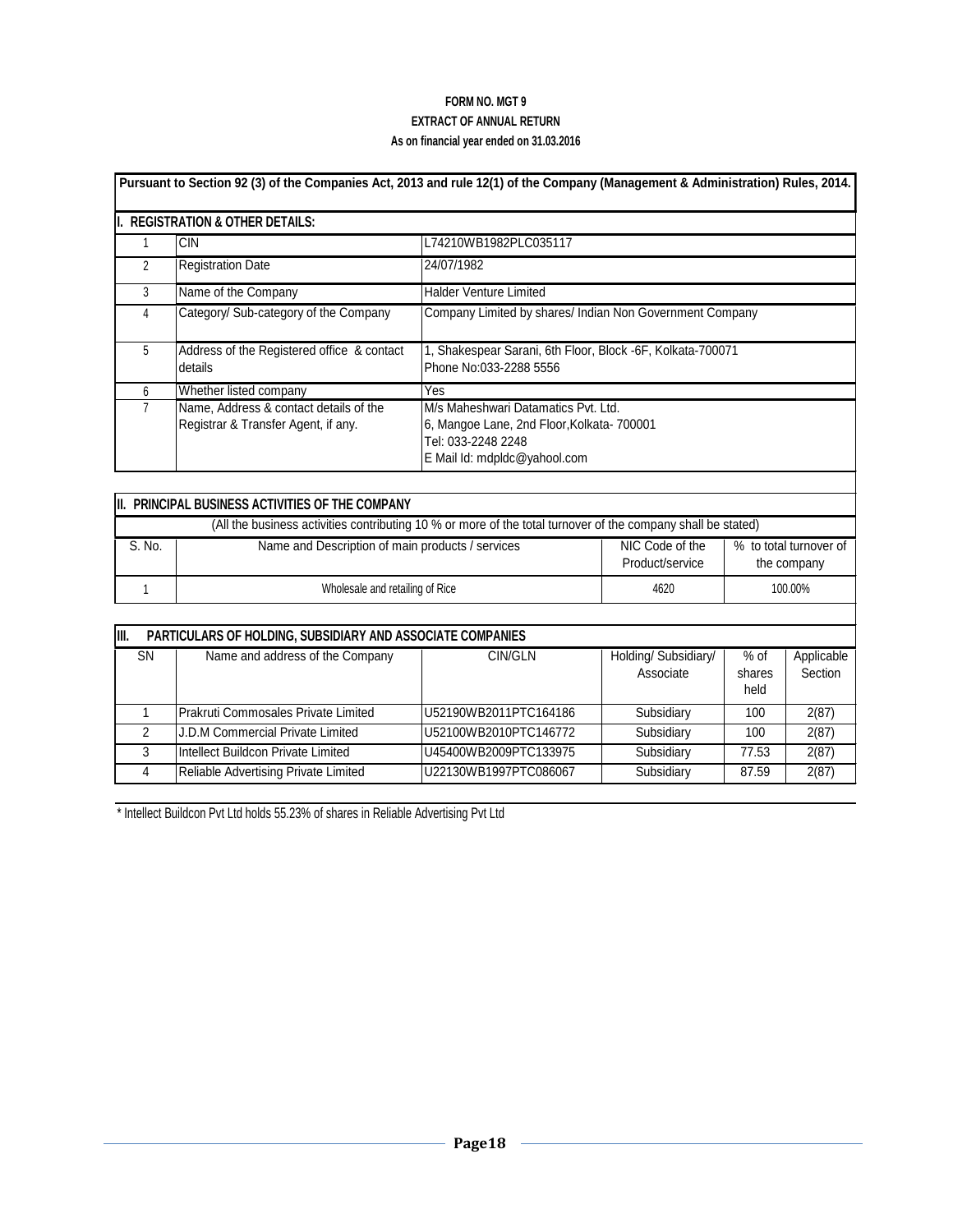#### **IV. SHARE HOLDING PATTERN (Equity Share Capital Breakup as percentage of Total Equity)**

i) Category-wise Share Holding

| ייט ויט<br>U<br>Category of Shareholders         |       | 01/Apr/2015]     | No of Shares held at the beginning of the year [As on |               |          | 31/Mar/2016] | No of Shares held at the end of the year [As on |               | % change<br>during the |
|--------------------------------------------------|-------|------------------|-------------------------------------------------------|---------------|----------|--------------|-------------------------------------------------|---------------|------------------------|
|                                                  |       |                  |                                                       | % of Total    |          |              |                                                 | % of Total    | Year                   |
|                                                  | Demat | Physical         | Total                                                 | <b>Shares</b> | Demat    | Physical     | Total                                           | <b>Shares</b> |                        |
| A. Promoters                                     |       |                  |                                                       |               |          |              |                                                 |               |                        |
| $(1)$ Indian                                     |       |                  |                                                       |               |          |              |                                                 |               |                        |
| a) Individual/HUF                                | 80000 | 543000           | 623000                                                | 19.71         | 622980   | 20           | 623000                                          | 19.71         | 0.00                   |
| b) Central Govt                                  |       |                  |                                                       |               |          |              |                                                 |               |                        |
| c) State Govt(s)                                 |       |                  |                                                       |               |          |              |                                                 |               |                        |
| d) Bodies Corp.                                  |       |                  |                                                       |               |          |              |                                                 |               |                        |
| e) Banks/Fi                                      |       |                  |                                                       |               |          |              |                                                 |               |                        |
| f) Any other                                     |       |                  |                                                       |               |          |              |                                                 |               |                        |
| Sub-total (A)(1)                                 | 80000 | 543000           | 623000                                                | 19.71         | 622980   | 20           | 623000                                          | 19.71         | 0.00                   |
| (2) Foreign                                      |       |                  |                                                       |               |          |              |                                                 |               |                        |
| a) NRIs - Individuals                            |       |                  |                                                       |               |          |              |                                                 |               |                        |
| b) Other - Individuals                           |       |                  |                                                       |               |          |              |                                                 |               |                        |
| c) Bodies Corp.                                  |       |                  |                                                       |               |          |              |                                                 |               |                        |
| d) Banks/FI                                      |       |                  |                                                       |               |          |              |                                                 |               |                        |
| e) Any other                                     |       |                  |                                                       |               |          |              |                                                 |               |                        |
| Sub-total (A)(2)                                 | 0     | $\pmb{0}$        | 0                                                     | 0.00          | 0        | 0            | 0                                               | 0.00          | 0.00                   |
|                                                  |       |                  |                                                       |               |          |              |                                                 |               |                        |
| Total shareholding of Promoter (A)=(A)(1)+(A)(2) | 80000 | 543000           | 623000                                                | 19.71         | 622980   | 20           | 623000                                          | 19.71         | 0.00                   |
| <b>B. Public Shareholding</b>                    |       |                  |                                                       |               |          |              |                                                 |               |                        |
| 1. Institutions                                  |       |                  |                                                       |               |          |              |                                                 |               |                        |
| a) Mutual Funds                                  |       |                  |                                                       |               |          |              |                                                 |               |                        |
| b) Banks/FI                                      |       |                  |                                                       |               |          |              |                                                 |               |                        |
| c)Central Govt                                   |       |                  |                                                       |               |          |              |                                                 |               |                        |
| d) State Govt(s)                                 |       |                  |                                                       |               |          |              |                                                 |               |                        |
| e) Venture Capital Funds                         |       |                  |                                                       |               |          |              |                                                 |               |                        |
| f) Insurance Companies                           |       |                  |                                                       |               |          |              |                                                 |               |                        |
| g) FIIs                                          |       |                  |                                                       |               |          |              |                                                 |               |                        |
| h) Foreign Venture Capital Funds                 |       |                  |                                                       |               |          |              |                                                 |               |                        |
| i) Others (specify)                              |       |                  |                                                       |               |          |              |                                                 |               |                        |
| Alternate Investment Funds                       |       |                  |                                                       |               |          |              |                                                 |               |                        |
| Foreign Portfolio Investors                      |       |                  |                                                       |               |          |              |                                                 |               |                        |
| Provident Funds / Pension Funds                  |       |                  |                                                       |               |          |              |                                                 |               |                        |
| Qualified Foreign Investor                       |       |                  |                                                       |               |          |              |                                                 |               |                        |
| Sub-total(B)(1):-                                | 0     | $\boldsymbol{0}$ | $\mathbf{0}$                                          | 0.00          | $\theta$ | $\mathbf{0}$ | $\theta$                                        | $0.00\,$      | 0.00                   |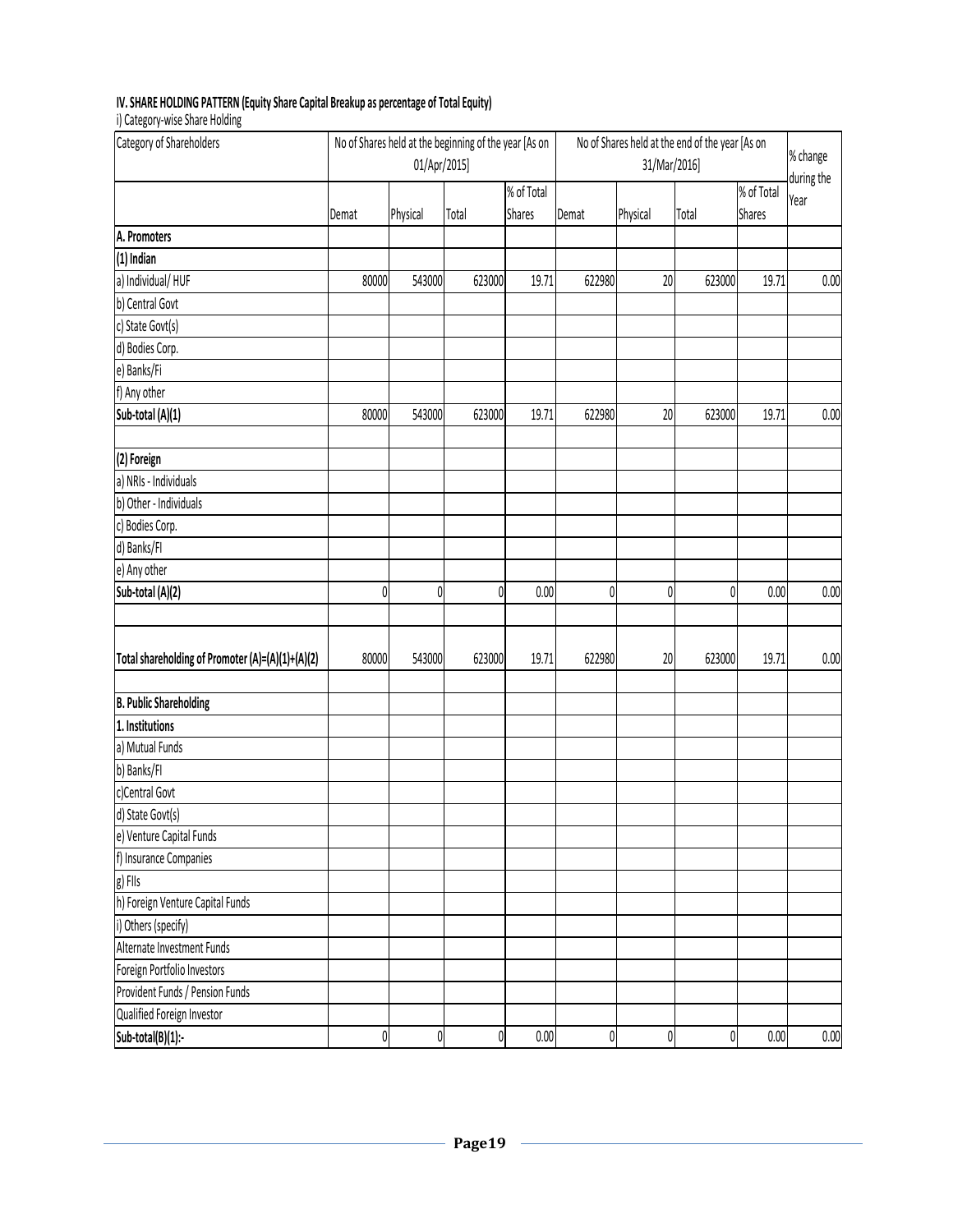| 2. Non-Institutions                               |       |         |         |        |         |        |         |        |      |
|---------------------------------------------------|-------|---------|---------|--------|---------|--------|---------|--------|------|
| a) Bodies Corp.                                   |       |         |         |        |         |        |         |        |      |
| i) Indian                                         | N     | 2250000 | 2250000 | 71.19  | 2250000 | 0      | 2250000 | 71.19  | 0.00 |
| ii) Overseas                                      |       |         |         |        |         |        |         |        |      |
| b) Individuals                                    |       |         |         |        |         |        |         |        |      |
| i) Individual shareholders holding nominal share  |       |         |         |        |         |        |         |        |      |
| capital upto Rs. 1 lakh                           | 0     | 137700  | 137700  | 4.36   | 0       | 137700 | 137700  | 4.36   | 0.00 |
| ii) Individual shareholders holding nominal share |       |         |         |        |         |        |         |        |      |
| capital in excess of Rs. 1 lakh                   |       | 150000  | 150000  | 4.75   | 150000  | O      | 150000  | 4.75   | 0.00 |
| c) Others (Specify)                               |       |         |         |        |         |        |         |        |      |
| Non Resident Indians                              |       |         |         |        |         |        |         |        |      |
| Qualified Foreign Investor                        |       |         |         |        |         |        |         |        |      |
| Custodian of Enemy Property                       |       |         |         |        |         |        |         |        |      |
| <b>Foreign Nationals</b>                          |       |         |         |        |         |        |         |        |      |
| <b>Clearing Members</b>                           |       |         |         |        |         |        |         |        |      |
| <b>Trusts</b>                                     |       |         |         |        |         |        |         |        |      |
| Foreign Bodies-D R                                |       |         |         |        |         |        |         |        |      |
| Foreign Portfolio Investors                       |       |         |         |        |         |        |         |        |      |
| NBFCs registered with RBI                         |       |         |         |        |         |        |         |        |      |
| <b>Employee Trusts</b>                            |       |         |         |        |         |        |         |        |      |
| Domestic Corporate Unclaimed Shares Account       |       |         |         |        |         |        |         |        |      |
| Sub-total(B)(2):-                                 | 0     | 2537700 | 2537700 | 80.29  | 2400000 | 137700 | 2537700 | 80.29  | 0.00 |
| Total Public Shareholding (B)=(B)(1)+ (B)(2)      | 0     | 2537700 | 2537700 | 80.29  | 2400000 | 137700 | 2537700 | 80.29  | 0.00 |
| C. Shares held by Custodian for GDRs & ADRs       |       |         |         |        |         |        |         |        |      |
| Grand Total (A+B+C)                               | 80000 | 3080700 | 3160700 | 100.00 | 3022980 | 137720 | 3160700 | 100.00 | 0.00 |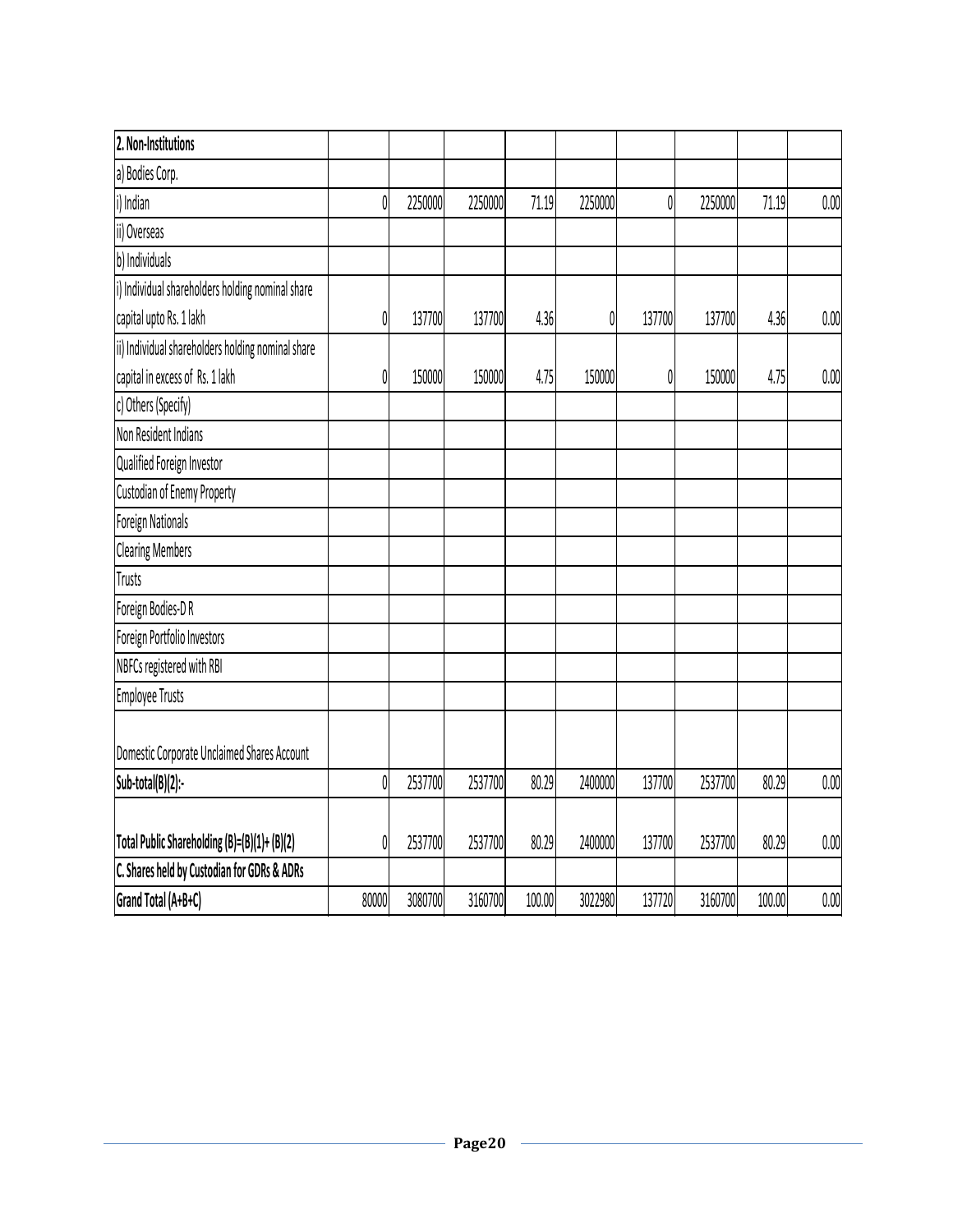|       | ii) Shareholding of Promoters- |                                                                                                                                |            |                                                           |                         |                             |                                            |                                               |
|-------|--------------------------------|--------------------------------------------------------------------------------------------------------------------------------|------------|-----------------------------------------------------------|-------------------------|-----------------------------|--------------------------------------------|-----------------------------------------------|
| SI No | Shareholder's Name             | Shareholding at the beginning of the year [As<br>Shareholding at the end of the year [As on<br>on 01/Apr/2015]<br>31/Mar/2016] |            |                                                           |                         |                             | % change in                                |                                               |
|       |                                |                                                                                                                                | % of total | I% of Shares<br>Pledged /<br>Shares of the lencumbered to |                         | % of total<br>Shares of the | % of Shares<br>Pledged /<br>lencumbered to | <b>share</b><br>holding<br>during the<br>Year |
|       |                                | No. of Shares                                                                                                                  | Company    | total shares                                              | No. of Shares   Company |                             | total shares                               |                                               |
|       | 1 REKHA HALDAR                 | 151220                                                                                                                         | 4.78       | 0.00                                                      | 151220                  | 4.78                        | 0.00                                       | 0.00                                          |
|       | 2 POULOMI HALDER               | 150800                                                                                                                         | 4.77       | 0.00                                                      | 150800                  | 4.77                        | 0.00                                       | 0.00                                          |
|       | 3 KESHAB KUMAR HALDER          | 150600                                                                                                                         | 4.76       | 0.00                                                      | 150600                  | 4.76                        | 0.00                                       | 0.00                                          |
|       | 4 PRABHAT KUMAR HALDAR         | 150400                                                                                                                         | 4.76       | 0.00                                                      | 150400                  | 4.76                        | 0.00                                       | 0.00                                          |
|       | 5 KOUSTUV HALDER               | 10000                                                                                                                          | 0.32       | 0.00                                                      | 10000                   | 0.32                        | 0.00                                       | 0.00                                          |
|       | <b>6 SHRESTHA HALDER</b>       | 9960                                                                                                                           | 0.32       | 0.00                                                      | 9960                    | 0.32                        | 0.00                                       | 0.00                                          |
|       | 7 MANISH DALMIA                | 10                                                                                                                             | 0.00       | 0.00                                                      | 10                      | 0.00                        | 0.00                                       | 0.00                                          |
|       | 8 RAJ KUMAR SHARMA             | 10                                                                                                                             | 0.00       | 0.00                                                      | 10                      | 0.00                        | 0.00                                       | 0.00                                          |
|       | <b>TOTAL</b>                   | 623000                                                                                                                         | 19.71      | 0.00                                                      | 623000                  | 19.71                       | 0.00                                       | 0.00                                          |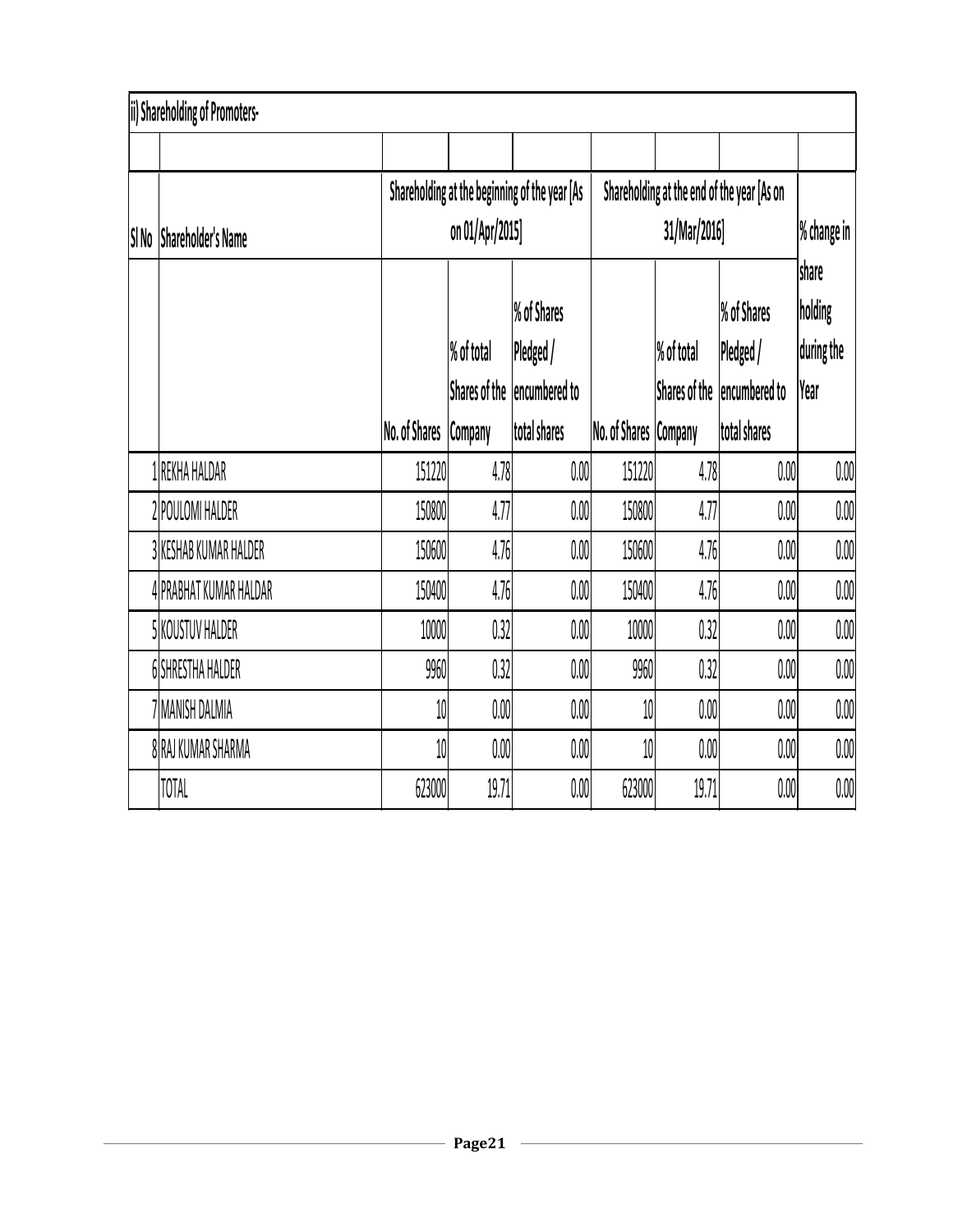| Shareholding at the<br>beginning [01/Apr/15]/end<br>of the year [31/Mar/16]<br><b>SI No</b><br><b>Name</b> | <b>Cumulative Shareholding</b><br>during the year [01/Apr/15<br>to 31/Mar/16] |                                        |  |
|------------------------------------------------------------------------------------------------------------|-------------------------------------------------------------------------------|----------------------------------------|--|
| % of total<br>shares of the<br>No. of shares company                                                       | No. of<br>shares                                                              | % of total<br>shares of the<br>company |  |
| 1 REKHA HALDAR                                                                                             |                                                                               |                                        |  |
| 151220<br>4.7844<br>01/04/2015                                                                             |                                                                               |                                        |  |
| 31/03/2016<br>151220<br>4.7844                                                                             | 151220                                                                        | 4.7844                                 |  |
| 2 KESHAB KUMAR HALDER                                                                                      |                                                                               |                                        |  |
| 150600<br>4.7648<br>01/04/2015                                                                             |                                                                               |                                        |  |
| 31/03/2016<br>150600<br>4.7648                                                                             | 150600                                                                        | 4.7648                                 |  |
| 3 PRABHAT KUMAR HALDAR                                                                                     |                                                                               |                                        |  |
| 01/04/2015<br>150400<br>4.7584                                                                             |                                                                               |                                        |  |
| 31/03/2016<br>150400<br>4.7584                                                                             | 150400                                                                        | 4.7584                                 |  |
| 4 POULOMI HALDER                                                                                           |                                                                               |                                        |  |
| 4.7711<br>01/04/2015<br>150800                                                                             |                                                                               |                                        |  |
| 31/03/2016<br>150800<br>4.7711                                                                             | 150800                                                                        | 4.7711                                 |  |
| 5 MANISH DALMIA                                                                                            |                                                                               |                                        |  |
| 01/04/2015<br>0.0003<br>10                                                                                 |                                                                               |                                        |  |
| 31/03/2016<br>10<br>0.0003                                                                                 | 10                                                                            | 0.0003                                 |  |
| 6 SHRESTHA HALDER (MINOR)                                                                                  |                                                                               |                                        |  |
| 01/04/2015<br>9960<br>0.3151                                                                               |                                                                               |                                        |  |
| 31/03/2016<br>9960<br>0.3151                                                                               | 9960                                                                          | 0.3151                                 |  |
| <b>KAUSTUV HALDER(MINOR)</b><br>$\overline{7}$                                                             |                                                                               |                                        |  |
| 01/04/2015<br>10000<br>0.3164                                                                              |                                                                               |                                        |  |
| 31/03/2016<br>10000<br>0.3164                                                                              | 10000                                                                         | 0.3164                                 |  |
| 8 RAJ KUMAR SHARMA                                                                                         |                                                                               |                                        |  |
| 01/04/2015<br>10<br>0.0003                                                                                 |                                                                               |                                        |  |
| 31/03/2016<br>10<br>0.0003                                                                                 | 10                                                                            | 0.0003                                 |  |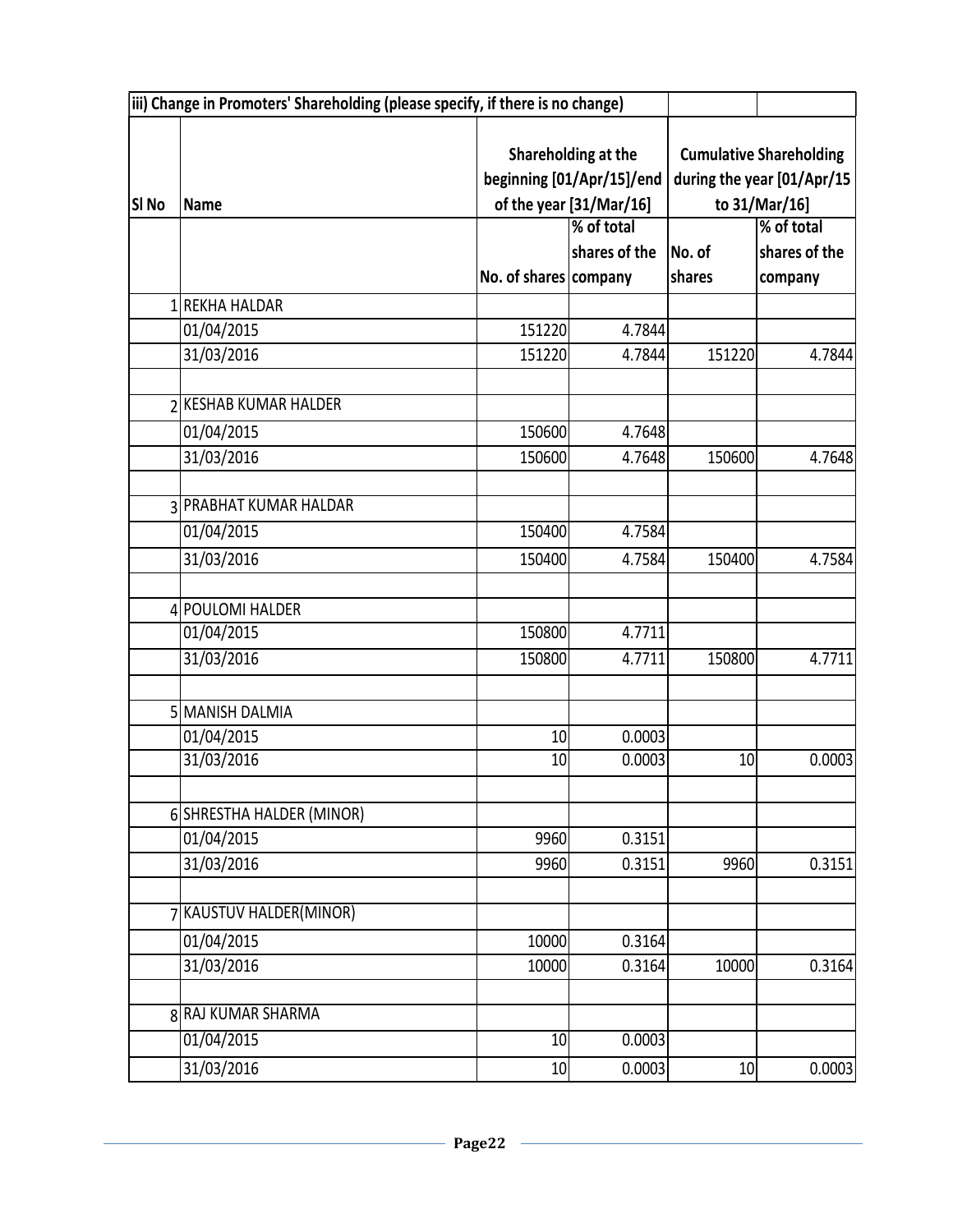|                  | iv) Shareholding Pattern of top ten Shareholders                |                       |                                                                             |                                                                               |                                        |  |
|------------------|-----------------------------------------------------------------|-----------------------|-----------------------------------------------------------------------------|-------------------------------------------------------------------------------|----------------------------------------|--|
|                  | (Other than Directors, Promoters and Holders of GDRs and ADRs): |                       |                                                                             |                                                                               |                                        |  |
| SI <sub>No</sub> | <b>Name</b>                                                     |                       | Shareholding at the<br>beginning [01/Apr/15]/end<br>of the year [31/Mar/16] | <b>Cumulative Shareholding</b><br>during the year [01/Apr/15<br>to 31/Mar/16] |                                        |  |
|                  |                                                                 | No. of shares company | % of total<br>shares of the                                                 | No. of<br>shares                                                              | % of total<br>shares of the<br>company |  |
|                  | <b>WONDERLAND PAPER SUPPLIERS PRIVATE</b>                       |                       |                                                                             |                                                                               |                                        |  |
|                  | 1 LIMITED                                                       |                       |                                                                             |                                                                               |                                        |  |
|                  | 01/04/2015                                                      | 150000                | 4.75                                                                        | ä,                                                                            |                                        |  |
|                  | 31/03/2016                                                      | 150000                | 4.75                                                                        | 150000                                                                        | 4.75                                   |  |
|                  |                                                                 |                       |                                                                             |                                                                               |                                        |  |
|                  | 2 HORA DEALCOMM PRIVATE LIMITED                                 |                       |                                                                             |                                                                               |                                        |  |
|                  | 01/04/2015                                                      |                       | 4.75                                                                        | $\overline{a}$                                                                | $\sim$                                 |  |
|                  | 31/03/2016                                                      | 150000<br>150000      | 4.75                                                                        | 150000                                                                        | 4.75                                   |  |
|                  |                                                                 |                       |                                                                             |                                                                               |                                        |  |
|                  |                                                                 |                       |                                                                             |                                                                               |                                        |  |
|                  | 3 BANWARI LAL MAHANSARIA                                        |                       |                                                                             |                                                                               |                                        |  |
|                  | 01/04/2015                                                      | 150000                | 4.75                                                                        |                                                                               |                                        |  |
|                  | 31/03/2016                                                      | 150000                | 4.75                                                                        | 150000                                                                        | 4.75                                   |  |
|                  |                                                                 |                       |                                                                             |                                                                               |                                        |  |
|                  | <b>GRACEFUL FINANCIAL CONSULTANCY PRIVATE</b>                   |                       |                                                                             |                                                                               |                                        |  |
|                  | 4 LIMITED                                                       |                       |                                                                             |                                                                               |                                        |  |
|                  | 01/04/2015                                                      | 150000                | 4.75                                                                        |                                                                               |                                        |  |
|                  | 31/03/2016                                                      | 150000                | 4.75                                                                        | 150000                                                                        | 4.75                                   |  |
|                  |                                                                 |                       |                                                                             |                                                                               |                                        |  |
|                  | NAVAGANTUK STOCK BROKING PRIVATE                                |                       |                                                                             |                                                                               |                                        |  |
|                  | 5 LIMITED                                                       |                       |                                                                             |                                                                               |                                        |  |
|                  | 01/04/2015                                                      | 150000                | 4.75                                                                        |                                                                               |                                        |  |
|                  | 31/03/2016                                                      | 150000                | 4.75                                                                        | 150000                                                                        | 4.75                                   |  |
|                  |                                                                 |                       |                                                                             |                                                                               |                                        |  |
|                  | 6 VISHAL HIGHRISE PRIVATE LIMITED                               |                       |                                                                             |                                                                               |                                        |  |
|                  | 01/04/2015                                                      | 150000                | 4.75                                                                        |                                                                               | $\overline{\phantom{a}}$               |  |
|                  | 31/03/2016                                                      | 150000                | 4.75                                                                        | 150000                                                                        | 4.75                                   |  |
|                  |                                                                 |                       |                                                                             |                                                                               |                                        |  |
|                  | 7 BHAGWAT MARCOM PRIVATE LIMITED                                |                       |                                                                             |                                                                               |                                        |  |
|                  | 01/04/2015                                                      | 150000                | 4.75                                                                        |                                                                               |                                        |  |
|                  | 31/03/2016                                                      | 150000                | 4.75                                                                        | 150000                                                                        | 4.75                                   |  |
|                  |                                                                 |                       |                                                                             |                                                                               |                                        |  |
|                  |                                                                 |                       |                                                                             |                                                                               |                                        |  |
|                  |                                                                 |                       |                                                                             |                                                                               |                                        |  |
|                  | 8 DREAM INFRAPROPERTIES PRIVATE LIMITED<br>01/04/2015           | 150000                | 4.75                                                                        | $\equiv$                                                                      | $\equiv$                               |  |
|                  |                                                                 |                       |                                                                             |                                                                               |                                        |  |
|                  | 31/03/2016                                                      | 150000                | 4.75                                                                        | 150000                                                                        | 4.75                                   |  |
|                  |                                                                 |                       |                                                                             |                                                                               |                                        |  |
|                  | 9 GLAZE CONSTRUCTION PRIVATE LTD.                               |                       |                                                                             |                                                                               |                                        |  |
|                  | 01/04/2015                                                      | 150000                | 4.75                                                                        |                                                                               |                                        |  |
|                  | 31/03/2016                                                      | 150000                | 4.75                                                                        | 150000                                                                        | 4.75                                   |  |
|                  |                                                                 |                       |                                                                             |                                                                               |                                        |  |
|                  | 10 GIRIDHAN NIWAS PRIVATE LIMITED                               |                       |                                                                             |                                                                               |                                        |  |
|                  | 01/04/2015                                                      | 150000                | 4.75                                                                        |                                                                               |                                        |  |
|                  | 31/03/2016                                                      | 150000                | 4.75                                                                        | 150000                                                                        | 4.75                                   |  |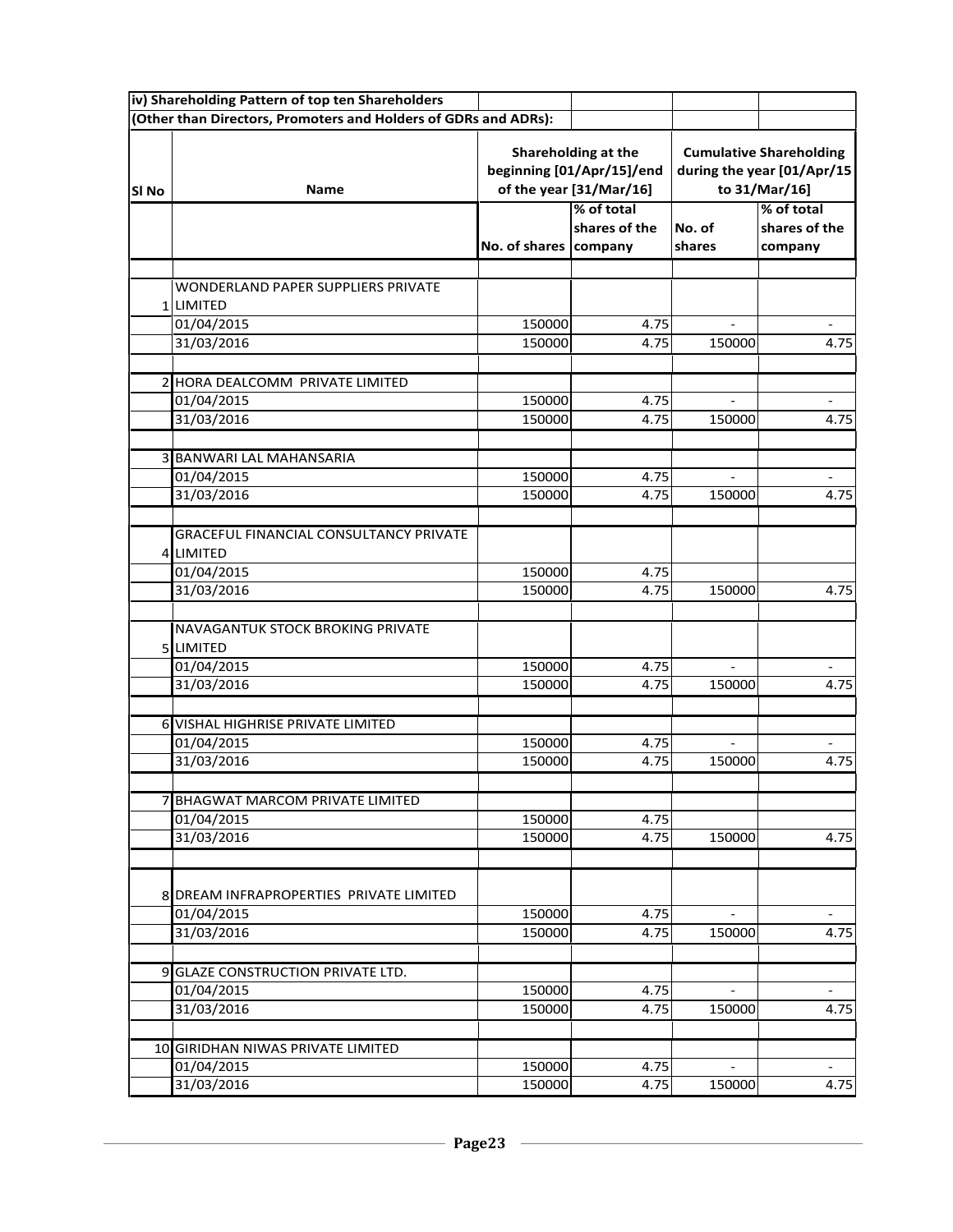|                  | Sl. No. IName                                       |                                                                                                                                    | Shareholding at the<br>beginning of the year |                                        | <b>Cumulative Shareholding</b><br>during the year |                                        |  |
|------------------|-----------------------------------------------------|------------------------------------------------------------------------------------------------------------------------------------|----------------------------------------------|----------------------------------------|---------------------------------------------------|----------------------------------------|--|
|                  |                                                     |                                                                                                                                    | No. of<br>shares                             | % of total<br>shares of the<br>company | No. of<br>shares                                  | % of total<br>shares of the<br>company |  |
|                  | 1 Keshab Kumar Halder                               |                                                                                                                                    |                                              |                                        |                                                   |                                        |  |
|                  | a) At the Begining of the Year                      |                                                                                                                                    | 150600                                       | 4.76%                                  |                                                   |                                        |  |
|                  | b) Changes during the year                          |                                                                                                                                    |                                              |                                        | [NO CHANGES DURING THE YEAR]                      |                                        |  |
|                  | c) At the End of the Year                           |                                                                                                                                    | $\blacksquare$                               |                                        | 150600                                            | 4.76%                                  |  |
|                  |                                                     |                                                                                                                                    |                                              |                                        |                                                   |                                        |  |
|                  | 2 Prabhat Kumar Halder                              |                                                                                                                                    |                                              |                                        |                                                   |                                        |  |
|                  | a) At the Begining of the Year                      |                                                                                                                                    | 150400                                       | 4.76%                                  |                                                   |                                        |  |
|                  | b) Changes during the year                          |                                                                                                                                    |                                              |                                        | [NO CHANGES DURING THE YEAR]                      |                                        |  |
|                  | c) At the End of the Year                           |                                                                                                                                    |                                              |                                        | 150400                                            | 4.76%                                  |  |
|                  | 3 Poulomi Halder                                    |                                                                                                                                    |                                              |                                        |                                                   |                                        |  |
|                  | a) At the Begining of the Year                      |                                                                                                                                    | 150800                                       | 4.77%                                  |                                                   |                                        |  |
|                  | b) Changes during the year                          |                                                                                                                                    |                                              |                                        | [NO CHANGES DURING THE YEAR]                      |                                        |  |
|                  | c) At the End of the Year                           |                                                                                                                                    | $\blacksquare$                               |                                        | 150800                                            | 4.77%                                  |  |
|                  |                                                     |                                                                                                                                    |                                              |                                        |                                                   |                                        |  |
|                  | <b>V. INDEBTEDNESS</b>                              |                                                                                                                                    |                                              |                                        |                                                   |                                        |  |
|                  | Particulars                                         | Indebtedness of the Company including interest outstanding/accrued but not due for payment.<br>Secured Loans<br>excluding deposits | <b>Unsecured Loans</b>                       |                                        | Deposits                                          | (Ant. Rs)<br><b>Total Indebtedness</b> |  |
|                  | Indebtedness at the beginning of the financial year |                                                                                                                                    |                                              |                                        |                                                   |                                        |  |
| i)               | <b>Principal Amount</b>                             |                                                                                                                                    |                                              |                                        |                                                   |                                        |  |
|                  | ii) Interest due but not paid                       |                                                                                                                                    |                                              |                                        |                                                   |                                        |  |
|                  | iii) Interest accrued but not due                   |                                                                                                                                    |                                              |                                        |                                                   |                                        |  |
| Total (i+ii+iii) |                                                     |                                                                                                                                    |                                              |                                        |                                                   |                                        |  |
|                  | Change in Indebtedness during the financial year    |                                                                                                                                    |                                              |                                        |                                                   |                                        |  |
| * Addition       |                                                     |                                                                                                                                    |                                              |                                        |                                                   |                                        |  |
| * Reduction      |                                                     |                                                                                                                                    |                                              |                                        |                                                   |                                        |  |
| Net Change       |                                                     |                                                                                                                                    |                                              |                                        |                                                   |                                        |  |
|                  | Indebtedness at the end of the financial year       |                                                                                                                                    |                                              |                                        |                                                   |                                        |  |
|                  | i) Principal Amount                                 |                                                                                                                                    |                                              |                                        |                                                   |                                        |  |
|                  | ii) Interest due but not paid                       |                                                                                                                                    |                                              |                                        |                                                   |                                        |  |
|                  | iii) Interest accrued but not due                   |                                                                                                                                    |                                              |                                        |                                                   |                                        |  |
| Total (i+ii+iii) |                                                     |                                                                                                                                    |                                              |                                        |                                                   |                                        |  |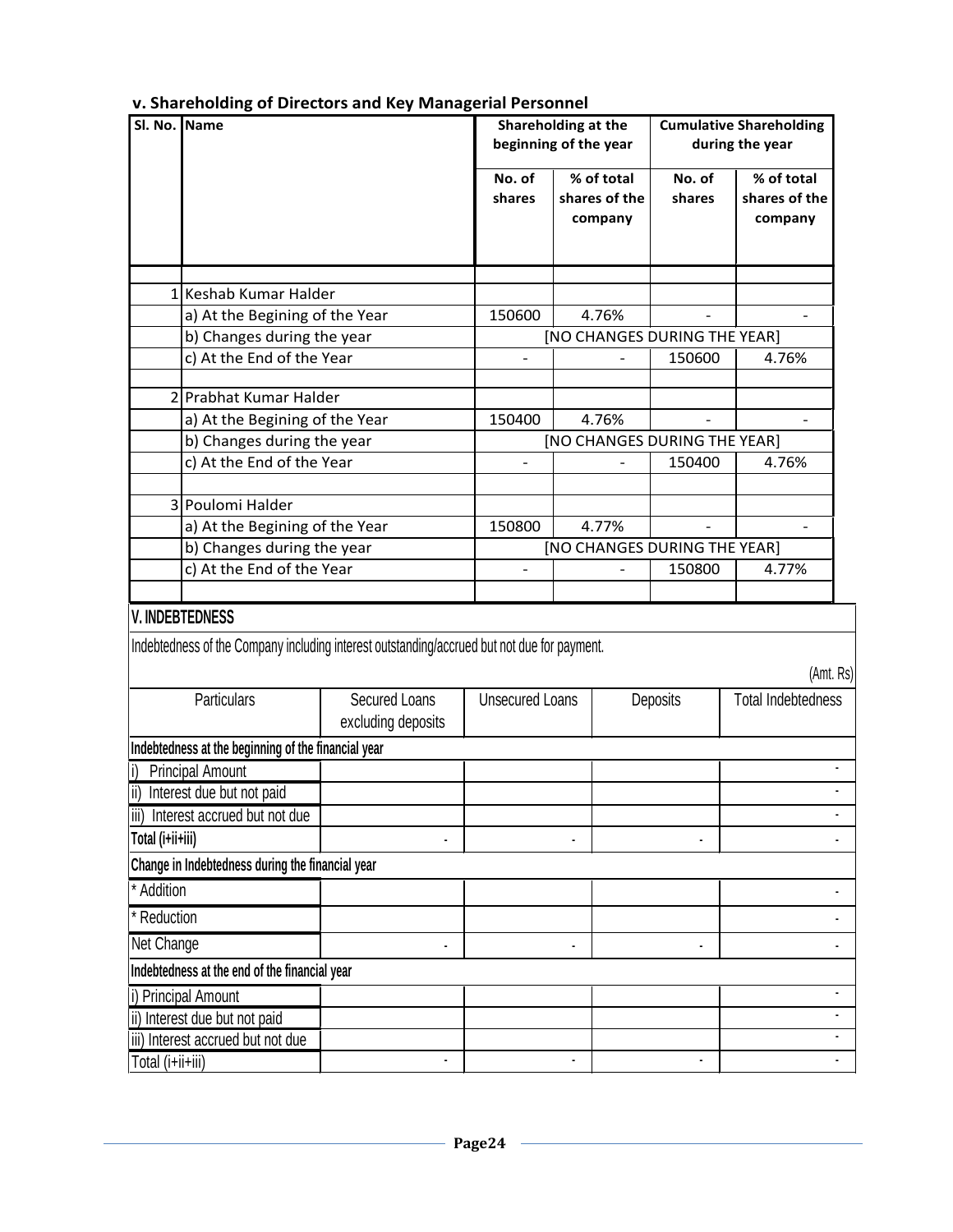# **VI. REMUNERATION OF DIRECTORS AND KEY MANAGERIAL PERSONNEL**

|                | יט ייט<br>Particulars of Remuneration                                                                                                 | Name of MD/WTD/ Manager | Total      |
|----------------|---------------------------------------------------------------------------------------------------------------------------------------|-------------------------|------------|
| SN.            |                                                                                                                                       |                         | Amount     |
|                | Name                                                                                                                                  |                         | (Rs)       |
|                | Designation                                                                                                                           |                         |            |
|                | Gross salary                                                                                                                          |                         |            |
|                | (a) Salary as per provisions contained in section 17(1) of<br>the Income-tax Act, 1961                                                |                         |            |
|                | (b) Value of perquisites u/s 17(2) Income-tax Act, 1961<br>(c) Profits in lieu of salary under section 17(3) Income- tax<br>Act, 1961 |                         |            |
| $\overline{2}$ | <b>Stock Option</b>                                                                                                                   | <b>NIL</b>              | <b>NIL</b> |
| 3              | <b>Sweat Equity</b>                                                                                                                   |                         |            |
|                | Commission                                                                                                                            |                         |            |
| 4              | as % of profit                                                                                                                        |                         |            |
|                | others, specify                                                                                                                       |                         |            |
| 5              | Others, please specify                                                                                                                |                         |            |
|                | Total (A)                                                                                                                             |                         |            |
|                | Ceiling as per the Act                                                                                                                |                         |            |

# A**.** Remuneration to Managing Director, Whole-time Directors and/or Manager:

# B. Remuneration to other Directors

| SN.            | Particulars of Remuneration                                                                 | Name of Directors | Total<br>Amount |
|----------------|---------------------------------------------------------------------------------------------|-------------------|-----------------|
|                |                                                                                             |                   | (Rs)            |
|                | Independent Directors<br>Fee for attending board committee<br>Commission                    |                   |                 |
|                | Others, please specify<br>Total (1)                                                         |                   |                 |
| $\overline{2}$ | <b>Other Non-Executive Directors</b><br>Fee for attending board committee<br>Commission     | <b>NIL</b>        | <b>NIL</b>      |
|                | Others, please specify<br>Total (2)                                                         |                   |                 |
|                | Total $(B)=(1+2)$<br><b>Total Managerial Remuneration</b><br>Overall Ceiling as per the Act |                   |                 |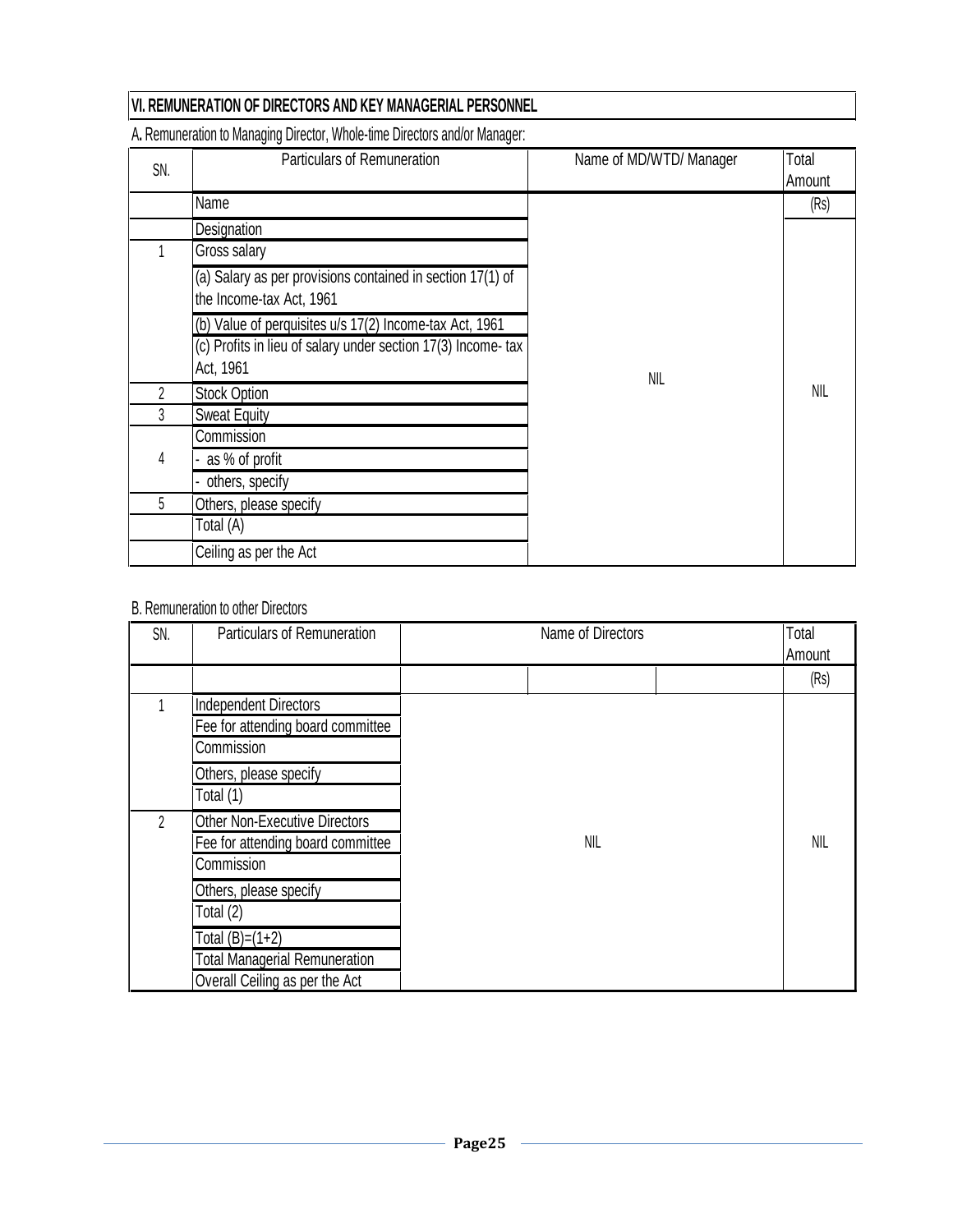#### C. Remuneration to Key Managerial Personnel other than MD/Manager/WTD

| SN.            | Particulars of Remuneration                                                |            | Name of Key Managerial Personnel |               | Total<br>Amount |
|----------------|----------------------------------------------------------------------------|------------|----------------------------------|---------------|-----------------|
|                | Name                                                                       |            |                                  | Debopriya Bal | (Rs)            |
|                | Designation                                                                | CEO        | <b>CFO</b>                       | <b>CS</b>     |                 |
|                | Gross salary                                                               |            |                                  |               |                 |
|                | (a) Salary as per provisions<br>contained in section 17(1) of the          |            |                                  | 95,155.00     | 95,155.00       |
|                | (b) Value of perquisites u/s 17(2)                                         |            |                                  | ٠             |                 |
|                | (c) Profits in lieu of salary under<br>section 17(3) Income- tax Act, 1961 |            |                                  |               |                 |
| $\overline{2}$ | Stock Option                                                               | <b>NIL</b> | NIL                              | ٠             |                 |
| 3              | <b>Sweat Equity</b>                                                        |            |                                  | ۰             |                 |
|                | Commission                                                                 |            |                                  | -             |                 |
| 4              | as % of profit                                                             |            |                                  | ۰             |                 |
|                | others, specify                                                            |            |                                  |               |                 |
| 5              | Others, please specify                                                     |            |                                  | ۰             |                 |
|                | Total                                                                      |            |                                  | 95,155.00     | 95,155          |

|                                      |                                       | VII. PENALTIES / PUNISHMENT/COMPOUNDING OF OFFENCES: |                                                                    |                                        |                                       |
|--------------------------------------|---------------------------------------|------------------------------------------------------|--------------------------------------------------------------------|----------------------------------------|---------------------------------------|
| <b>Type</b>                          | Section of<br>the<br>Companies<br>Act | <b>Brief Description</b>                             | Details of Penalty /<br>Punishment/<br>Compounding fees<br>imposed | Authority [RD / NCLT/<br><b>COURT]</b> | Appeal made, if any (give<br>Details) |
| <b>A. COMPANY</b>                    |                                       |                                                      |                                                                    |                                        |                                       |
| Penalty                              |                                       |                                                      | Nil                                                                |                                        |                                       |
| Punishment                           |                                       |                                                      |                                                                    |                                        |                                       |
| Compounding                          |                                       |                                                      |                                                                    |                                        |                                       |
| <b>B. DIRECTORS</b>                  |                                       |                                                      |                                                                    |                                        |                                       |
| Penalty                              |                                       |                                                      | Nil                                                                |                                        |                                       |
| Punishment                           |                                       |                                                      |                                                                    |                                        |                                       |
| Compounding                          |                                       |                                                      |                                                                    |                                        |                                       |
| <b>IC. OTHER OFFICERS IN DEFAULT</b> |                                       |                                                      |                                                                    |                                        |                                       |
| Penalty                              |                                       |                                                      | Nil                                                                |                                        |                                       |
| Punishment                           |                                       |                                                      |                                                                    |                                        |                                       |
| Compounding                          |                                       |                                                      |                                                                    |                                        |                                       |

**For and on behalf of the Board of Directors**

Date: 27th May, 2016 Place: Kolkata

**Sd/- Sd/- Managing Director Director & CFO**

**Keshab Kumar Halder Prabhat Kumar Halder**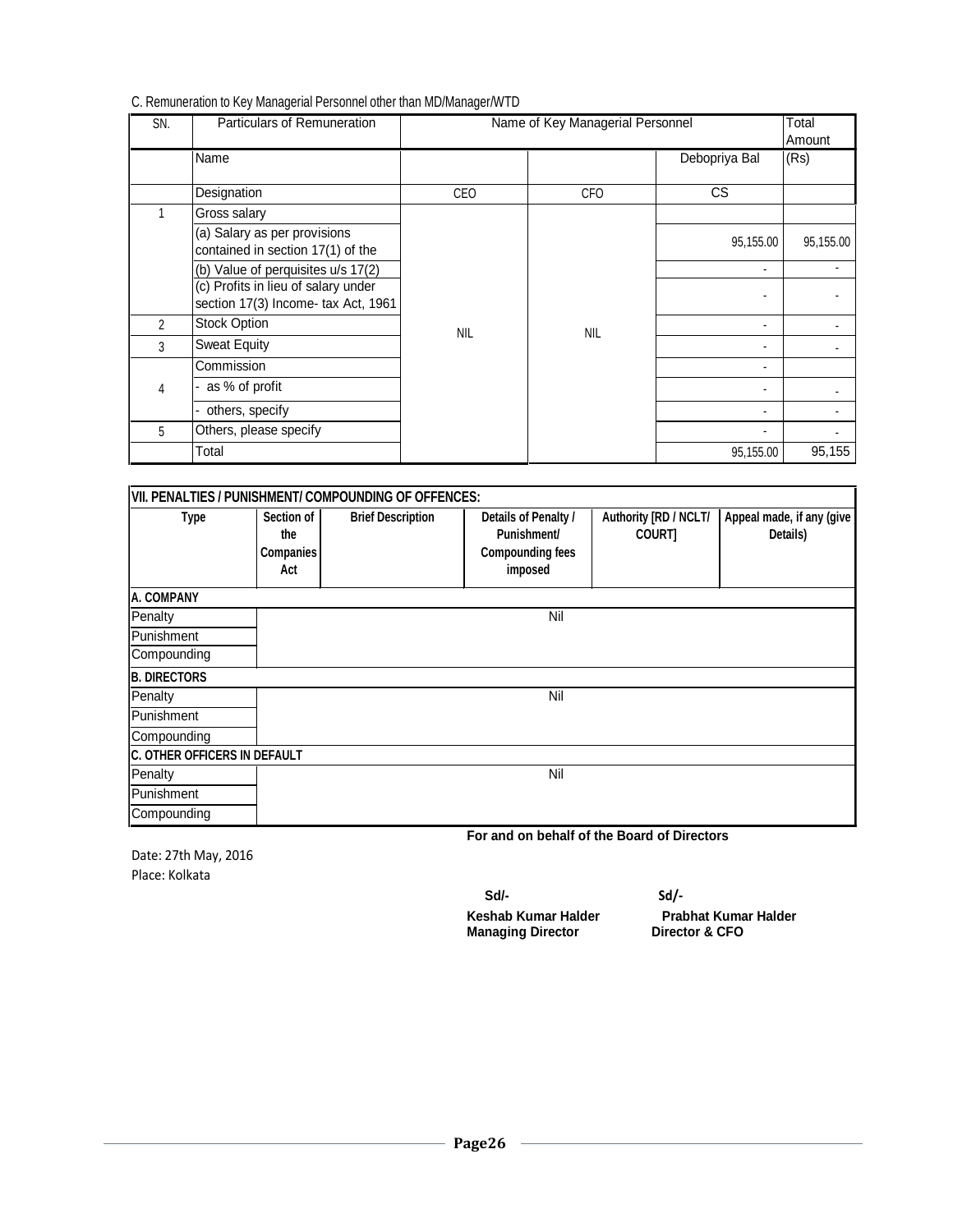#### **Form No. MR-3 Secretarial Audit Report** (For the Financial year ended  $31<sup>st</sup> March, 2016$ )

[Pursuant to Section 204(1) of the Companies Act, 2013 and Rule No. 9 of the Companies (Appointment and Remuneration of Managerial Personnel) Rules, 2014]

To, The Members, **Halder Venture Limited**

I have conducted the secretarial audit of the compliance of applicable statutory provisions and the adherence to good corporate practices by HALDER VENTURE LTD (hereinafter called the Company). Secretarial Audit was conducted in a manner that provided us a reasonable basis for evaluating the corporate conducts/statutory compliances and expressing my opinion thereon.

Based on our verification of the books, papers, minute books, forms and returns filed and other records maintained by the Company and also the information provided by the Company, its officers, agents and authorized representatives during the conduct of secretarial audit, I hereby report that in our opinion, the Company has, during the audit period ended on 31<sup>st</sup> March, 2016,complied with the statutory provisions listed hereunder and also that the Company has proper Board-processes and compliance-mechanism in place to the extent, in the manner and subject to the reporting made hereinafter:

I have examined the books, papers, minute books, forms and returns filed and other records maintained by The Company for the period ended on  $31<sup>st</sup>$  March, 2016 according to the provisions of:

- (i) The Companies Act, 2013 (**the Act**) and the Rules made thereunder;
- (ii) The Securities Contracts (Regulation) Act, 1956 (**'SCRA'**) and the Rules made thereunder;
- (iii) The Depositories Act, 1996 and the Regulations and Bye-laws framed thereunder;
- (iv) Foreign Exchange Management Act, 1999 and the Rules and Regulations made thereunder to the extent of Foreign Direct Investment, Overseas Direct Investment and External Commercial Borrowings;
- (v) The following Regulations and Guidelines prescribed under the Securities and Exchange Board of India Act, 1992 (**'SEBI Act')** to the extent applicable to the Company:
	- a. The Securities and Exchange Board of India (Substantial Acquisition of Shares and Takeovers) Regulations, 2011;
	- b. The Securities and Exchange Board of India (Prohibition of Insider Trading) Regulations, 1992;
	- c. The Securities and Exchange Board of India (Issue of Capital and Disclosure Requirements) Regulations, 2009;
	- d. The Securities and Exchange Board of India (Registrars to an Issue and Share Transfer Agents) Regulations, 1993 regarding the Companies Act and dealing with client;

#### **I have also examined compliance with the applicable clauses of the following:**

i) Secretarial Standards issued by The Institute of Company Secretaries of India.

ii) The Listing Agreements entered into by the Company with The Calcutta Stock Exchange Limited and BSE Ltd.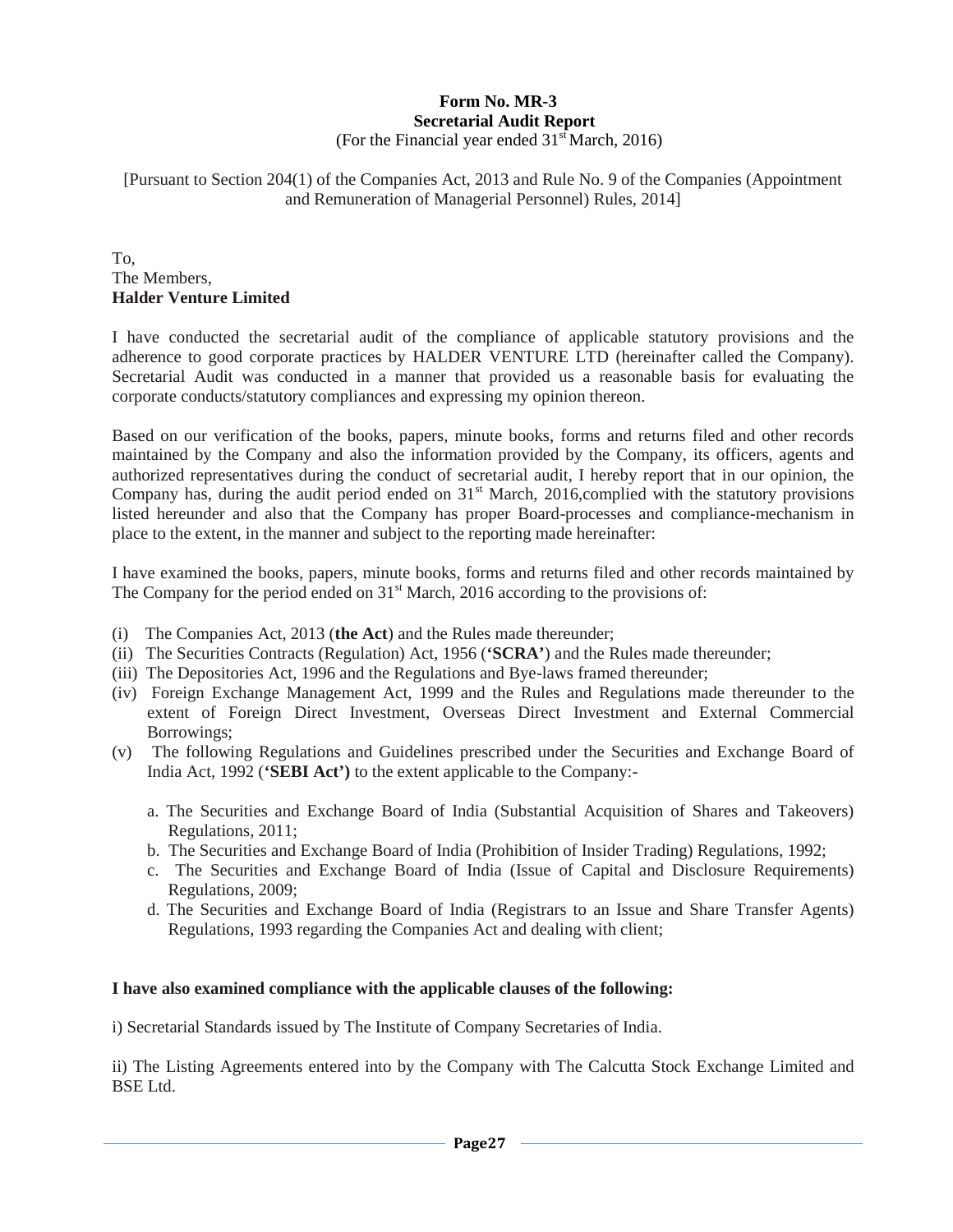During the period under review the Company has complied with the provisions of the Act, Rules, Regulations, Guidelines, Standards, Listing Agreements etc mentioned above.

## **I further report that**

The Board of Directors of the Company is duly constituted with proper balance of Executive Director, Non- Executive Directors and Independent Directors. The changes in the composition of the Board of Directors that took place during the period under review were carried out in compliance with the provisions of the Act.

Adequate notice is given to all Directors to schedule the Board Meetings, agenda and detailed notes on agenda were generally sent at least seven days in advance, and a system exists for seeking and obtaining further information and clarifications on the agenda items before the meeting and for meaningful participation at the meeting.

All decisions at Board Meetings and Committee Meetings are carried out unanimously as recorded in the minutes of the meetings of the Board of Directors or Committees of the Board, as the case may be.

**I further report that** there are adequate systems and processes in the Company commensurate with the size and operations of the Company to monitor and ensure compliance with applicable laws, rules, regulations and guidelines.

**I further report that** the equity shares of the company got listed in BSE Limited w.e.f. 3<sup>rd</sup> May, 2016 and the company is planning for voluntary delisting of its equity shares from the Calcutta Stock Exchange Limited.

**Place: Kolkata Date: 27.05.2016**

**Anand Khandelia C P No.: 5841**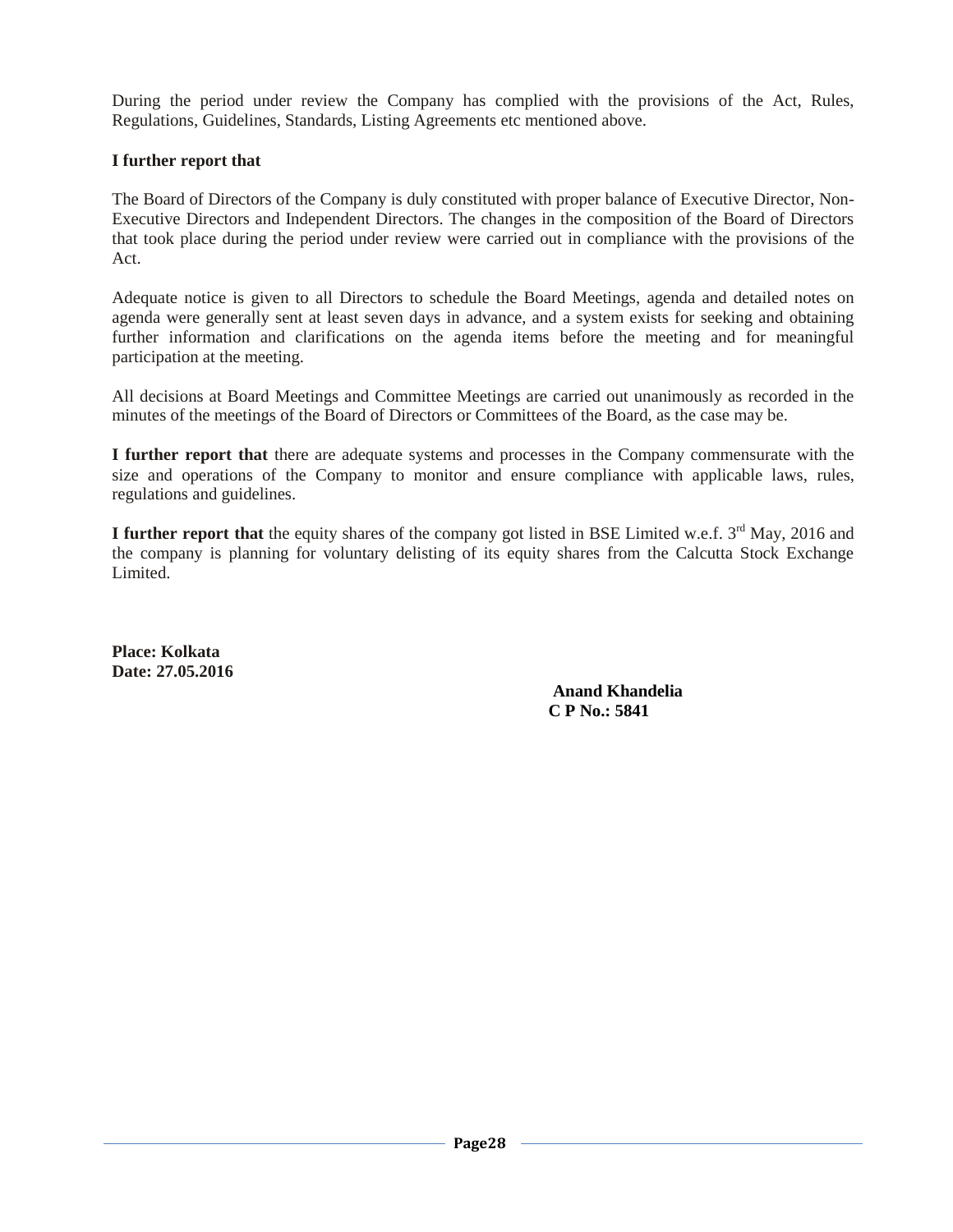# **Form AOC-1**

Statement containing salient features of the financial statement of Subsidiaries/ Associate Companies / Joint Ventures under Section 129(3)

## **Part A Subsidiaries**

(Information in respect of each subsidiary to be presented with amounts in Rs.)

- 1. Sl.No.-1
- 2. Name of the subsidiary-**JDM COMMERCIAL PRIVATE LIMITED**
- 3. Reporting period for the subsidiary concerned, if different from the holding company's reporting period.-NO
- 4. Reporting currency and Exchange rate as on the last date of the relevant Financial year in the case of foreign subsidiaries.-NA
- 5. Share capital-Authorised Share Capital-Rs. 7,550,000/-

Issued, Subscribed and paid up Capital-7,528,000/-

- 6. Reserves and surplus-Rs 177,974,711
- 7. Total assets- Rs 185,642,647/-
- 8. Total Liabilities-Rs 185,642,647/-
- 9. Investments- Rs 185,600,000/-
- 10. Turnover-Rs 3,218,737/-
- 11. Profit before taxation-Rs 5,166/-
- 12. Provision fortaxation-1,596/-
- 13. Profit aftertaxation-3,570/-
- 14. Proposed Dividend-Nil
- 15. Extent of shareholding (in percentage)-100%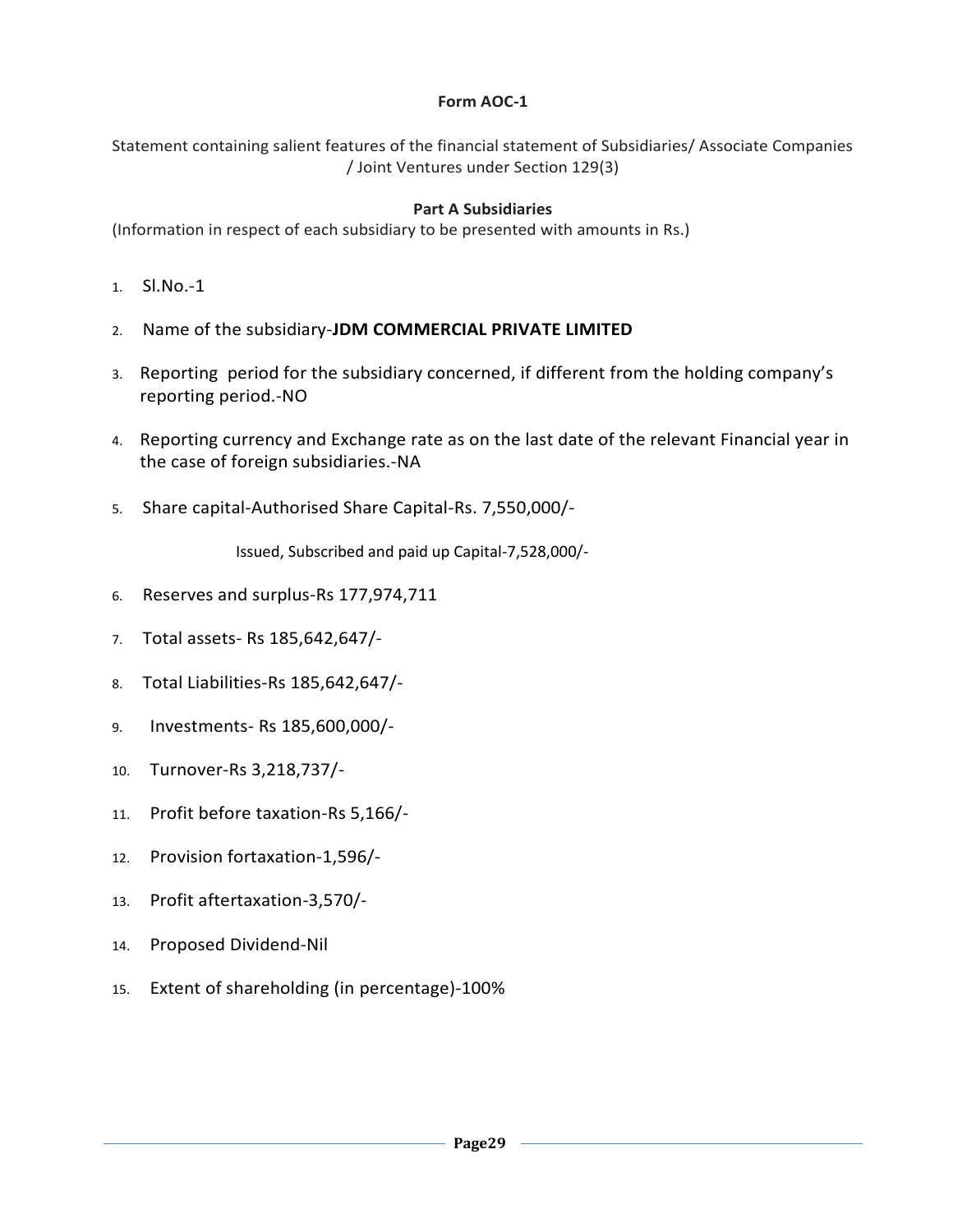# 1. Sl.No.-2

2. Name of the subsidiary-**PRAKRUTI COMMOSALE PRIVATE LIMITED**

3. Reporting period for the subsidiary concerned, if different from the holding company's reporting period.-NO

4. Reporting currency and Exchange rate as on the last date of the relevant Financial year in the case of foreign subsidiaries.-NA

5. Share capital-Authorised Share Capital-Rs. 250,000/-

Issued, Subscribed and paid up Capital-241,800/-

- 6. Reserves and surplus-Rs 141,661,239/-
- 7. Total assets- Rs 141,932,693/-
- 8. Total Liabilities-Rs 141,932,693/-
- 9. Investments- Rs 104,400,000/-
- 10. Turnover-Rs 1,293,712/-
- 11. Profit before taxation-Rs 2,926/-
- 12. Provision fortaxation-904/-
- 13. Profit aftertaxation-2,022/-
- 14. Proposed Dividend-Nil
- 15. Extent of shareholding (in percentage)-100%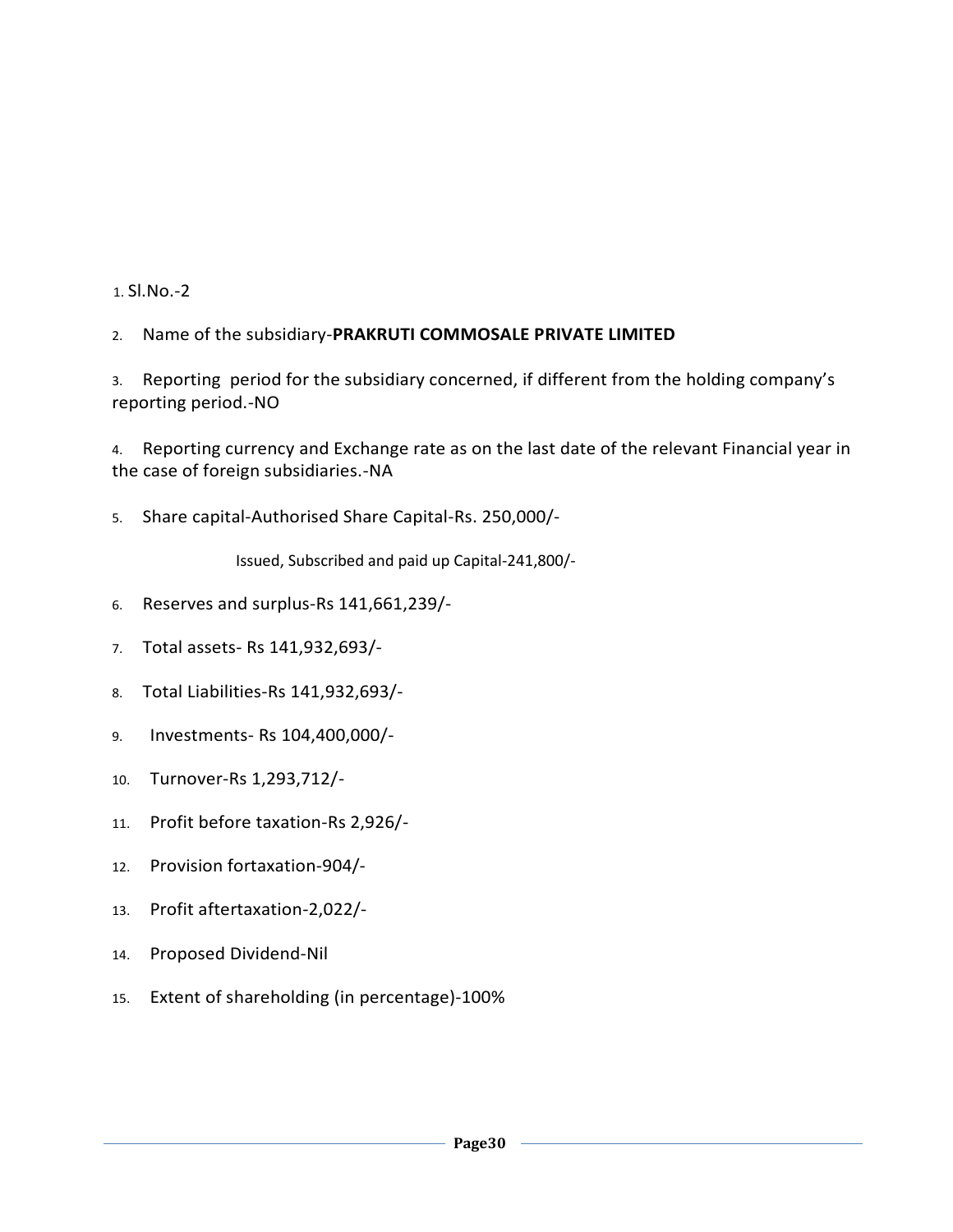# 1. Sl.No.-3

2. Name of the subsidiary-**RELIABLE ADVERTISING PRIVATE LIMITED**

3. Reporting period for the subsidiary concerned, if different from the holding company's reporting period.-NO

4. Reporting currency and Exchange rate as on the last date of the relevant Financial year in the case of foreign subsidiaries.-NA

5. Share capital-Authorised Share Capital-Rs. 5,700,000/-

Issued, Subscribed and paid up Capital-Rs.5,622,500/-

- 6. Reserves and surplus-Rs 50,602,538/-
- 7. Total assets- Rs 93,587,972/-
- 8. Total Liabilities-Rs 93,587,972/-
- 9. Investments- Rs 93,434,689/-
- 10. Turnover-Rs 2,544,789/-
- 11. Profit before taxation-Rs 10,720/-
- 12. Provision fortaxation-3,312/-
- 13. Profit aftertaxation-7,407/-
- 14. Proposed Dividend-Nil
- 15. Extent of shareholding (in percentage)-87.59%(Including Chain Holding)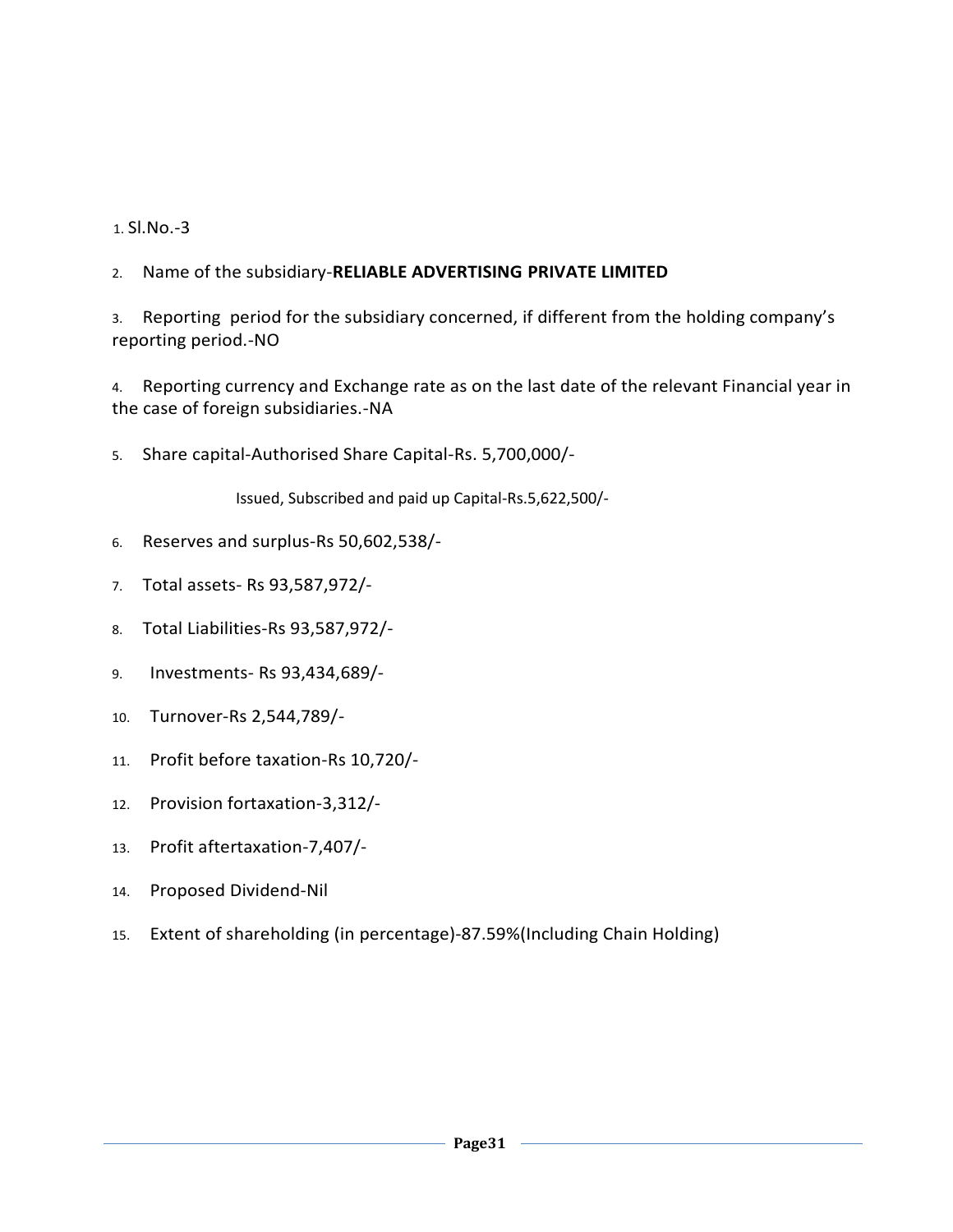1. Sl.No.-4

2. Name of the subsidiary-**INTELLECT BUILDCON PRIVATE LIMITED**

3. Reporting period for the subsidiary concerned, if different from the holding company's reporting period.-NO

4. Reporting currency and Exchange rate as on the last date of the relevant Financial year in the case of foreign subsidiaries.-NA

5. Share capital- Authorised Share Capital-Rs. 500,000/-

Issued, Subscribed and paid up Capital-Rs.445,000/-

- 6. Reserves and surplus-Rs 3,157962/-
- 7. Total assets- Rs 4,300,600/-
- 8. Total Liabilities-Rs 4,300,600/-
- 9. Investments- Rs 2,666,100/-
- 10. Turnover-Rs 1,375,759/-
- 11. Profit before taxation-Rs 8,638/-
- 12. Provision fortaxation-2670/-
- 13. Profit aftertaxation-5,968/-
- 14. Proposed Dividend-Nil
- 15. Extent of shareholding (in percentage)-77.53%
- 1. Names of subsidiaries which are yet to commence operations-NIL
- 2. Names of subsidiaries which have been liquidated or sold during the year-NIL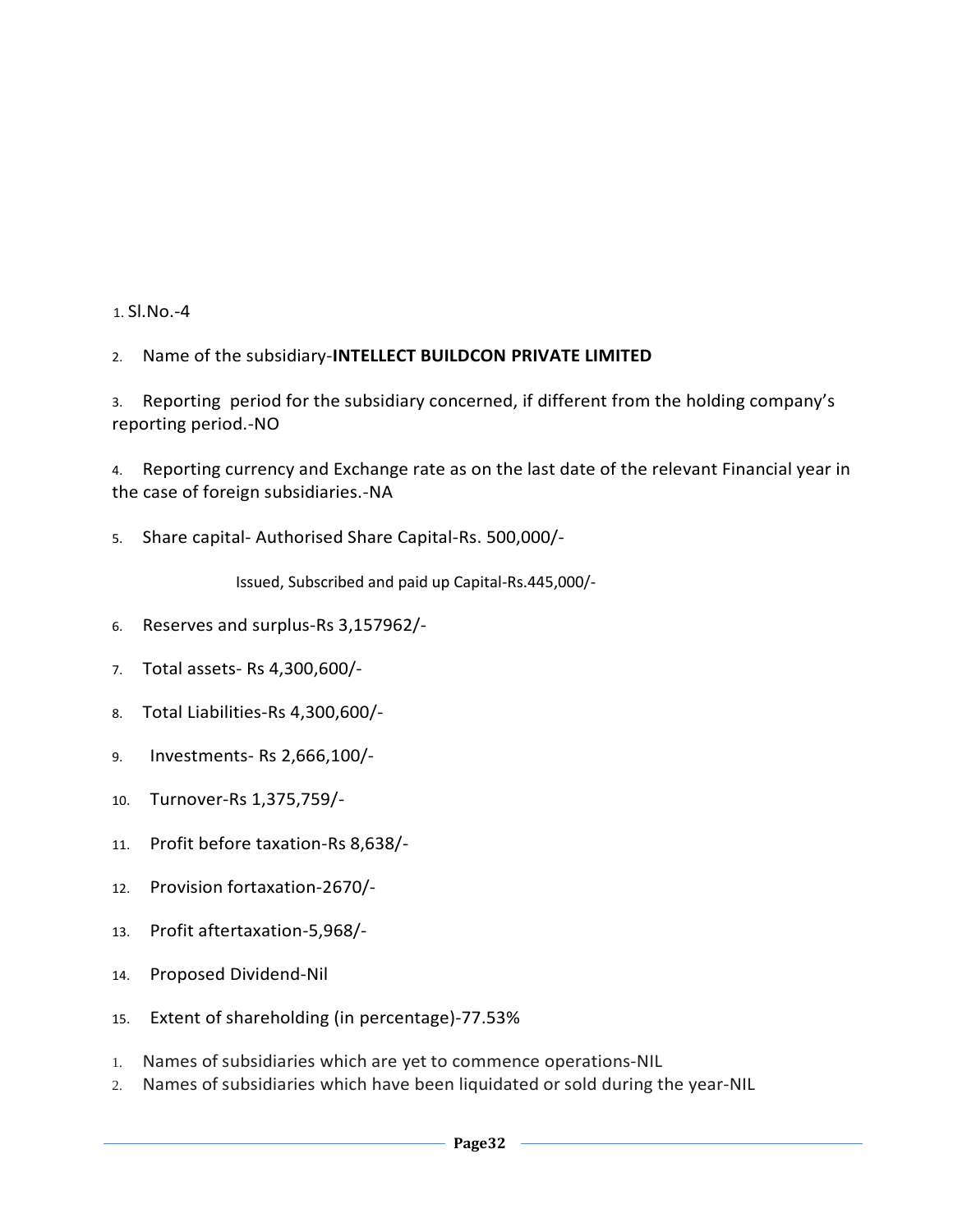#### **Part B Associates and Joint Ventures**

**Statement pursuant to Section 129(3) of the Companies Act, 2013 related to Associate Companies and Joint Ventures**

| Name of Associates or Joint Ventures                                          | Name1 | Name <sub>2</sub> | Name3 |
|-------------------------------------------------------------------------------|-------|-------------------|-------|
| Latest audited Balance Sheet Date                                             |       |                   |       |
| Shares of Associate or Joint Venture held by the<br>company on the year end   |       |                   |       |
| No.                                                                           |       |                   |       |
| Amount of Investment in Associates or Joint Venture                           |       |                   |       |
| <b>Extent of Holding (in percentage)</b>                                      |       |                   |       |
| Description of how there is significant influence                             |       | Nil               |       |
| Reason why the associate/joint venture is not consolidated                    |       |                   |       |
| Net worth attributable to shareholding as per latest<br>audited Balance Sheet |       |                   |       |
| <b>Profit or Loss for the year</b>                                            |       |                   |       |
| i. Considered in Consolidation                                                |       |                   |       |
| ii. Not Considered in Consolidation                                           |       |                   |       |

1. Names of associates or joint ventures which are yet to commence operations.

2. Names of associates or joint ventures which have been liquidated or sold during the year.

# **For and on behalf of the Board of Directors**

**Sd/- Sd/-**

**Managing Director** 

**(Keshab Kumar Halder) (Prabhat Kumar Haldar)**

**Place: Kolkata Date: 27/05/2016**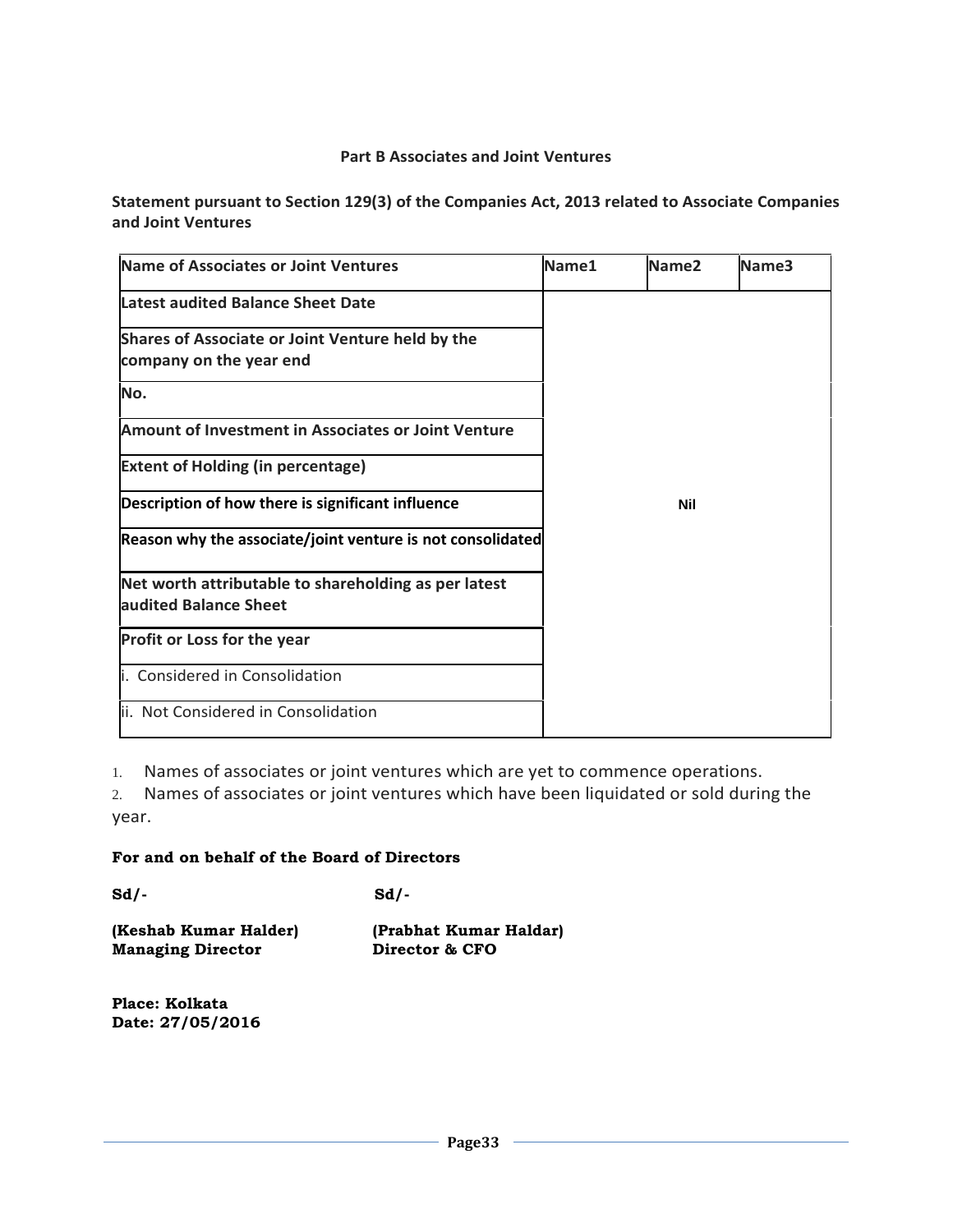# **MANAGEMENT DISCUSION AND ANALYSIS REPORT**

### **Business Environment Industry Overview Risks and Concerns**

Halder Venture Limited (Formerly known as Vineet Engineering & Trading Co. Limited) is mainly engaged in Trading in rice and rice bran as its principal business.

The Company is expected to continue to be a dominant player in the agricultural sector with increasing demand for processed food in recent years with the growth of population, rapid urbanization and changing life styles.

### **Performance review**

The management is pleased to report that company's business plan is progressing as per the management's satisfaction. The year in review shows a moderate performance by the company with respect to sluggish demand in the agricultural industry. The present order position is healthy and we are expecting the markets to improve both in terms of liquidity and also demand in 2016-17.

### **Cautionary Note**

Certain statements in "Management Discussions and Analysis" section may be forward looking and are stated as required by law and regulations. Many factors, both external and internal, may affect the actual results which could be different from what the Directors envisage in terms of performance and outlook.

### **For and on behalf of the Board of Directors**

**Sd/- Sd/-**

**(Keshab Kumar Halder) (Prabhat Kumar Haldar) Managing Director Director & CFO**

**Place: Kolkata Date: 27/05/2016**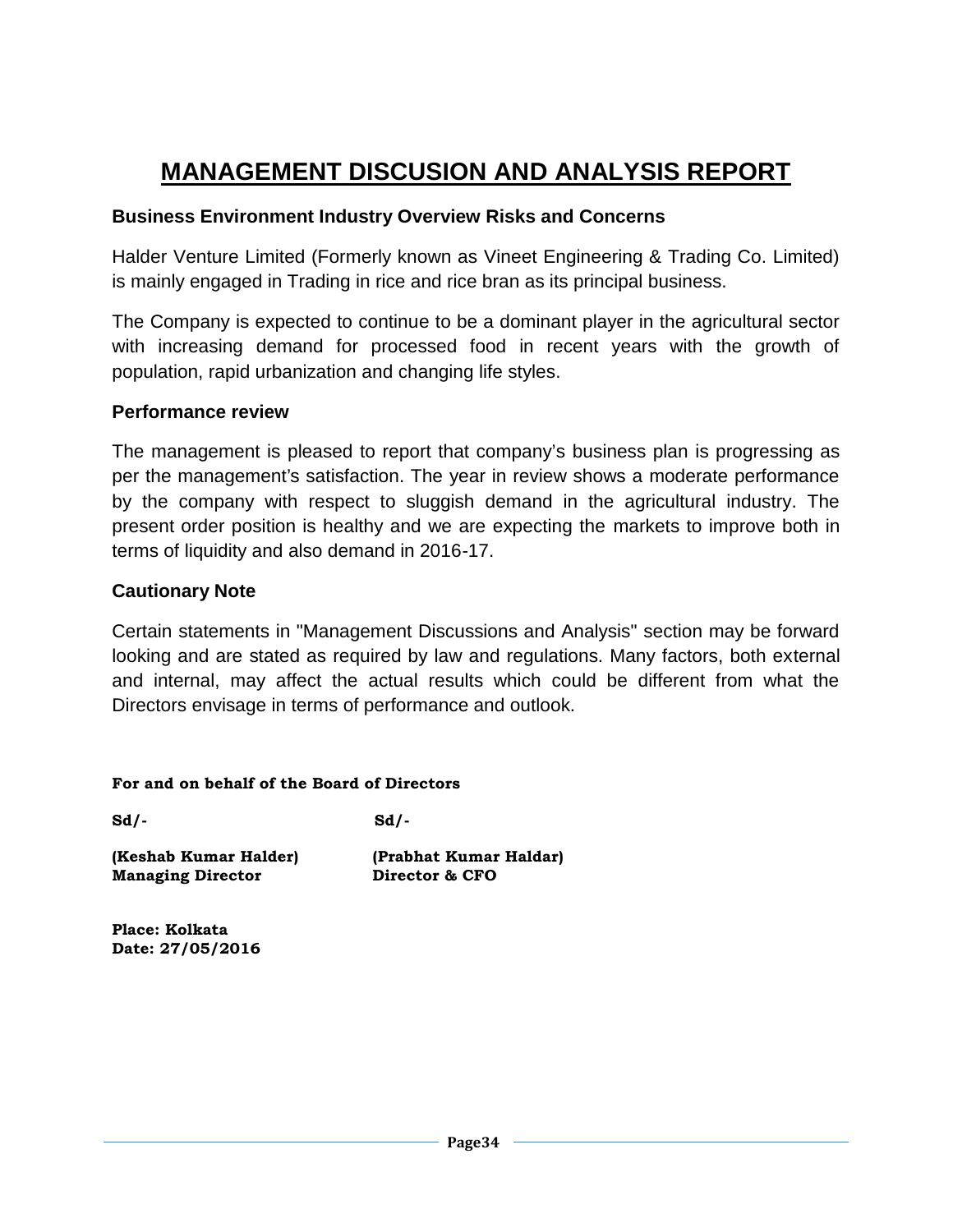# MD & CFO CERTIFICATION

The Board of Directors **May 27, 2016** HALDER VENTURE LIMITED

We, Keshab Kumar Halder, Managing Director (MD) and Prabhat Kumar Haldar, Chief Financial Officer (CFO) of **Halder Venture Ltd.** both certify to the Board that we have reviewed the financial statements and the cash flow statement of the Company for the Financial Year ended on 31st March, 2016 and to the best of our knowledge and belief, we certify that –

- 1. These statements do not contain any materially untrue statement or omit any material fact or contain statements that might be misleading;
- 2. These statements together present a true and fair view of the company's affairs and are in compliance with existing accounting standards, applicable laws and regulations.
- 3. There are, to the best of our knowledge and belief, no transactions entered into by the Company during the year ended 31st March, 2016, which is fraudulent, illegal or violative of the Company's Code of Conduct.
- 4. We accept responsibility for establishing and maintaining internal controls for financial reporting and that we have evaluated the effectiveness of internal control systems of the listed entity pertaining to financial reporting and they have disclosed to the auditors and the audit committee, deficiencies in the design or operation of such internal controls, if any, of which they are aware and the steps they have taken or propose to take to rectify these deficiencies.
- 5. We have indicated to the Auditors and the Audit committee:
	- (i) Significant changes, if any in the internal controls over financial reporting during the year;
	- (ii) Significant changes, if any in accounting policies made during the year and the same have been disclosed in the notes to the financial statements; and
	- (iii) Instances of significant fraud, if any of which we have become aware and the involvement therein, if any, of the management or an employee having a significant role in the Company's internal control system over financial reporting.

**Sd/- Sd/-**

**KESHAB KUMAR HALDER PRABHAT KUMAR HALDAR** Managing Director (MD) Chief Financial Officer (CFO)

**Page35**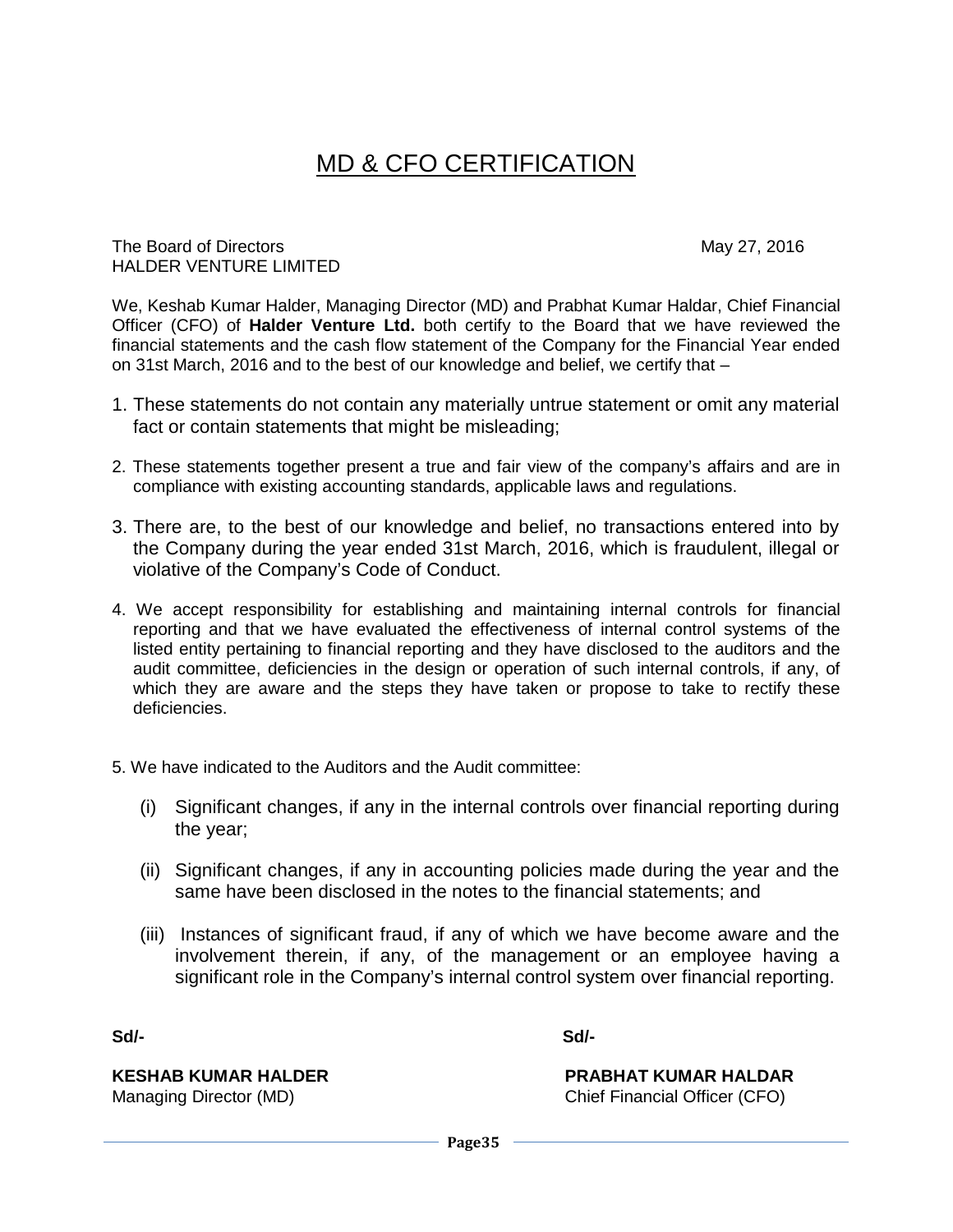# **CERTIFICATE ON COMPLIANCE**

To, The Members of **HALDER VENTURE LIMITED**

We have examined the compliance of conditions of Corporate Governance by HALDER VENTURE LIMITED ('the Company'), for the year ended 31 March, 2016, as stipulated in Clause 49 of the Listing Agreement ('Listing Agreement') of the Company with the stock exchanges for the period 1st April, 2015 to 30th November, 2015 and as per the relevant provisions of Securities and Exchange Board of India (Listing Obligations and Disclosure Requirements) Regulations, 2015 ('Listing Regulations') as referred to in Regulation 15(2) of the Listing Regulations for the period 1st December, 2015 to 31st March, 2016.

The compliance of conditions of Corporate Governance is the responsibility of the management. Our examination was limited to procedures and implementation thereof, adopted by the company for ensuring the compliance of the conditions of the Corporate Governance. It is neither an audit nor an expression of opinion on the financial statements of the Company.

In our opinion and to the best of our information and according to the explanations given to us, we certify that the Company has complied with disclosure requirements and corporate governance norms as specified for Listed Companies.

We further state that further compliance is neither an assurance as to the future viability of the company nor the efficiency or effectiveness with which the management has conducted the affairs of the company.

> **For A Saraogi & Associates Chartered Accountants Firm Registration No:322993E**

**Sd/-**

**(Anneel Saraogi) Partner Membership No.057545**

**Place: Kolkata Date: 27th May, 2016**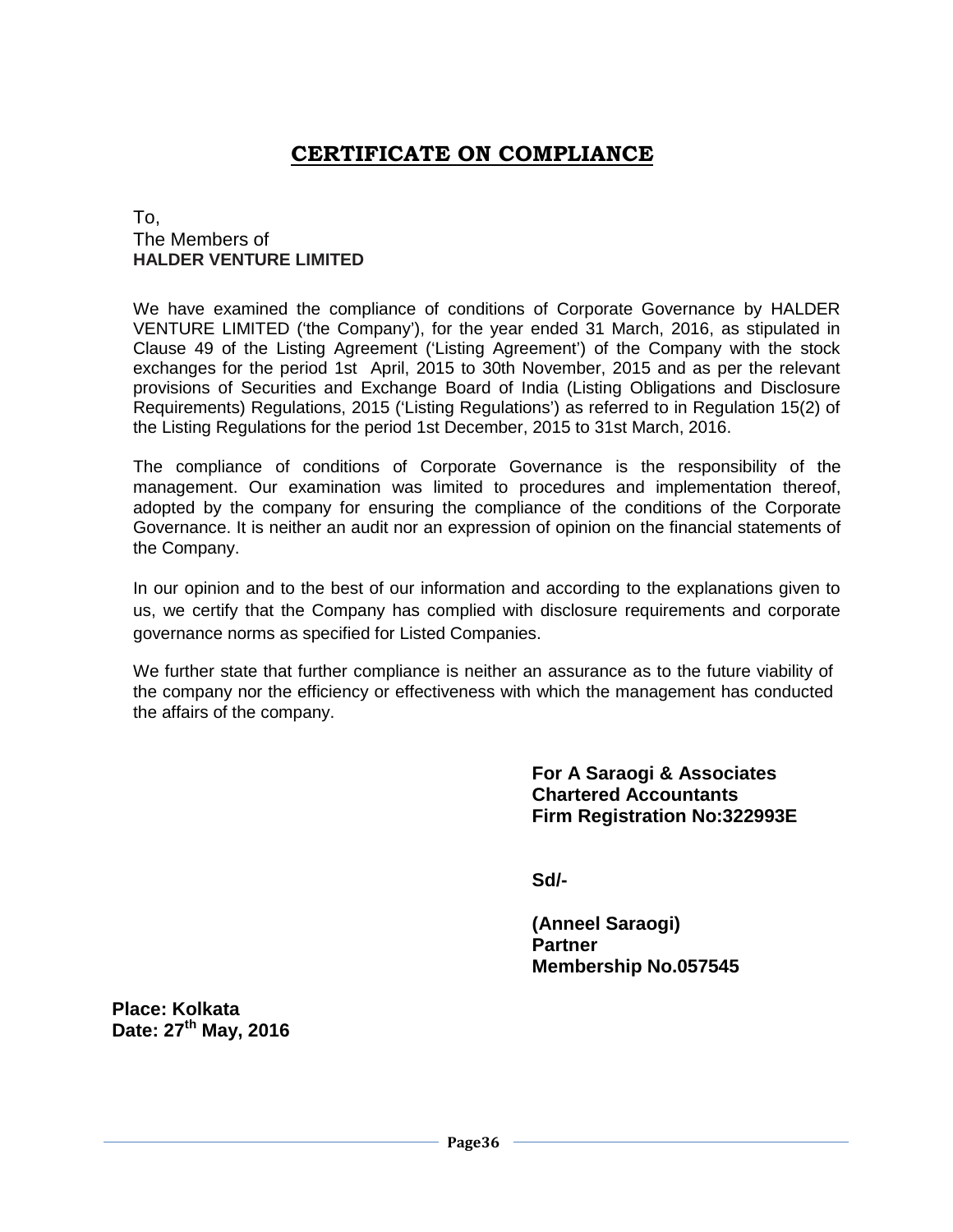# **Report of the Directors' on Corporate Governance**

# **1. COMPANY'S PHILOSOPHY ON THE CODE OF GOVERNANCE**

Halder Venture Limited strives to follow the best Corporate Governance practices, develop best policies/ guidelines, adopting higher standards of professionalism

### **2. BOARD OF DIRECTORS**

### **2.1Composition and size**

The Company has a judicious mix of Executive, Non- Executive and Independent Non-Executive Directors on its Board. At present, there are five directors on the Board, with 2 (two) Executive Directors, 1 (One) Non Executive directors and 2 (two) Independent Non-Executive Directors. The Company has One Woman Director on its Board and is compliant with the provisions of Section 149 of the Companies Act, 2013.

None of the Directors is a director in more than 20 Companies or member of more than 10 Committees or act as Chairman of more than 5 Committees across all Companies in which they are Directors. The Non-Executive Directors are appointed or re-appointed with the approval of shareholders. All the Non-Executive Directors are eminent professionals and bring the wealth of their professional expertise and experience to the management of the Company.

The composition of the Board and category of Directors are as follows:

| <b>Category</b>              | <b>Name of Directors</b> |
|------------------------------|--------------------------|
| <b>Executive Directors</b>   | Keshab Kumar Halder      |
|                              | Prabhat Kumar Halder     |
| <b>Independent Directors</b> | Binod Kumar Mahato       |
|                              | Nikhilesh Kumar Bhunia   |
| Non Executive Directors      | Poulomi Halder           |

### **2.2Board Meetings**

Being the apex body constituted by shareholders for overseeing the functioning of the Company, the Board evaluates all the strategic decisions on a collective consensus basis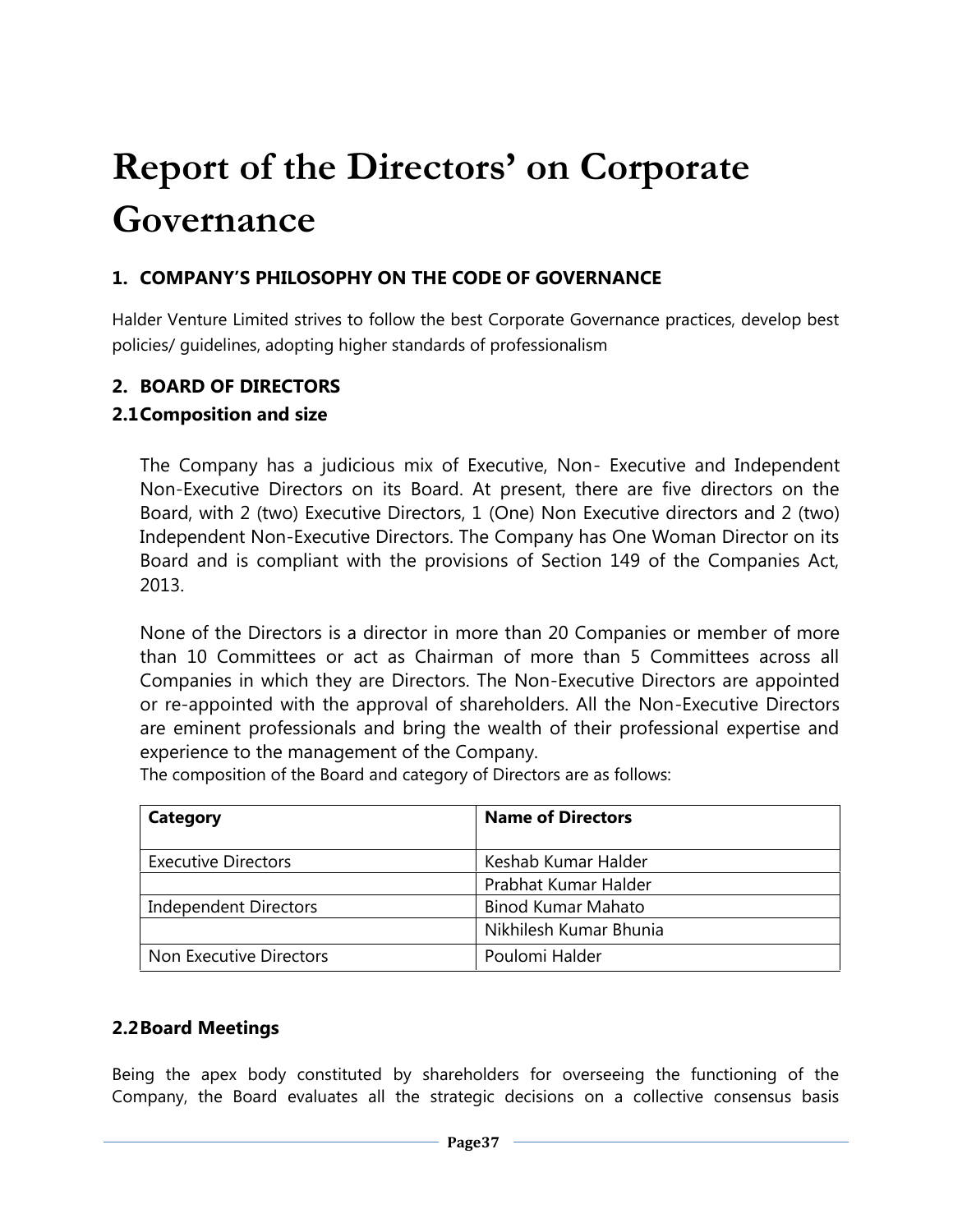amongst the Directors. The Board met five times on 28/05/2015, 09/07/2015, 12/08/2015, 06/11/2015 and 12/02/2016. The maximum interval between any two consecutive meetings was not more than 120 days. Agenda and Notes on the agenda are circulated among the Directors, well in advance, in a structured format. All the Agenda items are supported by relevant information, documents and presentation to enable the Board to take informed decisions.

The status of attendance of each Director at Board Meetings and the last Annual General Meeting (AGM) held on  $30<sup>th</sup>$  September, 2015 and the number of Companies and Committees where each of them is a Director / Member / Chairman as on 31 March 2016 is given below:

| <b>Name</b>                | <b>Category</b>                     | No of<br>shares | <b>Attendance</b>              |                    | No. of<br><b>Directorships</b>                                 | <b>No. of Board</b><br><b>Committees</b>      |  |
|----------------------------|-------------------------------------|-----------------|--------------------------------|--------------------|----------------------------------------------------------------|-----------------------------------------------|--|
|                            |                                     | held            | <b>Board</b><br><b>Meeting</b> | Last<br><b>AGM</b> | in other<br><b>Companies</b><br>incorporated<br>in India $(*)$ | (other than Halder<br><b>Venture Limited)</b> |  |
| Keshab<br>Kumar<br>Halder  | Executive<br><b>Director</b>        | 150600          | 5                              | Yes                | Nil                                                            | Nil                                           |  |
| Prabhat<br>Kumar<br>Halder | Executive<br>Director               | 150400          | 5                              | Yes                | Nil                                                            | Nil                                           |  |
| Poulomi<br>Halder          | <b>Non</b><br>Executive<br>Director | 150800          | 5                              | Yes                | Nil                                                            | Nil                                           |  |
| Binod<br>Kumar<br>Mahato   | Independent<br>Director             | Nil             | 5                              | Yes                | Nil                                                            | Nil                                           |  |
| Nikhilesh<br><b>Bhunia</b> | Independent<br>Director             | Nil             | 5                              | Yes                | Nil                                                            | Nil                                           |  |

\*Excludes directorships held in Foreign Companies, Private Companies and Section 8 Companies of the Companies Act, 2013.

# **2.3Code of Conduct**

The Board of Directors has laid down a Code of Conduct for all the Board Members and Senior Executives of the Company. All the Board Members and Senior Executives have confirmed compliance with the Code. A declaration by Managing Director affirming the compliance with the Code is annexed at the end of the Report.

# **3. COMMITTEES**

The Company at present has three committees of the Board: 1. Audit Committee;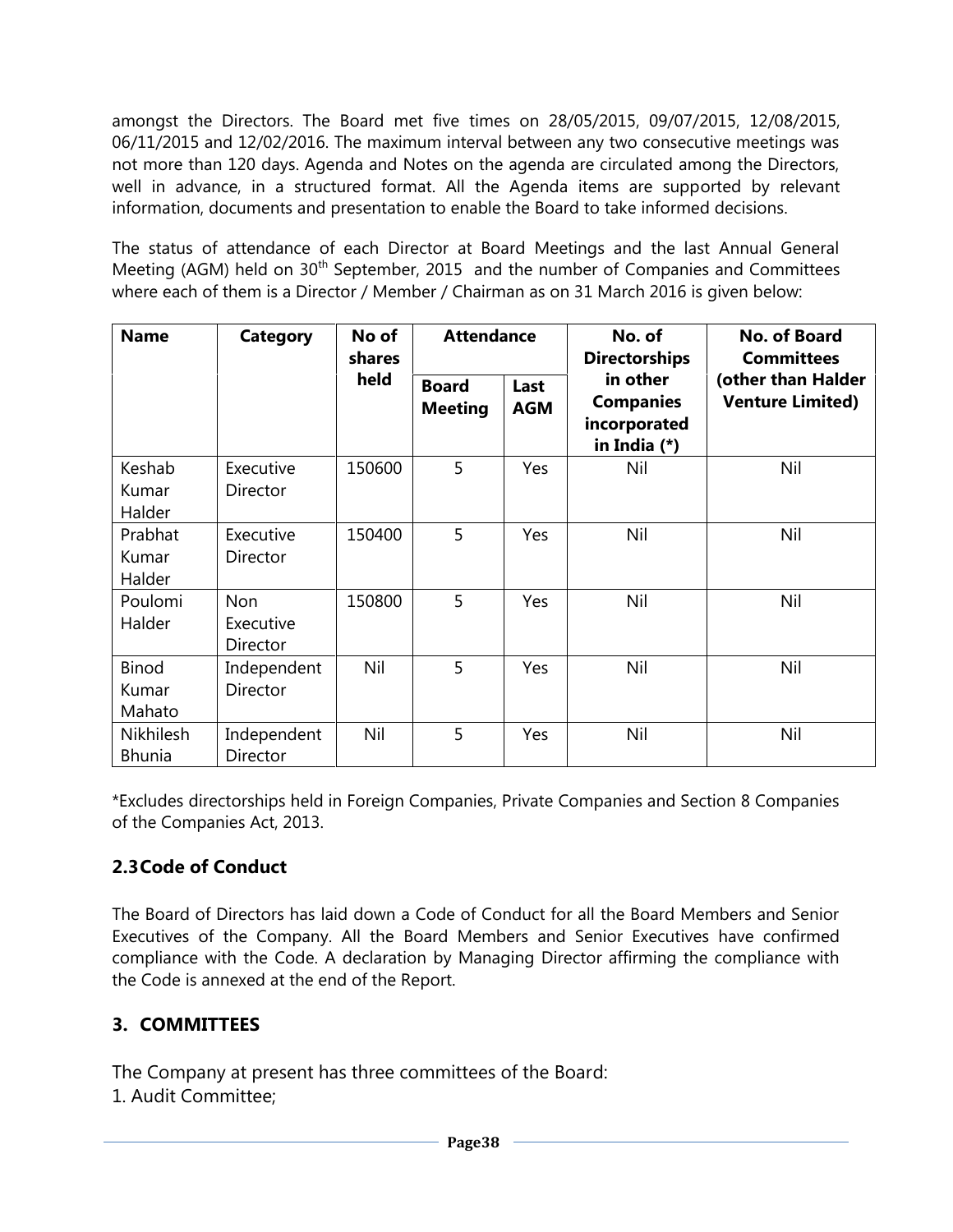- 2. Stakeholders' Relationship Committee;
- 3. Nomination and Remuneration Committee;

The terms of reference of these Committees is decided by the Board. Signed minutes of the Committee meetings are placed before the Board for noting. The role and composition including the number of meetings and related attendance are given below.

### **3.1AUDIT COMMITTEE**

### **3.1.1. Terms of reference**

Some of the important terms of reference of the Committee are as follows:

- 1. Oversight of the Company's financial reporting process and the disclosure of its financial information to ensure that the financial statement is correct, sufficient and credible;
- 2. Recommendation for appointment, remuneration and terms of appointment of auditors of the Company;
- 3. Approval of payment to Statutory Auditors for any other services rendered by the Statutory Auditors;
- 4. Reviewing, with the management, the annual financial statements and Auditor's Report thereon before submission to the board for approval, with particular reference to:

a Matters required to be included in the Director's Responsibility Statement to be included in the Board's report in terms of clause I of sub-section 3 of section 134 of the Companies Act, 2013

b. Changes, if any, in accounting policies and practices and reasons for the same

c. Major accounting entries involving estimates based on the exercise of judgment by management

- d. Significant adjustments made in the financial statements arising out of audit findings
- e. Compliance with listing and other legal requirements relating to financial statements
- f. Disclosure of any related party transactions
- g. Qualifications in the draft audit report
- 5. Reviewing, with the management, the quarterly financial statements before submission to the Board for approval;
- 6. Reviewing, with the management, the statement of uses / application of funds raised through an issue (public issue, rights issue, preferential issue, etc.), the statement of funds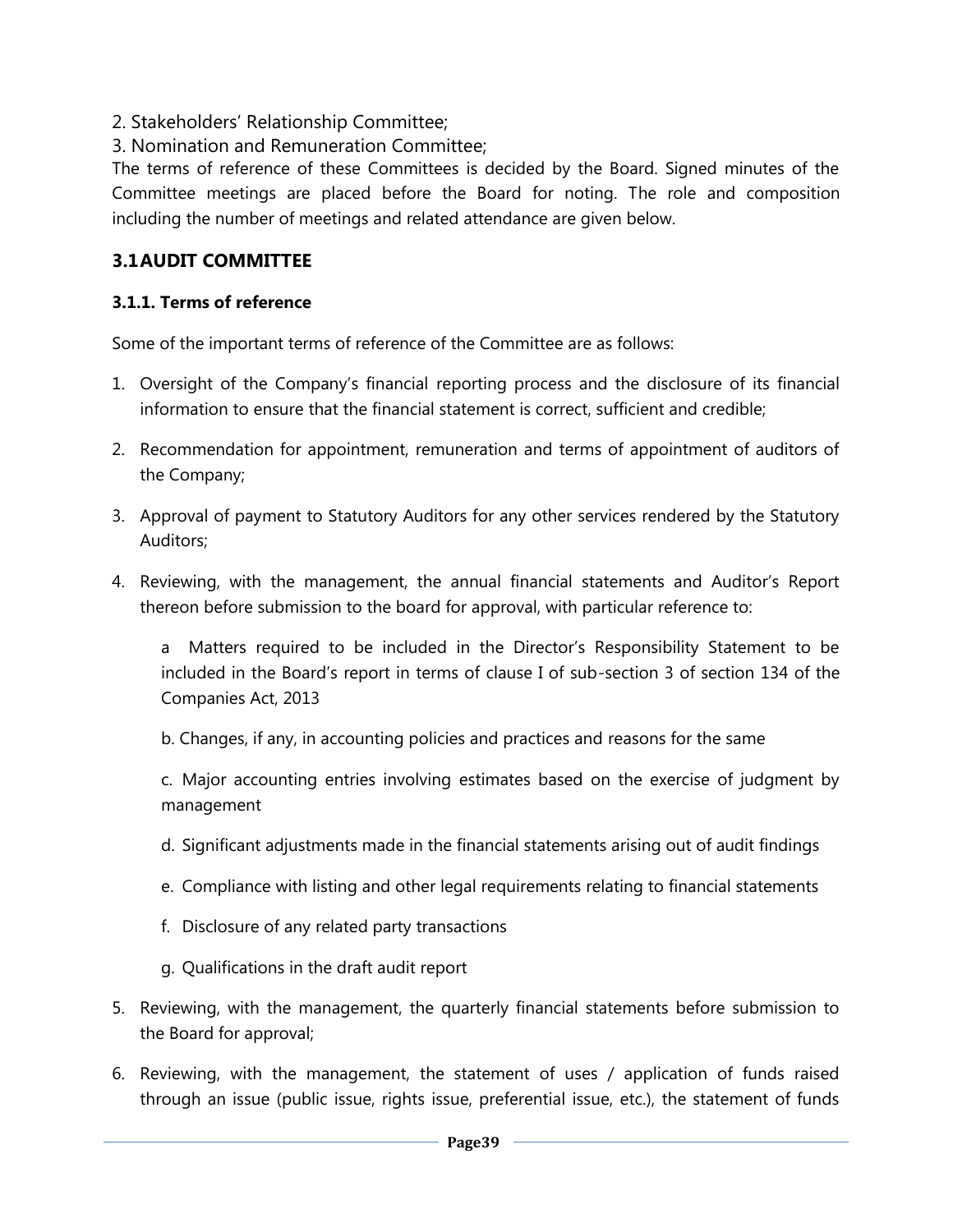utilized for purposes other than those stated in the offer document / prospectus / notice and the report submitted by the monitoring agency monitoring the utilization of proceeds of a public or rights issue, and making appropriate recommendations to the Board to take up steps in this matter;

- 7. Review and monitor the Auditor's independence and performance, and effectiveness of audit process;
- 8. Approval or any subsequent modification of transactions of the Company with related parties;
- 9. Scrutiny of inter-corporate loans and investments;
- 10. Valuation of undertakings or assets of the Company, wherever it is necessary;
- 11. Evaluation of Internal Financial Controls and Risk Management Systems;
- 12. Reviewing, with the management, performance of statutory and internal auditors, adequacy of the internal control systems;
- 13. Reviewing the adequacy of internal audit function, if any, including the structure of the internal audit department, staffing and seniority of the official heading the department, reporting structure coverage and frequency of internal audit;
- 14. Discussion with Internal Auditors of any significant findings and follow up there on;
- 15. Reviewing the findings of any internal investigations by the internal auditors into matters where there is suspected fraud or irregularity or a failure of internal control systems of a material nature and reporting the matter to the board;
- 16. Discussion with Statutory Auditors before the audit commences, about the nature and scope of audit as well as post-audit discussion to ascertain any area of concern;
- 17. To look into the reasons for substantial defaults in the payment to the depositors, debenture holders, shareholders (in case of non-payment of declared dividends) and creditors;
- 18. To review the functioning of the Whistle Blower mechanism;
- 19. Approval of appointment of CFO (i.e., the Whole-Time Finance Director or any other person heading the finance function or discharging that function) after assessing the qualifications, experience and background, etc. of the candidate;
- 20. Carrying out any other function as is mentioned in the terms of reference of the Audit Committee.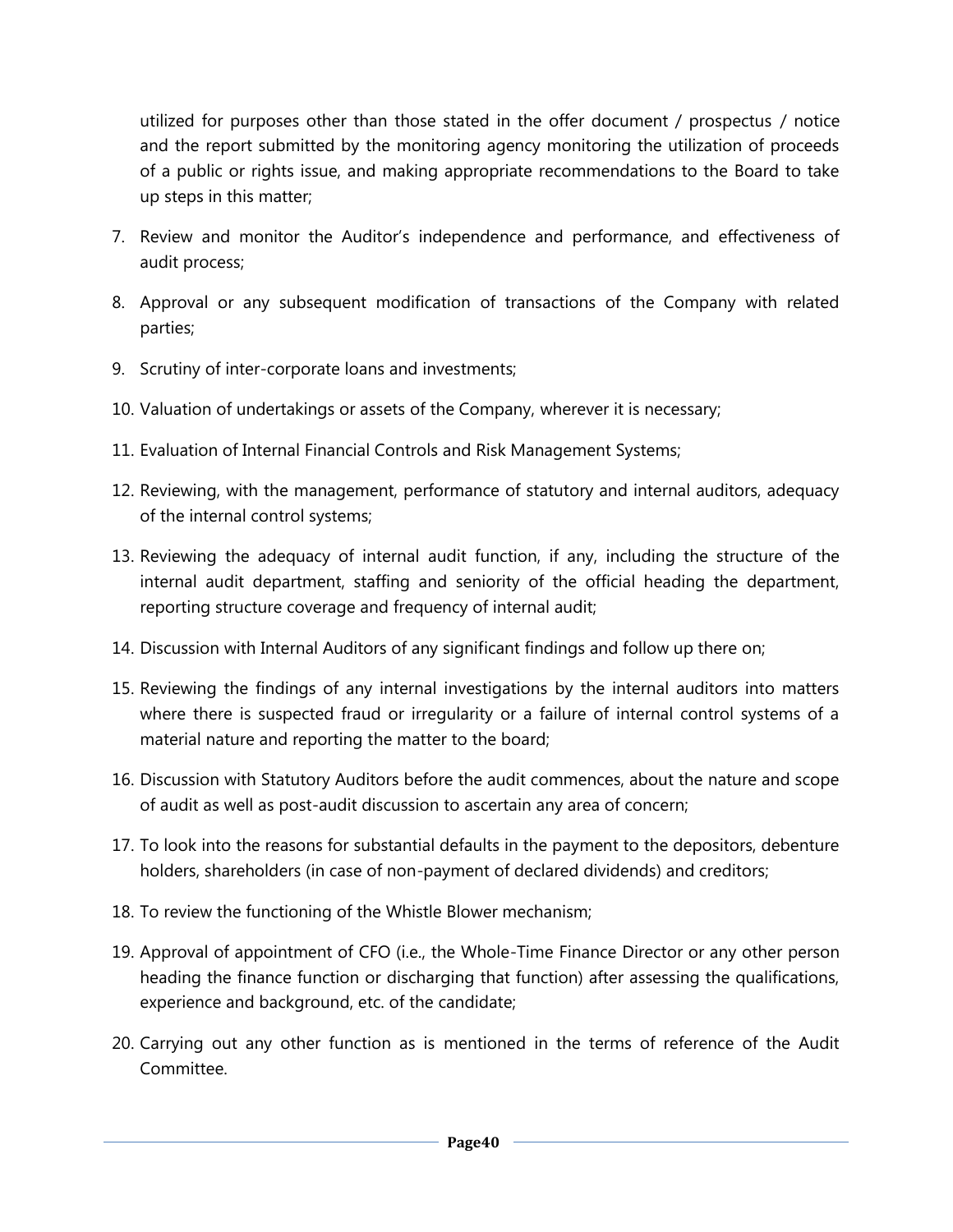### **3.1.2 Composition and Attendance of Audit Committee Meeting**

The composition of the Audit Committee is given below. During the year audit committee met four times on 28/05/2015, 12/08/2015, 06/11/2015 and 12/02/2016.

| <b>Name</b>                       | <b>Category</b>                 | <b>No. of Meetings during</b><br>the year 2015-16 |                 |  |
|-----------------------------------|---------------------------------|---------------------------------------------------|-----------------|--|
|                                   |                                 | <b>Held</b>                                       | <b>Attended</b> |  |
| <b>Nikhilesh</b><br><b>Bhunia</b> | Chairman & Independent Director | 4                                                 | 4               |  |
| Keshab Kumar<br>Halder            | Member                          | 4                                                 | 4               |  |
| <b>Binod</b><br>Kumar<br>Mahatao  | Member                          | 4                                                 | 4               |  |

# **3.2STAKEHOLDERS RELATIONSHIP COMMITTEE**

### **3.2.1 Terms of Reference**

The Committee monitors the Company's response to investor complaints. The Committee exercises the power to transfer of shares, non-receipt of dividend/notices/annual reports, etc.

### **3.2.2 Composition and Attendance of Stakeholders Relationship Committee Meeting**

The composition of the Stakeholders Relationship Committee is given below. During the year committee met four time on 28/05/2015, 12/08/2015, 06/11/2015 and 12/02/2016.

| <b>Name</b><br><b>Category</b> |                                 | <b>No. of Meetings during</b><br>the year 2015-16 |                 |  |
|--------------------------------|---------------------------------|---------------------------------------------------|-----------------|--|
|                                |                                 | <b>Held</b>                                       | <b>Attended</b> |  |
| <b>Binod Kumar Mahato</b>      | Chairman & Independent Director | 4                                                 | 4               |  |
| Prabhat Kumar Halder           | Member                          | 4                                                 | 4               |  |
| Nikhilesh Bhunia               | Member                          | 4                                                 | 4               |  |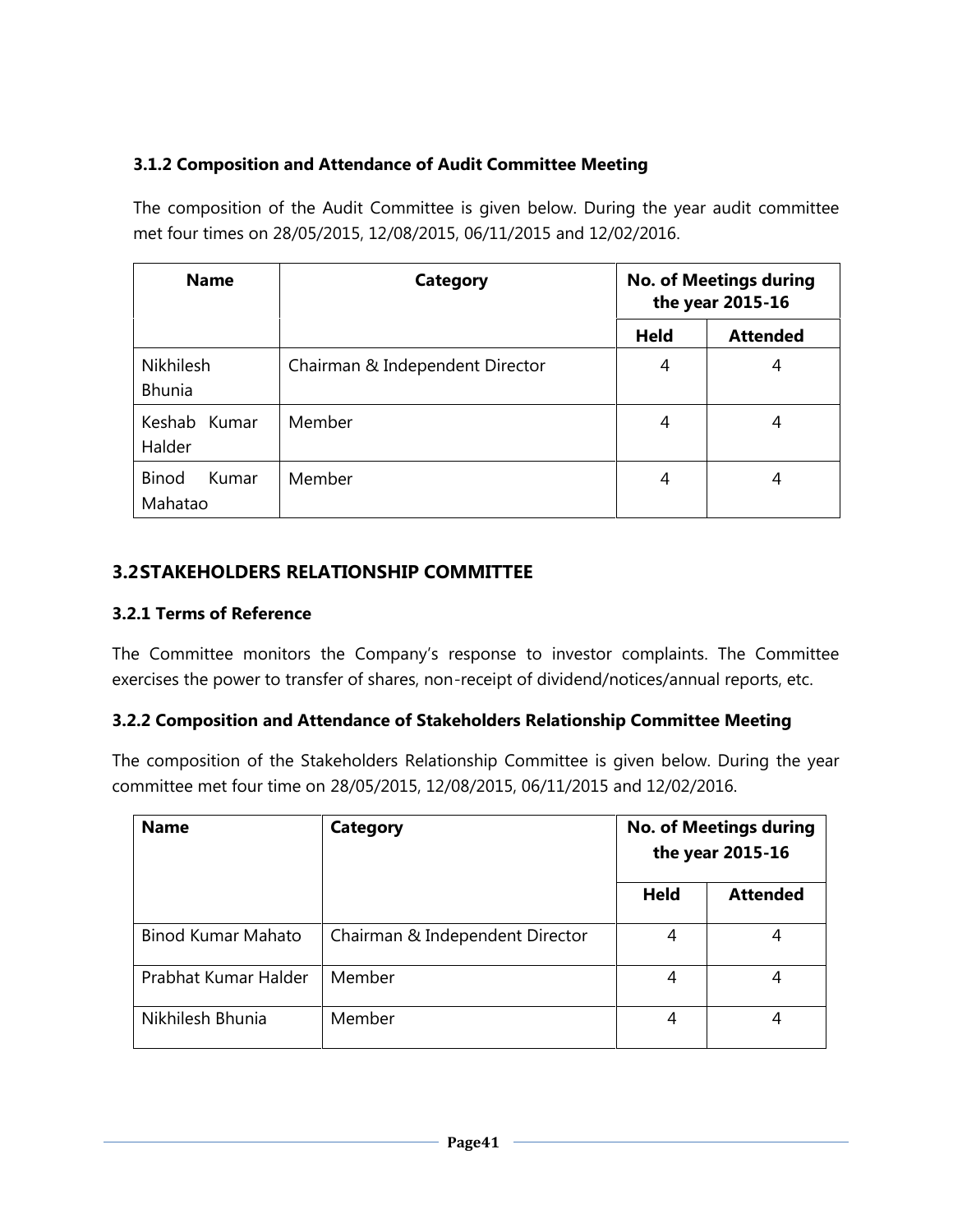M/s. Maheshwari Datamatics Limited, 6, Mangoe Lane, 2nd Floor, Kolkata – 700001, are the Registrar and Share Transfer Agent both for physical as well as electronic mode. The table below gives the number of complaints received and resolved during the year and pending as on 31 $^{\rm st}$ March, 2016.

### **Number of Complaints**

| <b>Received</b> | <b>Resolved</b> | <b>Pending</b> |
|-----------------|-----------------|----------------|
| Nil             | Nil             | Nil            |

### **3.3NOMINATION AND REMUNERATION COMMITTEE**

### **3.3.1 Terms of Reference**

> To formulate a Nomination and Remuneration Policy on:

- determining qualifications, positive attributes and independence of a director.
- guiding remuneration of Directors, Key Managerial Personnel ("KMP") and other employees and Board diversity.
- Recommend Nomination and Remuneration Policy to the Board.
- $\triangleright$  Identify candidates who are qualified to become Directors.
- $\triangleright$  Identify persons who are qualified to become Senior Management (Senior Management of the Company means employees of the Company who are Divisional Heads and Corporate Functional Heads).
- $\triangleright$  Recommend to the Board the appointment and removal of Directors and Senior Management.
- $\triangleright$  Lay down the process for evaluation of the performance of every Director on the Board.
- $\triangleright$  The Chairman of the Committee to attend the General Meeting to respond to the queries of shareholders.

# **3.3.2 Composition and Attendance of Nomination and Remuneration Committee Meeting**

The composition of the Nomination and Remuneration Committee is given below. During the year committee met four time on 09/07/2015 and 12/02/2016.

| <b>No. of Meetings during</b><br>Category<br><b>Name</b><br>the year 2015-16 |
|------------------------------------------------------------------------------|
|------------------------------------------------------------------------------|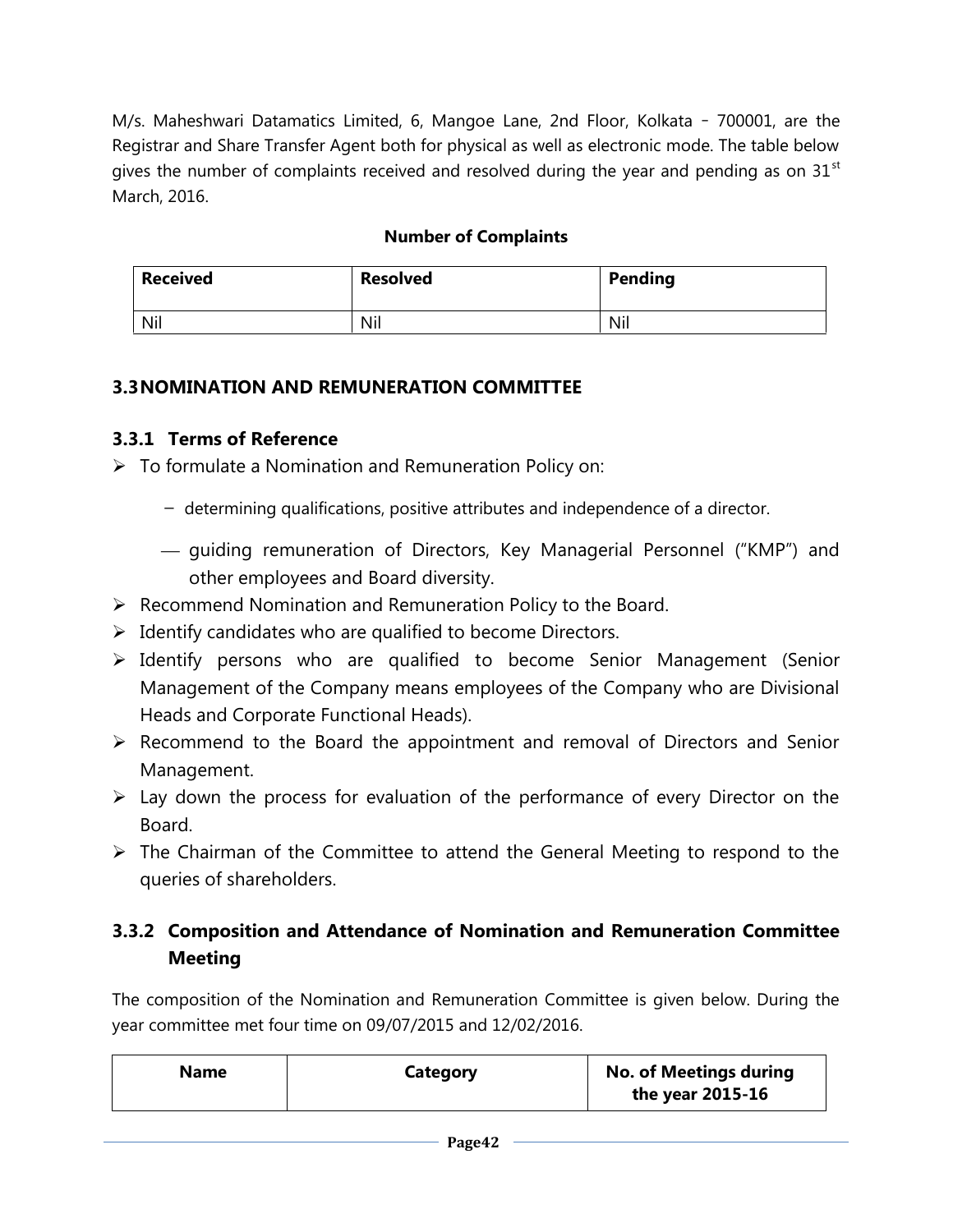|                              |                                 | <b>Held</b> | <b>Attended</b> |
|------------------------------|---------------------------------|-------------|-----------------|
| <b>Binod Kumar</b><br>Mahato | Chairman & Independent Director |             |                 |
| Prabhat Kumar<br>Halder      | Member                          |             |                 |
| Nikhilesh Bhunia             | Member                          |             |                 |

# **4. FAMILIARISATION PROGRAMME FOR BOARD MEMBERS**

At the time of appointing a Director, a formal letter of appointment is given to him/her, which inter alia explains the role, function, duties and responsibilities expected of him/her as a Director of the Company. The Director is also explained in detail the compliances required from him under the Companies Act, 2013.

In terms of Reg. 25(7) of the SEBI (LODR) Regulations, 2015 the Company is required to conduct the Familiarisation Programme for Independent Directors (IDs) to familiarise them about their roles, rights, responsibilities in the Company, nature of the industry in which the Company operates, business model of the Company, etc., through various initiatives. The details of such familiarization programmes are available on your Company's website (www.halderventure.in).

### **5. SUBSIDIARY COMPANIES**

Prakruti Commosales Private Limited, J.D.M Commercial Pvt. Ltd, Intellect Buildcon Pvt. Ltd and Reliable Advertising Pvt. Ltd. continue to be the Subsidiary of Halder Venture Limited.

In the above mentioned names, Prakruti Commosales Private Limited and J.D.M Commercial Pvt. Ltd are material subsidiaries of the Company as on the date of this report, the net worth is exceeding 20% of the consolidated net worth of the company.

### **6. GOVERNANCE OF SUBSIDIARY COMPANIES**

The minutes of the Board Meetings of the subsidiary companies along with the details of significant transactions and arrangements entered into by the subsidiary companies are shared with the Board of Directors on a quarterly basis. The financial statements of the subsidiary companies are presented to the Audit Committee**.**

### **7. POLICY ON MATERIAL SUBSIDIARY**

The Company has adopted a Policy in line with the requirements of the Listing Regulations. The objective of this policy is to lay down criteria for identification and dealing with material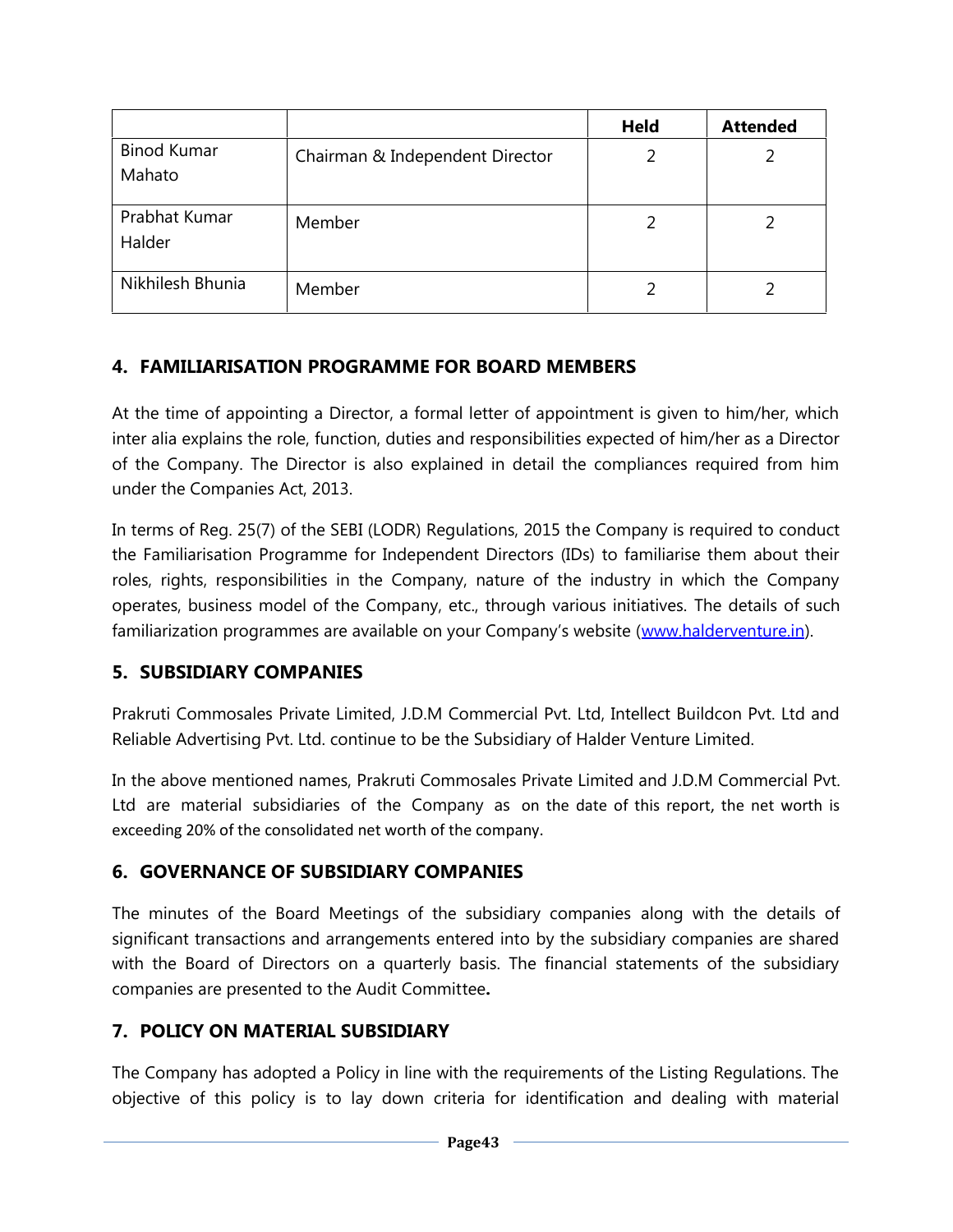subsidiaries and to formulate a governance framework for subsidiaries of the Company. The policy on Material Subsidiary is available on the website of the Company at www.halderventure.in.

## **8. SEPARATE MEETING OF INDEPENDENT DIRECTORS**

Separate meeting of the Independent Directors was held as per the requirement of the Act and SEBI LODR Regulations, 2015. The Independent Directors reviewed the performance of the Board as a whole. The Directors also discussed about the Diversity of the Board.

# **9. WHISTLE BLOWER POLICY (VIGIL MECHANISM)**

The Company has formulated a codified Whistle Blower Policy in order to encourage Directors and employees of the Company to escalate to the level of the Audit Committee any issue of concerns impacting and compromising with the interest of the Company and its stakeholders in any way. The Company is committed to adhere to highest possible standards of ethical, moral and legal business conduct and to open communication and to provide necessary safeguards for protection of employees from victimization, for whistle blowing in good faith.

### **10.DISCLOSURES**

There was no material transaction with related parties except from those disclosed in the financial statements. None of the transactions recorded were in conflict with the interests of the Company.

The Company received sufficient disclosures from Promoters, Directors or the Management wherever applicable. The Company complied with the statutory rules and regulations including those of the SEBI and the Stock Exchanges. There was no default on any related issue during the year.

### **11.MEANS OF COMMUNICATION WITH SHAREHOLDERS**

### **11.1 Quarterly results**

The quarterly/ half yearly/ annual audited financial results of the Company are sent to the Stock Exchanges immediately after they are approved by the Board of Directors. These results are simultaneously posted on the web address of the Company at www.halderventure.in and are also published in the newspapers.

### **11.2 Website**

The Company's web address is www.halderventure.in. The website contains a complete overview of the Company. The Company's Annual Report, financial results, details of its business, shareholding pattern, compliance with Corporate Governance, contact information of the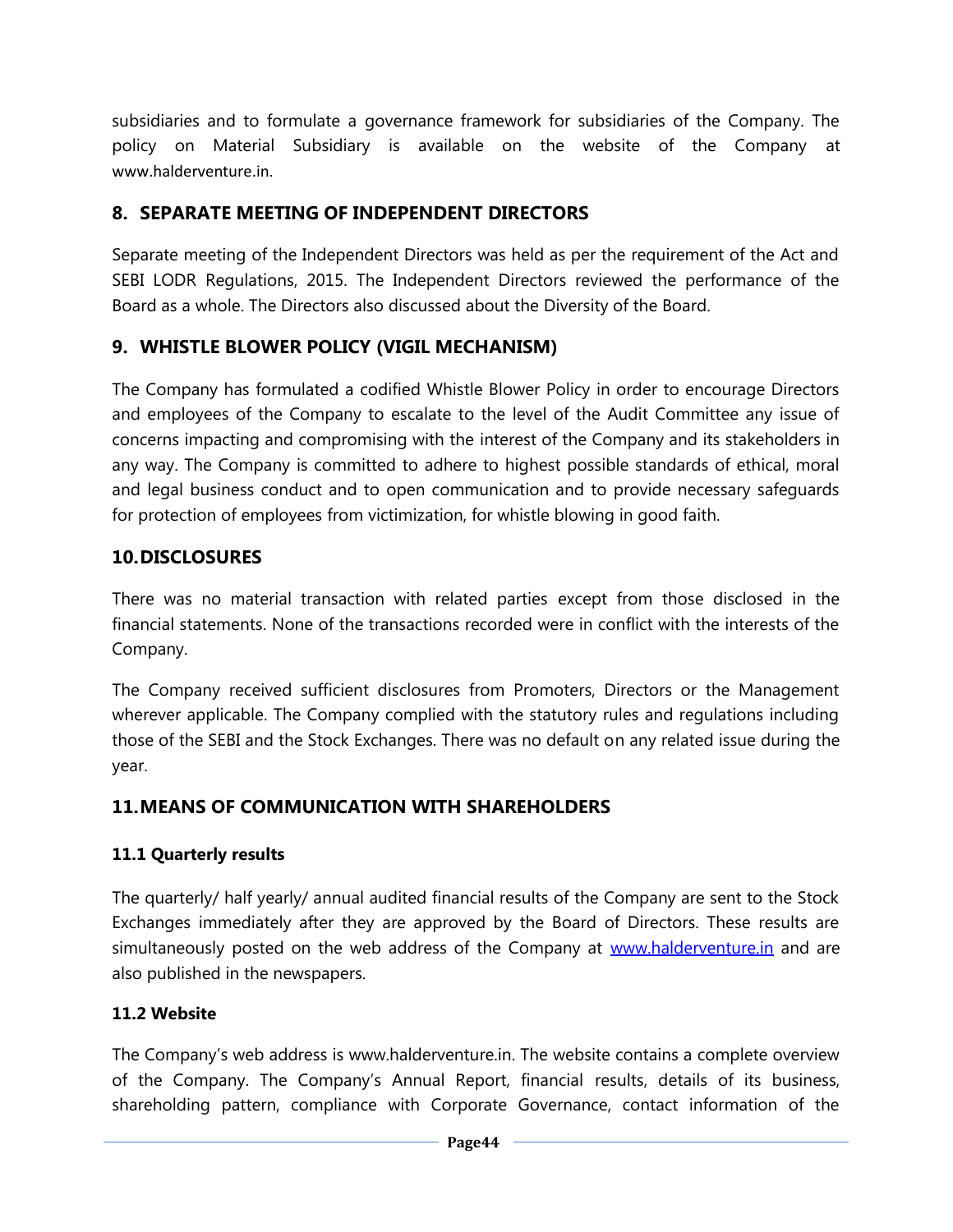designated officials of the Company who are responsible for assisting and handling investor grievances, the distribution schedule, and Code of Conduct are uploaded on the website.

### **11.3 BSE Corporate Compliance & Listing Centre (the 'Listing Centre')**

BSE's Listing Centre is a web-based application designed for corporate. All periodical compliance filings like shareholding pattern, financial results, notices and outcome of the Board Meetings, among others are also filed electronically on the Listing Centre.

### **11.4 Other Disclosures**

- i) The Company follows the mandatory Accounting Standards prescribed by the Institute of Chartered Accountants of India and to the best of its knowledge there are no deviations in the accounting treatments that require specific disclosure.
- ii) The CEO/CFO certificate for the financial year ended March 31, 2016 is annexed hereto.
- iii) A qualified practicing Company Secretary conducted a Reconciliation of Share Capital Audit on quarterly basis reconciling the total Share Capital; all the shares are held in both physical and demat form.
- iv) Pursuant to 40(9) of the SEBI Listing Regulations, 2015 with the Stock Exchange a Company Secretary-in Practice have issued certificates on half yearly basis, confirming due compliance of share transfer formalities by the Company.

### **12.GENERAL BODY MEETINGS**

The details of the Annual General Meetings held in the past three years and the special resolutions passed there are as follows:

| Year     | Date                        | Venue                          | Time    | of<br>No   |
|----------|-----------------------------|--------------------------------|---------|------------|
|          |                             |                                |         | Special    |
|          |                             |                                |         | Resolution |
|          |                             |                                |         | Passed     |
| 2012-    | 27 <sup>th</sup> September, | 8,<br>Nayapatty                | 11.30   |            |
| 13       | 2013                        | Kolkata-<br>Road,              | AM      |            |
|          |                             | 700055                         |         |            |
| $2013 -$ | 30 <sup>th</sup> September, | 1, Shakespeare                 | 11.00   |            |
| 14       | 2014                        | Sarani, 6 <sup>th</sup> Floor, | AM      |            |
|          |                             | Block-6F Kolkata-              |         |            |
|          |                             | 70071                          |         |            |
| $2014 -$ | $30th$ September,           | 1, Shakespeare                 | 3.00 PM |            |
| 15       | 2015                        | Sarani, 6 <sup>th</sup> Floor, |         |            |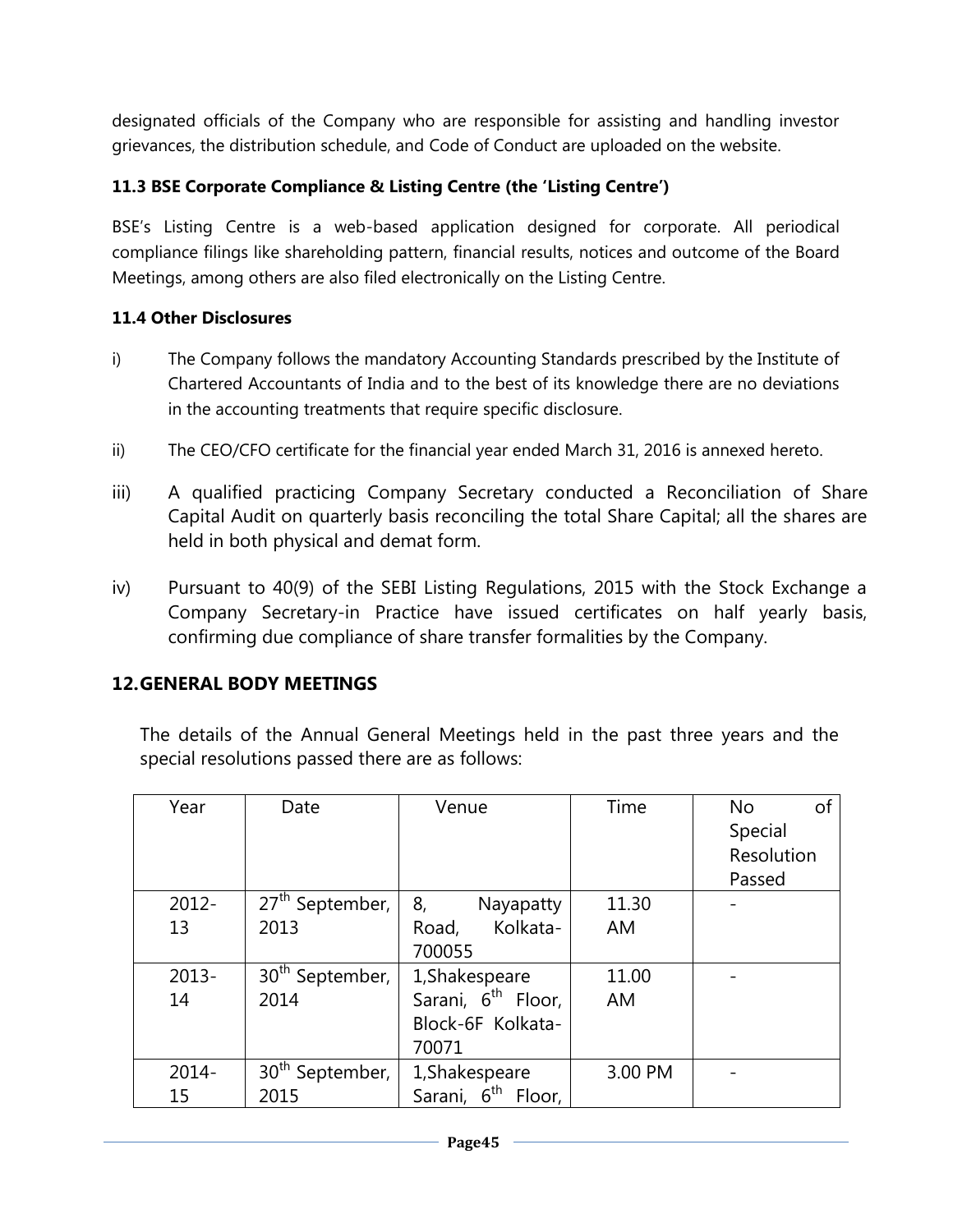|  | Block-6F Kolkata- |  |
|--|-------------------|--|
|  | 70071             |  |

No Postal Ballot was conducted during the financial year 2015-16. There is no proposal, at present, to pass any Special Resolution by Postal Ballot. **The details of Extra Ordinary General Meeting held on 29th February, 2016:**

The Members of the Company at their meeting held on 29th February, 2016 at 11.30 a.m, considered and approved the appointment of Mr. Keshab Kumar Halder as the Managing Director of the Company for a period of five years effective from 31st March, 2015 to 30th March, 2020.

### **13.SHAREHOLDERS' INFORMATION**

The Shareholders are kept informed by way of mailing of Annual Reports, notices of Annual General Meetings, Extra Ordinary General Meetings, Postal Ballots and other compliances under the Companies Act, 2013. The Company also regularly issues press releases and publishes quarterly results.

| <b>Name of Stock Exchanges</b>                            | <b>Stock code</b>                                                                                                                                           |
|-----------------------------------------------------------|-------------------------------------------------------------------------------------------------------------------------------------------------------------|
| The Calcutta Stock<br>Exchange Ltd                        | 32068                                                                                                                                                       |
| <b>BSE Limited (BSE)</b>                                  | 539854                                                                                                                                                      |
|                                                           | The Company has paid Annual Listing fee for the FY 2016-17 to the Exchange.                                                                                 |
| <b>Company's registered office</b>                        | 1, Shakespeare Sarani, 6 <sup>th</sup> Floor, Block-6F<br>Kolkata-700071                                                                                    |
| <b>Compliance officer &amp; Contact</b><br><b>Address</b> | Keshab Kumar Halder<br>1, Shakespeare Sarani, 6 <sup>th</sup> Floor, Block-6F<br>Kolkata-700071<br>Phone: 033-22885557<br>Email - Id: info@halderventure.in |
| <b>Financial Year</b>                                     | $1st$ April, 2015 to 31 <sup>st</sup> March, 2016                                                                                                           |
| Date, time and venue of AGM                               | 28 <sup>th</sup><br>September, 2016 at 11.00 A.M at 1,<br>Shakespeare Sarani, 6 <sup>th</sup> Floor, Block-6F, Kolkata-<br>700071                           |
| <b>Dates of Book Closure</b>                              | September, 2016 to 28 <sup>th</sup> September, 2016<br>22 <sup>nd</sup><br>(Both the days inclusive).                                                       |
| <b>Dividend Payment Date</b>                              | Not Applicable                                                                                                                                              |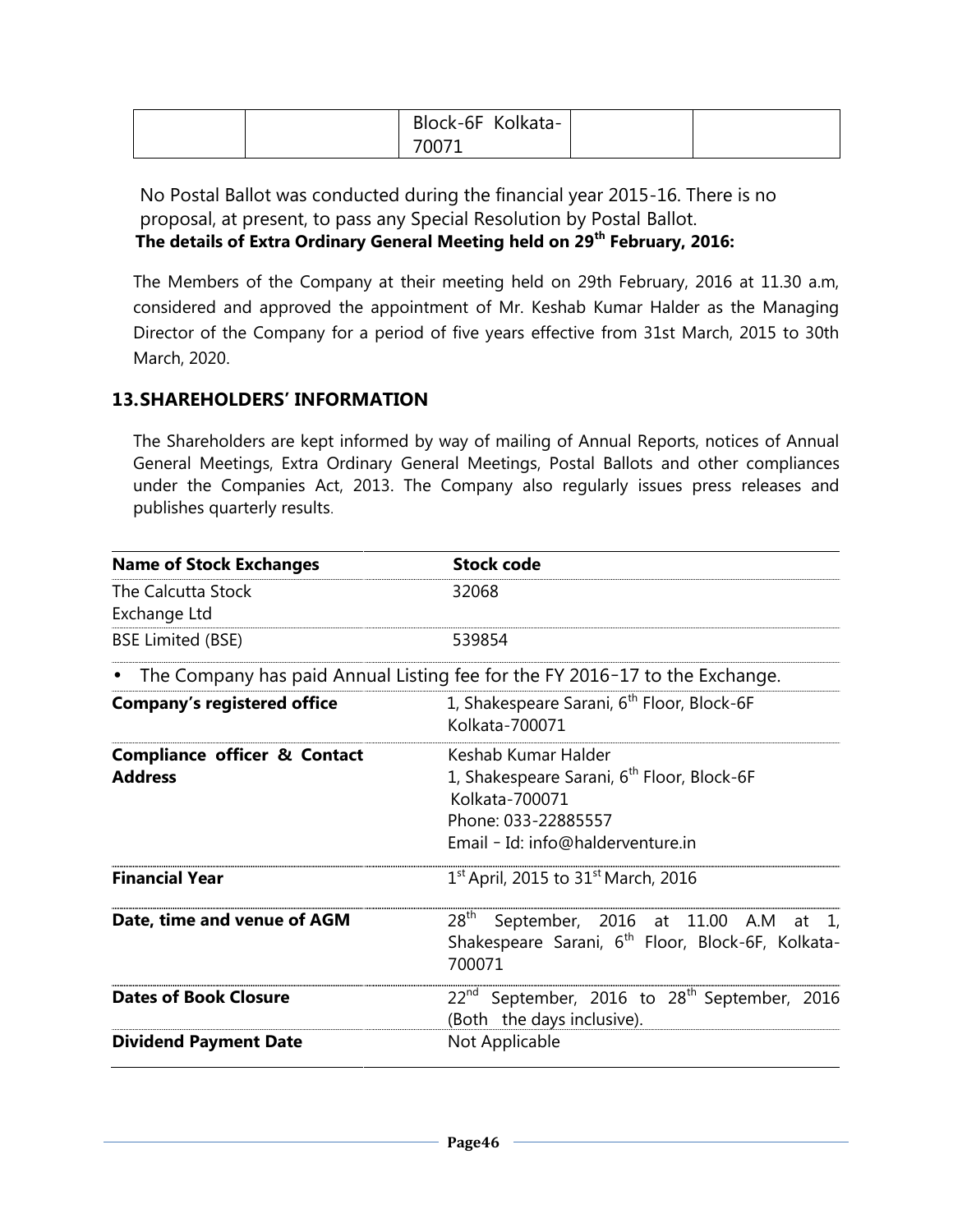| Financial Calendar Period |  |                              |  | Board Meeting to approve quarterly financial |  |
|---------------------------|--|------------------------------|--|----------------------------------------------|--|
|                           |  | results (Tentative Schedule) |  |                                              |  |

Quarter ending 30<sup>th</sup> Jun 2016 Quarter ending 30<sup>th</sup> Sep 2016 Quarter ending 31<sup>st</sup> Dec 2016 Quarter ending 31<sup>st</sup> Mar 2017

-Mid August, 2016 -Mid November, 2016 -Mid February, 2017 -End May, 2017

**Distribution of Shareholding as on March 31, 2016**

| Share holding of<br>nominal value of | No. of<br>shareholders | % of holders | (Amount Rs.) | Equity Share  % of Shareholding |
|--------------------------------------|------------------------|--------------|--------------|---------------------------------|
| $Up$ to 5000                         | 506                    | 88.00        | 4,94,700     | 1.57                            |
| 5001 to 10000                        | 7                      | 1.22         | 70,000       | 0.22                            |
| 10001 to 20000                       | 16                     | 2.78         | 2,84,000     | 0.90                            |
| 20001 to 30000                       | 24                     | 4.17         | 5,28,500     | 1.67                            |
| 30001 to 50000                       | 0                      | 0            | 0.00         | 0.00                            |
| 50001 to 100000                      | 2                      | 0.35         | 1,99,600     | 0.63                            |
| Above 100000                         | 20                     | 3.48         | 3,00,30,200  | 95.01                           |
| <b>Total</b>                         | 575                    | 100.00       | 3,16,07,000  | 100.00                          |

### **Categories of Shareholders as at March 31, 2016**

| Sr.       | <b>Description</b>                                               | <b>No. of Shares</b>  | % to Capital  |
|-----------|------------------------------------------------------------------|-----------------------|---------------|
| <b>No</b> |                                                                  |                       |               |
|           | A.   Promoters & Promoters Group<br>Individuals                  | 6,23,000              | 19.71         |
| В.        | Public Shareholding                                              |                       |               |
|           | -Institutions<br><b>Financial Institutions/Banks</b>             | Nil                   | Nil           |
|           | -Non-institutions<br><b>Body Corporate</b><br><b>Individuals</b> | 22,50,000<br>2,87,700 | 71.19<br>9.11 |
|           | <b>Total</b>                                                     | 31,60,700             | 100.00        |

### **14.SHARE TRANSFER SYSTEM**

Share transfers in physical form are processed by the Registrar and Transfer Agents, Maheshwari Datamatics Private Limited and are approved by the Stakeholders Relationship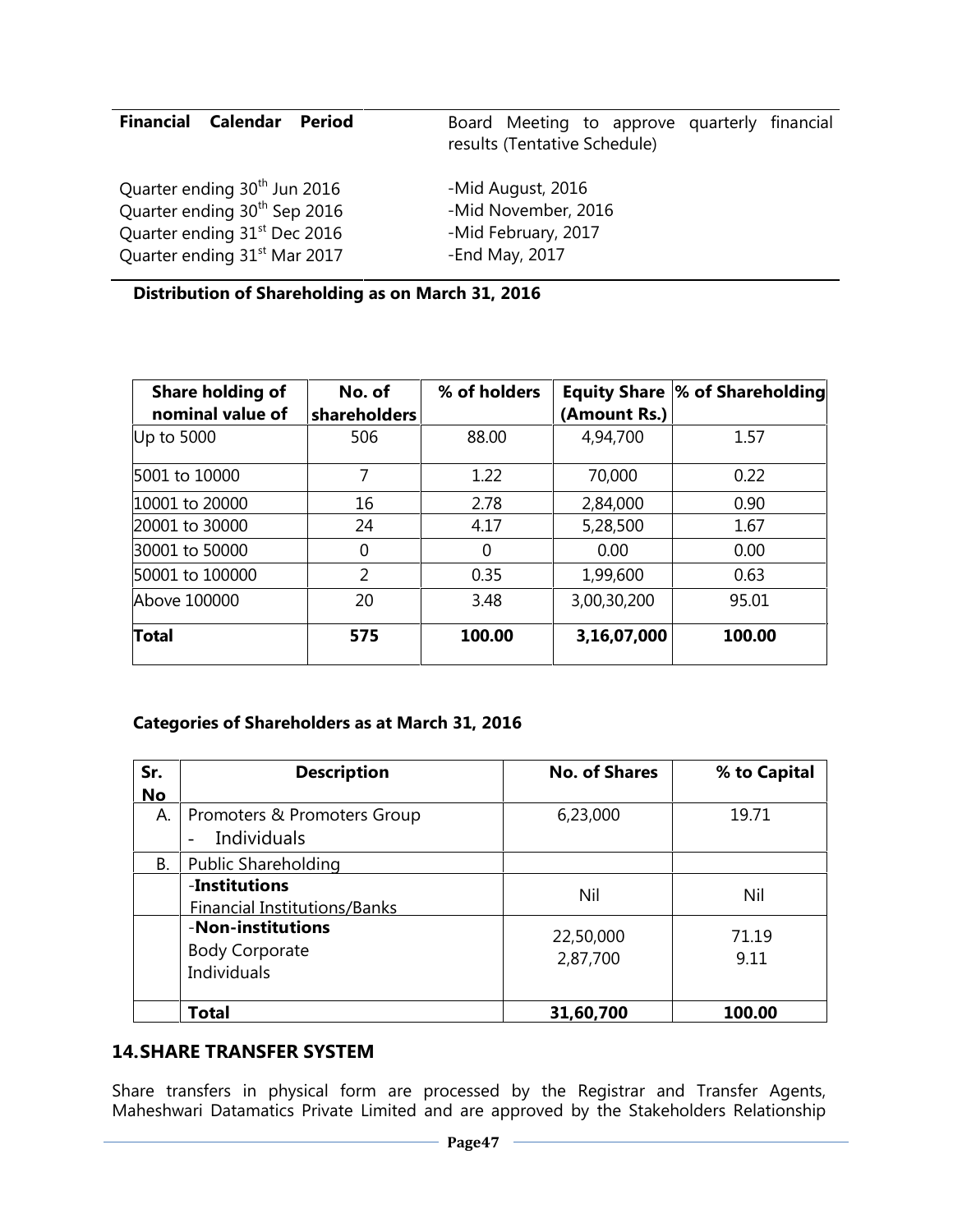Committee of the Company or the authorised signatories of the Company. Share transfers are registered and returned within 15 days from the date of lodgment if documents are complete in all respects. The depository system handles share transfers in dematerialised form.

### **REGISTRAR AND TRANSFER AGENTS:**

M/s Maheshwari Datamatics Private Limited 6, Mango Lane, Kolkata- 700001 West Bengal, India Tel: 033-2248 2248, 2243 5809/5029 Fax No: 033- 2248 4787 Email Id: mdpl@cal.vsnl.net.in

### **15.ADDRESS OF CORRESPONDENCE:**

Members may contact Mr. Keshab Kumar Halder, Compliance Officer for all investor related matters at the registered office of the company at the following address:

1, Shakespeare Sarani, 6th Floor, Block-6F, Kolkata-700071 Email Id: info@halderventure.in

### **CERTIFICATION BY THE MANAGING DIRECTOR ON CODE OF CONDUCT**

**To, The Members, HALDER VENTURE LIMITED**

I, Keshab Kumar Halder, Managing Director of the Company declare that all Board Members and Senior Management of the Company have affirmed compliance with the code of conduct.

**HALDER VENTURE LIMITED Sd/- Keshab Kumar Halder Managing Director Place – Kolkata Date: 27/05/2016**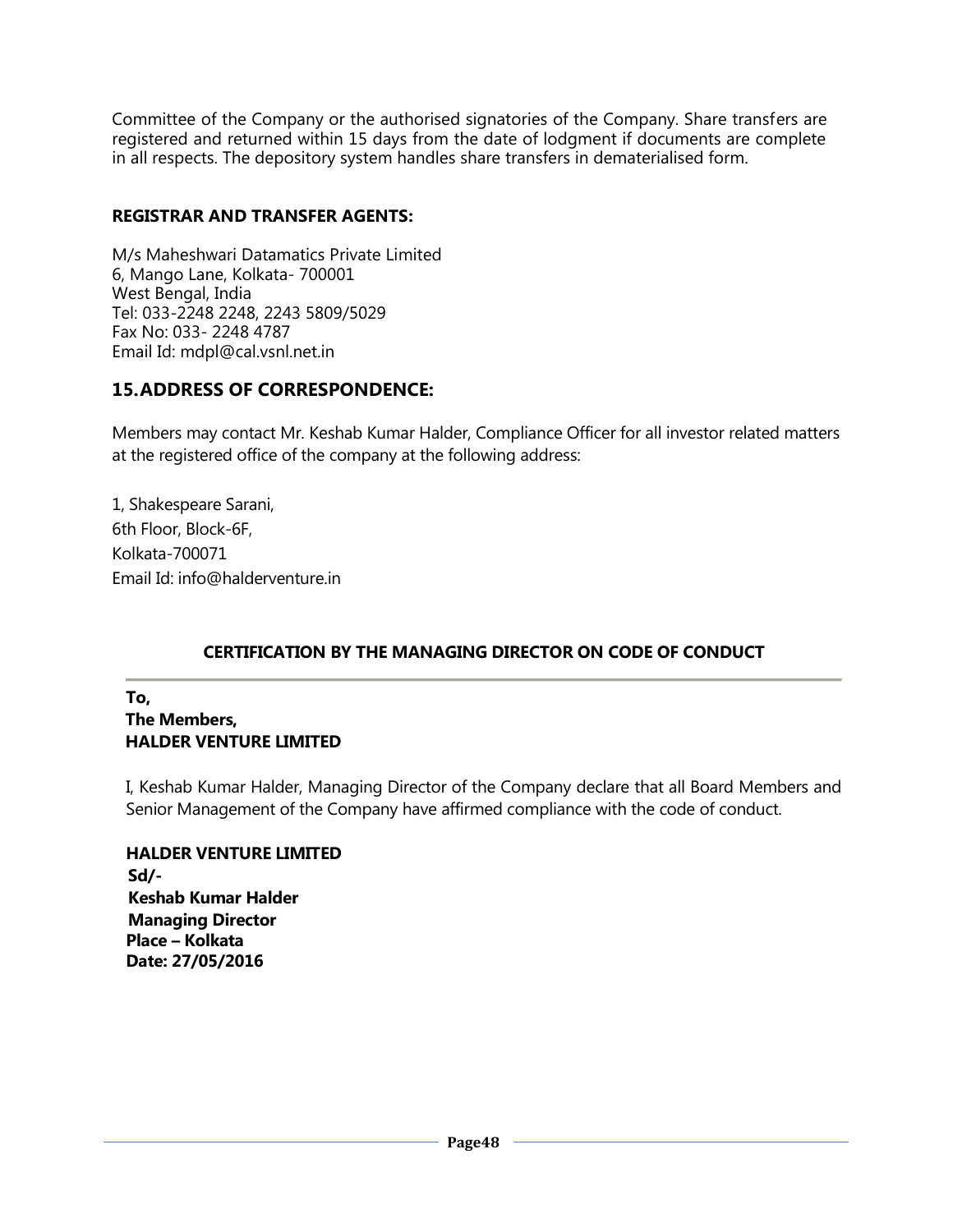#### **To the Members of**

#### **HALDER VENTURE LIMITED**

#### **Report on the standalone Financial Statements**

We have audited the accompanying standalone financial statements of M/S **HALDER VENTURE LIMITED("the company"),** which comprise the Balance Sheet as at 31<sup>st</sup> March, 2016, the Statement of Profit and Loss and the Cash Flow Statement for the year then ended, and a summary of the significant accounting policies and other explanatory information, which we have signed under reference to this report.

#### **Management's Responsibility for the Standalone Financial Statements**

The Company's Board of Directors is responsible for the matters stated in section 134(5)of the Companies Act,2013("the Act")with respect to the preparation of these standalone financial statements that give a true and fair view of the financial position, financial performance and cash flows of the Company in accordance with the Accounting principles, generally accepted in India, including the Accounting Standards specified under section 133 of the Act, read with Rule 7 of the Companies (Accounts)Rules,2014. referred to in sub-section (3C) of section 211 of the Companies Act, 1956 ("the Act"). The responsibility also includes maintenance of adequate accounting records in accordance with the provisions of the Act for safeguarding of the assets of the company and for preventing and detecting frauds and other irregularities, selection and application of appropriate accounting policies ,making judgments of adequate internal financial controls, that were operating effectively for ensuring the accuracy and completeness of the accounting records. relevant to the preparation and presentation of the financial statements that that give a true and fair view and are free from material misstatement, whether due to fraud or error.

#### **Auditors' Responsibility**

Our responsibility is to express an opinion on these standalone financial statements based on our audit.

We have taken into account the provisions of the Act, the accounting and auditing standards and matter which are required to be included in the audit report under the provisions of the Act and the Rules made there under.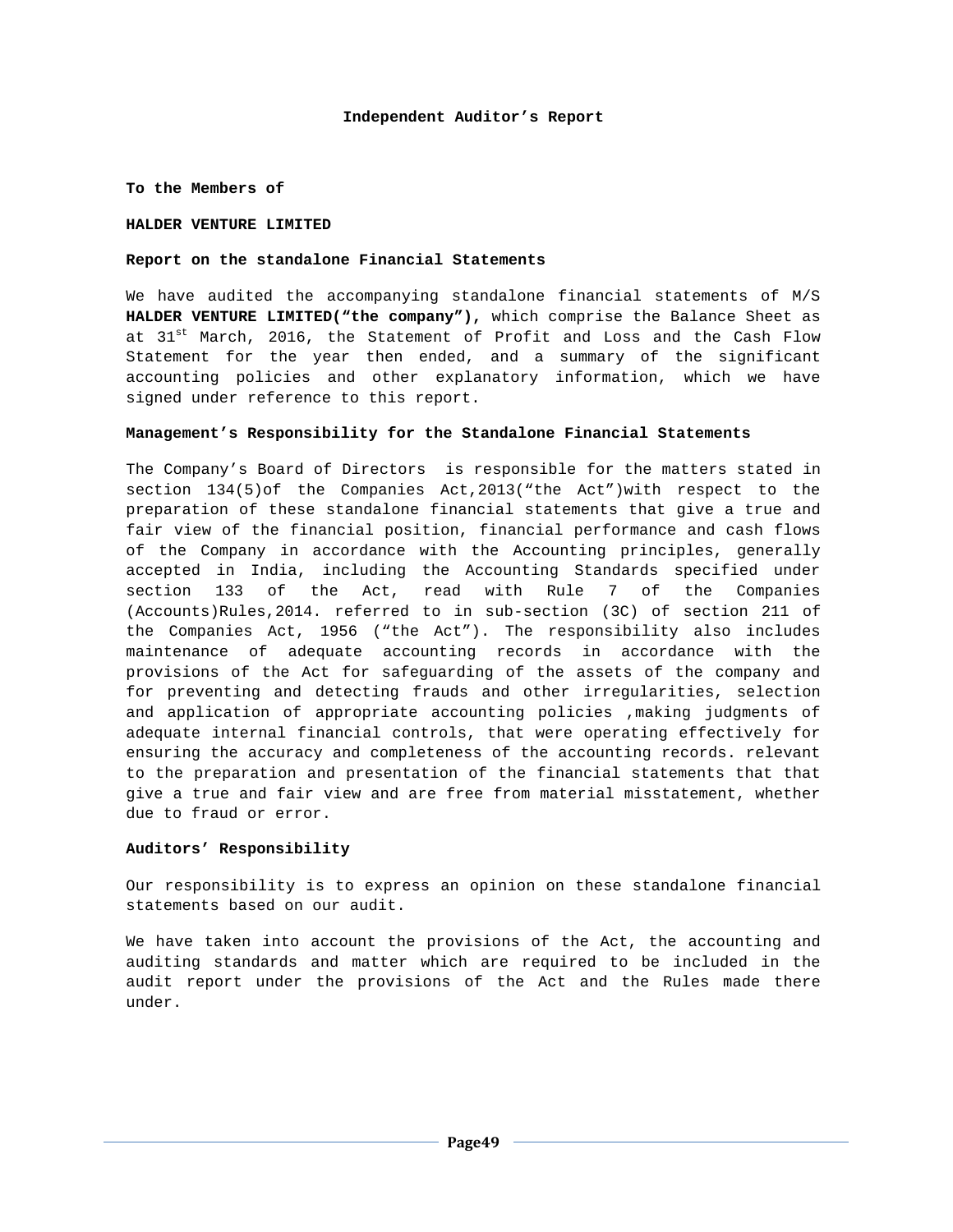We conducted our audit in accordance with the Standards on Auditing specified under section 143(10) of the Act. Those Standards require that we comply with ethical requirements and plan and perform the audit to obtain reasonable assurance about whether the financial statements are free from material misstatement.

An audit involves performing procedures to obtain audit evidence about the amounts and disclosures in the financial statements. The procedures selected depend on the auditor's judgment, including the assessment of the risks of material misstatement of the financial statements, whether due to fraud or error. In making those risk assessments, the auditor considers internal control relevant to the Company's preparation and fair presentation of the financial statements in order to design audit procedures that are appropriate in the circumstances. An audit also includes evaluating the appropriateness of accounting policies used and the reasonableness of the accounting estimates made by the Management, as well as evaluating the overall presentation of the financial statements.

We believe that the audit evidence we have obtained is sufficient and appropriate to provide a basis for our audit opinion on the standalone financial statements.

#### **Opinion**

In our opinion and to the best of our information and according to the explanations given to us, the aforesaid standalone financial statements give the information required by the Act in the manner so required and give a true and fair view in conformity with the accounting principles generally accepted in India:

- **(a)** In the case of the Balance Sheet, of the state of affairs of the Company as at  $31^{st}$  March, 2016;
- **(b)** In the case of the Statement of Profit and Loss, of the Profit of the Company for the year ended on that date.
- **(c)** Cash Flow Statement for the year ended on that date.

#### **Reports on Other Legal and Regulatory Requirements**

- **1.** As required by Section 143(3) of the Act, we report that :
- **(a)** We have sought and obtained all the information and explanations which to the best of our knowledge and belief were necessary for the purpose of our audit.
- **(b)** In our opinion, proper books of account as required by law have been kept by the Company so far as it appears from our examination of those books.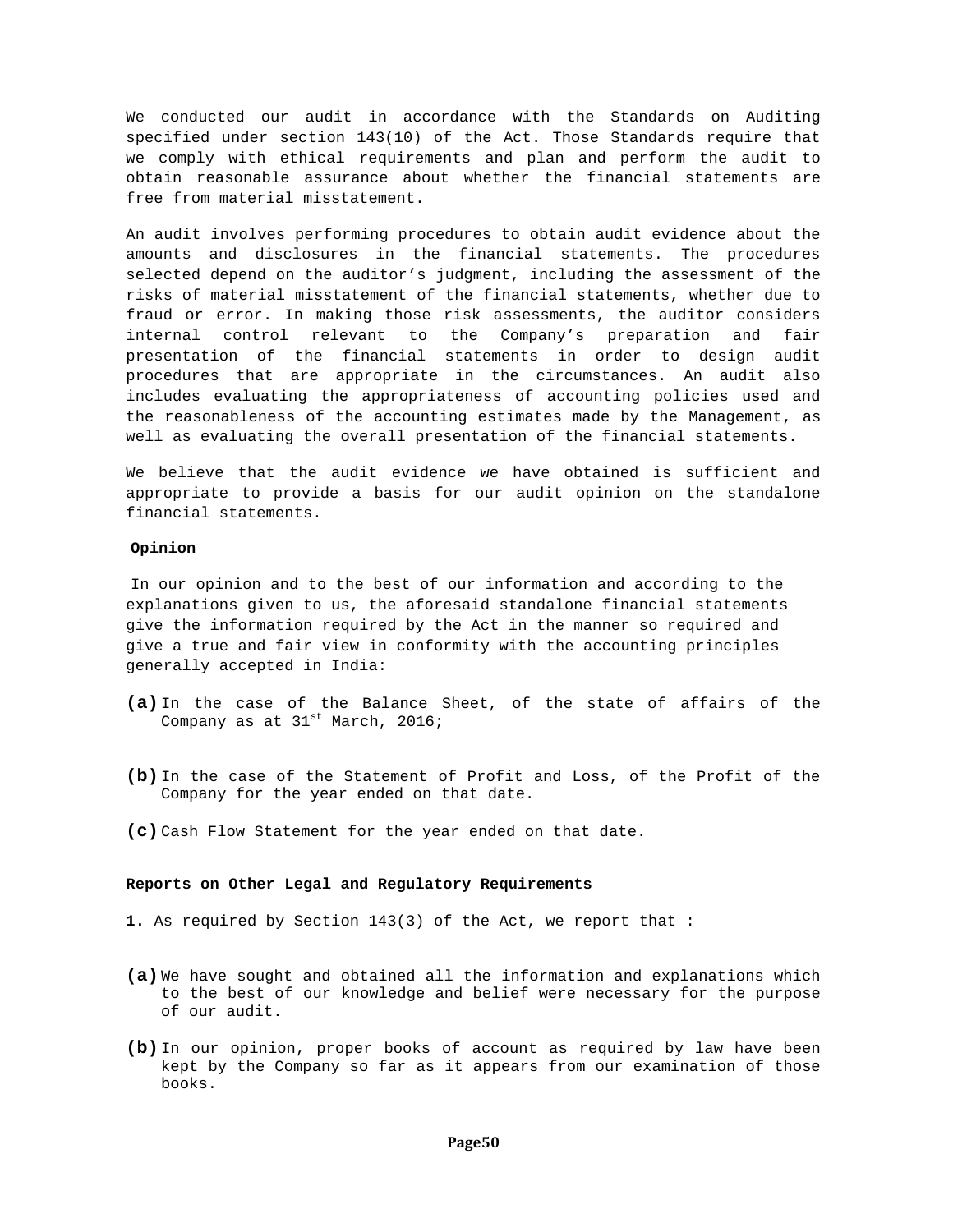- **(c)** The Balance Sheet,the Statement of Profit and Loss and the Cash Flow Statement dealt with by this Report are in agreement with the books of account.
- **(d)** In our opinion, the aforesaid standalone financial Statements comply with the Accounting Standards specified under section 133 of the Act, read with Rule 7 of the Companies(Accounts)Rules,2014.
- **(e)** On the basis of written representations received from the directors as on 31<sup>st</sup> March, 2016 taken on record by the Board of Directors, none of the directors are disqualified as on  $31^{st}$  March, 2016, from being appointed as a director in terms of section 164(2) of the Act.
- **(f)** With respect to the adequacy of the internal financial controls over financial reporting of the Company and the operating effectiveness of such controls, refer to our separate Report in Annexure "A". Our report expresses an unmodified opinion on the adequacy and operating effectiveness of the Company's internal financial controls over financial reporting.
- **(g)** With respect to the others matters to be included in the Auditor's Report in accordance with Rule 11 of the Companies(Audit and Auditors Rules,2014,in our opinion and to the best of our information and according to the explanations given to us;

i. The Company does not have any pending litigations which would effect its financial position in its financial statements.

ii. The company did not have any material foreseeable losses on long term contracts including derivative contracts;

iii. There has been no delay in transferring amounts, required to be transferred to the Investor Education and Protection Fund by the Company.

2. As required by the Companies (Auditors Report) Order 2016("the order")issued by the Central Government of India in terms of sub section ( 11) of section 143 of the Companies Act 2013 we give in the Annexure a statement on the matters specified in paragraphs 3 and 4 of the Order.

```
For A Saraogi & Associates
Chartered Accountants
Firm Registration No:322993E
```
**Sd/-**

```
Anneel Saraogi)
Partner
Membership No.057545
```
**Place : Kolkata Dated : The 27TH day of May,2016**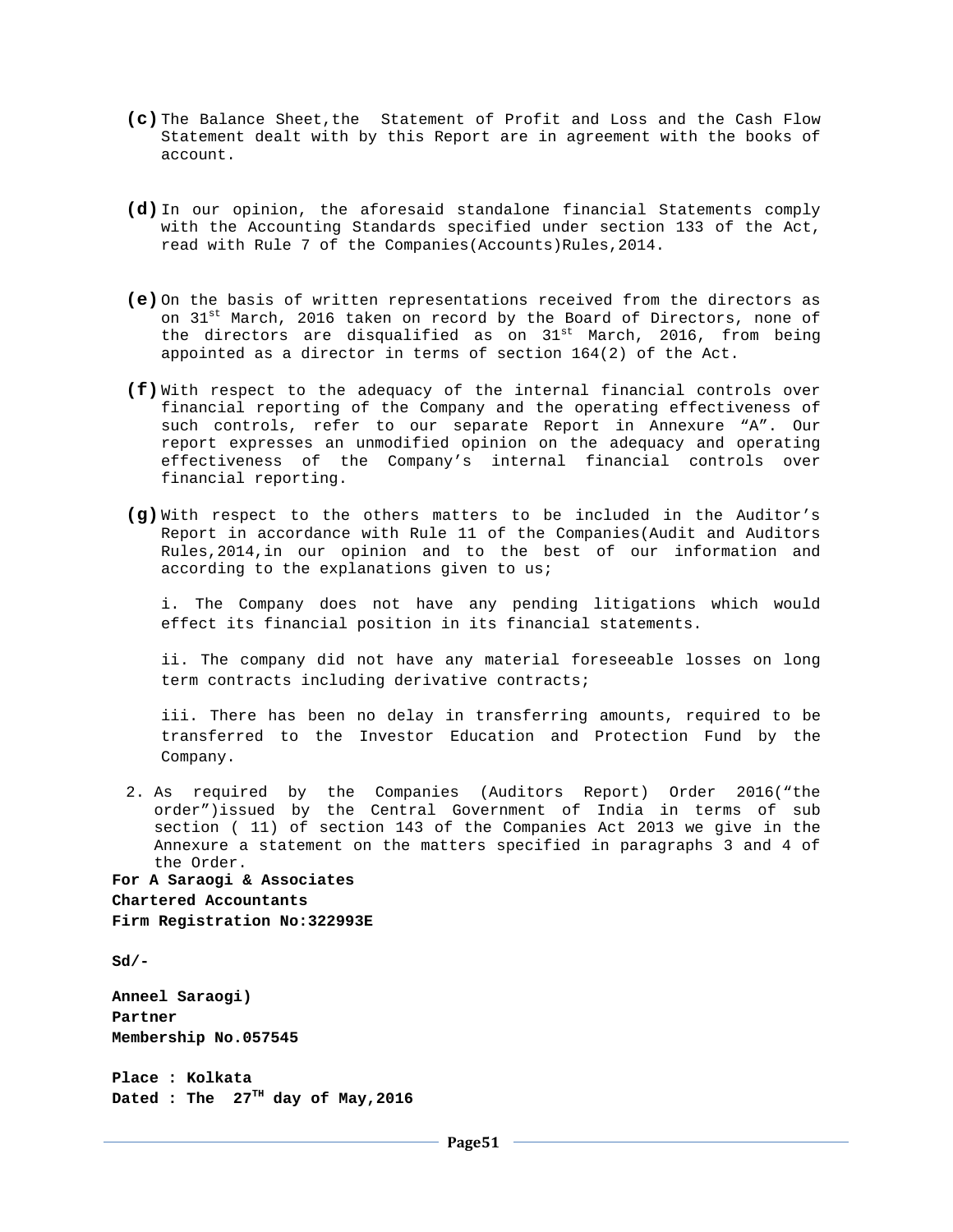#### **ANNEXURE "A" TO THE INDEPENDENT AUDITOR'S REPORT (Referred to in paragraph 1(f) under 'Report on other Legal and Regulatory Requirements section of out report of even date)**

Report on the Internal Financial Controls under Clause (1) of Sub- section 3 Section of the Companies Act, 2013 ("the Act")

We have audited the internal financial controls reporting over financial reporting of HALDER VENTURE LTD ('the Company') as of  $31^{st}$  March, 2016 in conjunction with our audit of the standalone financial statements of the Company for the year ended on that date.

#### **Management's Responsibility for Internal Financial Controls**

The Company's managements is responsible for and maintaining internal financial controls. These responsibilities include the design, implementation and maintenance of adequate internal financial controls that were operating effectively for ensuring the orderly and efficient conduct of its business, including adherence to company's policies, the safeguarding of its assets, the prevention and detection of frauds and errors, the accuracy and completeness of the accounting records, and the timely preparation of reliable financial information, as required under the Company Act, 2013.

#### **Auditor's Responsibility**

Our responsibility is to express an opinion in the Company's internal financial controls over financial reporting based on our audit. We conducted our audit in accordance with the Guidance Note on Audit of Internal Financial Controls Over Financial Reporting (the "Guidance Note") and the Standards on Auditing, issued by ICAI and deemed to be prescribed under section section 143 (10) of the Companies Act, 2013, to the extent applicable to an audit internal financial controls, both applicable to an audit Internal Financial Controls and, both issued by the Institute of Chartered Accountants of India. Those Standards and the Guidance 168 Note require that we comply with ethical requirements and plan and perform the audit to obtain reasonable assurance about whether adequate internal financial controls over financial reporting was established and maintained and if such controls operated effectively in all material respects. Our audit involves performing procedures to obtain evidence about the adequacy of the internal financial controls system over financial reporting and their operating effectiveness. Our audit of internal controls over financial reporting included obtaining an understanding of internal financial controls over financial reporting, assessing the risk that a material weakness exists, and testing and evaluating the design and operating effectiveness of internal control based on the assessed risk. The procedures selected depend on the auditor's judgement, including the assessment of the risk of material misstatement of the financial statements, whether due to fraud or error. We believe that the audit evidence I/ we have obtained is sufficient and appropriate to provide a basis for our audit opinion on the Company's internal financial controls system over financial reporting.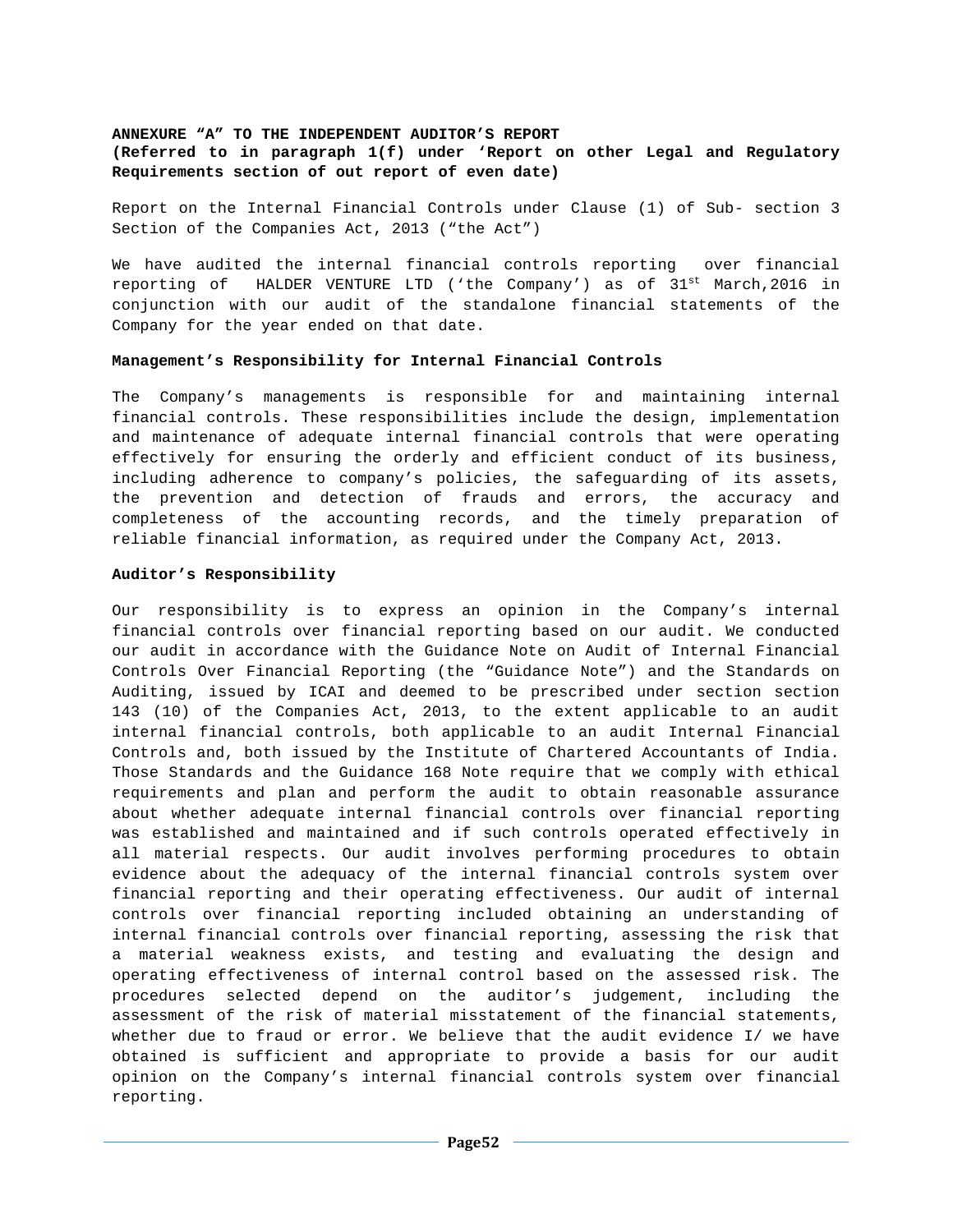#### **Meaning of Financial Controls Over Financial Reporting**

A Company's internal financial control over financial reporting is a process designed to provide reasonable assurance regarding the reliability of financial reporting and the preparation of financial statement for external purposes in accordance with generally accepted accounting principles. A company's internal control over financial reporting including those policies and procedures that (1) pertain to the maintenance of record that, in reasonable detail, accurately and fairly reflect the transactions and disposition of the assets of the company; (2) provide reasonable assurance that transaction are recorded necessary to permit preparation of financial statements in accordance with generally accepted accounting principles, and that receipts and expenditures of the company are being made only in accordance with Authorisations of management and directors of the company; (3) provide reasonable assurance regarding prevention or timely detection of unauthorised acquisition, use, or disposition of the company's assets that could have a material effect on the financial statements.

#### **Inherent Limitations of Internal Financial Controls Over Financial Reporting**

Because of the inherent limitations of internal financial controls over financial reporting, including the possibility of collusion or improper management override of controls, material misstatement due to error or fraud may occur and not be detected. Also projection of any evaluation of the internal financial controls over financial reporting to future periods are subject to the risk that the internal financial control over financial reporting may become inadequate because of changes in conditions, or that the degree of compliance with the policies or procedures may deteriorate.

#### **Opinion**

In our opinion, to the best of our knowledge and according to the explanations given to us ,the Company has, in all material respects, an adequate internal financial controls system over financial reporting and such internal financial controls over financial reporting were operating effectively as at  $31^{st}$  March, 2016, based on the internal control over financial reporting criteria established by the Company considering the essential components of internal control stated in Guidance Note on Audit of Internal Financial Controls over Financial Reporting issued by the Institute of Chartered Accountants Of India.

**For A Saraogi & Associates Firm Registration Number 322993E Chartered Accountants**

**Sd/- Anneel Saraogi Partner Membership Number 057545 Place: Kolkata Dated: 27/05/2016**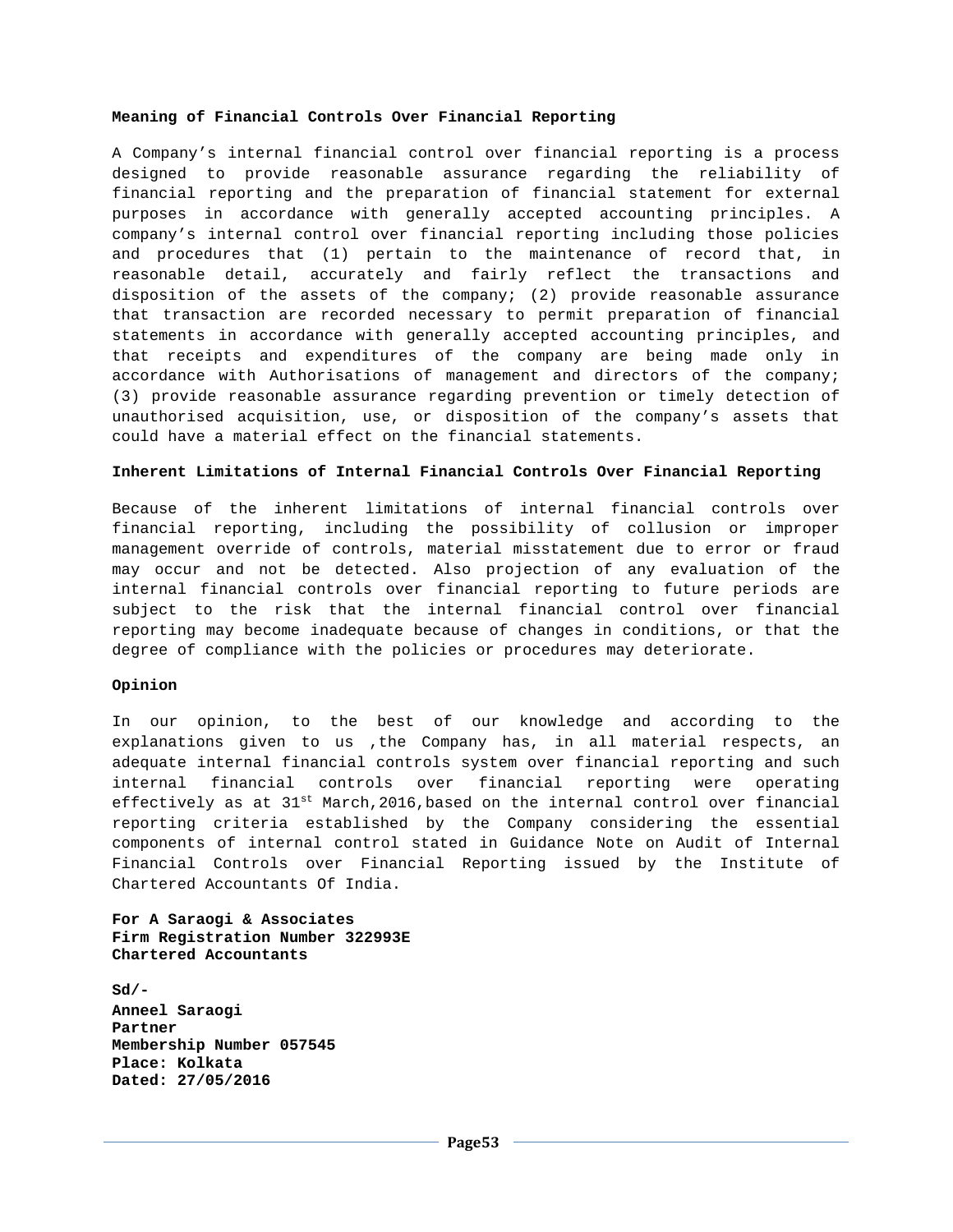#### **Annexure "B" to the Independent Auditors' Report**

(Referred to in paragraph 2 under 'Report on Other Legal and Regulatory Requirements' section of our report of even date)

- (i) Based on our scrutiny of the Company's books of accounts and other records and according to the information and explanations received by us from the management, we are of the opinion that the question of commenting on maintenance of proper records of fixed assets, physical verification of fixed assets and any substantial sale thereof does not arise since the company had no fixed assets as on  $31<sup>st</sup>$  March, 2016 nor any time during the financial year ended  $31<sup>st</sup>$ March,2016.
- (ii) **(a)** The inventory has been physically verified during the year by the management. In our opinion, the frequency of verification is reasonable. **(b)** The procedure of physical verification of inventories followed by the management is reasonable and adequate in relation to the size of the company and the nature of its business.

**(c)** The company is maintaining proper records of inventory. The discrepancies noticed on verification between the physical stocks and the book records were not material.

- (iii) **(a)** The company has not granted loans or advances in the nature of loans to parties covered in the register maintained under section 189 of the Companies Act, 2013. Hence, the question of reporting whether the terms and conditions of such loans are prejudicial to the interest of the company, whether reasonable steps for recovery/repayment of over dues of such loans are taken does not arise.
- (iv) In our opinion and according to the information's and explanations given to us, the Company has complied with the provisions of section 185 and 186 of the Companies Act, 2013, in respect of grant of loans, making investments and providing guarantee ,as applicable .The Company has not granted any security in terms of section 185 and 186 of the Companies Act,2013.
- (v) In our opinion and according to the information and explanation given to us, the company has not accepted any deposits from public as with the provision of section 73 of the Companies Act, 2013 and the Companies (acceptance of deposits) rules, 1975 with regard to the deposits accepted from the public.
- (vi) According to the information and explanations provided by the management, the company is not engaged into Production, mining etc.Hence, the provisions of sub section (1) of section 148 of the Companies Act is not applicable to the company**.**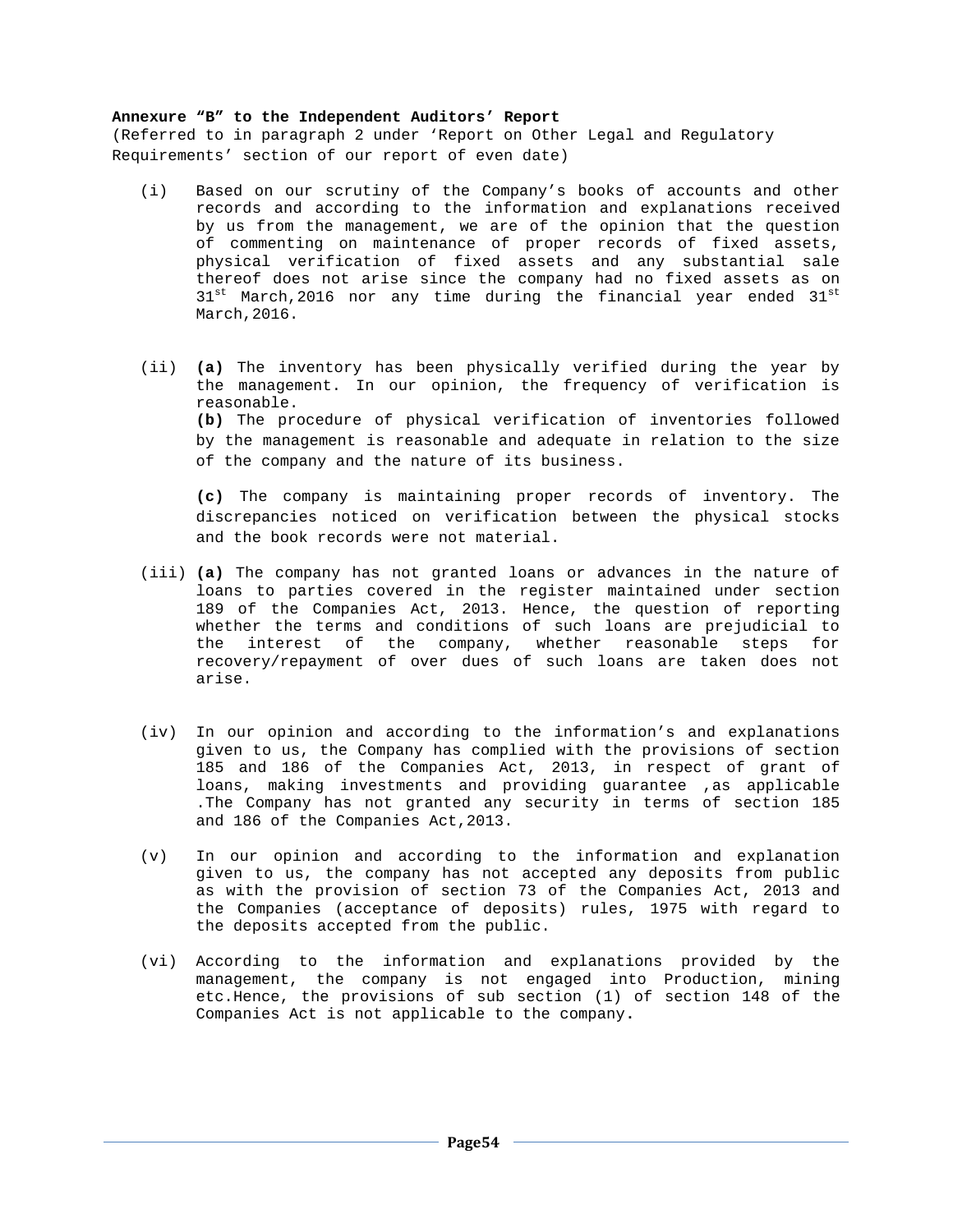(vii) **(a)** The company is regular in depositing with appropriate authorities undisputed statutory dues including provident fund, investor education protection fund, employees' state insurance, income tax, sales tax, wealth tax, excise duty, cess and other material statutory dues applicable to it.

**(b)** In our opinion and according to the information and explanation given to us, no undisputed amounts payable in respect of income tax, wealth tax, sales tax, excise duty, customs duty and cess were in arrears, as at 31-03-2016, for a period of more than six months from the date they become payable.

**(c)** According to the information and explanation given to us, there are no dues of income tax, wealth tax, sales tax, excise duty, customs duty and cess, which have not been deposited on account of any dispute.

- (viii) In our opinion and according to the information and explanations given to us, the Company has not defaulted the repayment of loans or borrowings to financial institutions, government, banks and dues to debenture holders.
- (ix) In our opinion and according to the information and explanation given to us, the company has not borrowed funds from financial institution during the year covered by our audit and the immediately preceding financial year. The Company has not raised moneys by way of initial public offer or further public offer (including debt instruments).
- (x) According to the information and explanation given to us by the management, we report that no fraud by the company and no material fraud on the Company by its officers or employees has been noticed or reported during the course of our audit.
- (xi) During the year no managerial remuneration has been paid or provided.
- (xii) The company is not a Nidhi Company and hence reporting under clause (xii)of the CARO order is not applicable.
- (xiii) In our opinion and according to the information's and explanations given to us by the Company is in compliance with section 188 and 177 of the Companies Act,2013 where applicable, for all the transactions with related parties and the details of related party transactions have been disclosed in the financial statements etc as required by the applicable accounting standards.
- (xiv) During the year the company has not made any preferential allotment or private placement of shares or fully or party convertible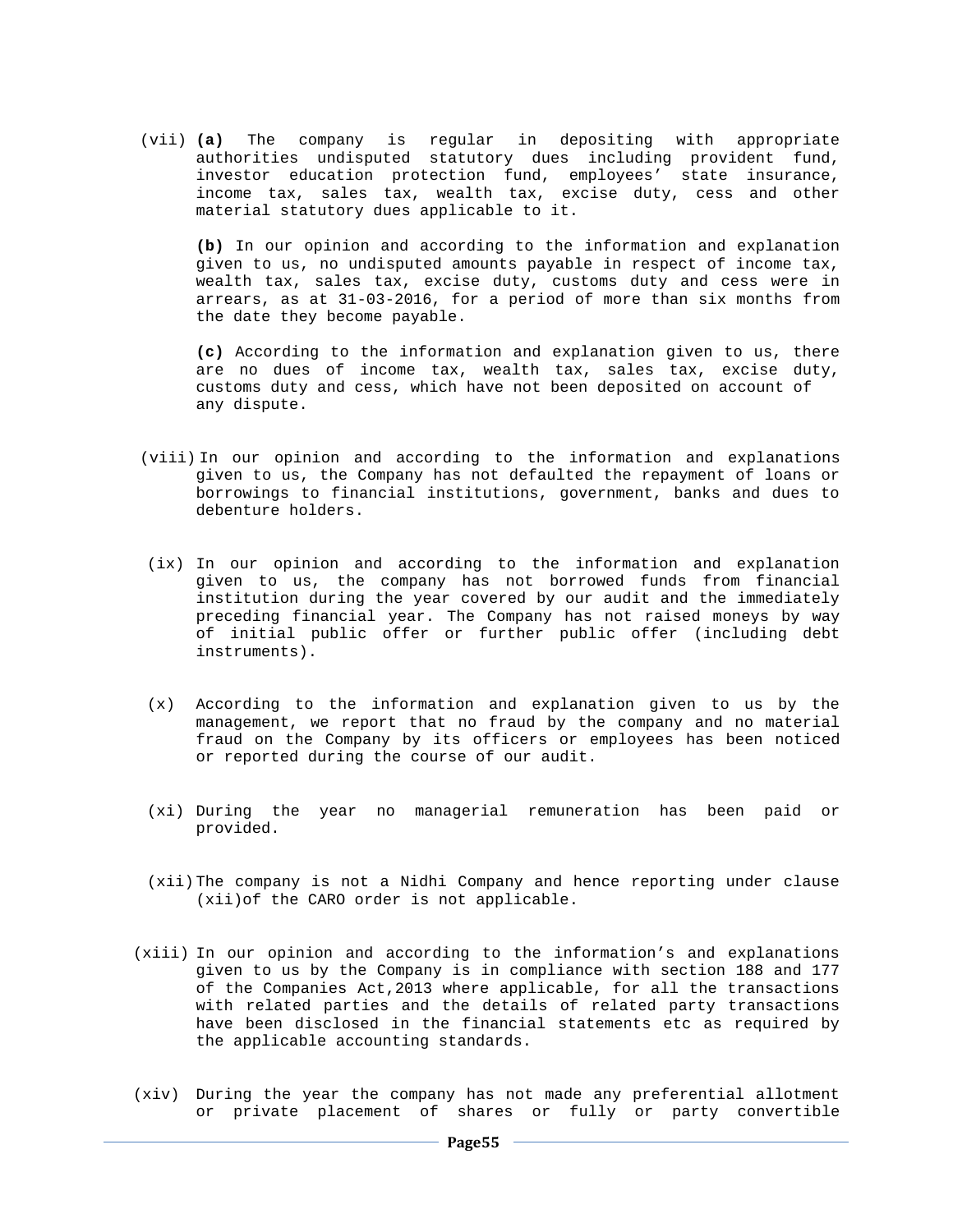debentures hence reporting under clause (xiv) of CARO 2016 is not applicable to the Company.

- (xv) In our opinion and according to the information and explanations given to us, during the year the company has not entered into any non-cash transactions with directors or directors of its holding ,subsidiary or associate company or persons connected with them hence provisions of section 192 of the Companies Act,2013 are not applicable.
- (xvi) The company is not required to be registered under section 45-IA of the Reserve Bank of India Act, 1934**.**

**For A Saraogi & Associates Chartered Accountants Firm Registration No:322993E**

**Sd/-**

**(Anneel Saraogi) Partner Membership No.057545**

**Place: Kolkata Dated: The 27th day of May,2016**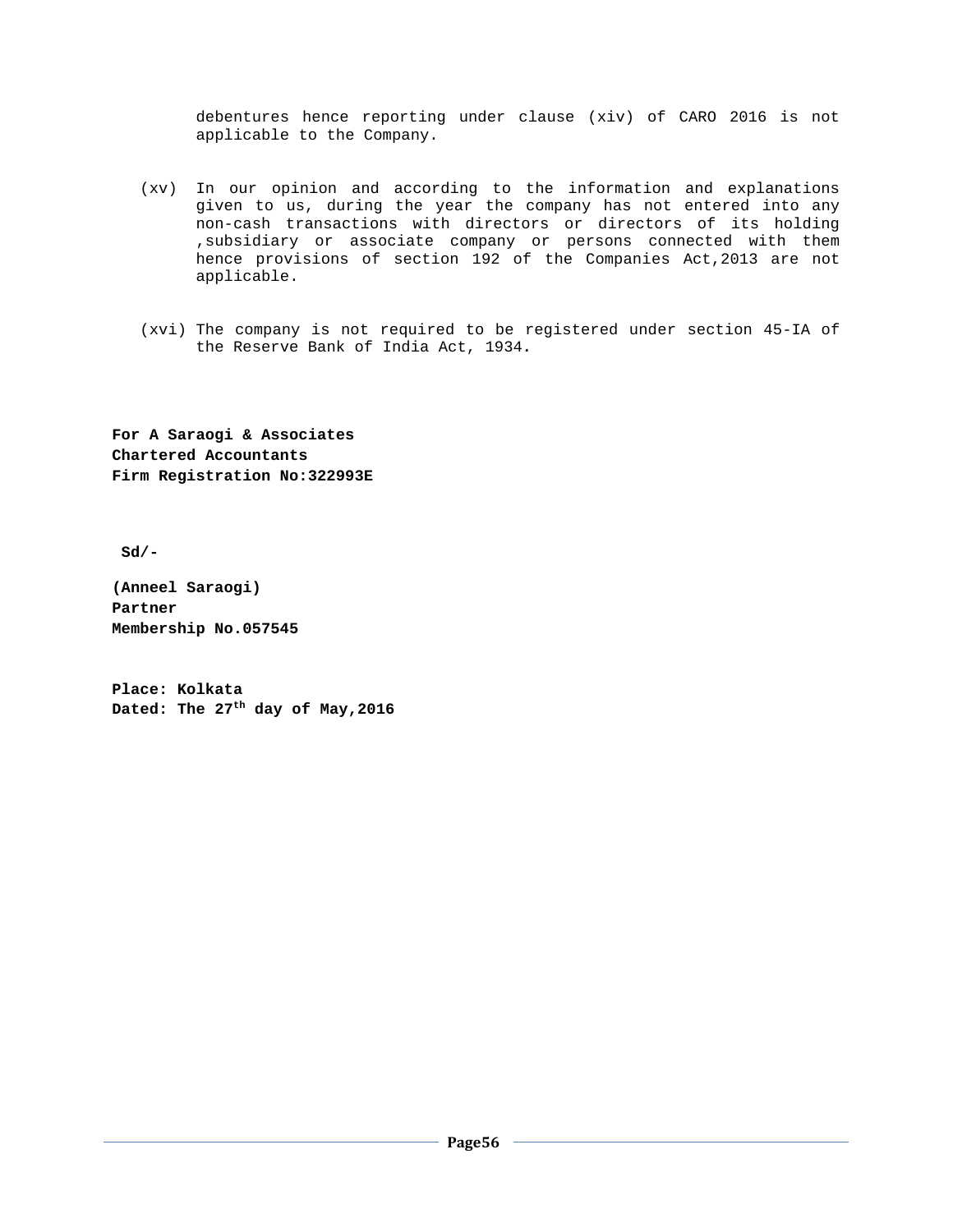#### **HALDER VENTURE LIMITED**

#### **Balance Sheet as at 31st March, 2016**

| Ι.  | Particulars<br>EQUITY AND LIABILITIES    | Notes          | 31st March, 2016 | 31st March, 2015 |
|-----|------------------------------------------|----------------|------------------|------------------|
| (1) | Shareholder's Funds                      |                |                  |                  |
|     | (a) Share Capital                        | $\overline{2}$ | 31,607,000       | 31,607,000       |
|     | (b) Reserves and Surplus                 | 3              | (872, 598)       | (979, 836)       |
| (2) | Current Liabilities                      |                |                  |                  |
|     | (a) Short Term Borrowings                | 4              | 2,315,000        | 80,000           |
|     | (b) Trade Payables                       | 5              | 225,251          | 225,251          |
|     | ) Other Current Liabilities<br>$\subset$ | 6              | 60,964           | 2,079,376        |
|     | (d) Short Term Provisions                | 7              | 51,008           | 3,054            |
|     |                                          | Total          | 33,386,625       | 33,014,845       |
| II. | <b>ASSETS</b>                            |                |                  |                  |
| (1) | Non Current Assets                       |                |                  |                  |
|     | (a) Investments                          | 8              | 1,532,500        | 1,532,500        |
|     | (1) Current assets                       |                |                  |                  |
|     | (a) Stock in trade                       | 9              |                  | 26,948,892       |
|     | (b) Cash and Cash Equivalents            | 10             | 74,924           | 1,933,453        |
|     | ) Trade Receivables<br>( c               | 11             | 31,777,317       | 2,600,000        |
|     | (d) Other Current Assets                 | 12             | 1,884            |                  |
|     |                                          | Total          | 33,386,625       | 33,014,845       |

The Notes are an integral part of these Financial Statements. This is the Balance Sheet referred to in our report of even date.

### **Firm Registration Number-322993E** Chartered Accountants

**( Anneel Saraogi)**

Partner Sd/-Membership No-057545 Prabhat Kumar Haldar

Place : Kolkata Dated : The 27th day of May,2016.

**For A Saraogi & Associates** For and on behalf of the Board

 $Sd/-$ Sd/- Keshav Kumar Halder Managing Director

Director and CFO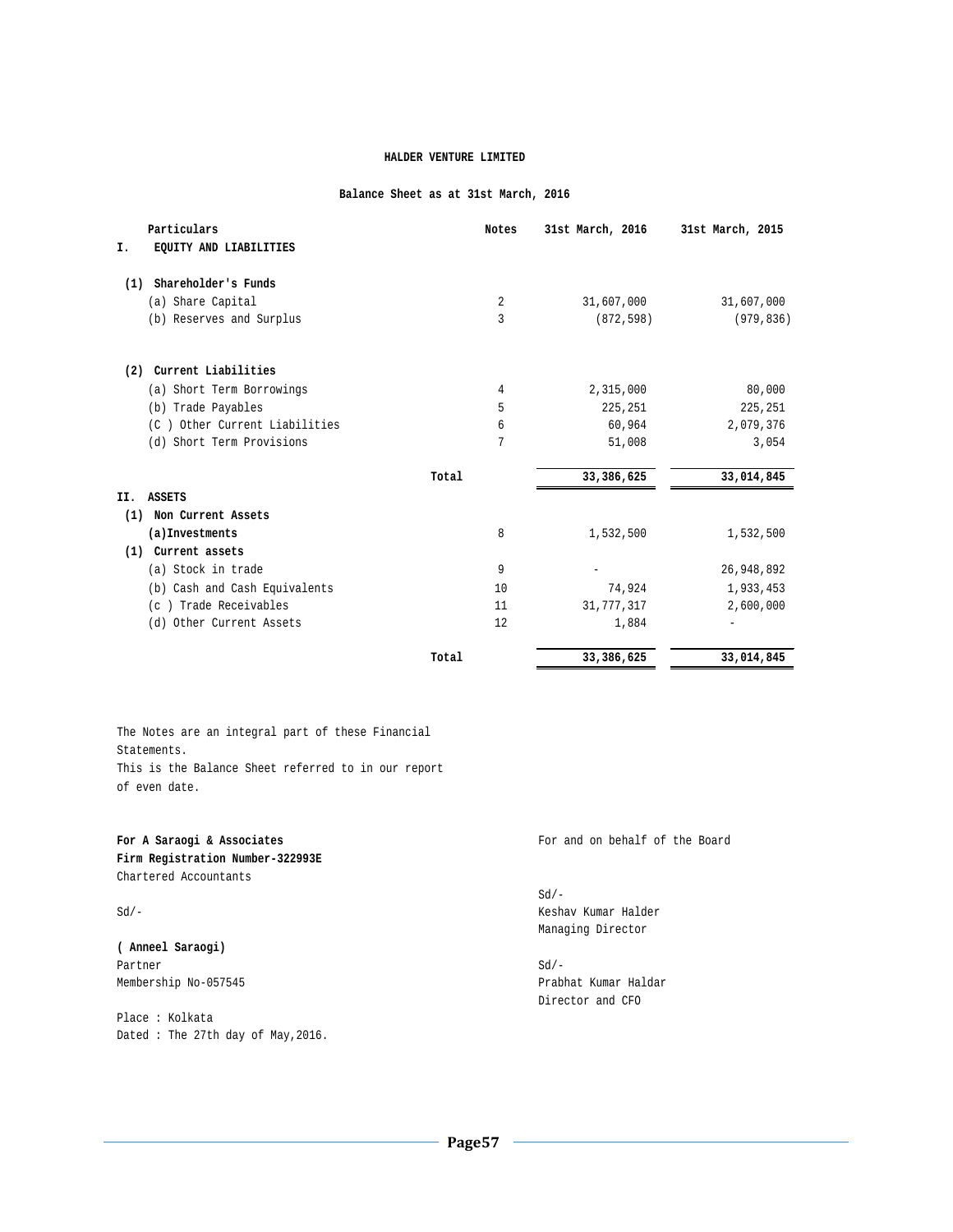#### **HALDER VENTURE LIMITED**

#### **Statement of Profit and Loss for the year ended 31st March, 2016**

| Particulars                                                                      | Notes | 31st March, 2016                         | 31st March, 2015 |
|----------------------------------------------------------------------------------|-------|------------------------------------------|------------------|
| I Revenue From Operations                                                        | 13    | 34,763,025                               | 8,656,070        |
| II.Other Income                                                                  | 14    | 1,006,916                                | 51,130           |
| III. Total Revenue                                                               |       | 35,769,941                               | 8,707,200        |
| IV. Expenses:                                                                    |       |                                          |                  |
| Raw Material Consumed                                                            | 15    | 26,948,892                               | 8,092,107        |
| Employees Benefits Cost                                                          | 16    | 622,155                                  | 12,000           |
| Financial Cost                                                                   | 17    | 2,708                                    | 1,932            |
| Other Expenses                                                                   | 18    | 389,760                                  | 591,277          |
| Freight Charges                                                                  |       | 3,484,717                                |                  |
| Listing Fees                                                                     |       | 3,109,400                                |                  |
| Transportation Charges                                                           |       | 1,057,117                                |                  |
| Total Expenses                                                                   |       | 35,614,749                               | 8,697,316        |
| V. Profit before exceptional and extraordinary                                   |       |                                          |                  |
| items and tax(III-IV)                                                            |       | 155,192                                  | 9,884            |
| VI. Exceptional Items                                                            |       |                                          |                  |
| VII. Profit before extraordinary items and tax(V-<br>VI)                         |       | 155,192                                  | 9,884            |
| VIII. Extraordinary Items                                                        |       |                                          |                  |
| IX. Profit before tax (VII-VIII)                                                 |       | 155,192                                  | 9,884            |
| X. Tax expense:                                                                  |       |                                          |                  |
| (1) Current tax                                                                  |       | 47,954                                   | 3,054            |
| (2) Deferred tax                                                                 |       |                                          |                  |
| XI. Profit for the period (IX-X)                                                 |       | 107,238                                  | 6,830            |
| XII. Earning per equity share:                                                   |       |                                          |                  |
| $(1)$ Basic                                                                      |       | 0.00                                     | 0.00             |
| (2) Diluted                                                                      |       | 0.00                                     | 0.00             |
| The Notes are an integral part of these Financial                                |       |                                          |                  |
| Statements.                                                                      |       |                                          |                  |
| This is the Statement of Profit & Loss referred<br>to in our report of even date |       |                                          |                  |
| For A Saraogi & Associates                                                       |       | For and on behalf of the Board           |                  |
| Firm Registration Number-322993E                                                 |       |                                          |                  |
| Chartered Accountants                                                            |       |                                          |                  |
|                                                                                  |       | $Sd/-$                                   |                  |
| $Sd/-$                                                                           |       | Keshav Kumar Halder                      |                  |
|                                                                                  |       | Managing Director                        |                  |
| ( Anneel Saraogi)                                                                |       |                                          |                  |
| Partner                                                                          |       | $Sd/-$                                   |                  |
| Membership No-057545                                                             |       | Prabhat Kumar Haldar<br>Director and CFO |                  |
| Place : Kolkata<br>Dated: The 27th day of May, 2016.                             |       |                                          |                  |
|                                                                                  |       |                                          |                  |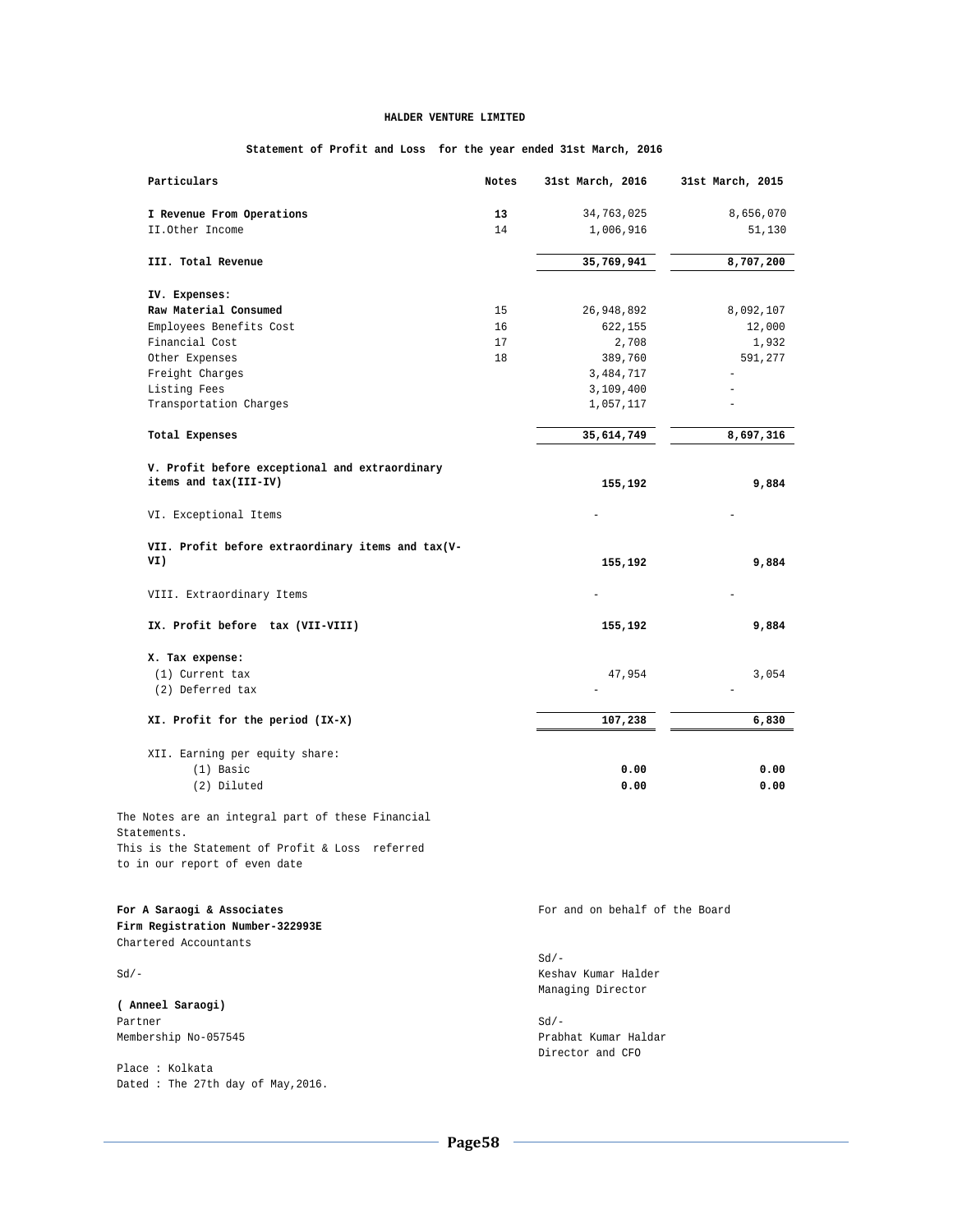#### **HALDER VENTURES LIMITED**

#### STATEMENT OF CASH FLOW ANNEXURE TO BALANCE SHEET FOR THE YEAR ENDED ON 31ST MARCH,2016

|           |                |                                               | 31st March, 2016    | 31st March, 2015 |
|-----------|----------------|-----------------------------------------------|---------------------|------------------|
| <u>A.</u> |                | CASH FLOW FROM OPERATION ACTIVITIES           |                     |                  |
|           |                | Net Profit/(Loss) beforer tax                 | 155,193             | 9,884            |
|           |                | Adjustment for:                               |                     |                  |
|           | (a)            | Depreciation                                  | $\sigma$            | $\mathbf{0}$     |
|           | (b)            | <b>Interest Received</b>                      | $\mathbf{0}$        | $\mathbf{0}$     |
|           |                | OPERATING PROFIT BEFORE WORKING CAPITAL       | 155,193             | 9,884            |
|           | <b>CHANGES</b> |                                               |                     |                  |
|           |                | Adjustment for:                               |                     |                  |
|           | (a)            | Trade and Other Receivables                   | (29, 177, 318)      | (2,600,000)      |
|           | (b)            | Inventories                                   | 26,948,892          | (26,948,892)     |
|           | (c)            | <b>Trade Payable</b>                          | (2,018,412)         | 2,023,196        |
|           | (d)            | Other Current Assets                          | (1,884)             | $\Omega$         |
|           |                | CASH GENERATED FROM OPERATION                 | (4,093,529)         | (27, 515, 812)   |
|           |                | CASH FLOW BEFORE EXTRAORDINARY ITEMS          |                     |                  |
|           | (a)            | Extraordinary Items Prior Period              | $\mathbf{0}$        | $\mathbf{0}$     |
|           | (b)            | Priorperiod Expenses/Income                   | $\boldsymbol{0}$    | $\mathbf{0}$     |
|           | (c)            | Income Tax/Deferred Tax                       | $\Omega$            | $\Omega$         |
|           |                | NET CASH FLOW FROM OPERATING ACTIVITIES       | (4,093,529)         | (27, 515, 812)   |
| <b>B.</b> |                | CASH FLOW FROM INVESTING ACTIVITIES           |                     |                  |
|           | (a)            | Purchase of Investments                       | $\boldsymbol{0}$    | 0                |
|           | (b)            | Sale of Investments                           | $\Omega$            | $\mathbf{0}$     |
|           |                | NET CASH FLOW IN INVESTING ACTIVITIES         | $\Omega$            | $\overline{0}$   |
| C.        |                | CASH FLOW FROM FINANCIAL ACTIVITIES           |                     |                  |
|           | (a)            | (Decrease)/Increase in Borrowing              | 2,235,000           | 0                |
|           | (b)            | Decrease in Loans & Advances                  | 0                   | $\Omega$         |
|           | (c)            | Issue of Share Capital                        | $\boldsymbol{0}$    | 29,200,000       |
|           |                |                                               | 2,235,000           | 29,200,000       |
|           |                | Net Increase (Decrease) in Cash $(A + B + C)$ | (1,858,529)         | 1,684,188        |
|           |                |                                               |                     |                  |
|           |                | Opening Balance of Cash & Cash Equivalents    | 1,933,453<br>74,924 | 249,265          |
|           |                | Clsoing Balance of Cash & Cash Equivalents    |                     | 1,933,453        |
|           |                |                                               | (1,858,529)         | 1,684,188        |

#### AUDITOR'S REPORT

We have checked the attached cash flow statement of **HALDER VENTURES LTD** for the year ended 31st March, 2016 from the books and records maintained by the company in the ordinary course of business and have subject to comparative figures for the year ended 31st March,2015

| For A Saraogi & Associates        | For and on behalf of the Board |  |  |
|-----------------------------------|--------------------------------|--|--|
| Firm Registration Number-322993E  |                                |  |  |
| Chartered Accountants             |                                |  |  |
|                                   | $Sd/-$                         |  |  |
| $Sd/-$                            | Keshav Kumar Halder            |  |  |
|                                   | Managing Director              |  |  |
| ( Anneel Saraogi)                 |                                |  |  |
| Partner                           | $Sd/-$                         |  |  |
| Membership No-057545              | Prabhat Kumar Haldar           |  |  |
|                                   | Director and CFO               |  |  |
| Place : Kolkata                   |                                |  |  |
| Dated: The 27th day of May, 2016. |                                |  |  |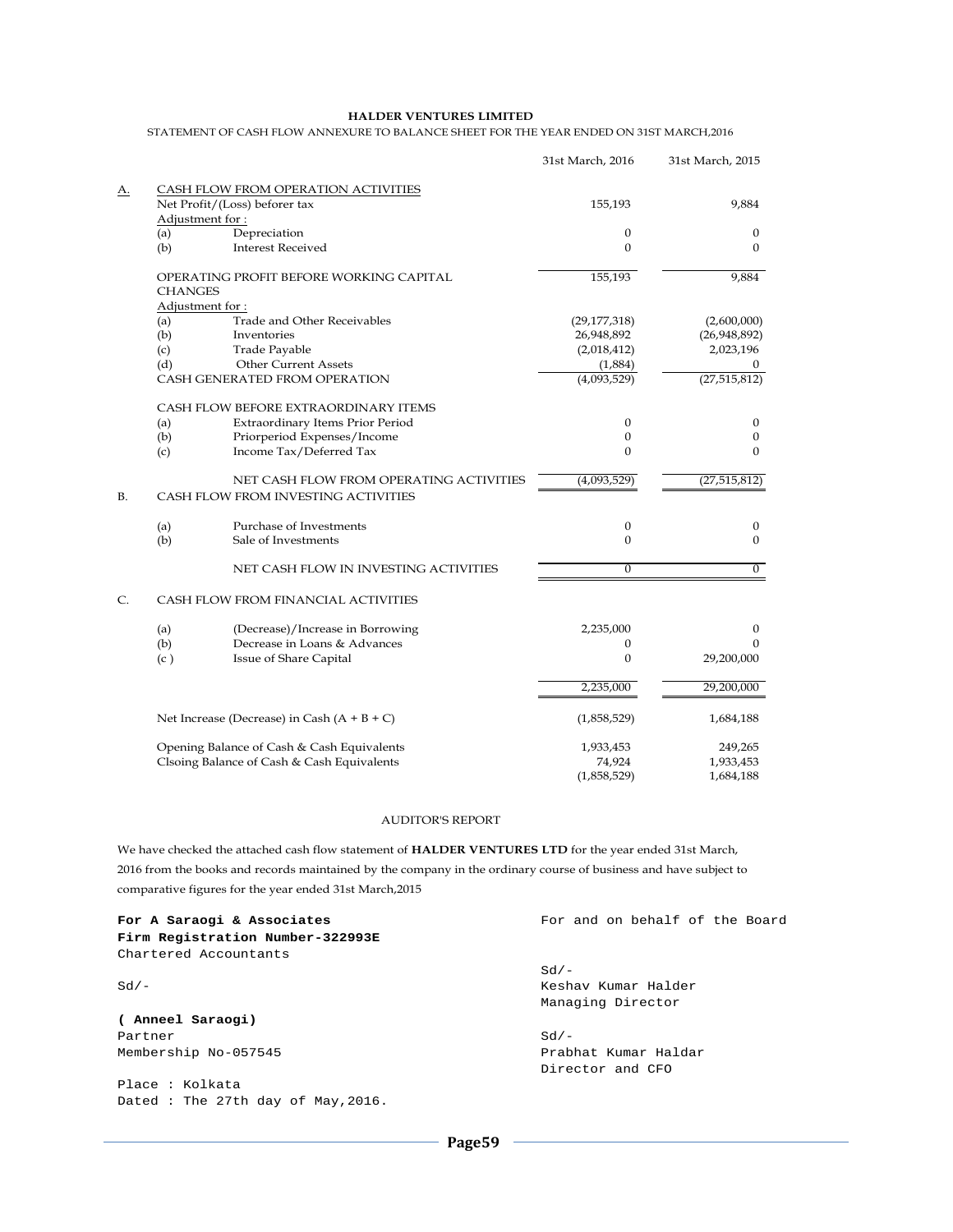#### **NOTE "1"**

**Notes forming an integral part of the Balance Sheet as at 31st March 2016, the Statement of Profit & Loss and Cash Flow Statement for the year ended on that date.**

#### **NOTES ON ACCOUNTS :**

#### **A. SIGNIFICANT ACCOUNTING POLICIES**

**1. Basis of Preparation of financial statements.**

**The Company maintains its accounts on accrual basis following the historical cost convention in accordance with generally accepted accounting principles ["GAAP"] in India. GAAP comprises mandatory accounting standards as prescribed under section 133 of Companies Act, 2013 (the Act) read with Rule 7 of Companies (Accounts) Rules,2014, the provisions of the Act (to the extent notified). Accounting policies have been consistently applied except where a newly-issued accounting standard is initially adopted or a revision to an existing accounting standard requires a change in the accounting policy hitherto in use.**

#### **2. Use of estimates**

**The preparation of the financial statements in conformity with Indian GAAP requires the Management to make estimates and assumptions considered in the reported amounts of assets and liabilities (including contingent liabilities) and the reported income and expenses during the year. The Management believes that the estimates used in preparation of the financial statements are prudent and reasonable. Future results could differ due to these estimates and the differences between the actual results and the estimates are recognised in the periods in which the results are known / materialize.**

#### **3. Classification of Assets and Liabilities**

**Schedule III of the Companies Act,2013 requires assets ans liabilities to be classified as either Current or Non – current.**

**(a)An asset shall be classified as current when it satisfies any of the following criteria:**

**(i) it is expected to be realized in,or is intended for sale or consumption in,the Company's normal operating cycle:**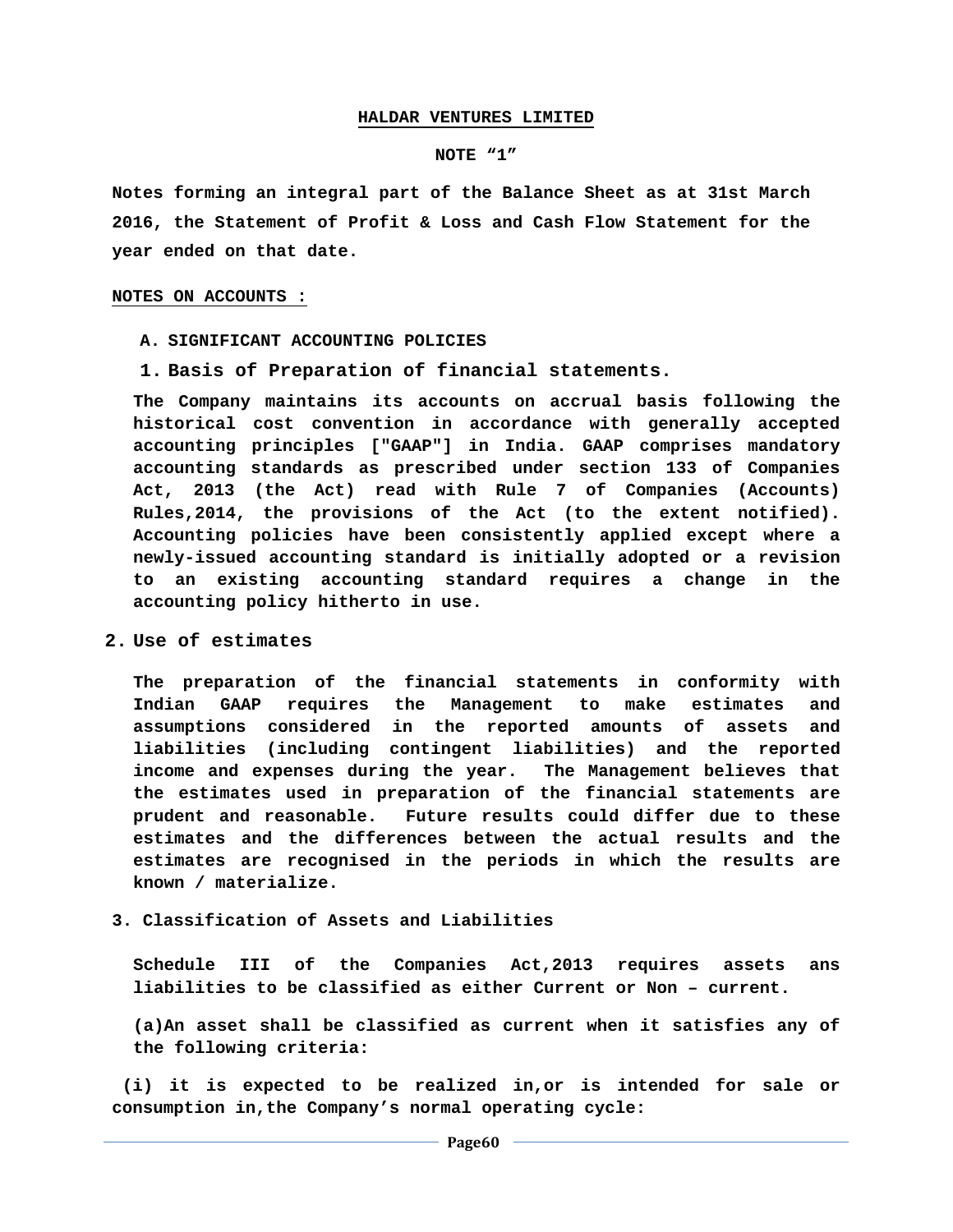**(ii)it is held primarily for the purpose of trading;**

**(iii)it is expected to be realized within twelve months after the reporting Date; or**

**(iv) it is cash or cash equivalent unless it is restricted from being exchanged or used to settle a liability for at least twelve months after the reporting date.**

**(b) All assets other than current assets shall be classified as noncurrent.**

**(c) A liability shall be classified as current when it satisfies any of the following criteria:**

**(i) it is expected to be settled in, the Company's normal operating cycle;**

**(ii) it is held primarily for the purpose of trading;**

**(iii) it is due to settled within twelve months after the reporting date; or**

**(iv)the Company does not have an unconditional right to defer settlement of the liability for at least twelve months after the reporting date. Terms of a liability that could, at the option of the counterparty, results in its settlement by the issue of equity instruments do not effect its classification.**

**(d) All liabilities other than current liabilities shall be classified as non-current.**

**4. Operating Cycle**

**An operating cycle is the time between the acquisition of assets for processing and their realization in cash or cash equivalents. The Company has ascertained the operating cycle as twelve months for the purpose of current or non-current classification of assets and liabilities.**

**5. Inventories:**

**Method of valuation**

- **a) Stock of land at cost.**
- **b) Stock of unquoted shares at cost.**

#### **6. Investments**

**a) Stock of unquoted shares at cost.**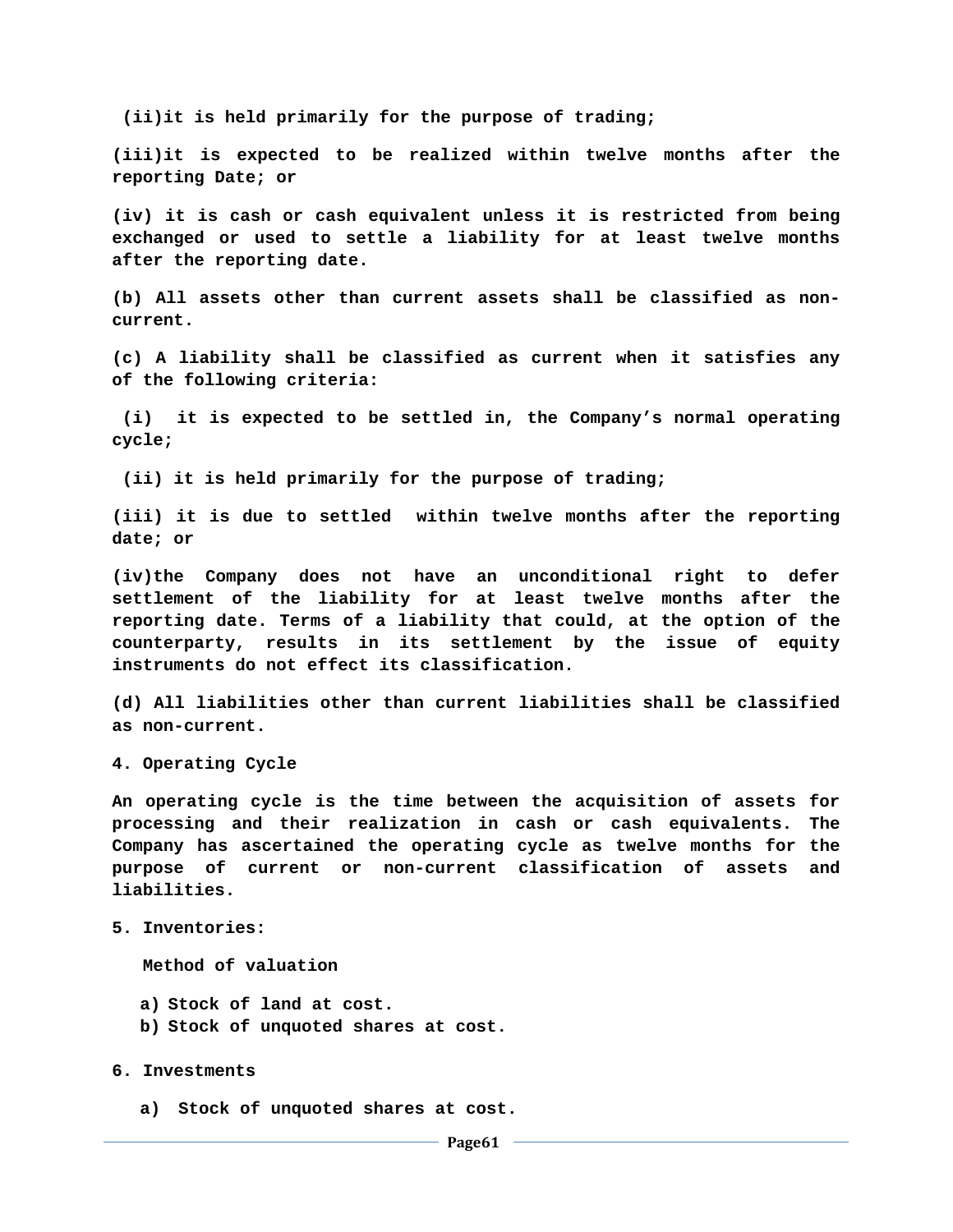**7. Revenue Recognition:**

**a) Revenue in respect of finished goods is recognized on delivery during the accounting year.**

**b) Revenue in respect of services is recognized on accrual basis of work performed.**

**8. Employee Benefits:**

**(a) Short term Employee Benefits:**

**All Employee benefits falling due wholly within twelve months of rendering the services are classified as short term employee benefits, which include benefits like salary, wages, short term compensated absences and performance incentives and are recognized as expenses in the period in which the employees renders the related service.**

**9. Impairment of Assets:**

**At each Balance Sheet date, the Company assesses whether there is any indication that an asset may be impaired. If any Such Indication exist, the Company estimates the recoverable amount. If the Carrying amount of the assets exceeds its recoverable amount on recoverable loss is recognized in the profit & Loss Account to the extent the carrying amount exceeds recoverable amount.**

**10. Provisions for Taxation:**

**Provisions are recognized when the company has a present obligation as a result of past events, for which it is probable that an outflow of resources embodying economic benefits will be required to settle the obligation and a reliable estimates of the amount can be made.**

#### **11. Material events after Balance Sheet Date:**

**Events which are of material nature after the Balance Sheet date are accounted for in the accounts.**

#### **12.Provisions and Contingencies**

**The Company creates a provision when there is a present obligation as a result of past event that probably requires an outflow of resources and a reliable estimate can be made of the amount of**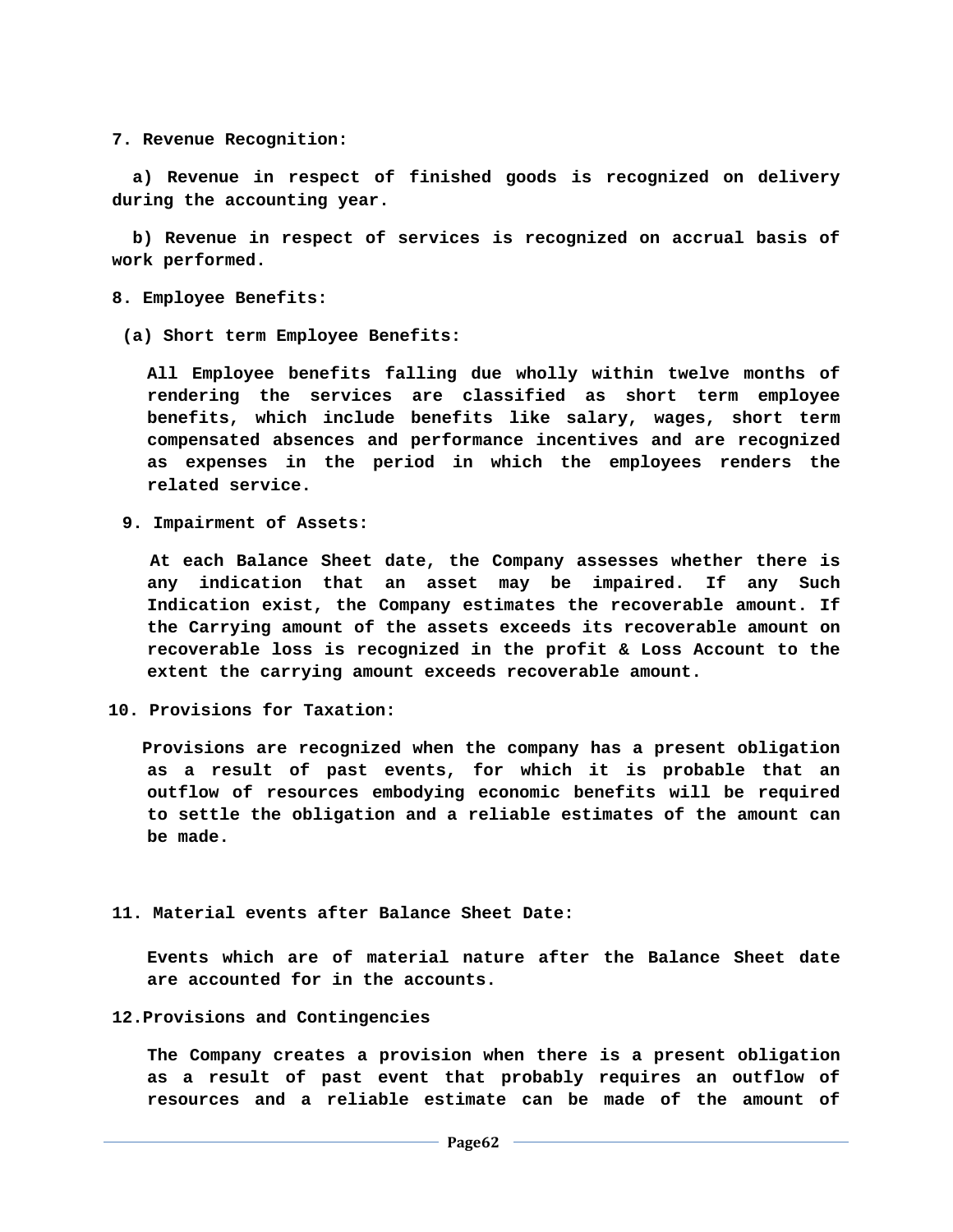**obligation. A disclosure of contingent liability is made when there is possible obligation or a present obligation that will probably not require outflow of resources or where a reliable estimate of obligation cannot be made.**

### **13. Deferred Tax**

**As per accounting standard 22 issued by The Chartered Accountants of India Deferred Tax liabilities and assets arising on account of timing differences and which are capable of reversible in subsequent years are recognized using the tax rates and tax laws that have been enacted or subsequently enacted.**

**14 Cash Flow Statements**

**Cash Flow are reported using the indirect method ,whereby profit before tax is adjusted for the effects of transactions of non cash nature, any deferrals or accruals of past or future operating cash receipts or payments and items of income or expense associated with inventing of financing cash flows. The cash flow from operating, investing and financing activities of the company are segregated.**

#### **15.Cash and Cash equivalents**

**Cash and Cash equivalents comprise cash and cash on deposit with banks and corporations. The Company considers all highly liquid investments with a remaining maturity at the date of purchase of three months or less and that are readily convertible to known amounts of cash to be cash equivalents.**

**B NOTES ON ACCOUNTS**

1. Previous year figures have been regrouped/rearranged were ever necessary.

2. Payment of Gratuity Act,1972 is not applicable to the company.

3. Expenditure on Employees in receipt or remuneration on which in aggregate was not less than-

- a) Rs  $6,000,000$  /= when employed throughout the year Nil
- b) Rs 5,00,000/= when employed part of the year- Nil
- 4. Earning and expenditure in foreign currency Nil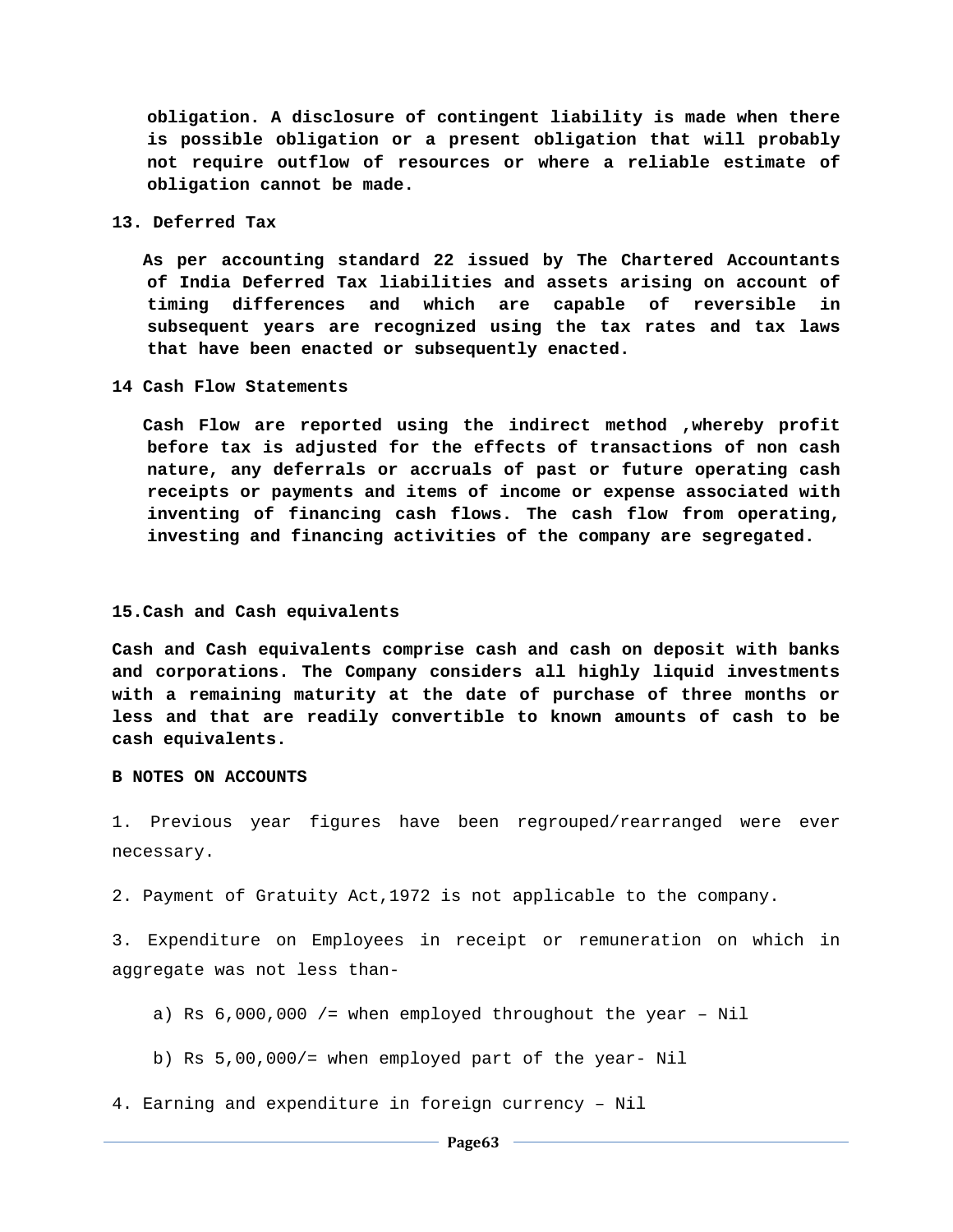#### **5. DUES TO SMALL SCALE INDUSTRIAL UNDERTAKING:**

There are no Micro, Small and Medium Enterprises, to whom the Company owes dues, which are outstanding for more than 45 days at the Balance Sheet date, computed on unit wise basis. The above information regarding Micro, Small and Medium Enterprises has been determined to the extent such parties have been identified on the basis of information available with the Company. This has been relied upon by the Auditors.

The details of amount outstanding to Micro , Small and Medium Enterprises Development Act,2006(MSMED Act),based on the available information with the Company as under :

| Particulars                                                                                                        | As at                             | As at |
|--------------------------------------------------------------------------------------------------------------------|-----------------------------------|-------|
|                                                                                                                    | $31 - 03 - 2016$ $31 - 03 - 2015$ |       |
| Principle Amount due and remaining paid                                                                            |                                   |       |
| Interest due on (1) above and unpaid interest                                                                      |                                   |       |
| Interest paid on all delayed payment under the                                                                     |                                   |       |
| MSNED Act                                                                                                          |                                   |       |
| Payment made beyond the appointment day during                                                                     |                                   |       |
| the year                                                                                                           |                                   |       |
| Interest due and payable for the period of delay                                                                   |                                   |       |
| Other than above                                                                                                   |                                   |       |
| Interest Accrued and remaining paid<br>Amount of further interest remaining due and payable in Succeeding<br>years |                                   |       |
| 6. Physical Verification of cash was done by the Management on which<br>the Auditors has kept reliance.            |                                   |       |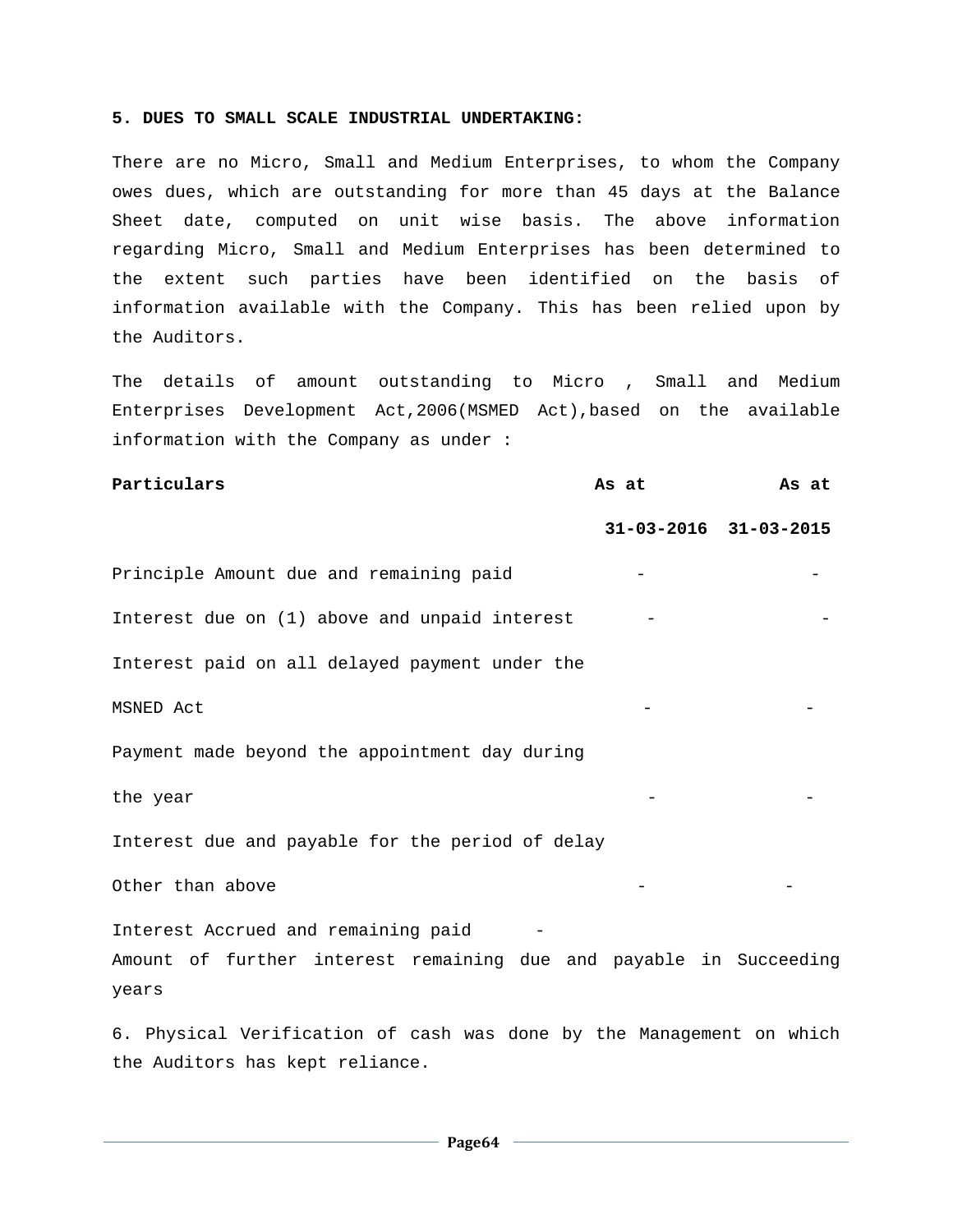7.The Balances of Sundry Debtors, Sundry Creditors, Advances and Lenders are subject to confirmation/ reconciliation and adjustments if any.

**8.Contingent Liabilities & Commitments (to the extent not provided for) :**

### **Contingent Liabilities**

Claims Against the company not acknowledged as debt**.** NIL

```
Guarantees
```
NIL

Other money for which the company is contingently liable NIL

### **Commitments:**

Estimated Amount of contracts remaining to be executed on capital a/c NIL

& not provided for

Uncalled Liability on shares & other investments which are partly paid NTT.

Other Commitments NTT.

9. Related party disclosures as per AS-18 : Nil

10.The Company had filled necessary documents regarding change of name with Registrar of Companies, Kolkata, and had received permission regarding the change of name and accordingly the name of the company was changed to HALDER VENTURE LIMITED vide approval dated 17<sup>th</sup> January,2014.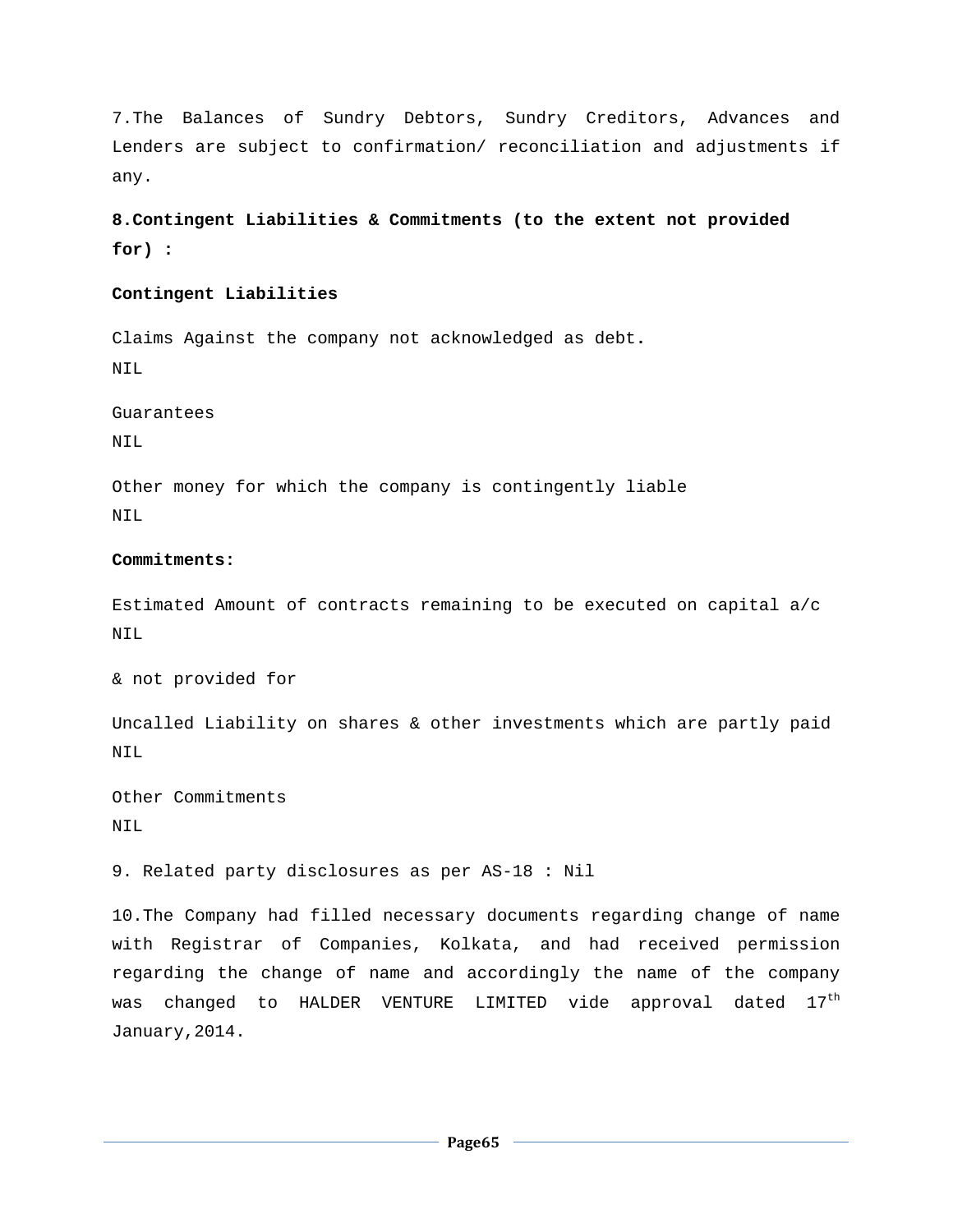11.The holding of 100 shares amounting to Rs 1000.00 in wholly owned subsidiary companies are held by the Directors on behalf of Halder Venture Ltd

12. Subsidiaries of the Company

| Name                                                       | % of Holding                    |                                |             |  |
|------------------------------------------------------------|---------------------------------|--------------------------------|-------------|--|
| Prakruti Commosales Pvt Ltd                                | 100.00%                         |                                |             |  |
| JDM Commercial Pvt Ltd                                     | 100.00%                         |                                |             |  |
| Intellect Buildcon Pvt Ltd                                 | 77.53%                          |                                |             |  |
| Reliable Advertising Pvt Ltd                               | $87.59\%$                       |                                |             |  |
| 13. Earning per share                                      |                                 | 2015-16                        | $2014 - 15$ |  |
| Profit attributable to the shareholders                    |                                 | 107238                         | 6830        |  |
| No of shares                                               |                                 | 3160700                        | 3160700     |  |
| Earning per shares                                         |                                 | 0.00                           | 0.00        |  |
| For A Saraogi & Associates<br><b>Chartered Accountants</b> |                                 | For and on behalf of the Board |             |  |
| Firm Registeration Number-322993E                          | $Sd$ / -<br>Keshav Kumar Halder |                                |             |  |
| $Sd$ .                                                     | Managing Director               |                                |             |  |
| (Anneel Saraogi)                                           |                                 |                                |             |  |
| Partner                                                    | $Sd/-$                          |                                |             |  |
| Membership Number-057545                                   | Prabhat Kumar Haldar            |                                |             |  |
|                                                            | Director and CFO                |                                |             |  |
| Place: Kolkata                                             |                                 |                                |             |  |

Dated : The 27th Day of May,2016.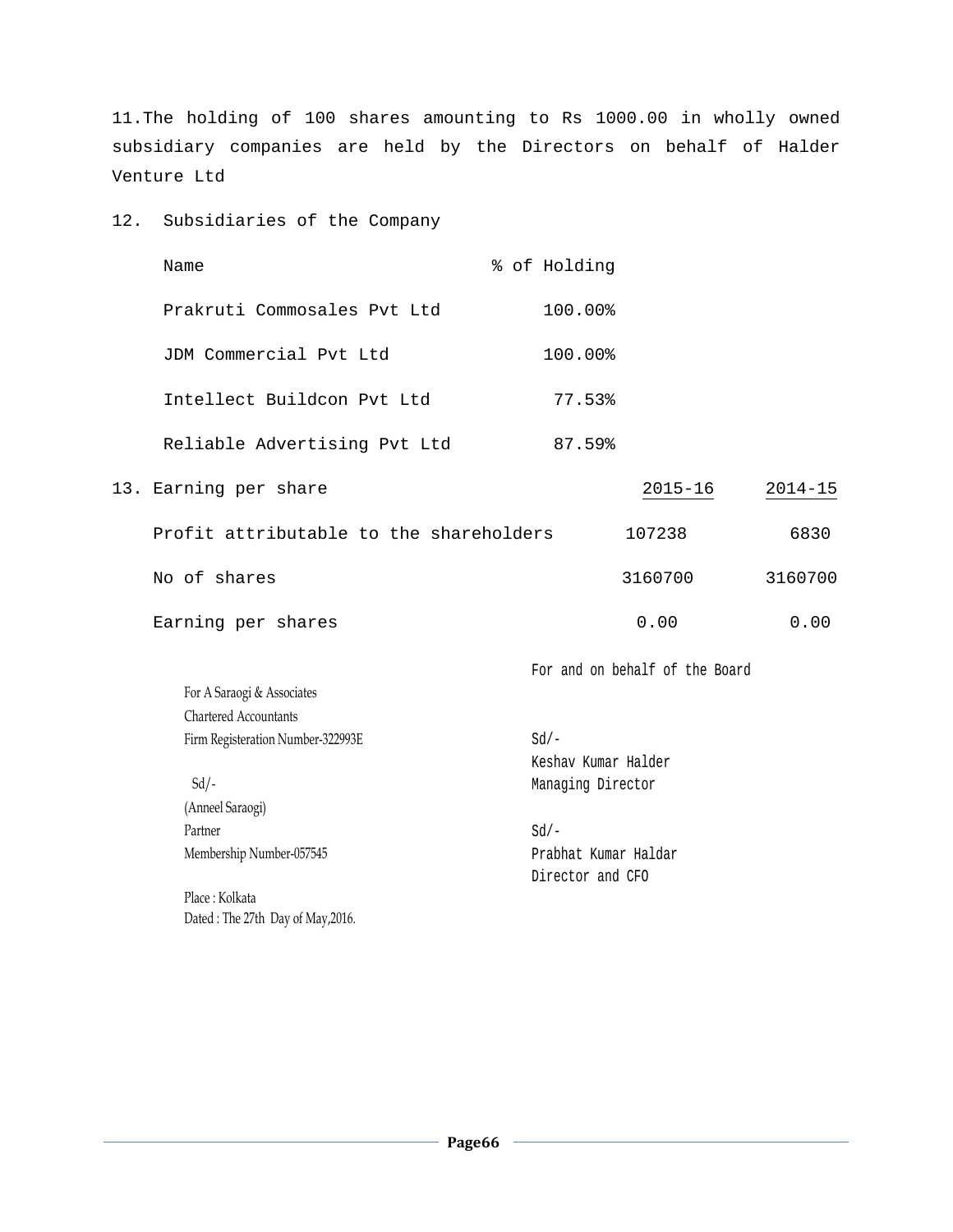### **HALDER VENTURE LIMITED**

|                                        | 31st March, 2016 | 31st March, 2015 |
|----------------------------------------|------------------|------------------|
| <b>SHARE CAPITAL</b><br>Note: 2        |                  |                  |
| AUTHORISED SHARE CAPITAL :             |                  |                  |
| 3250000 Equity Shares of Rs. 10 each   | 32,500,000       | 32,500,000       |
|                                        | 32,500,000       | 32,500,000       |
| ISSUED, SUBSCRIBED & PAID UP CAPITAL : |                  |                  |
| 3160700 Equity Shares of Rs. 10 each   | 31,607,000       | 31,607,000       |
|                                        | 31,607,000       | 31,607,000       |

### **a) Reconciliation of Shares Outstanding at the Beginning and at the end of Reporting Period**

| Equity Shares                               | <u>NO.</u> | Amount     | NO      | Amount     |
|---------------------------------------------|------------|------------|---------|------------|
| At the Beginning of the period              |            |            |         |            |
| 240700 Equity Shares of Rs. 10 each 3160700 |            | 31,607,000 | 240700  | 2,407,000  |
|                                             |            |            |         |            |
| Further Issued During the Year              |            |            | 2920000 | 29,200,000 |
|                                             |            |            |         |            |
| Outstanding at the end of the year          | 3160700    | 31,607,000 | 3160700 | 31,607,000 |

### **b) Details of Shareholders Holding more than 5% Shares in the Company**

| Equity Shares | NO                       | % of Holding             | $\underline{\text{NO}}$  | % of Holding             |
|---------------|--------------------------|--------------------------|--------------------------|--------------------------|
|               | $\overline{\phantom{0}}$ | $\overline{\phantom{0}}$ | $\overline{\phantom{0}}$ | $\overline{\phantom{0}}$ |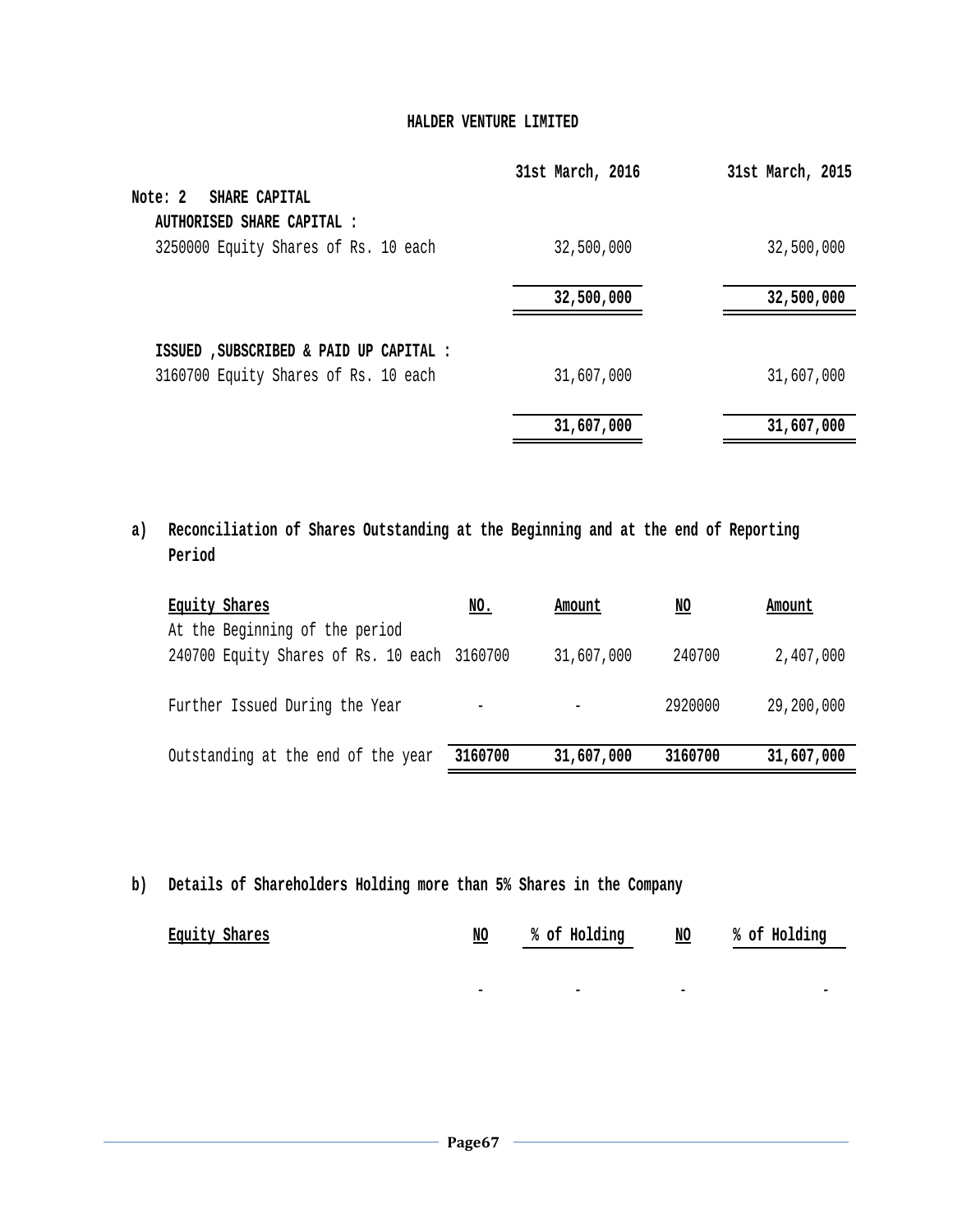### **NOTE: 3 RESERVE AND SURPLUS**

| Profit and Loss Account           |            |            |
|-----------------------------------|------------|------------|
| Opening Balance                   | (979, 836) | (986, 666) |
| Add: Profit for the year          | 107,238    | 6,830      |
|                                   | (872, 598) | (979, 836) |
| NOTE: 4 SHORT TERM BORRIWINGS     |            |            |
| From Body Corporate               | 30,000     | 30,000     |
| From Others                       | 2,285,000  | 50,000     |
|                                   | 2,315,000  | 80,000     |
| NOTE: 5 TRADE PAYABLE             |            |            |
| Tax deducted at Source            | 225,251    | 225,251    |
|                                   | 225,251    | 225,251    |
| NOTE: 6 OTHER CURRENT LIABILITIES |            |            |
| Audit Fees Payable                | 52,500     | 56,180     |
| Sundry Creditors for Goods        | 3,464      | 2,023,196  |
| Tax deducted at Source            | 5,000      |            |
|                                   | 60,964     | 2,079,376  |
| NOTE: 7 SHORT TERM PROVISIONS     |            |            |
| For Taxation                      | 51,008     | 3,054      |
|                                   | 51,008     | 3,054      |
| NOTE: 8 INVESTMENTS               |            |            |
| Unquoted Shares -At Cost          | 1,532,500  | 1,532,500  |
|                                   | 1,532,500  | 1,532,500  |
|                                   |            |            |
| NOTE: 9 STOCK IN TRADE            |            |            |
| (At Cost)<br>Rice                 |            | 26,948,892 |
|                                   |            | 26,948,892 |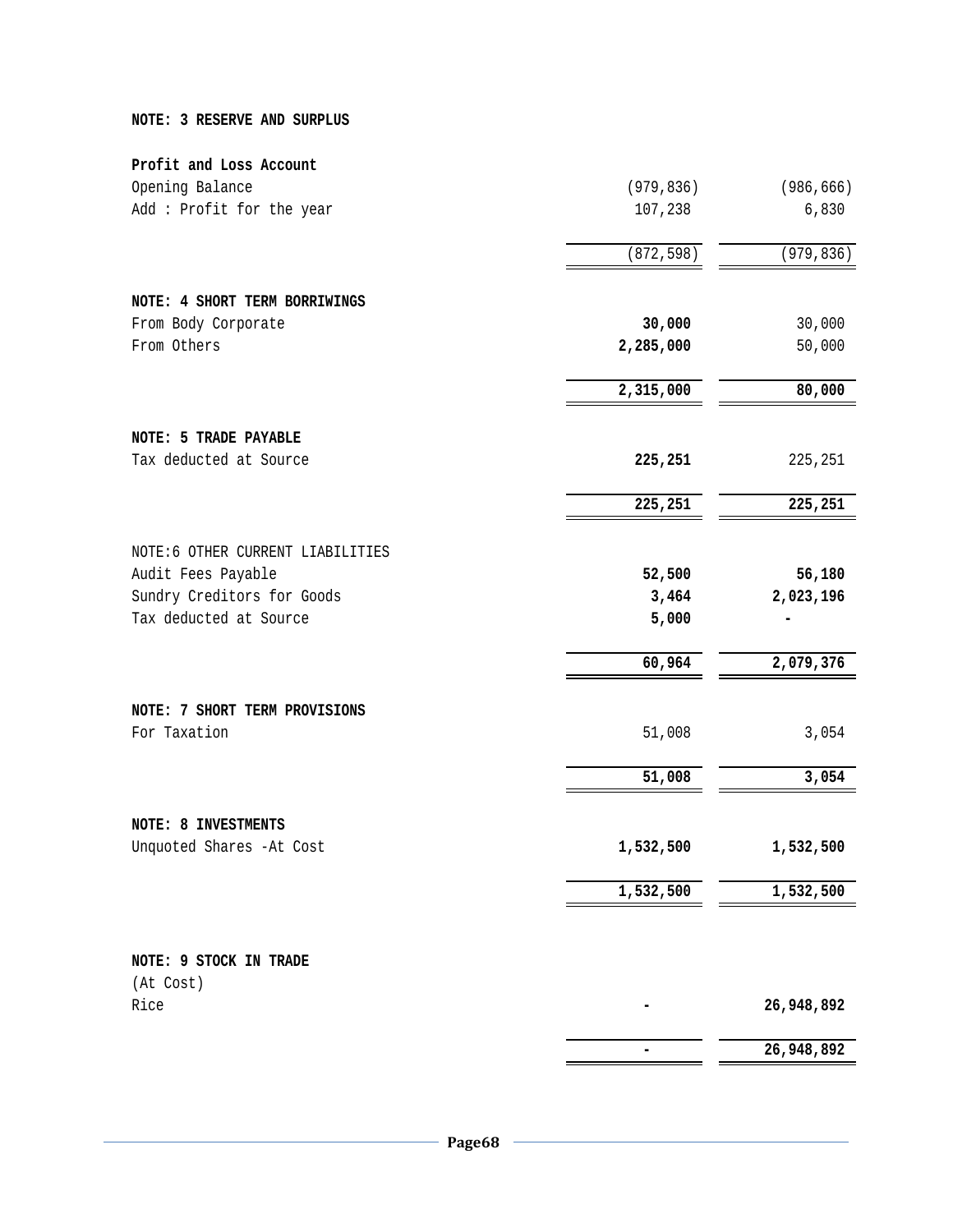#### **NOTE:10 TRADE RECEIVABLE (Unsecured considered good unless otherwise stated) Outstanding for a period exceeding six months** Considered Good - -

| Other Recevables                                   |            |                          |
|----------------------------------------------------|------------|--------------------------|
| Considered Good                                    | 31,777,317 | 2,600,000                |
|                                                    | 31,777,317 | 2,600,000                |
|                                                    |            |                          |
| NOTE: 11 CASH AND CASH EQUIVALENTS<br>Cash in Hand | 10,564     | 182,564                  |
| Balnces with Scheduled Banks in                    |            |                          |
| Current Accounts                                   | 64,360     | 1,750,889                |
|                                                    | 74,924     | 1,933,453                |
| NOTE:12 OTHER CURRENT ASSETS                       |            |                          |
| Other Current Assets                               |            |                          |
| Tax Deducted at Source                             | 1,884      |                          |
|                                                    | 1,884      | $\overline{\phantom{0}}$ |
| NOTE:13 REVENUE FROM OPERATIONS                    |            |                          |
| <b>SALES</b>                                       |            |                          |
| Rice Bran                                          |            | 6,056,070                |
| Rice                                               | 34,763,025 | 2,600,000                |
|                                                    | 34,763,025 | 8,656,070                |
| NOTE: 14 OTHER INCOME                              |            |                          |
| Miscellaneous Income                               | (188)      | 51,130                   |
| Income from Dealing in Currency                    | 984,515    |                          |
| Rebates on Export Bill                             | 22,589     |                          |
|                                                    | 1,006,916  | 51,130                   |
| NOTE:15 RAW MATERIAL CONSUMED                      |            |                          |
| A) Raw Material Consumed                           |            |                          |
| Opening Stock                                      |            |                          |
| Rice Bran<br>Rice                                  | 26,948,892 |                          |
| Purchases                                          |            |                          |
| Rice Bran                                          |            | 6,016,049                |
| Rice                                               |            | 29,024,950               |
|                                                    | 26,948,892 | 35,040,999               |
| Less : Closing Stock                               |            |                          |
| Rice Bran                                          |            | $\qquad \qquad -$        |
| Rice                                               |            | 26,948,892               |
|                                                    | 26,948,892 | 8,092,107                |
| NOTE:16 EMPLOYEES BENEFITS COST                    |            |                          |
| Salary & Bonus                                     | 622,155    | 12,000                   |
|                                                    | 622,155    | 12,000                   |
|                                                    |            |                          |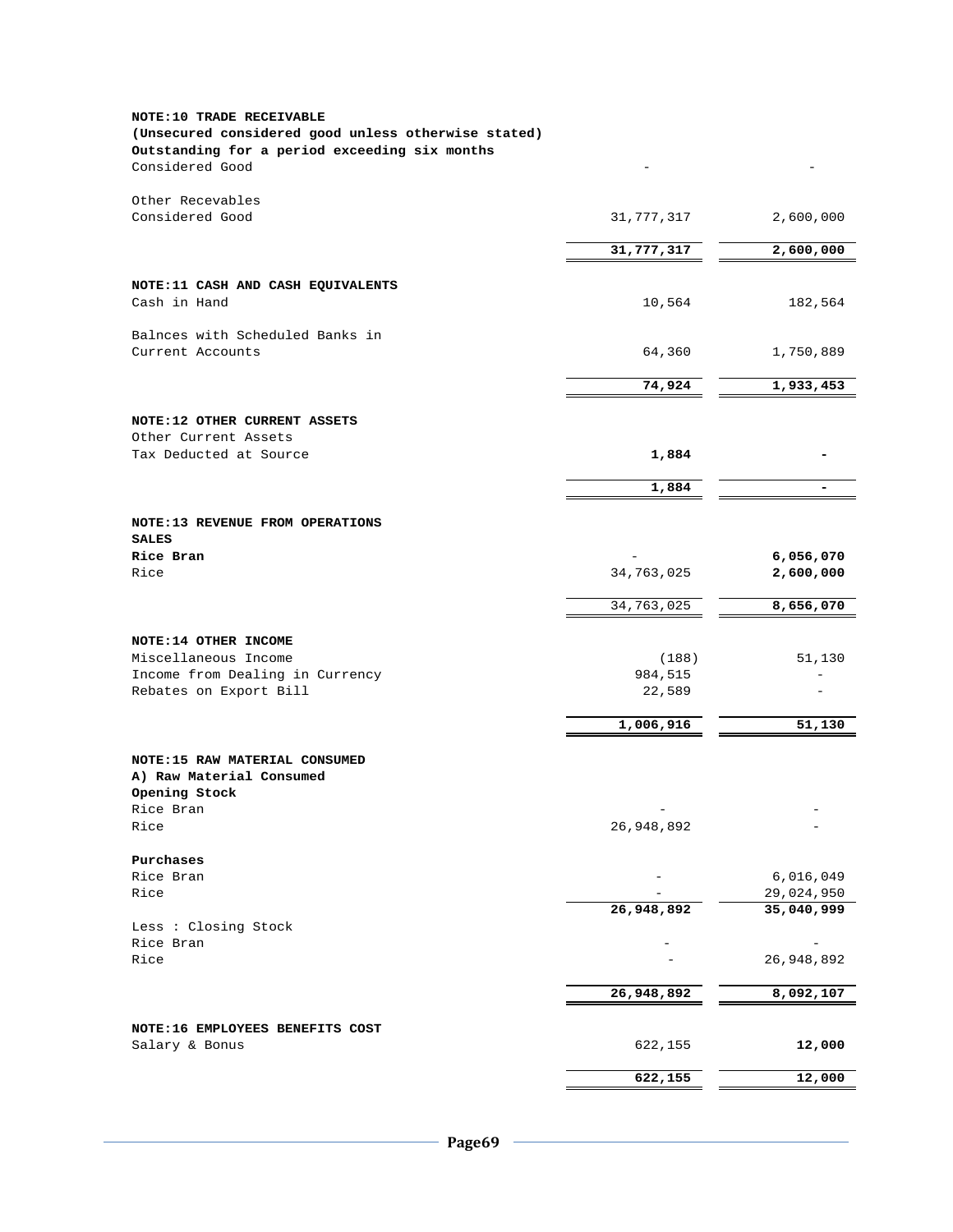### **NOTE:17FINANCIAL COST**

| Bank Charges                  | 2,708   | 1,932   |
|-------------------------------|---------|---------|
|                               | 2,708   | 1,932   |
| NOTE:18 OTHER EXPENSES        |         |         |
| Auditors Remuneration         |         |         |
| Audit Fees                    | 57,500  | 56,180  |
| Others                        |         |         |
| Listing Fee                   |         | 22,298  |
| Filling Fees                  |         | 2,000   |
| Advertisement Expenses        | 17,232  | 3,408   |
| Proffessional Charges         | 83,023  | 10,000  |
| Rates & Taxes                 | 70,044  | 497,391 |
| Clearing & Forwarding Charges | 114,341 |         |
| Fumigation Charges            | 27,076  |         |
| Inspection Charges            | 20,540  |         |
| Others                        | 4       |         |
|                               | 389,760 | 591,277 |

For A Saraogi & Associates Chartered Accountants Firm Registeration Number-322993E Sd/-

(Anneel Saraogi) Partner Sd/- $Sd$  /-

Place : Kolkata Dated : The 27th Day of May,2016. For and on behalf of the Board

Keshav Kumar Halder Managing Director

Membership Number-057545 Prabhat Kumar Haldar Director and CFO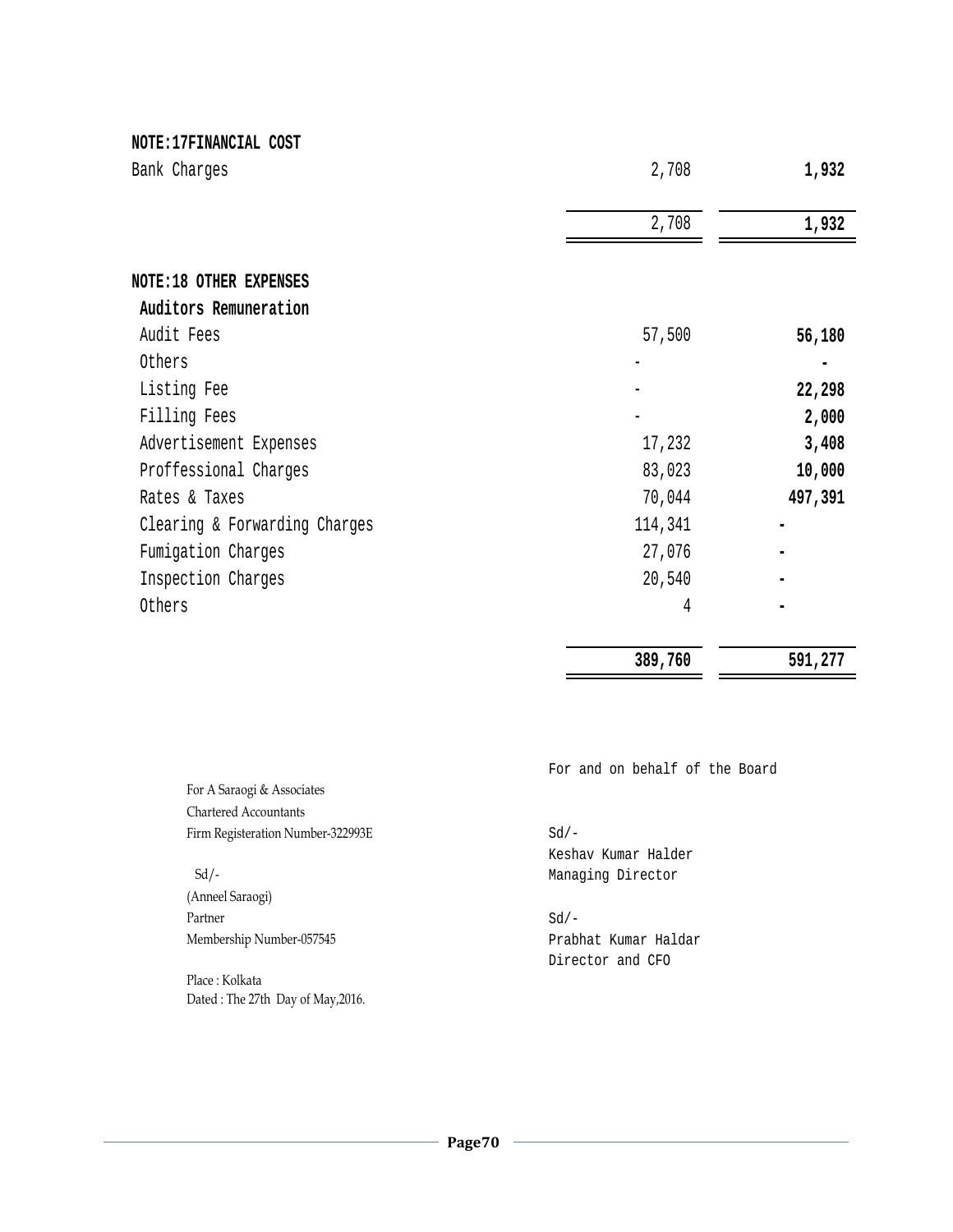#### **To the Members of**

#### **HALDER VENTURES LIMITED**

#### **Report on the Consolidated Financial Statements**

We have audited the accompanying consolidated financial statements of M/S **HALDER VENTURES LIMITED ("the holding company" its subsidiaries and its associates,** comprising of the Consolidated Balance Sheet as at 31<sup>st</sup> March, 2016, the Consolidated Statement of Profit and Loss and the Consolidated Cash Flow Statement for the year then ended, and a summary of the significant accounting policies and other explanatory information, which we have signed under reference to this report.

#### **Management's Responsibility for the** Consolidated **Financial Statements**

The Holding Company's Board of Directors is responsible for the matters stated in section 134(5)of the Companies Act,2013("the Act")with respect to the preparation of these Consolidated financial statements that give a true and fair view of the Consolidated financial position, Consolidated financial performance and Consolidated cash flows of the Company in accordance with the Accounting principles, generally accepted in India, including the Accounting Standards specified under section 133 of the Act, read with Rule 7 of the Companies (Accounts)Rules,2014 referred to in subsection (3C) of section 211 of the Companies Act, 1956 ("the Act"). The responsibility also includes maintenance of adequate accounting records in accordance with the provisions of the Act for safeguarding of the assets of the company and for preventing and detecting frauds and other irregularities, selection and application of appropriate accounting policies ,making judgments of adequate internal financial controls, that were operating effectively for ensuring the accuracy and completeness of the accounting records. relevant to the preparation and presentation of the Consolidated financial statements that that give a true and fair view and are free from material misstatement, whether due to fraud or error.

### **Auditors' Responsibility**

Our responsibility is to express an opinion on these Consolidated financial statements based on our audit.

We have taken into account the provisions of the Act, the accounting and auditing standards and matter which are required to be included in the audit report under the provisions of the Act and the Rules made there under.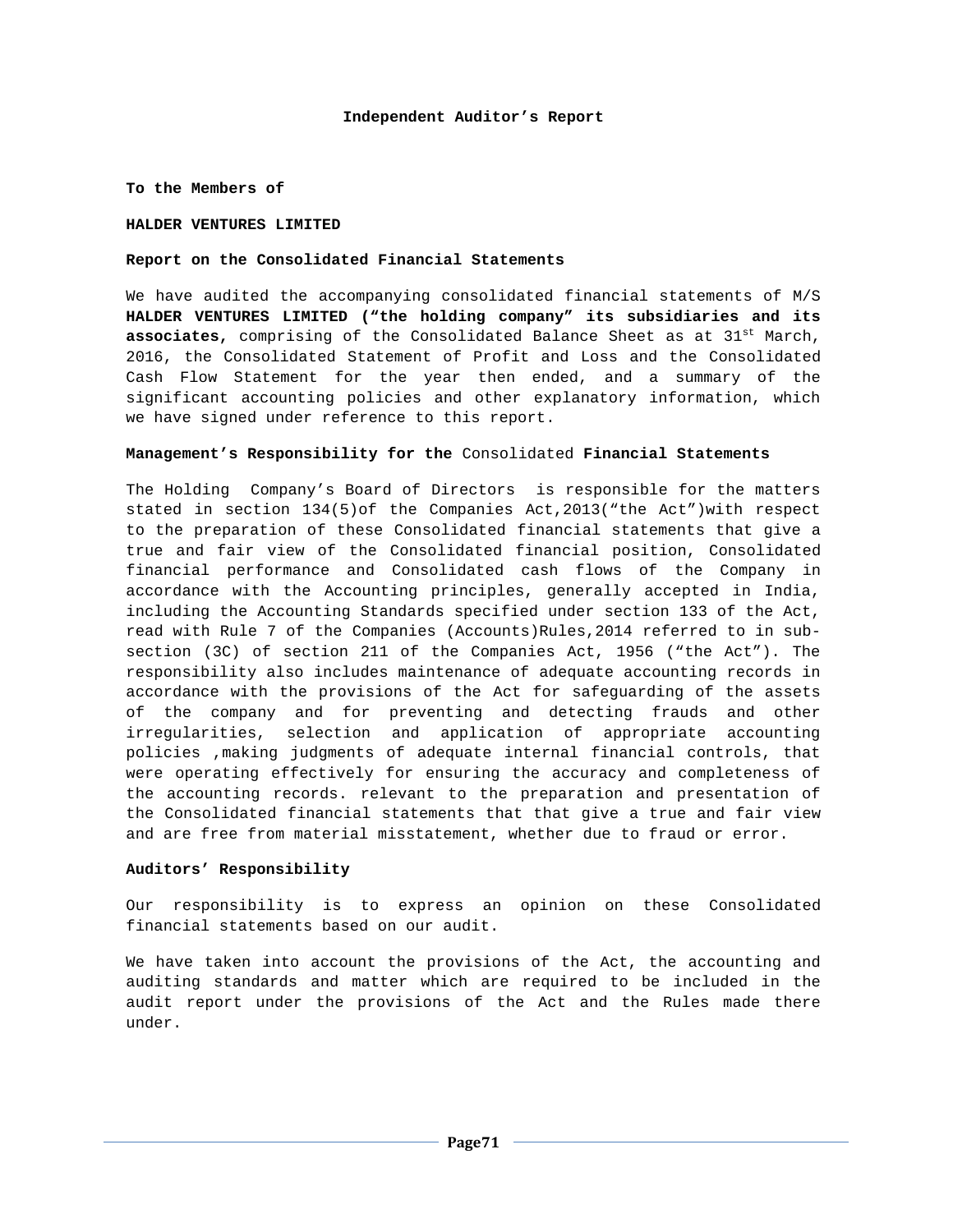We conducted our audit in accordance with the Standards on Auditing specified under section 143(10) of the Act. Those Standards require that we comply with ethical requirements and plan and perform the audit to obtain reasonable assurance about whether the Consolidated financial statements are free from material misstatement.

An audit involves performing procedures to obtain audit evidence about the amounts and disclosures in the financial statements. The procedures selected depend on the auditor's judgment, including the assessment of the risks of material misstatement of the Consolidated financial statements, whether due to fraud or error. In making those risk assessments, the auditor considers internal control relevant to the Company's preparation and fair presentation of the Consolidated financial statements in order to design audit procedures that are appropriate in the circumstances. An audit also includes evaluating the appropriateness of accounting policies used and the reasonableness of the accounting estimates made by the Management, as well as evaluating the overall presentation of the Consolidated financial statements.

We believe that the audit evidence we have obtained is sufficient and appropriate to provide a basis for our audit opinion on the Consolidated financial statements.

### **Opinion**

In our opinion and to the best of our information and according to the explanations given to us, the aforesaid Consolidated financial statements give the information required by the Act in the manner so required and give a true and fair view in conformity with the accounting principles generally accepted in India:

- (a) In the case of the Balance Sheet, of the Consolidated state of affairs of the Company as at  $31^{st}$  March, 2016;
- (b) In the case of the Statement of Profit and Loss, of the Consolidated Profit of the Company for the year ended on that date.
- (c) Consolidated Cash Flow Statement for the year ended on that date.

#### **Other Matters**

We did not audit the financial statements/financial information's of two subsidiaries, whose financial information reflect total assets of Rs 978.88lacs as at  $31^{st}$  March, 2016 total revenue of Rs 39.21 lacs and net cash flows amounting to Rs 2.31 lacs for the year ended on that date, as considered in the consolidated financial statements. These financial statements/financial information's as been audited by other auditors whose reports have been furnished to us by the management and our opinion on the consolidated financial statements ,in so far it relates to the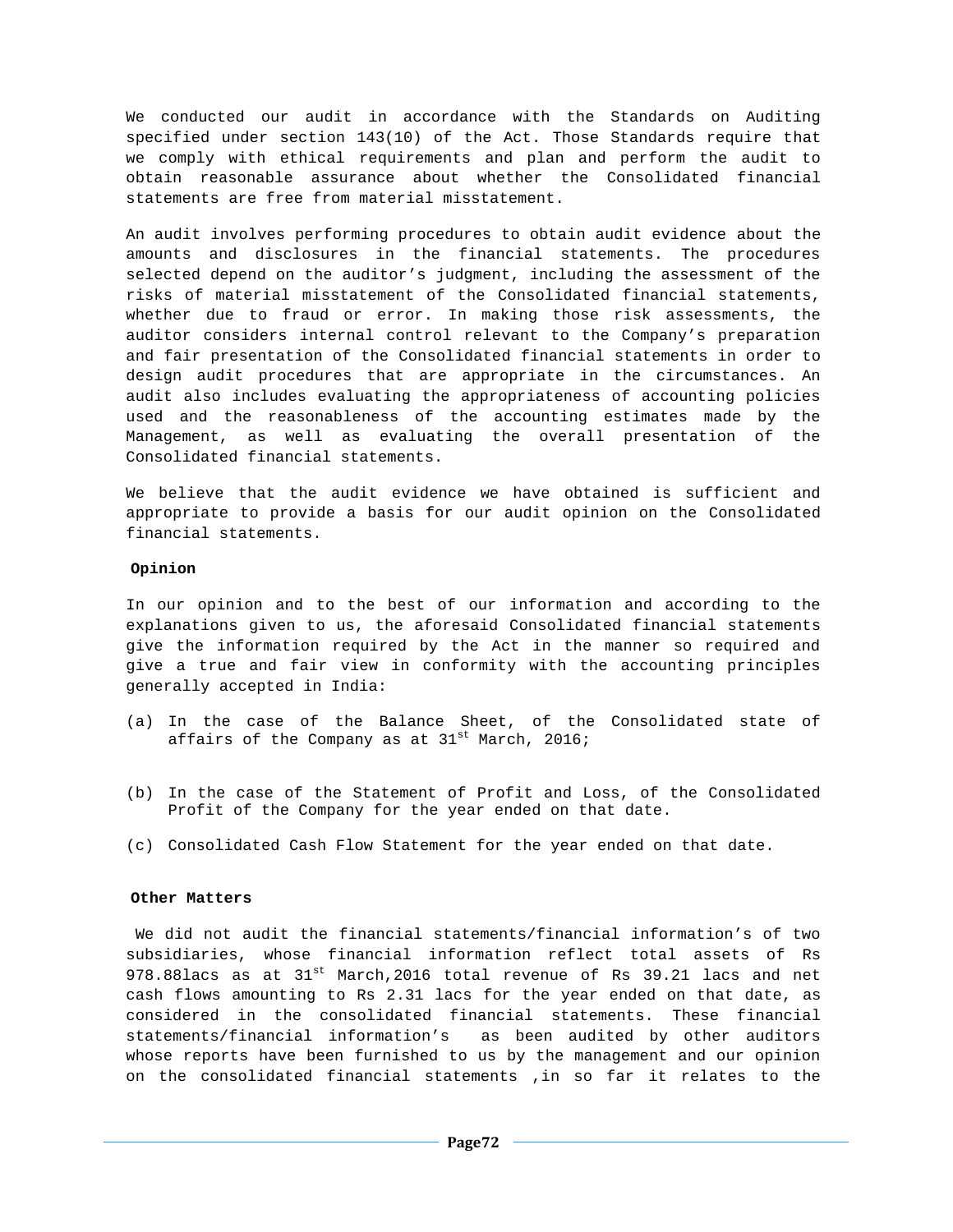amounts and disclosures included in respect of these subsidiaries and associate companies, is based solely on the reports of the other auditors.

Our opinion on the Consolidated financial statements, and our report on other Legal and Regulatory Requirements below, is not modified in respect of the above matter with respect to our reliance on the work one and the reports of the other auditors.

#### **Reports on Other Legal and Regulatory Requirements**

**3.** As required by Section 143(3) of the Act, we report that :

- (a) We have sought and obtained all the information and explanations which to the best of our knowledge and belief were necessary for the purpose of our audit of the aforesaid consolidated financial statements.
- **(b)** In our opinion, proper books of account as required by law relating to preparation of the aforesaid consolidated financial statements have been kept so far as it appears from our examination of those books and the report of the other auditors.
- (c) The Consolidated Balance Sheet, the Consolidated Statement of Profit and Loss and the Consolidated Cash Flow Statement dealt with by this Report are in agreement with the books of account maintained for the purpose of preparation of the consolidated financial statements.
- (d) In our opinion, the aforesaid Consolidated financial Statements comply with the Accounting Standards specified under section 133 of the Act, read with Rule 7 of the Companies (Accounts)Rules,2014.
- (e) On the basis of written representations received from the directors of the Holding Company as on  $31^{st}$  March, 2016 taken on record by the Board of Directors of the Holding Company and the report of the Statutory auditors of the Subsidiary Companies and associate companies ,to the extent reported by the statutory auditors of such companies, none of the directors of the Group Companies are disqualified as on  $31<sup>st</sup>$  March, 2016, from being appointed as a director in terms of section 164(2) of the Act.
- (f) With respect to the adequacy of the internal financial controls over financial reporting of the Company and the operating effectiveness of such controls, refer to our separate Report in Annexure "A", which is based on the auditors reports of the Holding company, subsidiary companies associate companies incorporated in India. Our report expresses an unmodified opinion on the adequacy and operating effectiveness of Holding company, subsidiary companies associate companies incorporated in India, internal financial controls over financial reporting.
- (g) With respect to the others matters to be included in the Auditor's Report in accordance with Rule 11 of the Companies(Audit and Auditors Rules,2014,in our opinion and to the best of our information and according to the explanations given to us;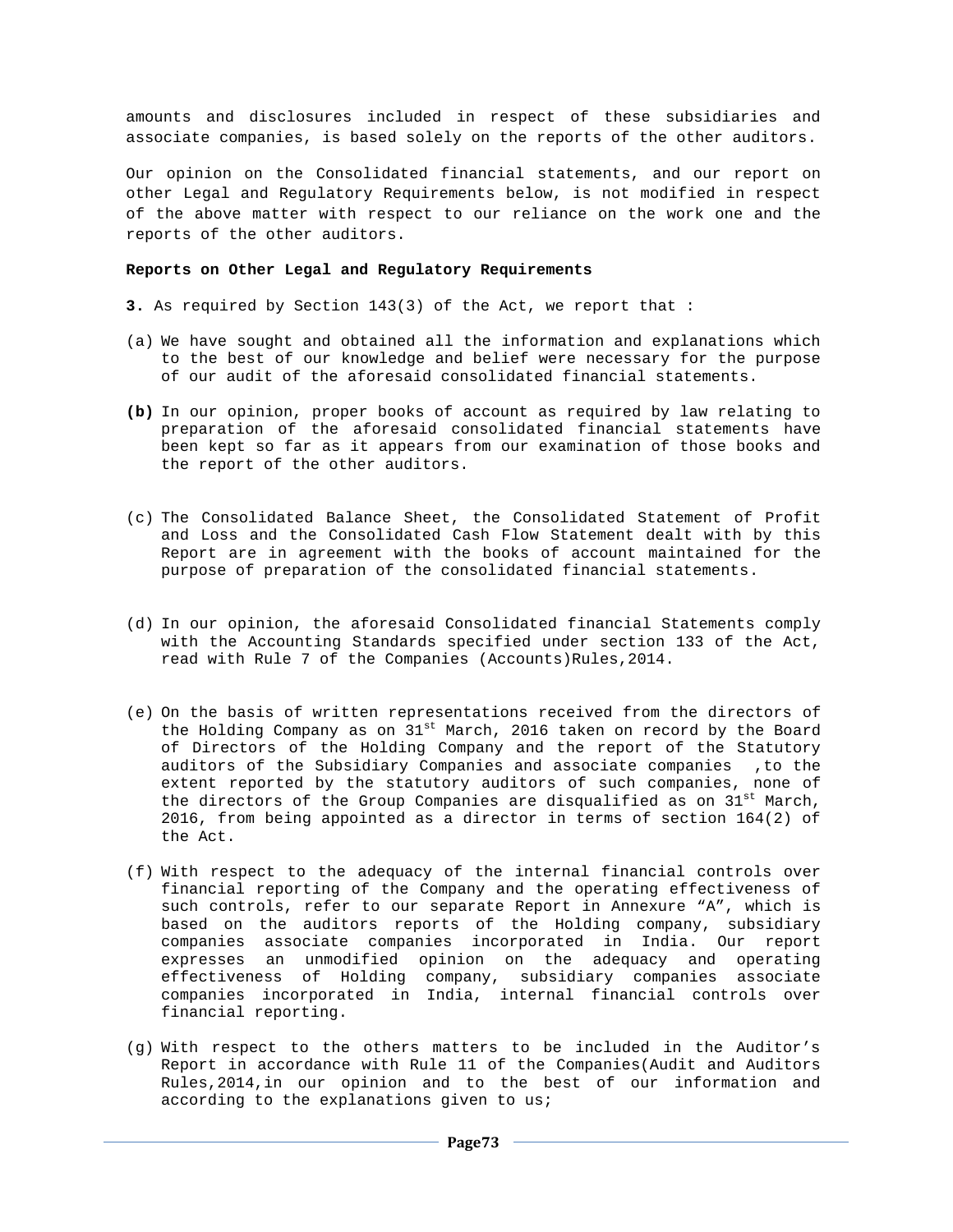i. The Consolidated financial statements of the Holding Company, subsidiary companies and the associate companies incorporated in India does not have any pending litigations which would effect its financial position in its financial statements.

ii. The Group,its associates entities did not have any material foreseeable losses on long term contracts including derivative contracts;

iii. There has been no delay in transferring amounts, required to be transferred to the Investor Education and Protection Fund by the Holding company, subsidiary companies associate companies incorporated in India.

# **For A Saraogi & Associates Chartered Accountants** Firm Registration No:322993E

**Sd/-**

**(Anneel Saraogi)** Partner Membership No.057545

Place : Kolkata Dated : The  $27^{\text{th}}$  day of May,2016.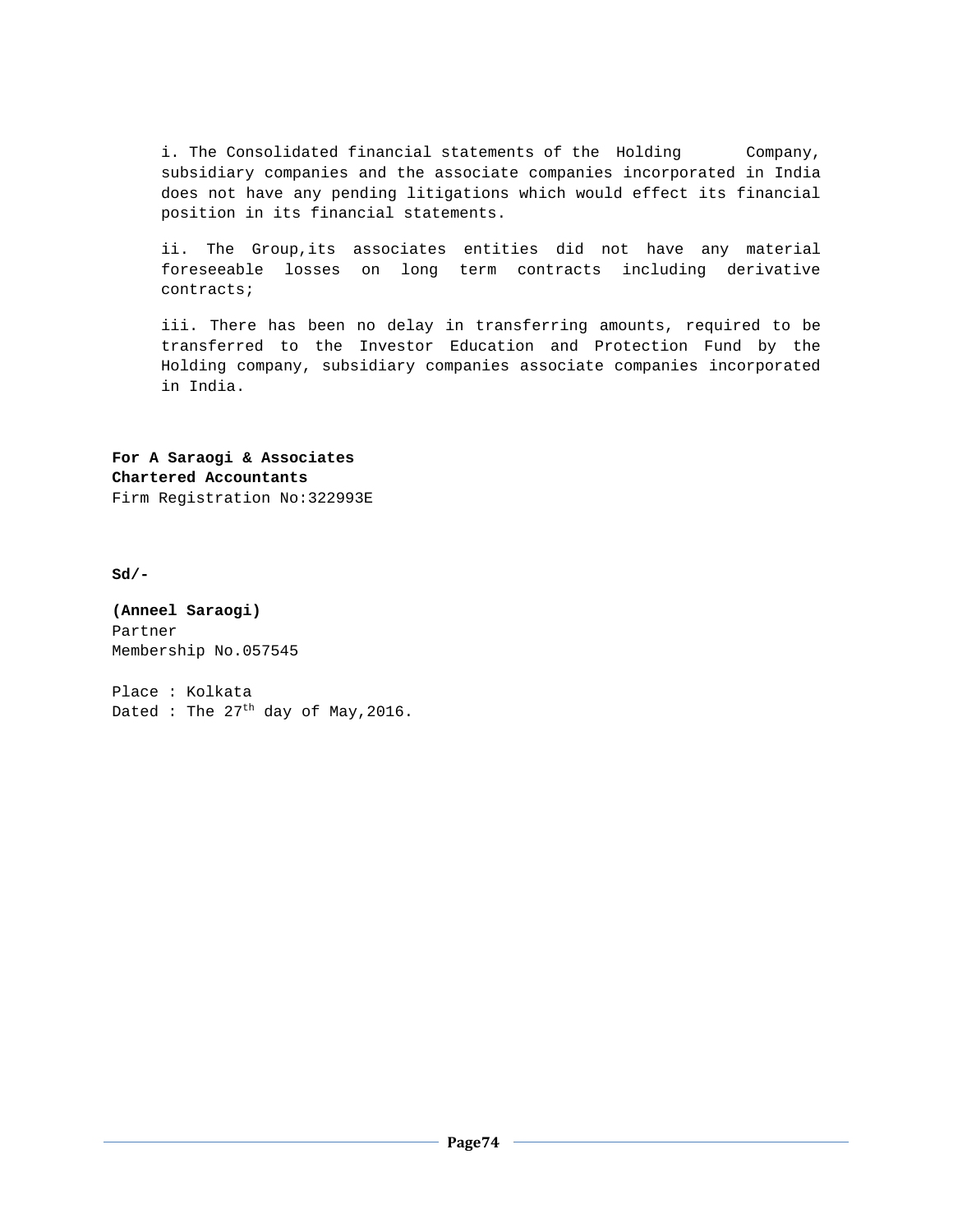#### **ANNEXURE "A" TO THE INDEPENDENT AUDITOR'S REPORT**

# **(Referred to in paragraph 1(f) under 'Report on other Legal and Regulatory Requirements section of out report of even date)**

Report on the Internal Financial Controls under Clause (1) of Sub- section 3 Section of the Companies Act, 2013 ("the Act")

In conjunction with our audit of the consolidated financial statements of the Group , its associates entities as of and for the year ended  $31<sup>st</sup>$  March, 2016, we have audited the internal financial controls reporting over financial reporting of HALDER VENTURES LTD ('the Holding Company') and its subsidiary companies, its associate companies incorporated in India, as of date.

#### **Management's Responsibility for Internal Financial Controls**

The respective Board of Directors of the Holding Company, its subsidiary companies and its associate companies, which are incorporated in India are responsible for and maintaining internal financial controls. These responsibilities include the design, implementation and maintenance of adequate internal financial controls that were operating effectively for ensuring the orderly and efficient conduct of its business, including adherence to company's policies, the safeguarding of its assets, the prevention and detection of frauds and errors, the accuracy and completeness of the accounting records, and the timely preparation of reliable financial information, as required under the Company Act, 2013.

#### **Auditor's Responsibility**

Our responsibility is to express an opinion in the Company's internal financial controls over financial reporting based on our audit. We conducted our audit in accordance with the Guidance Note on Audit of Internal Financial Controls Over Financial Reporting (the "Guidance Note") and the Standards on Auditing, issued by ICAI and deemed to be prescribed under section 143 (10) of the Companies Act, 2013, to the extent applicable to an audit internal financial controls, both applicable to an audit Internal Financial Controls and, both issued by the Institute of Chartered Accountants of India. Those Standards and the Guidance 168 Note require that we comply with ethical requirements and plan and perform the audit to obtain reasonable assurance about whether adequate internal financial controls over financial reporting was established and maintained and if such controls operated effectively in all material respects. Our audit involves performing procedures to obtain evidence about the adequacy of the internal financial controls system over financial reporting and their operating effectiveness. Our audit of internal controls over financial reporting included obtaining an understanding of internal financial controls over financial reporting, assessing the risk that a material weakness exists, and testing and evaluating the design and operating effectiveness of internal control based on the assessed risk. The procedures selected depend on the auditor's judgment, including the assessment of the risk of material misstatement of the financial statements,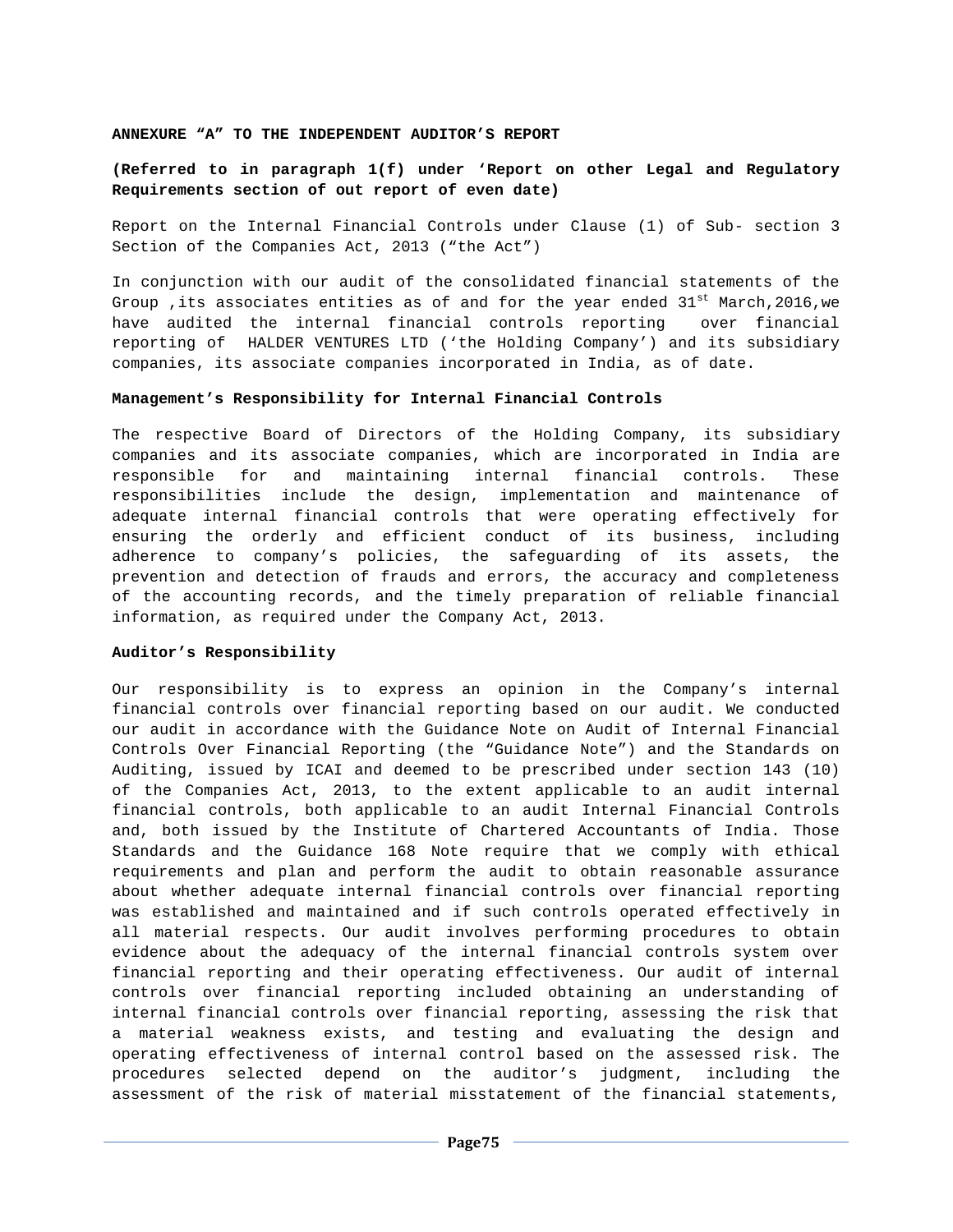whether due to fraud or error. We believe that the audit evidence I/ we have obtained is sufficient and appropriate to provide a basis for our audit opinion on the Company's internal financial controls system over financial reporting.

#### **Meaning of Financial Controls Over Financial Reporting**

A Company's internal financial control over financial reporting is a process designed to provide reasonable assurance regarding the reliability of financial reporting and the preparation of financial statement for external purposes in accordance with generally accepted accounting principles. A company's internal control over financial reporting including those policies and procedures that (1) pertain to the maintenance of record that, in reasonable detail, accurately and fairly reflect the transactions and disposition of the assets of the company; (2) provide reasonable assurance that transaction are recorded necessary to permit preparation of financial statements in accordance with generally accepted accounting principles, and that receipts and expenditures of the company are being made only in accordance with

Authorisations of management and directors of the company; (3) provide reasonable assurance regarding prevention or timely detection of unauthorised acquisition, use, or disposition of the company's assets that could have a material effect on the financial statements.

### **Inherent Limitations of Internal Financial Controls Over Financial Reporting**

Because of the inherent limitations of internal financial controls over financial reporting, including the possibility of collusion or improper management override of controls, material misstatement due to error or fraud may occur and not be detected. Also projection of any evaluation of the internal financial controls over financial reporting to future periods are subject to the risk that the internal financial control over financial reporting may become inadequate because of changes in conditions, or that the degree of compliance with the policies or procedures may deteriorate.

### **Opinion**

In our opinion, to the best of our knowledge and according to the explanations given to us ,the Company has, in all material respects, an adequate internal financial controls system over financial reporting and such internal financial controls over financial reporting were operating effectively as at  $31^{st}$  March, 2016, based on the internal control over financial reporting criteria established by the Company considering the essential components of internal control stated in Guidance Note on Audit of Internal Financial Controls over Financial Reporting issued by the Institute of Chartered Accountants Of India.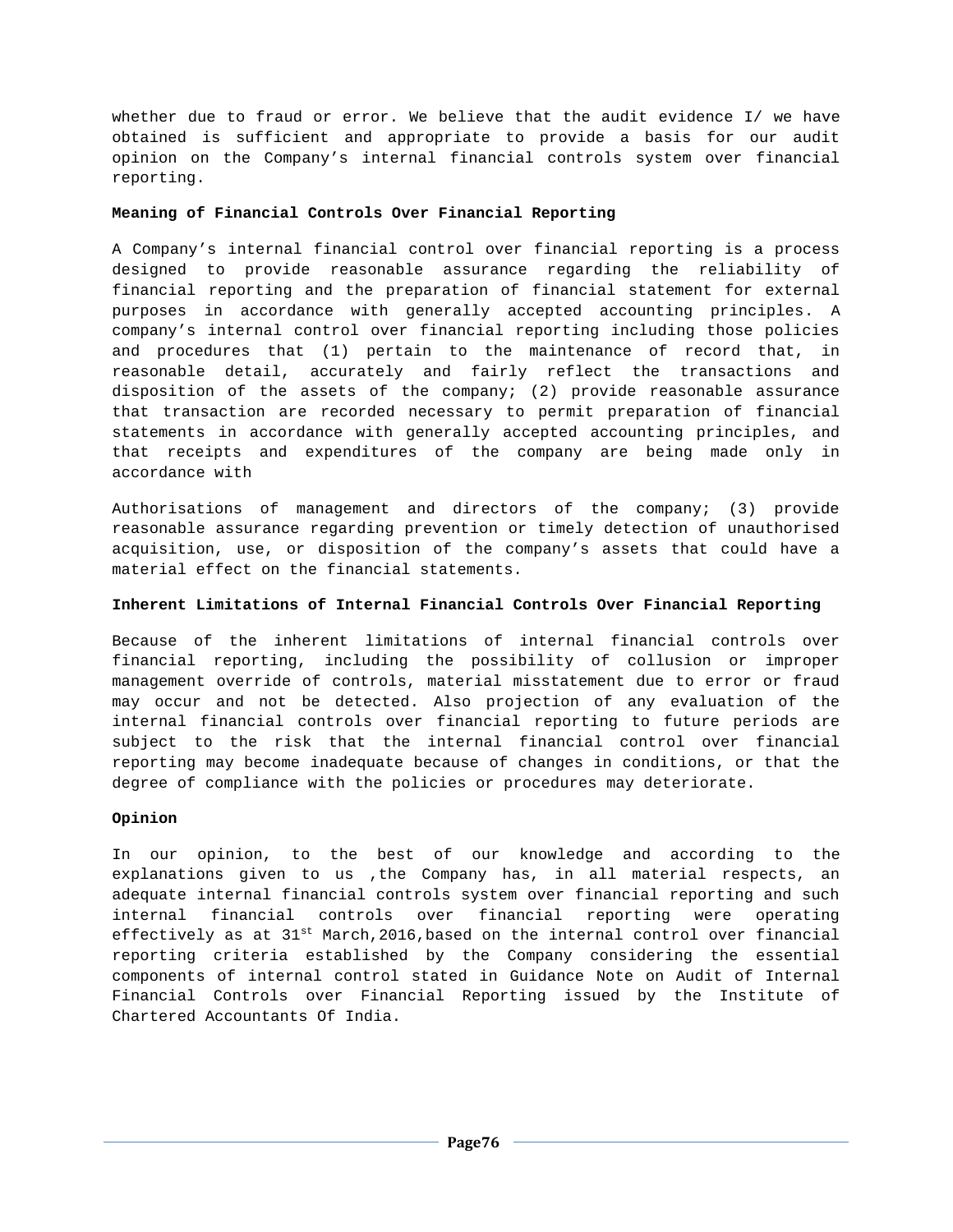# Other Matters

Our aforesaid report under section 143(3)(i) of the Act on the adequacy and operating effectiveness of the internal financial controls over financial reporting insofar as it relates to 4 subsidiary, which are companies incorporated in India, is based on the corresponding reports of the auditors of such companies incorporated in India.

**For A Saraogi & Associates** Firm Registration Number 322993E Chartered Accountants

 $Sd/-$ 

**Anneel Saraogi** Partner Membership Number 057545

Place : Kolkata Dated : 27/05/2016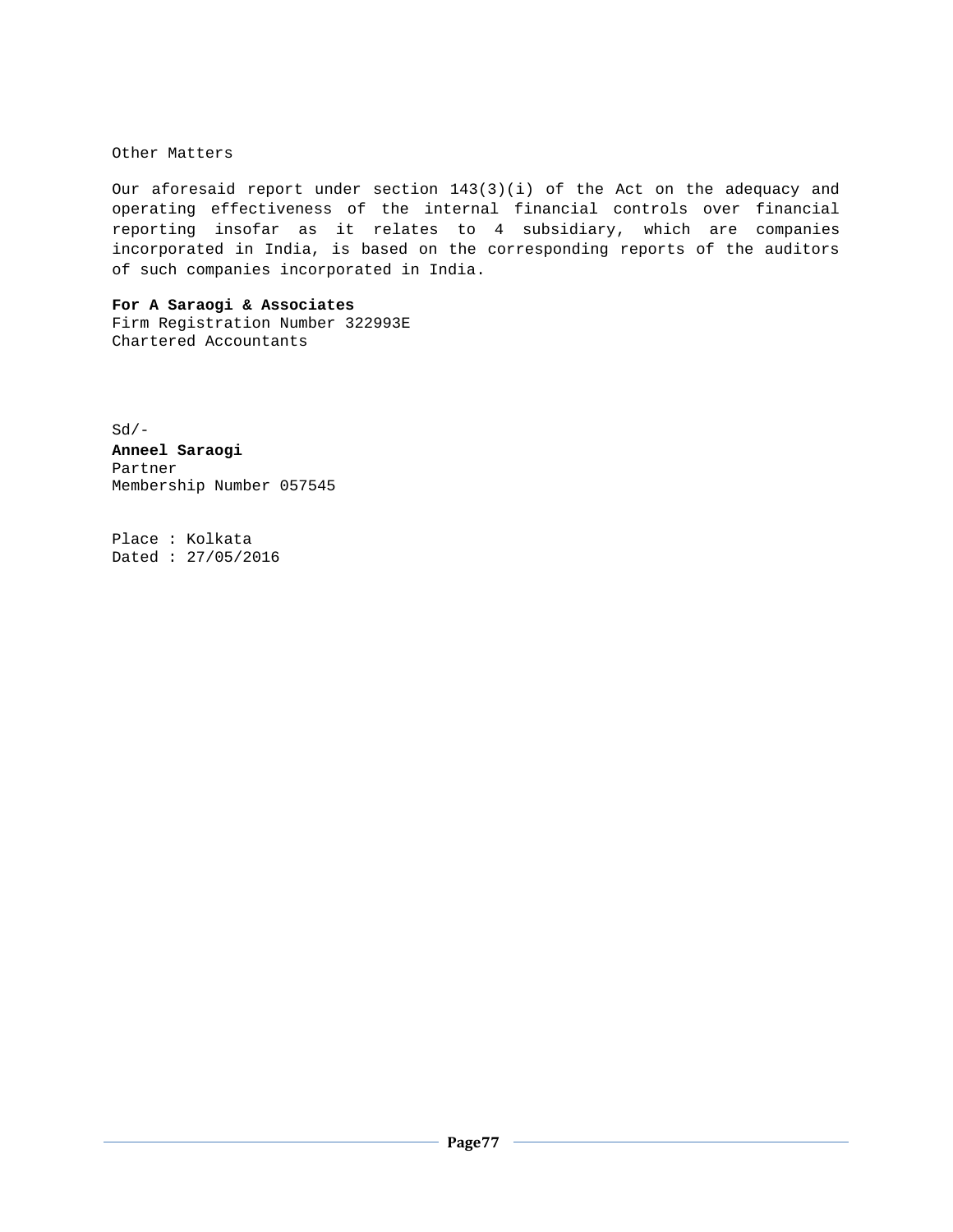### **Consolidated Balance Sheet as at 31st March, 2016**

| Particulars<br>EQUITY AND LIABILITIES<br>Ι. | Notes | 31st March, 2016 | 31st March, 2015 |
|---------------------------------------------|-------|------------------|------------------|
| Shareholder's Funds<br>(1)                  |       |                  |                  |
| (a) Share Capital                           | 2     | 31,607,000       | 31,607,000       |
| (b) Reserves and Surplus                    | 3     | 383, 395, 604    | 383, 271, 660    |
| (c) Minority Interest                       | 4     | 811,947          | 809,687          |
| (2) Current Liabilities                     |       |                  |                  |
| (a) Short Term Borrowings                   | 5     | 2,989,000        | 754,000          |
| (b) Trade Payables                          | 6     | 137,054          | 2,208,016        |
| ( C ) Other Current Liabilities             | 7     | 392,001          | 326,621          |
| (d) Short Term Provisions                   | 8     | 64,330           | 17,274           |
|                                             | Total | 419,396,936      | 418,994,258      |
| <b>ASSETS</b><br>II.                        |       |                  |                  |
| Non Current Assets<br>(1)                   |       |                  |                  |
| (a) Fixed Assets                            | 9     | 1,489,611        | 1,489,611        |
| (b) Investments                             | 10    | 385, 479, 689    | 385, 479, 689    |
| (C ) Other Non Current Assets               | 11    | 46,728           | 75,419           |
| (2) Current assets                          |       |                  |                  |
| (a) Inventories                             | 12    |                  | 26,948,892       |
| (b) Trade Receivables                       | 13    | 31,777,318       | 2,600,000        |
| (c) Cash and Cash Equivalents               | 14    | 580,875          | 2,384,066        |
| (d) Other Current Assets                    | 15    | 22,715           | 16,581           |
|                                             | Total | 419,396,936      | 418,994,258      |

The Notes are an integral part of these Financial Statements. This is the Consolidated Balance Sheet referred to in our report of even date.

### **For A Saraogi & Associates** For and on behalf of the Board **Firm Registration Number-322993E** Chartered Accountants

**Sd/-** Managing Director **( Anneel Saraogi)** Partner Sd/-Membership No-057545 Prabhat Kumar Haldar

Place : Kolkata Dated : The 27th Day of May,2016.

 $Sd/-$ Keshav Kumar Halder

Director and CFO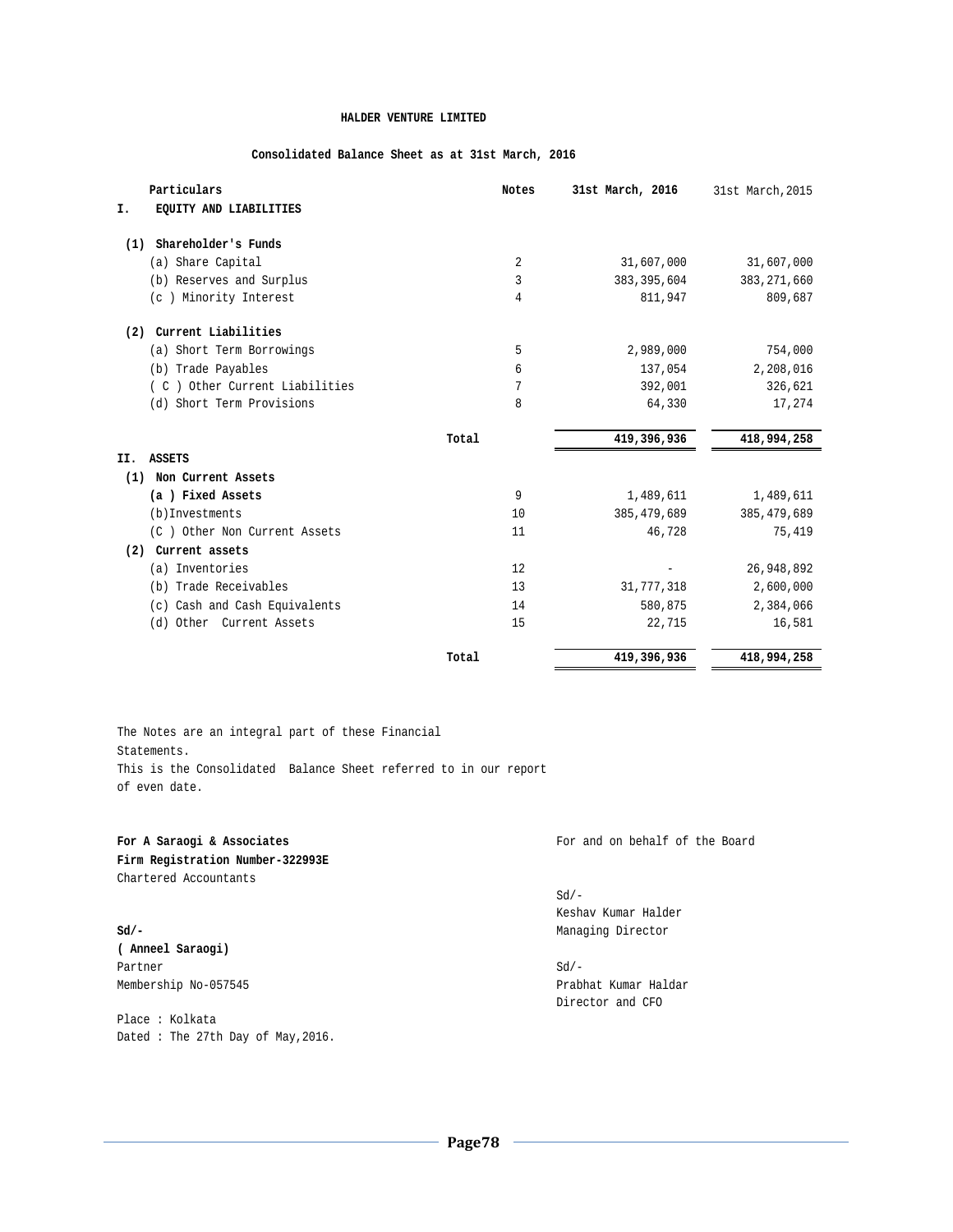### **Consolidated Statement of Profit and Loss for the year ended 31st March, 2016**

| Particulars                                                  | Notes | 31st March, 2016               | 31st March, 2015 |
|--------------------------------------------------------------|-------|--------------------------------|------------------|
| Revenue from Operations                                      | 16    | 43, 126, 916                   | 18,370,104       |
| Other Income                                                 | 17    | 1,076,210                      | 93,994           |
| I. Total Revenue                                             |       | 44,203,126                     | 18,464,098       |
| II. Expenses:                                                |       |                                |                  |
| Raw Material Consumed                                        | 18    | 35,003,561                     | 16,091,170       |
| Employees Benefits Cost                                      | 19    | 646,155                        | 72,000           |
| Financial Cost                                               | 20    | 8,225                          | 10,775           |
| Other Expenses                                               | 21    | 8,362,544                      | 2,236,147        |
| Total Expenses                                               |       | 44,020,485                     | 18,410,092       |
| III. Profit before exceptional and extraordinary             |       |                                |                  |
| items and tax(I-II)                                          |       | 182,641                        | 54,006           |
| IV. Exceptional Items                                        |       |                                |                  |
| V. Profit before extraordinary items and tax(III-            |       |                                |                  |
| IV)                                                          |       | 182,641                        | 54,006           |
| VI. Extraordinary Items                                      |       |                                |                  |
| VII. Profit before tax (V-VI)                                |       | 182,641                        | 54,006           |
| VIII. Tax expense:                                           |       |                                |                  |
| (1) Current tax                                              |       | 56,436                         | 15,936           |
| (2) Deferred tax                                             |       |                                |                  |
| IX. Profit for the period (VII-VIII)                         |       | 126,205                        | 38,070           |
| X. Earning per equity share:                                 |       |                                |                  |
| $(1)$ Basic                                                  |       | 0.04                           | 0.01             |
| (2) Diluted                                                  |       | 0.04                           | 0.01             |
|                                                              |       |                                |                  |
| The Notes are an integral part of these Financial            |       |                                |                  |
| Statements.                                                  |       |                                |                  |
| This is the Consolidated Statement of Profit & Loss referred |       |                                |                  |
| to in our report of even date                                |       |                                |                  |
|                                                              |       | For and on behalf of the Board |                  |
| For A Saraogi & Associates                                   |       |                                |                  |
| Firm Registration Number-322993E                             |       |                                |                  |
| Chartered Accountants                                        |       | $Sd/-$                         |                  |
|                                                              |       | Keshav Kumar Halder            |                  |
|                                                              |       | Managing Director              |                  |
| $Sd/-$                                                       |       |                                |                  |
| ( Anneel Saraogi)                                            |       | $Sd/-$                         |                  |
| Partner                                                      |       | Prabhat Kumar Haldar           |                  |
| Membership No-057545                                         |       | Director and CFO               |                  |
| Place : Kolkata                                              |       |                                |                  |
| Dated: The 27th Day of May, 2016.                            |       |                                |                  |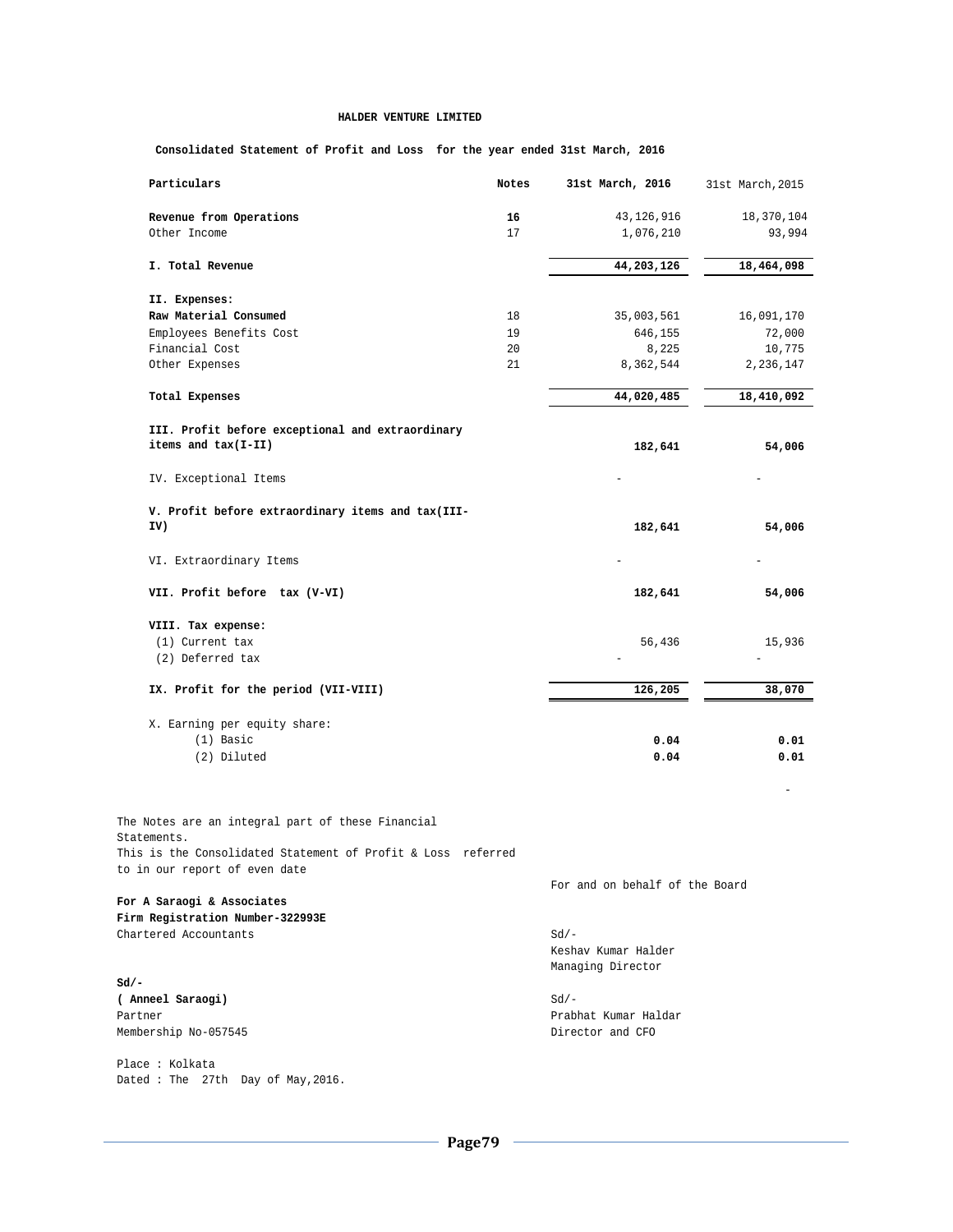CONSOLIDATED CASH FLOW STATEMENT ANNEXURE TO BALANCE SHEET FOR THE YEAR ENDED ON 31.03.2016

|                 |                                               | 31st March, 2016 31st March, 2015 |                |
|-----------------|-----------------------------------------------|-----------------------------------|----------------|
|                 | CASH FLOW FROM OPERATION ACTIVITIES           |                                   |                |
|                 | Net Profit/(Loss) beforer tax                 | 182,641                           | 54,006         |
| Adjustment for: |                                               |                                   |                |
| (a)             | Depreciation                                  |                                   |                |
| (b)             | <b>Interest Received</b>                      |                                   |                |
|                 | OPERATING PROFIT BEFORE WORKING CAPITAL       | 182,641                           | 54,006         |
| <b>CHANGES</b>  |                                               |                                   |                |
| Adjustment for: |                                               |                                   |                |
| (a)             | Trade and Other Receivables                   | (29, 177, 318)                    | 2,591,744      |
| (b)             | Inventories                                   | 26,948,892                        | (26,948,892)   |
| (c)             | Trade Payable                                 | (1,871,212)                       | (5,227,632)    |
| (d)             | <b>Other Current Assets</b>                   | (6, 134)                          | 16,661         |
| (d)             | <b>Current Liabilities</b>                    | (9,370)                           | 2,079,054      |
|                 | CASH GENERATED FROM OPERATION                 | (3,932,501)                       | (27, 435, 059) |
|                 |                                               |                                   |                |
|                 | CASH FLOW BEFORE EXTRAORDINARY ITEMS          |                                   |                |
| (a)             | Extraordinary Items Prior Period              |                                   |                |
| (b)             | Priorperiod Expenses/Income                   |                                   |                |
| (c)             | Income Tax/Deferred Tax                       | (9, 381)                          | 12,276         |
|                 | NET CASH FLOW FROM OPERATING ACTIVITIES       | (3,941,882)                       | (27, 447, 335) |
|                 | CASH FLOW FROM INVESTING ACTIVITIES           |                                   |                |
| (a)             | Other Non Current Assets                      | 28,691                            | 40,700,000     |
| (b)             | Sale of Investments                           |                                   | (40,693,189)   |
|                 |                                               |                                   |                |
|                 | NET CASH FLOW IN INVESTING ACTIVITIES         | 28,691                            | 6,811          |
|                 | CASH FLOW FROM FINANCIAL ACTIVITIES           |                                   |                |
| (a)             | Increase in Capital                           |                                   | 29,200,000     |
| (b)             | Borrowings                                    | 2,235,000                         |                |
|                 |                                               | 2,235,000                         | 29,200,000     |
|                 | Net Increase (Decrease) in Cash $(A + B + C)$ | (1,678,191)                       | 1,759,476      |
|                 |                                               |                                   |                |
|                 | Opening Balance of Cash & Cash Equivalents    | 2,384,066                         | 625,590        |
|                 | Clsoing Balance of Cash & Cash Equivalents    | 580,875                           | 2,384,066      |
|                 |                                               |                                   |                |

### **AUDITORS REPORT**

We have checked the attached Consolidated Cash flow statement of **HALDER VENTURE LTD** for the year ended 31st March, 2016 from the books and records maintained by the company in the ordinary course of business and have subject to comparative figures for the year ended 31st March,2015

|                                   | For and on behalf of the Board |
|-----------------------------------|--------------------------------|
| For A Saraogi & Associates        |                                |
| Chartered Accountants             |                                |
| Firm Registeration Number-322993E | $Sd/-$                         |
|                                   | Keshay Kumar Halder            |
| $Sd$ /-                           | Managing Director              |
| (Anneel Saraogi)                  |                                |
| Partner                           | $Sd/-$                         |
| Membership Number-057545          | Prabhat Kumar Haldar           |
|                                   | Director and CFO               |
| Place: Kolkata                    |                                |

Dated : The 27th Day of May,2016.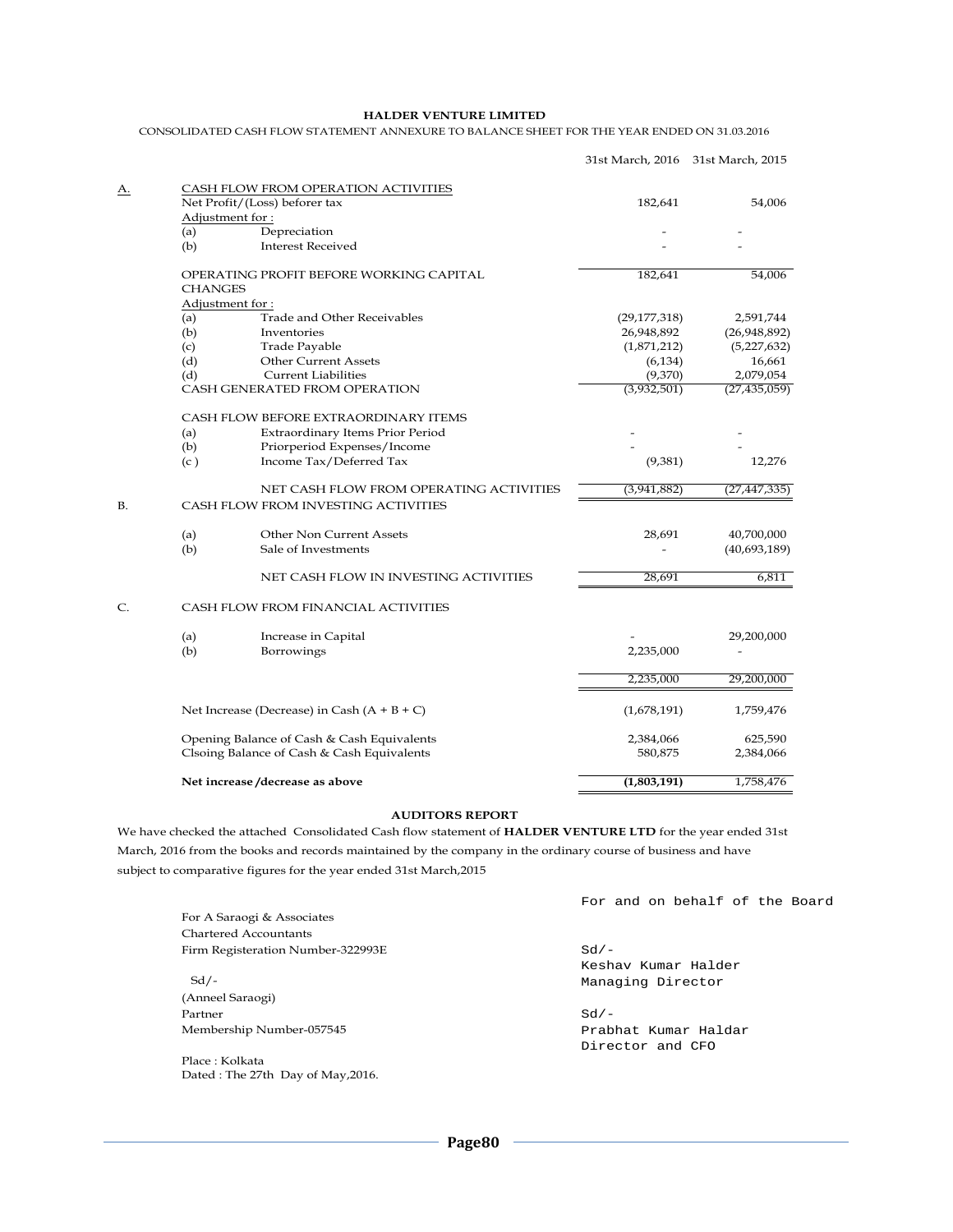#### **NOTE "01"**

**Consolidated Notes forming an integral part of the Balance Sheet as at 31st March 2016, the Statement of Profit & Loss and the Cash Flow Statement for the year ended on that date.**

#### **NOTES ON ACCOUNTS :**

### **A. SIGNIFICANT ACCOUNTING POLICIES**

### **1. Accounting Basis and Convention:**

- (a) Principles of Consolidation
	- (i) The financial Statements of the Company and its Subsidiaries have been combined on a line by line basis by adding together the book value of like items of assets, liabilities, income and expenses, after fully eliminating material intra-group balances and intra-group transactions and resulting in unrealized profits or losses, unless cost cannot be recovered.
	- (ii) Investments in entitles where the Company holds interest on a temporary basis and where it does not exercise significant influence / control are not considered for consolidation purposes.
	- (iii) The financial statements of the Subsidiaries in Consolidation are drawn up to the same reporting date as that of the Company i.e. 31 March, 2016.
	- (iv) The excess of the Cost to the Company of its Investment in the Subsidiaries over the Company's portion of Equity on the date of acquisition is recognized in the financial statement as goodwill. The carrying value of goodwill is tested for impairment as at the end of each reporting period.
	- **(v)** The excess of the Company's portion of Equity of the Subsidiaries on the acquisition date over its cost of Investment is treated as Capital Reserve.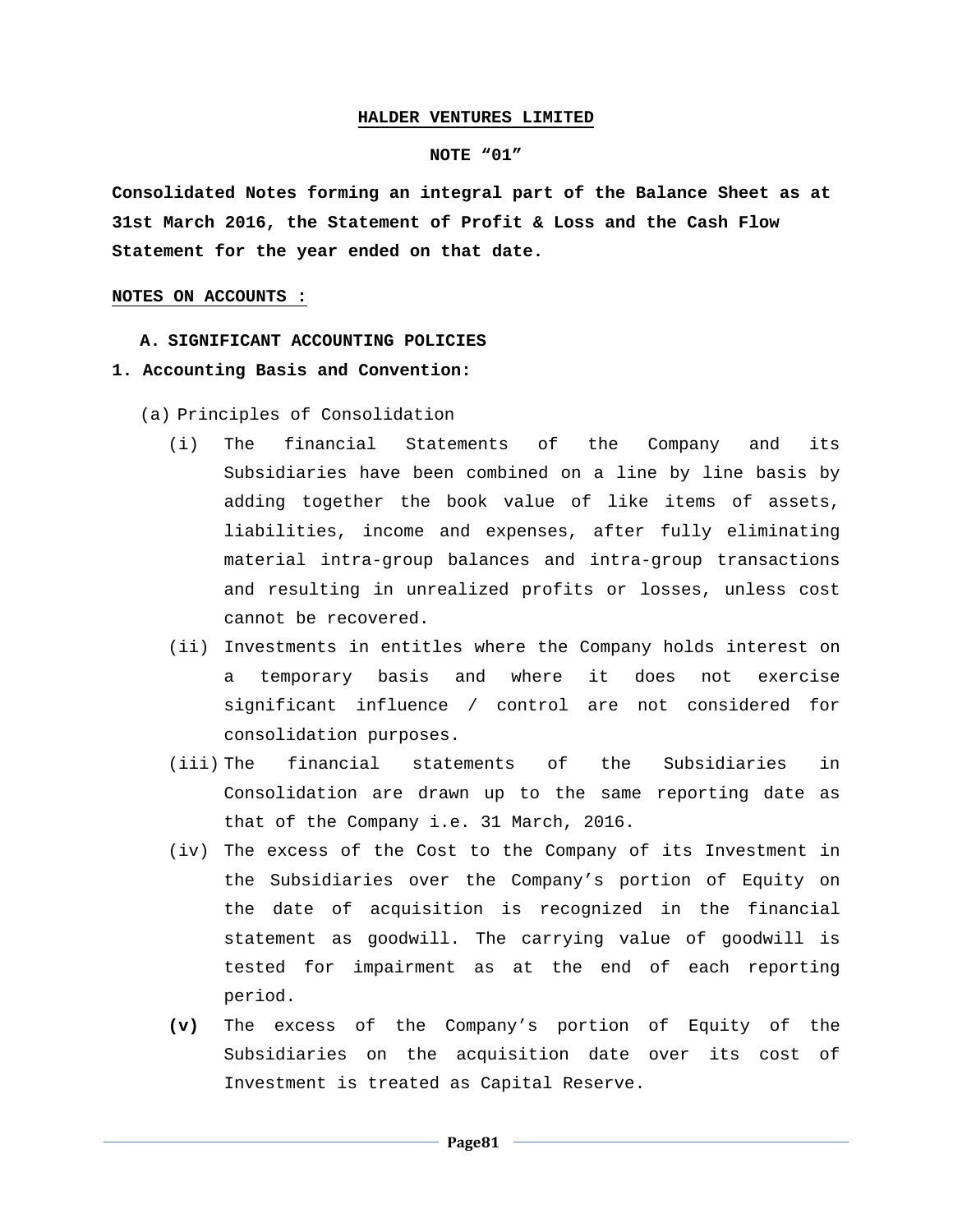- **(vi)** Minority Interest's share in consolidated net profit of consolidated financial statements for the year is identified and adjusted against the income of the group in order to arrive at the net income attributable to the shareholders of the Company.
- **(vii)** Minority Interest's share in net assets of consolidated subsidiaries is identified and presented in the consolidated balance sheet separate from liabilities and equity of the Company's shareholders.
- **(viii)**Investments in associates companies are accounted for using the Equity method in accordance with Accounting Standard (AS)23. Accordingly, the share of profit/loss of each of associate companies has been added to/deducted from the cost of investments.
- (ix) The Company accounts for its share in the change in the net assets of the associate, post accquisation, after eliminating unrealized profits and losses resulting from the transaction between the Company and its associates the extent of its share, through its statement of profit and loss to the extent such change is attributable to the associates 'Statement of Profit and Loss and through its reserve for the balance.

**2.Basis of Preparation of financial statements.**

**The Company maintains its accounts on accrual basis following the historical cost convention in accordance with generally accepted accounting principles ["GAAP"] in India. GAAP comprises mandatory accounting standards as prescribed under section 133 of Companies Act, 2013 (the Act) read with Rule 7 of Companies (Accounts) Rules,2014, the provisions of the Act (to the extent notified). Accounting policies have been consistently applied except where a newly-issued accounting standard is initially adopted or a revision to an existing accounting standard requires a change in the**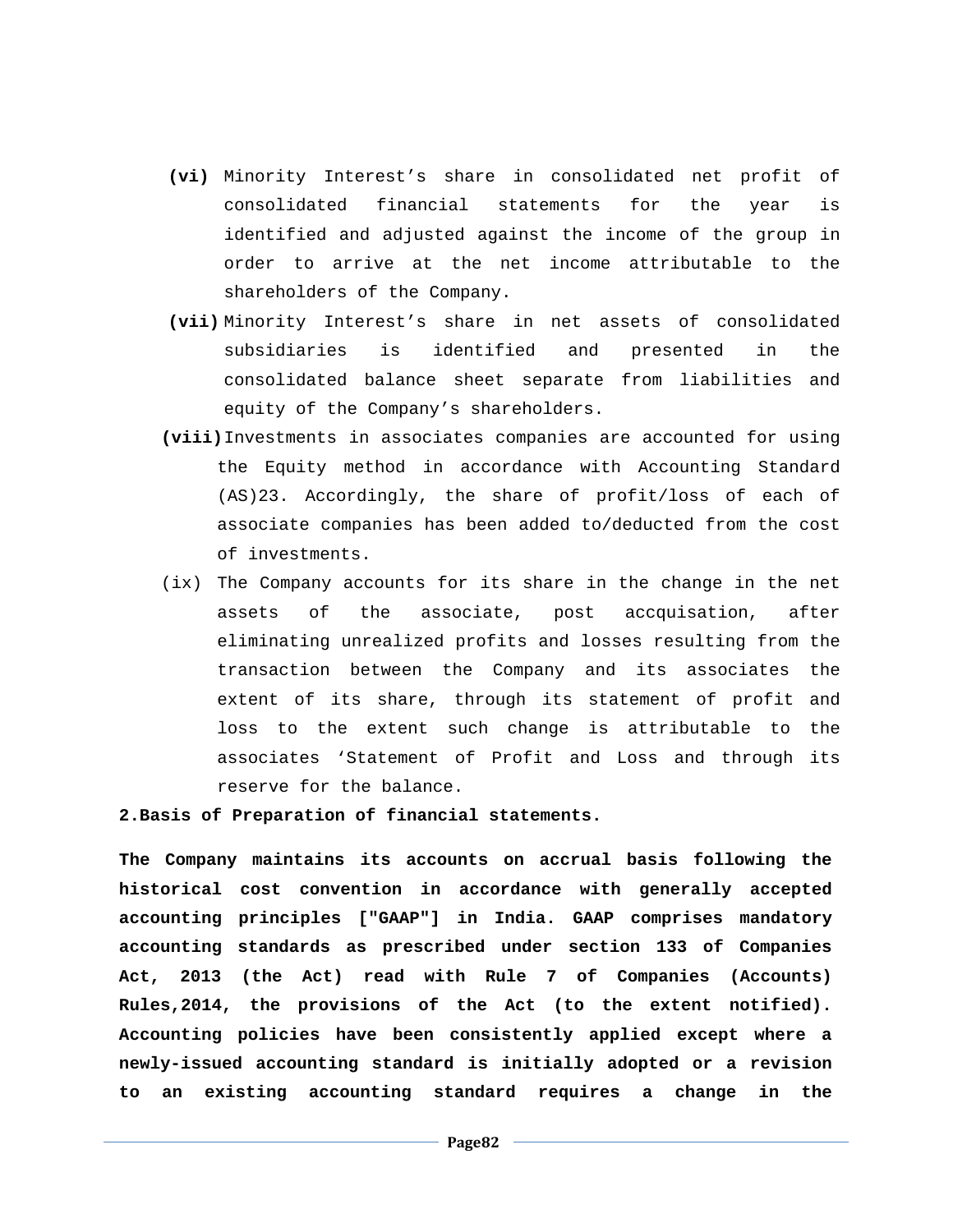**accounting policy hitherto in use.**

### **3.Use of estimates**

**The preparation of the financial statements in conformity with Indian GAAP requires the Management to make estimates and assumptions considered in the reported amounts of assets and liabilities (including contingent liabilities) and the reported income and expenses during the year. The Management believes that the estimates used in preparation of the financial statements are prudent and reasonable. Future results could differ due to these estimates and the differences between the actual results and the estimates are recognized in the periods in which the results are known / materialize.**

**4.Classification of Assets and Liabilities**

**Schedule III of the Companies Act,2013 requires assets ans liabilities to be classified as either Current or Non – current.**

**(a)An asset shall be classified as current when it satisfies any of the following criteria:**

**(i) it is expected to be realized in,or is intended for sale or consumption in,the Company's normal operating cycle:**

**(ii)it is held primarily for the purpose of trading;**

**(iii)it is expected to be realized within twelve months after the reporting Date; or**

**(iv) it is cash or cash equivalent unless it is restricted from being exchanged or used to settle a liability for at least twelve months after the reporting date.**

**(b) All assets other than current assets shall be classified as noncurrent.**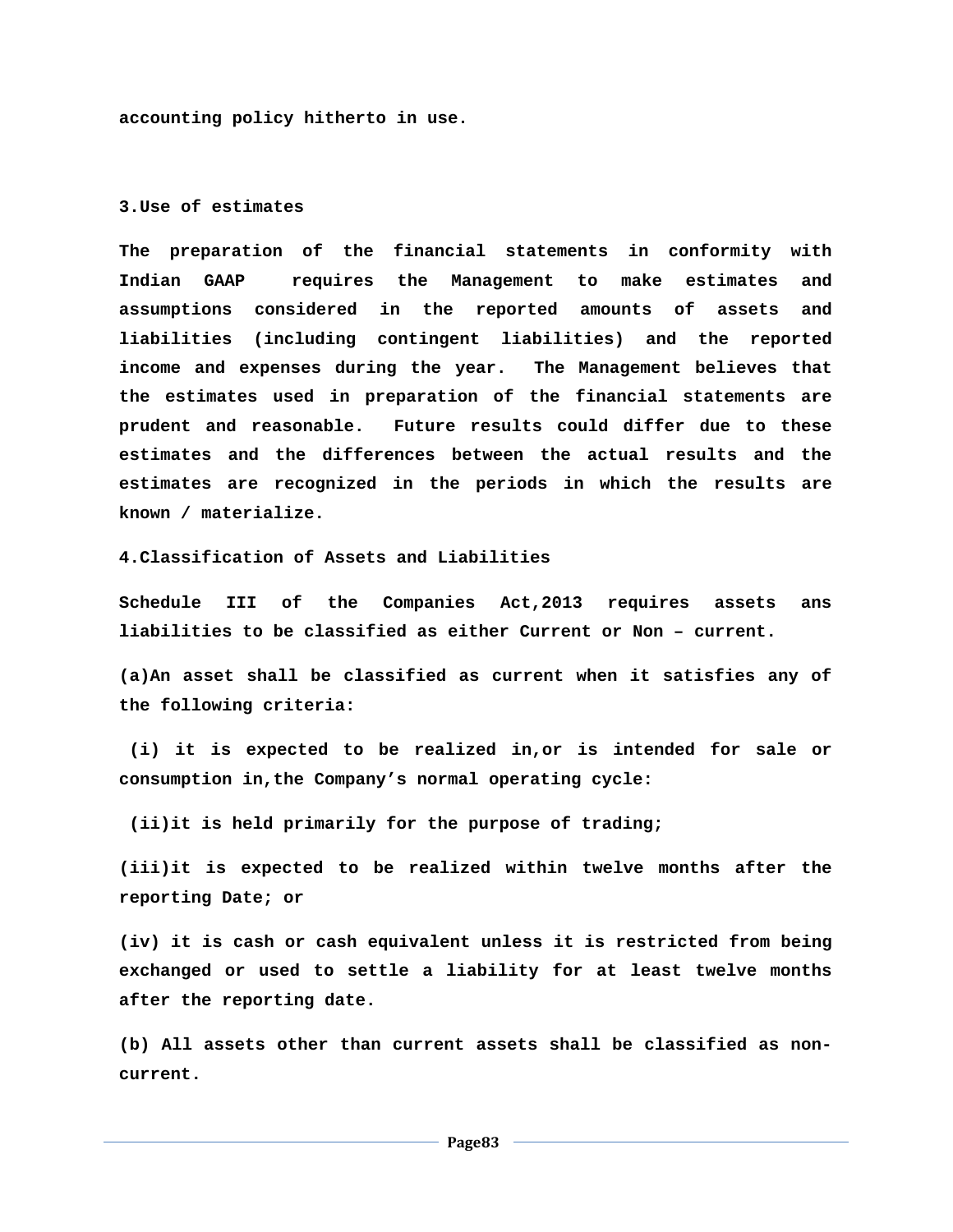**(c) A liability shall be classified as current when it satisfies any of the following criteria:**

**(i) it is expected to be settled in, the Company's normal operating cycle;**

**(ii) it is held primarily for the purpose of trading;**

**(iii) it is due to settled within twelve months after the reporting date; Or**

**(iv)the Company does not have an unconditional right to defer settlement of the liability for at least twelve months after the reporting date. Terms of a liability that could, at the option of the counterparty, results in its settlement by the issue of equity instruments do not effect its classification.**

**(d) All liabilities other than current liabilities shall be classified as non-current.**

### **5. Operating Cycle**

**An operating cycle is the time between the acquisition of assets for processing and their realization in cash or cash equivalents. The Company has ascertained the operating cycle as twelve months for the purpose of current or non-current classification of assets and liabilities.**

#### **6. Inventories:**

Method of valuation

- c) Stock of unquoted shares at cost.
- d) Stock of Rice and Rice Bran at cost.

### **7. Investments**

b) Stock of unquoted shares at cost.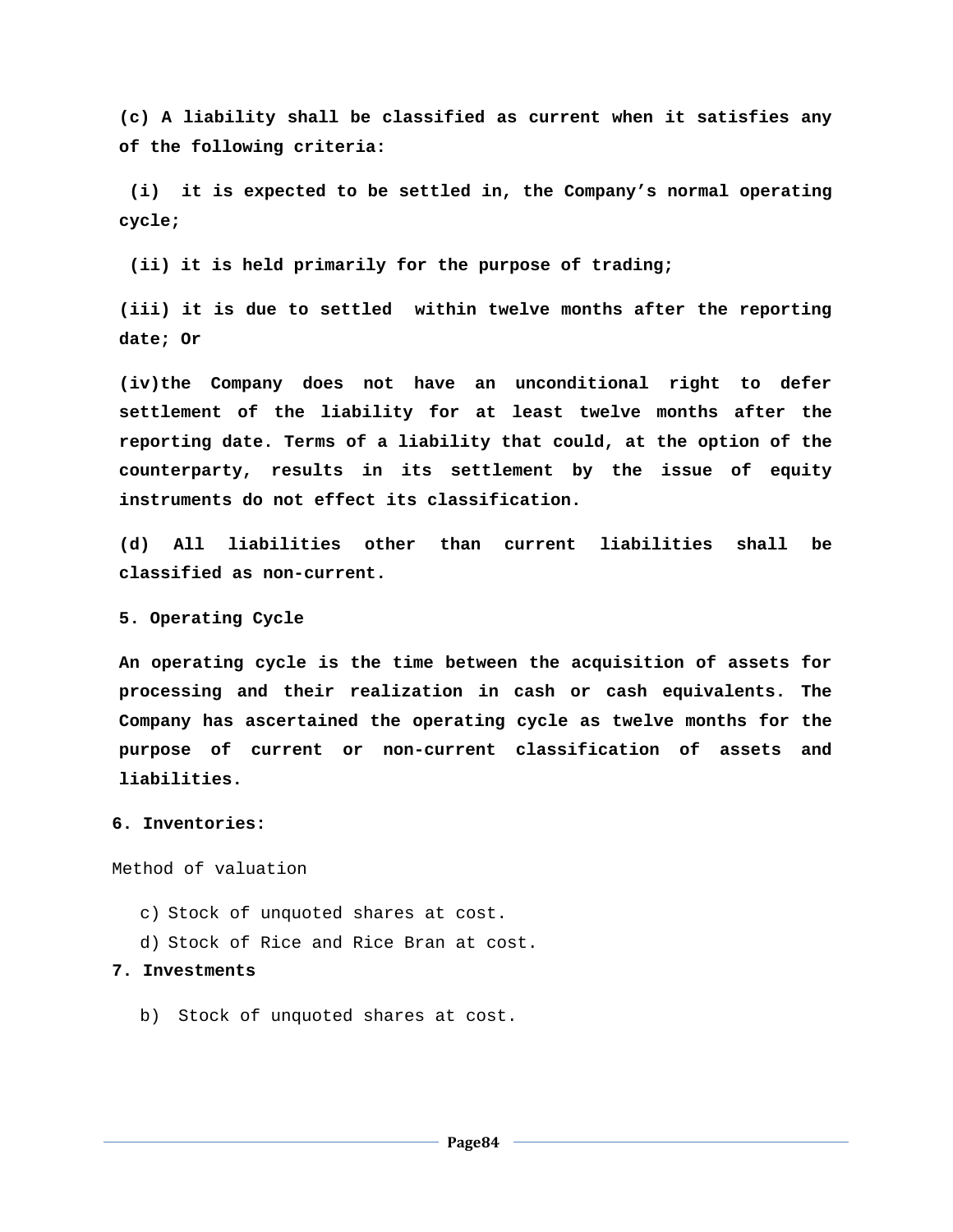### **8. Revenue Recognition:**

a) Revenue in respect of finished goods is recognized on delivery during the accounting year.

b) Revenue in respect of services is recognized on accrual basis of work performed.

### **9. Employee Benefits:**

(a) Short term Employee Benefits:

All Employee benefits falling due wholly within twelve months of rendering the services are classified as short term employee benefits, which include benefits like salary, wages, short term compensated absences and performance incentives and are recognized as expenses in the period in which the employees renders the related service.

### **10. Impairment of Assets:**

At each Balance Sheet date, the Company assesses whether there is any indication that an asset may be impaired. If any Such Indication exist, the Company estimates the recoverable amount. If the Carrying amount of the assets exceeds its recoverable amount on recoverable loss is recognized in the profit & Loss Account to the extent the carrying amount exceeds recoverable amount.

# **11. Provisions for Taxation:**

Provisions are recognized when the company has a present obligation as a result of past events, for which it is probable that an outflow of resources embodying economic benefits will be required to settle the obligation and a reliable estimates of the amount can be made.

# **12. Material events after Balance Sheet Date:**

Events which are of material nature after the Balance Sheet date are accounted for in the accounts.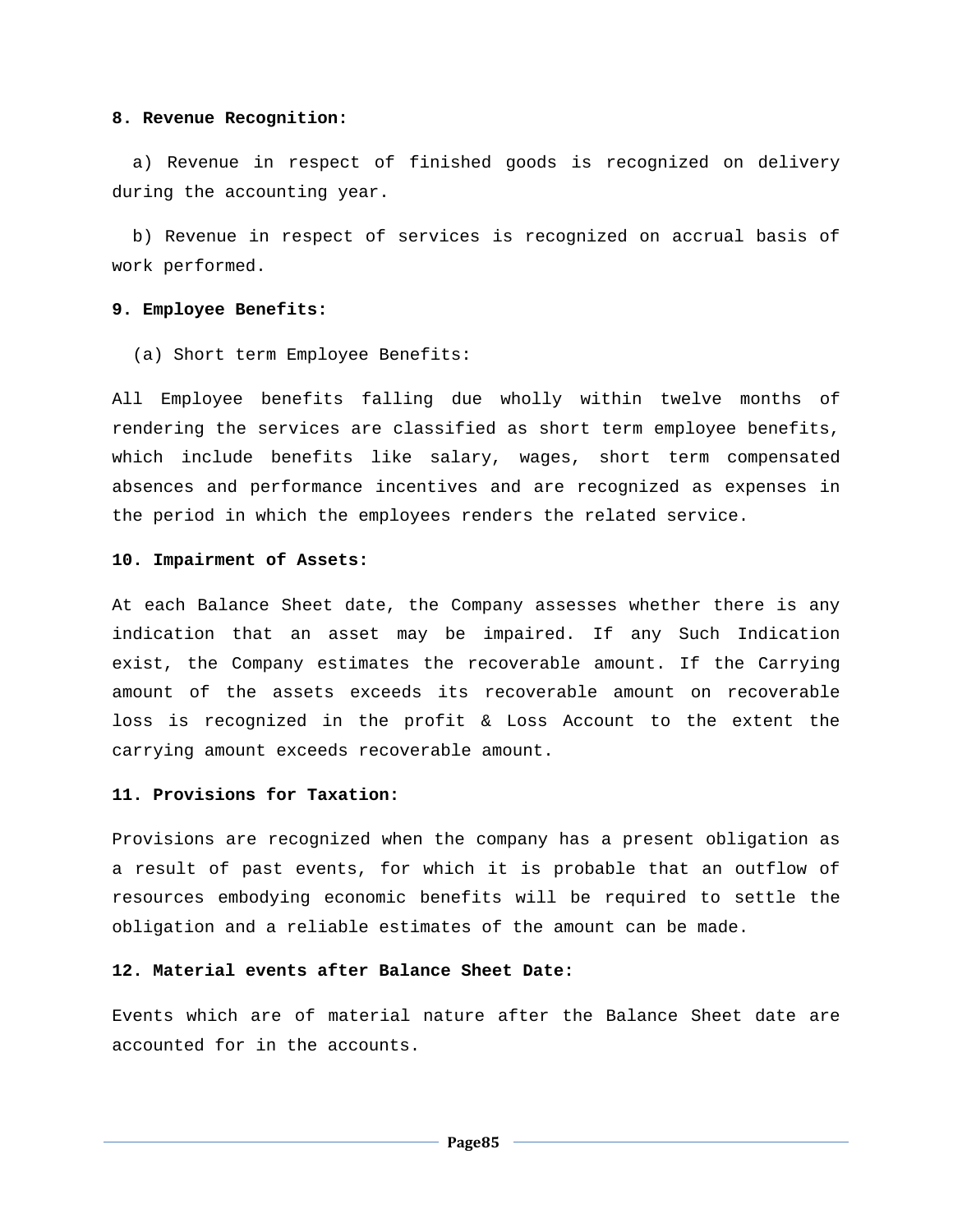### **13. Provisions and Contingencies**

The Company creates a provision when there is a present obligation as a result of past event that probably requires an outflow of resources and a reliable estimate can be made of the amount of obligation. A disclosure of contingent liability is made when there is possible obligation or a present obligation that will probably not require outflow of resources or where a reliable estimate of obligation cannot be made.

#### **14. Deferred Tax**

As per accounting standard 22 issued by The Chartered Accountants of India Deferred Tax liabilities and assets arising on account of timing differences and which are capable of reversible in subsequent years are recognized using the tax rates and tax laws that have been enacted or subsequently enacted.

#### 14. **Cash Flow Statement**

Cash Flow are reported using the indirect method ,whereby profit before tax is adjusted for the effects of transactions of non cash nature, any deferrals or accruals of past or future operating cash receipts or payments and items of income or expense associated with inventing of financing cash flows. The cash flow from operating, investing and financing activities of the company are segregated.

### **15.Cash and Cash equivalents**

Cash and Cash equivalents comprise cash and cash on deposit with banks and corporations. The Company considers all highly liquid investments with a remaining maturity at the date of purchase of three months or less and that are readily convertible to known amounts of cash to be cash equivalents.

### **B NOTES ON ACCOUNTS**

1. Previous year figures have been regrouped/rearranged were ever necessary.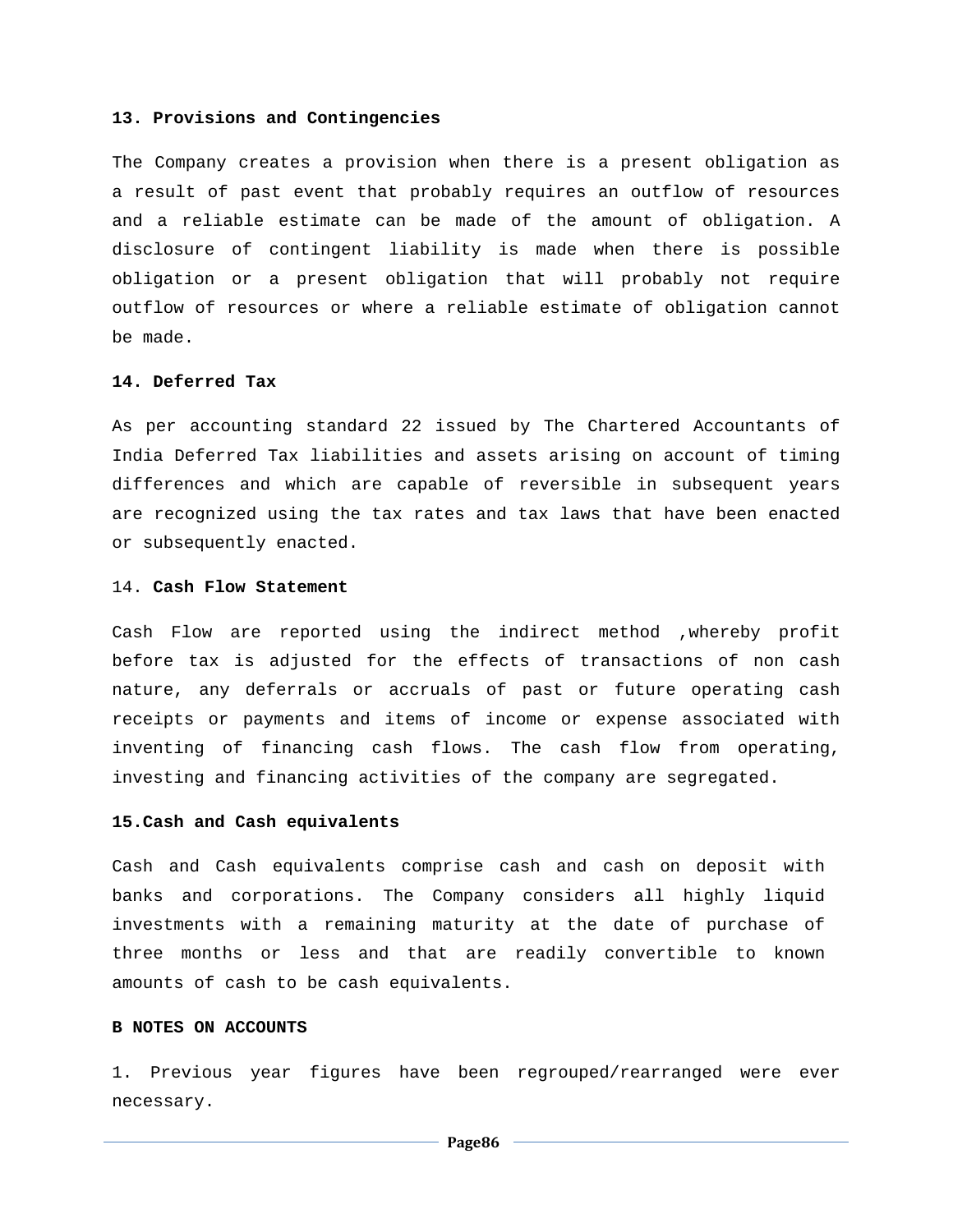2. Payment of Gratuity Act,1972 is not applicable to the company.

3. Expenditure on Employees in receipt or remuneration on which in aggregate was not less than-

a) Rs  $6,000,000$  /= when employed through out the year - Nil

b) Rs 5,00,000/= when employed part of the year- Nil

4. Earning and expenditure in foreign currency – Nil

### **5. DUES TO SMALL SCALE INDUSTRIAL UNDERTAKING:**

There are no Micro, Small and Medium Enterprises, to whom the Company owes dues, which are outstanding for more than 45 days at the Balance Sheet date, computed on unit wise basis. The above information regarding Micro, Small and Medium Enterprises has been determined to the extent such parties have been identified on the basis of information available with the Company. This has been relied upon by the Auditors.

The details of amount outstanding to Micro, Small and Medium Enterprises Development Act,2006(MSMED Act),based on the available information with the Company as under :

### **Particulars As at As at**

**31-03-2016 31-03-2015**

| Principle Amount due and remaining paid        |  |
|------------------------------------------------|--|
| Interest due $on(1)$ above and unpaid interest |  |
| Interest paid on all delayed payment under     |  |
| the MSNED Act                                  |  |
| Payment made beyond the appointment day during |  |
| the year                                       |  |

Interest due and payable for the period of delay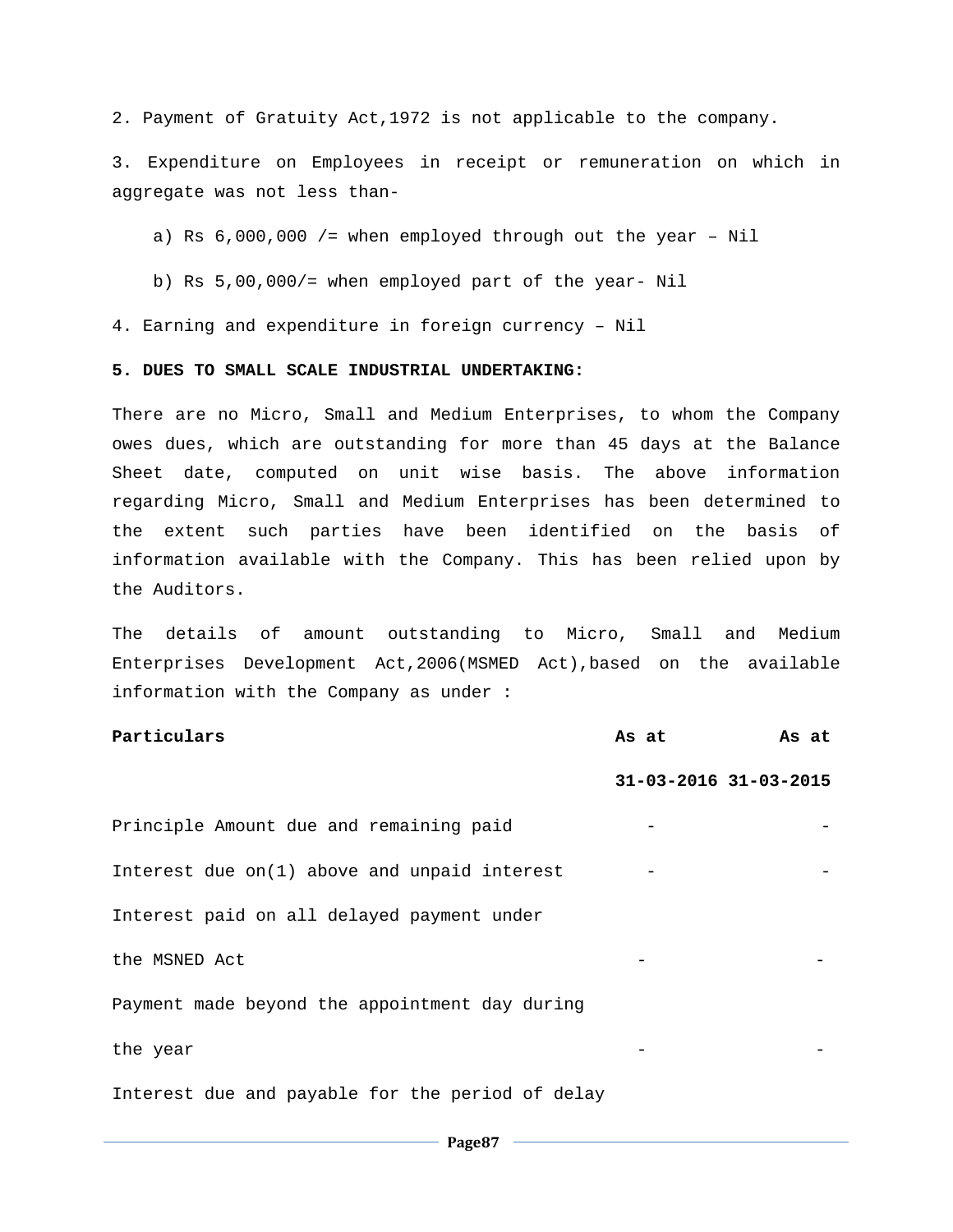Other than above

Interest Accrued and remaining paid

Amount of further interest remaining due and

payable in Succeeding years

6.Physical Verification of cash was done by the Management on which the Auditors has kept reliance.

7.The Balances of Sundry Debtors, Sundry Creditors, Advances and Lenders are subject to confirmation/ reconciliation and adjustments if any.

# **8. Contingent Liabilities & Commitments (to the extent not provided for):**

### **Contingent Liabilities**

| Claims Against the company not acknowledged as debt.     | NIL |
|----------------------------------------------------------|-----|
| Guarantees                                               | NIL |
| Other money for which the company is contingently liable | NIL |
| Commitments:                                             |     |
| Estimated Amount of contracts remaining to be executed   | NIL |
| on capital a/c & not provided for                        |     |
| Uncalled Liability on shares & other investments which   | NIL |
| are partly paid                                          |     |
| Other Commitments                                        | NIL |
| 9. Related party disclosures as per AS-18:               |     |

Reliable Advertising Pvt Ltd – Group Company

Advance taken

Prakruti Commosales Pvt Ltd -Rs 37300000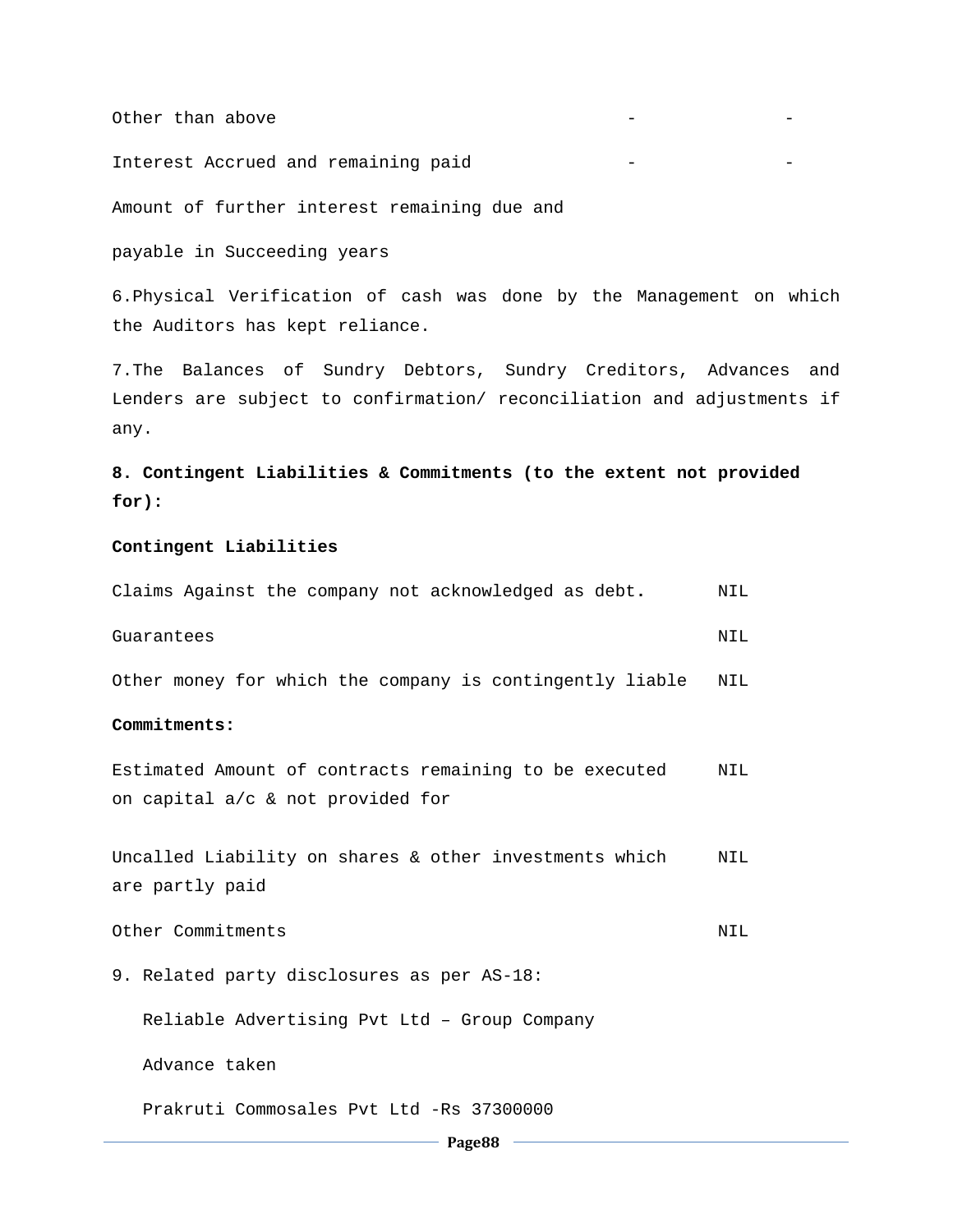10.The Company had filled necessary documents regarding change of name with Registrar of Companies, Kolkata, and had received permission regarding the change of name and accordingly the name of the company was changed to HALDER VENTURE LIMITED vide approval dated 17<sup>th</sup> January,2014.

11. The holding of 100 shares amounting to Rs 1000.00 in wholly owned subsidiary companies are held by the Directors on behalf of Halder Venture Ltd

12. Subsidiaries of the Company

| Name                                    | % of Holding |             |             |  |
|-----------------------------------------|--------------|-------------|-------------|--|
| Prakruti Commosales Pvt Ltd             |              | 100.00%     |             |  |
| JDM Commercial Pvt Ltd                  |              | 100.00%     |             |  |
| Intellect Buildcon Pyt Ltd              |              | 77.53%      |             |  |
| Reliable Advertising Pvt Ltd            |              | 87.59%      |             |  |
| 13. Earning per share                   |              | $2015 - 16$ | $2014 - 15$ |  |
| Profit attributable to the shareholders |              | 39830       | 38070       |  |
| No of shares                            |              | 3160700     | 3160700     |  |
| Earning per shares                      |              | 0.01        | 0.01        |  |

For and on behalf of the Board

Firm Registeration Number-322993E Sd/-Keshav Kumar Halder Managing Director Partner Solution and the state of the Solution of Solution Solution Solution Solution Solution Solution Solution Solution Solution Solution Solution Solution Solution Solution Solution Solution Solution Solution Solution S

Membership Number-057545 Prabhat Kumar Haldar Director and CFO

Place : Kolkata Dated : The 27th Day of May,2016.

For A Saraogi & Associates Chartered Accountants

(Anneel Saraogi)

 $Sd$  /-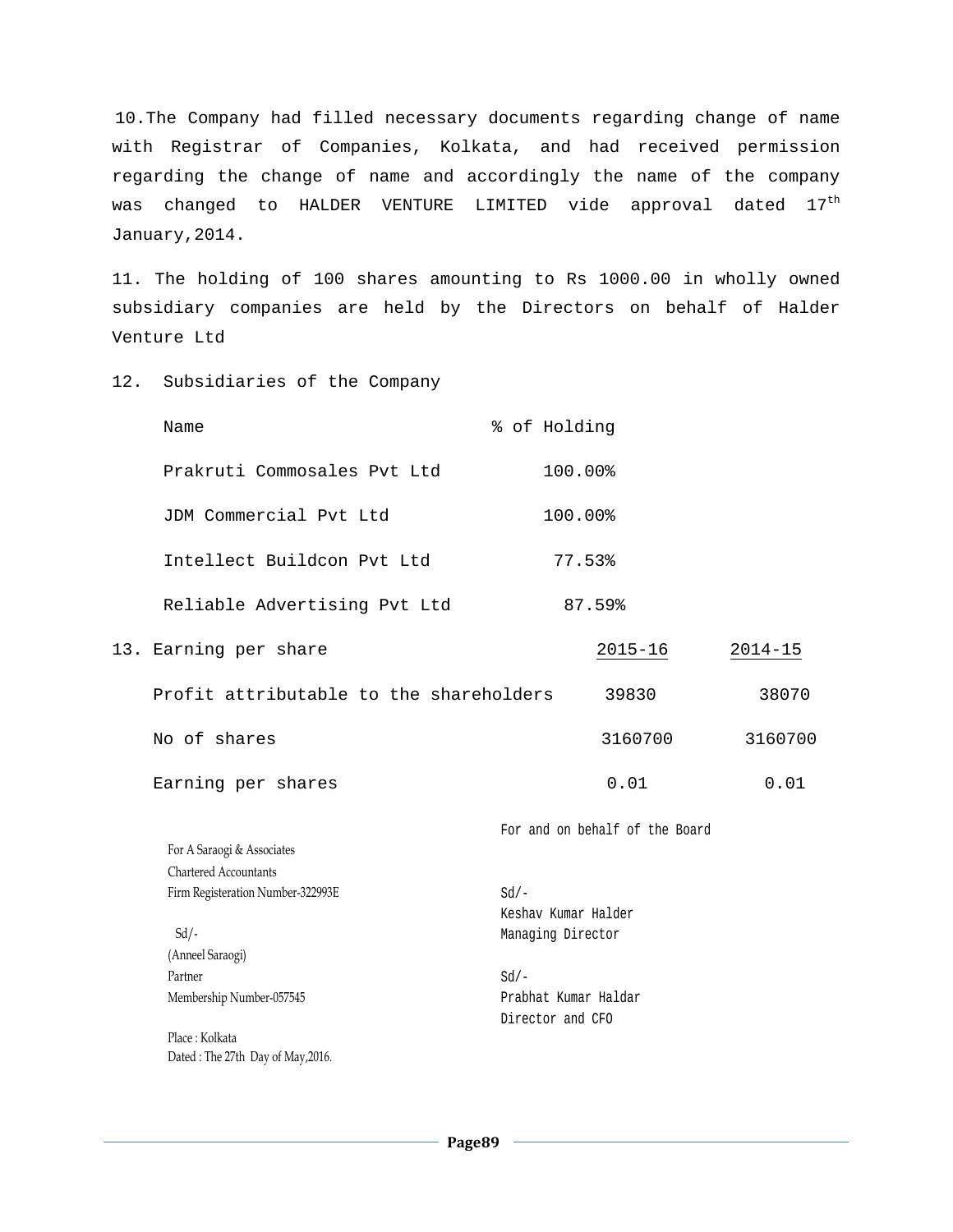|                                         | 31st March, 2016 | 31st March, 2015 |
|-----------------------------------------|------------------|------------------|
| <b>SHARE CAPITAL</b><br>Note: 2         |                  |                  |
| AUTHORISED SHARE CAPITAL:               |                  |                  |
| 3250000 Equity Shares of Rs. 10 each    | 32,500,000       | 32,500,000       |
|                                         | 32,500,000       | 32,500,000       |
| ISSUED , SUBSCRIBED & PAID UP CAPITAL : |                  |                  |
| 3160700 Equity Shares of Rs. 10 each    | 31,607,000       | 31,607,000       |
|                                         | 31,607,000       | 31,607,000       |

# **a) Reconciliation of Shares Outstanding at the Beginning and at the end of Reporting Period**

| Equity Shares                       | NO.     | Amount            | NO.        | Amount     |  |
|-------------------------------------|---------|-------------------|------------|------------|--|
| At the Beginning of the period      |         |                   |            |            |  |
| 240700 Equity Shares of Rs. 10 each | 3160700 | 31,607,000        | 240700     | 2,407,000  |  |
| Further Issued During the Year      |         | $\qquad \qquad -$ | 2920000    | 29,200,000 |  |
| Outstanding at the end of the year  | 3160700 | 31,607,000        | 3160700.00 | 31,607,000 |  |

### **b) Details of Shareholders Holding more than 5% Shares in the Company**

| Equity Shares | <u>NO</u>                | % of Holding             | NO.                      | % of Holding    |
|---------------|--------------------------|--------------------------|--------------------------|-----------------|
|               | $\overline{\phantom{0}}$ | $\overline{\phantom{0}}$ | $\overline{\phantom{0}}$ | $\qquad \qquad$ |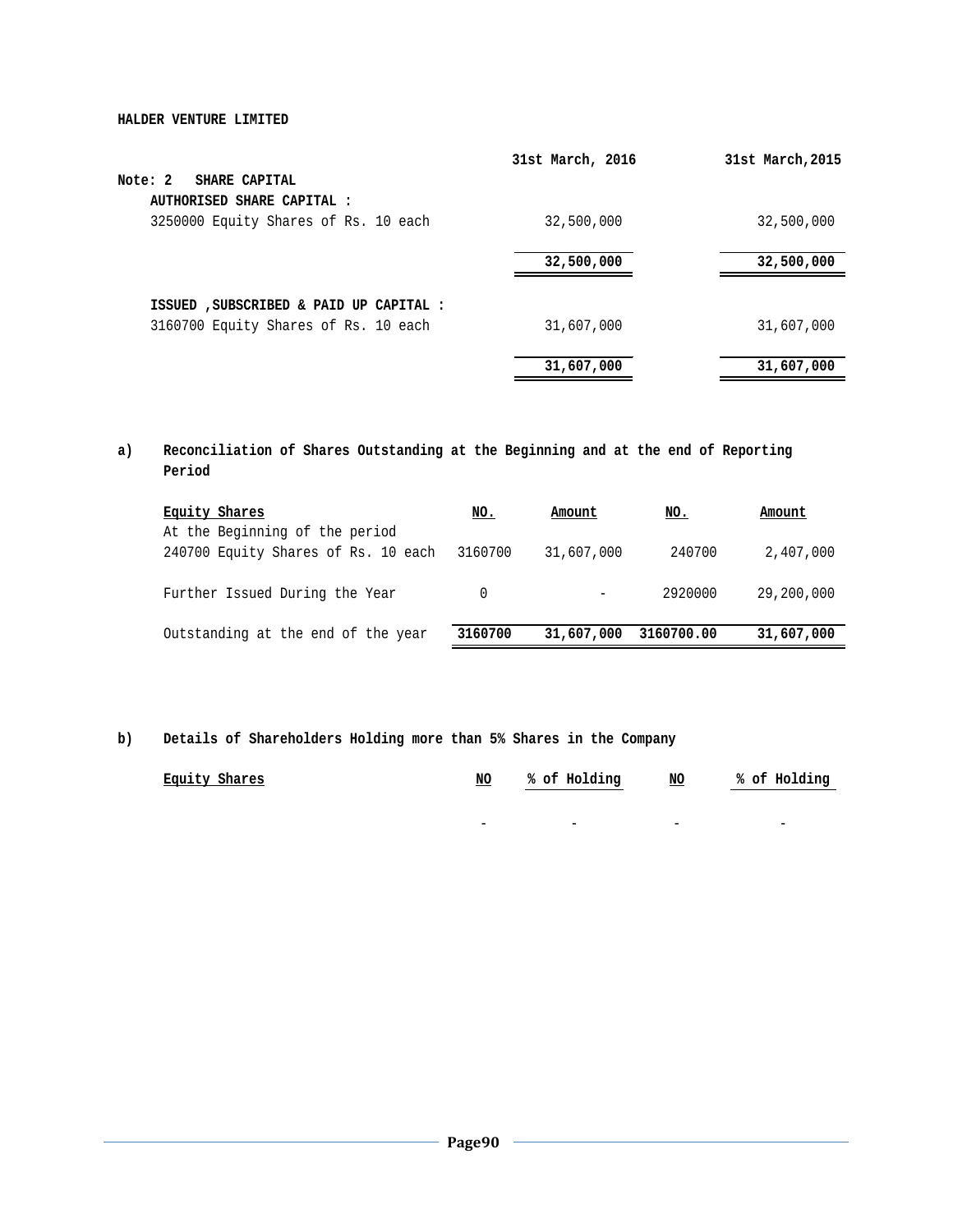### **NOTE: 3 RESERVE AND SURPLUS**

| Profit and Loss Account           |               |               |
|-----------------------------------|---------------|---------------|
| Opening Balance                   | (1, 233, 934) | (1, 272, 004) |
| Add: Profit for the year          | 123,944       | 38,070        |
| Securities Premium Account        | 373,619,700   | 373,619,700   |
| Capital Reserve on Merger         | 10,885,894    | 10,885,894    |
|                                   | 383, 395, 604 | 383, 271, 660 |
| NOTE: 4 MINORITY INTEREST         |               |               |
| Opening                           | 809,686       | 807,877       |
| Add:For the year                  | 2,261         | 1,810         |
|                                   | 811,947       | 809,687       |
| NOTE: 5 SHORT TERM BORROWINGS     |               |               |
| From Body Corporate               | 30,000        | 30,000        |
| From Director                     | 2,959,000     | 724,000       |
|                                   | 2,989,000     | 754,000       |
| NOTE: 6 TRADE PAYABLE             |               |               |
| Sundry Creditors for goods        | 137,054       | 2,208,016     |
|                                   | 137,054       | 2,208,016     |
| NOTE: 7 OTHER CURRENT LIABILITIES |               |               |
| Audit Fees Payable                | 161,750       | 101,370       |
| Tax deducted at Source            | 5,000         |               |
| Sundry Creditors for Expenses     | 225,251       | 225,251       |
|                                   | 392,001       | 326,621       |
| NOTE: 8 SHORT TERM PROVISIONS     |               |               |
| For Taxation                      | 64,330        | 17,274        |
|                                   | 64,330        | 17,274        |
|                                   |               |               |

#### **HALDER VENTURE LIMITED**

| <b>Note</b> |                     |                       |                                |                         |        |                                                                 |                         |
|-------------|---------------------|-----------------------|--------------------------------|-------------------------|--------|-----------------------------------------------------------------|-------------------------|
| 9           | Particular          | Original<br>Cost (Rs) | Dep charged upto<br>31.03.2015 | WDV as on<br>01.04.2015 | During | Dep for<br>Addtion the Year<br>ended<br>the Year 31.03.201<br>6 | WDV as on<br>31.03.2016 |
|             | Land                | 1,489,611             | -                              | 1,489,611               |        |                                                                 | 1,489,611               |
|             |                     |                       |                                |                         |        |                                                                 |                         |
|             |                     |                       |                                |                         |        |                                                                 |                         |
|             |                     |                       | -                              |                         |        |                                                                 |                         |
|             | <b>Total Assets</b> | 1,489,611             | ۰                              | 1,489,611               | -      |                                                                 | 1,489,611               |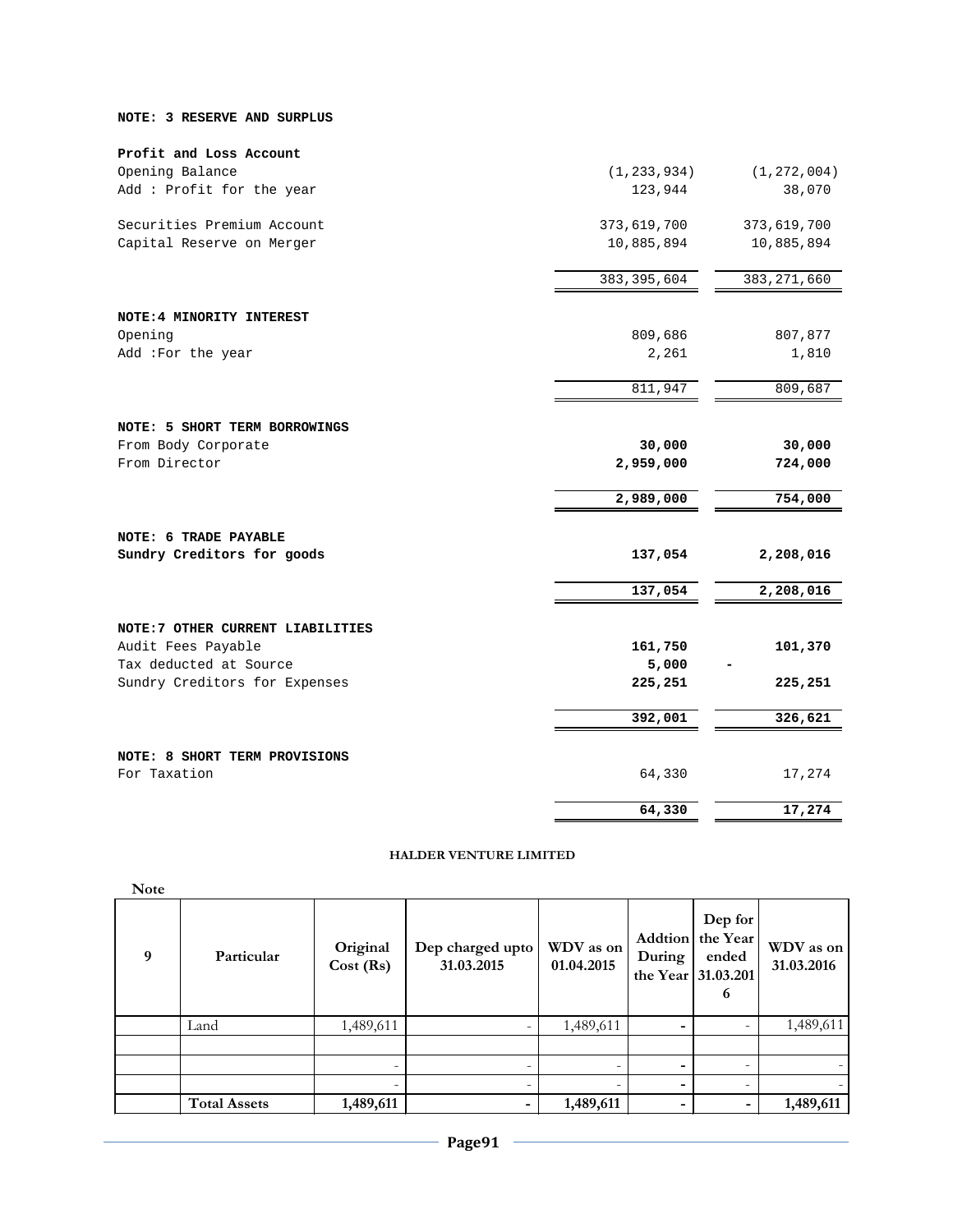| NOTE:10 INVESTMENTS                                 |               |             |
|-----------------------------------------------------|---------------|-------------|
| Unquoted Shares -At Cost                            | 385, 479, 689 | 385,479,689 |
|                                                     | 385, 479, 689 | 385,479,689 |
| NOTE: 11 Stock in Trade                             |               |             |
| (At Cost)                                           |               |             |
| Rice                                                |               | 26,948,892  |
|                                                     |               | 26,948,892  |
| NOTE: 12 OTHER NON CURRENT ASSETS                   |               |             |
| (Unsecured & Considered Good)                       | 46,728        | 75,419      |
| Preliminary Expenses                                |               |             |
|                                                     | 46,728        | 75,419      |
| NOTE: 13 TRADE RECIEVABLES                          |               |             |
| (Unsecured considered good unless otherwise stated) |               |             |
| Outstanding for a period exceeding six months       |               |             |
| Considered Good                                     |               |             |
| Other Recevables                                    |               |             |
| Considered Good                                     | 31,777,318    | 2,600,000   |
|                                                     | 31,777,318    | 2,600,000   |
| NOTE:14 CASH AND CASH EQUIVALENTS                   |               |             |
| Cash in Hand                                        | 349,889       | 525,316     |
| Balnces with Scheduled Banks in                     |               |             |
| Current Accounts                                    | 230,986       | 1,858,750   |
|                                                     | 580,875       | 2,384,066   |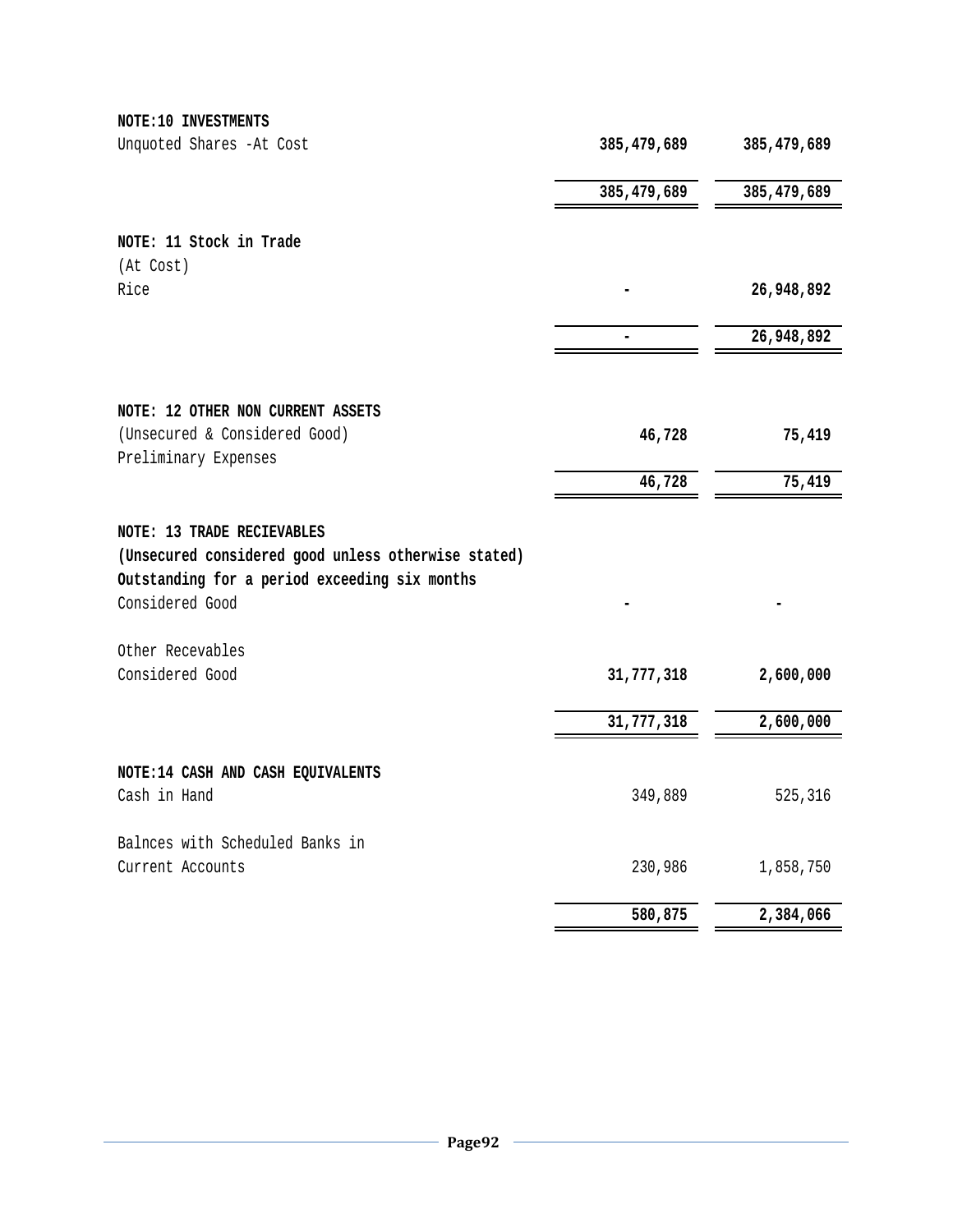### **NOTE: 15 OTHER CURRENT ASSETS**

|          | (Unsecured & Considered Good) |  |
|----------|-------------------------------|--|
| Advances |                               |  |

|                                      | 22,715       | 16,581     |
|--------------------------------------|--------------|------------|
| NOTE:16 REVENUE FROM OPERATIONS      |              |            |
| Rice Bran                            | 2,651,621    | 18,370,104 |
| DORB                                 | 3, 167, 481  |            |
| Rice                                 | 37, 307, 814 |            |
|                                      | 43,126,916   | 18,370,104 |
| NOTE:17 OTHER INCOME                 |              |            |
| Miscellaneous Income                 | 69,106       | 93,994     |
| Rebate on Export Bill                | 22,589       |            |
| Foreign Currency Fluctuation Account | 984,515      |            |
|                                      | 1,076,210    | 93,994     |
| NOTE:18 RAW MATERIAL CONSUMED        |              |            |
| A) Raw Material Consumed             |              |            |
| Opening Stock                        |              |            |
| Rice Bran                            | 26,948,892   |            |
| Purchases                            |              |            |
| <b>DORB</b>                          | 3,061,341    | 14,015,112 |
| Rice Bran                            | 4,993,328    | 29,024,950 |
|                                      | 35,003,561   | 43,040,062 |
| Less : Closing Stock                 |              |            |
| Rice Bran                            |              | 26,948,892 |
|                                      | 35,003,561   | 16,091,170 |
| NOTE:19 EMPLOYEES BENEFITS COST      |              |            |
| Salary & Bonus                       | 646,155      | 72,000     |
|                                      | 646,155      | 72,000     |
| NOTE:20 FINANCIAL COST               |              |            |
| Bank Charges                         | 8,225        | 10,775     |
|                                      | 8,225        | 10,775     |

Advances **22,715 16,581**